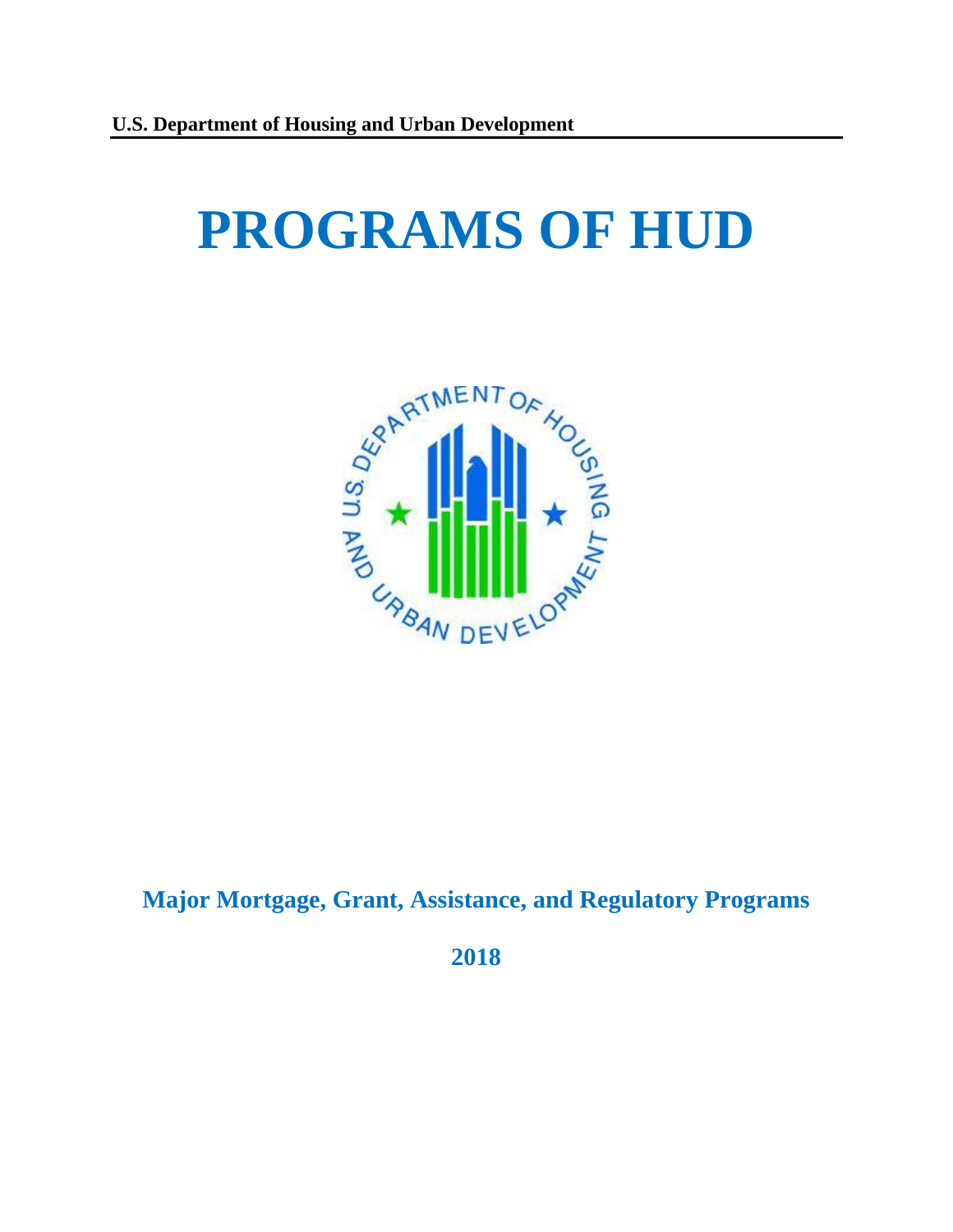# **Table of Contents**

<span id="page-1-0"></span>

| Capacity Building for Community Development and Affordable Housing<br>Community Development Block Grant Disaster Recovery (CDBG-DR) Assistance 7                                 |  |
|----------------------------------------------------------------------------------------------------------------------------------------------------------------------------------|--|
|                                                                                                                                                                                  |  |
| Community Development Block Grants (Non-Entitlement) for States and Small Cities 11                                                                                              |  |
| Community Development Block Grants (Section 108 Loan Guarantee)  13                                                                                                              |  |
|                                                                                                                                                                                  |  |
|                                                                                                                                                                                  |  |
| Federal Surplus Property for Use to Assist Persons Experiencing Homelessness (Title V)18<br>Homeless Assistance Programs Previously Authorized under the McKinney-Vento Homeless |  |
|                                                                                                                                                                                  |  |
|                                                                                                                                                                                  |  |
|                                                                                                                                                                                  |  |
|                                                                                                                                                                                  |  |
| Rural Capacity Building for Community Development and Affordable Housing Grants Program                                                                                          |  |
|                                                                                                                                                                                  |  |
|                                                                                                                                                                                  |  |
|                                                                                                                                                                                  |  |
|                                                                                                                                                                                  |  |
|                                                                                                                                                                                  |  |
|                                                                                                                                                                                  |  |
|                                                                                                                                                                                  |  |
|                                                                                                                                                                                  |  |
|                                                                                                                                                                                  |  |
|                                                                                                                                                                                  |  |
|                                                                                                                                                                                  |  |
|                                                                                                                                                                                  |  |
|                                                                                                                                                                                  |  |
| Mortgage Insurance for One- to Four-Family Homes (Section 203(b))37                                                                                                              |  |
| Mortgage Insurance Programs on Indian Reservations and Other Restricted Lands                                                                                                    |  |
|                                                                                                                                                                                  |  |
|                                                                                                                                                                                  |  |
|                                                                                                                                                                                  |  |
|                                                                                                                                                                                  |  |
| Single Family Distressed Asset Sale Stabilization Program (DASP)43                                                                                                               |  |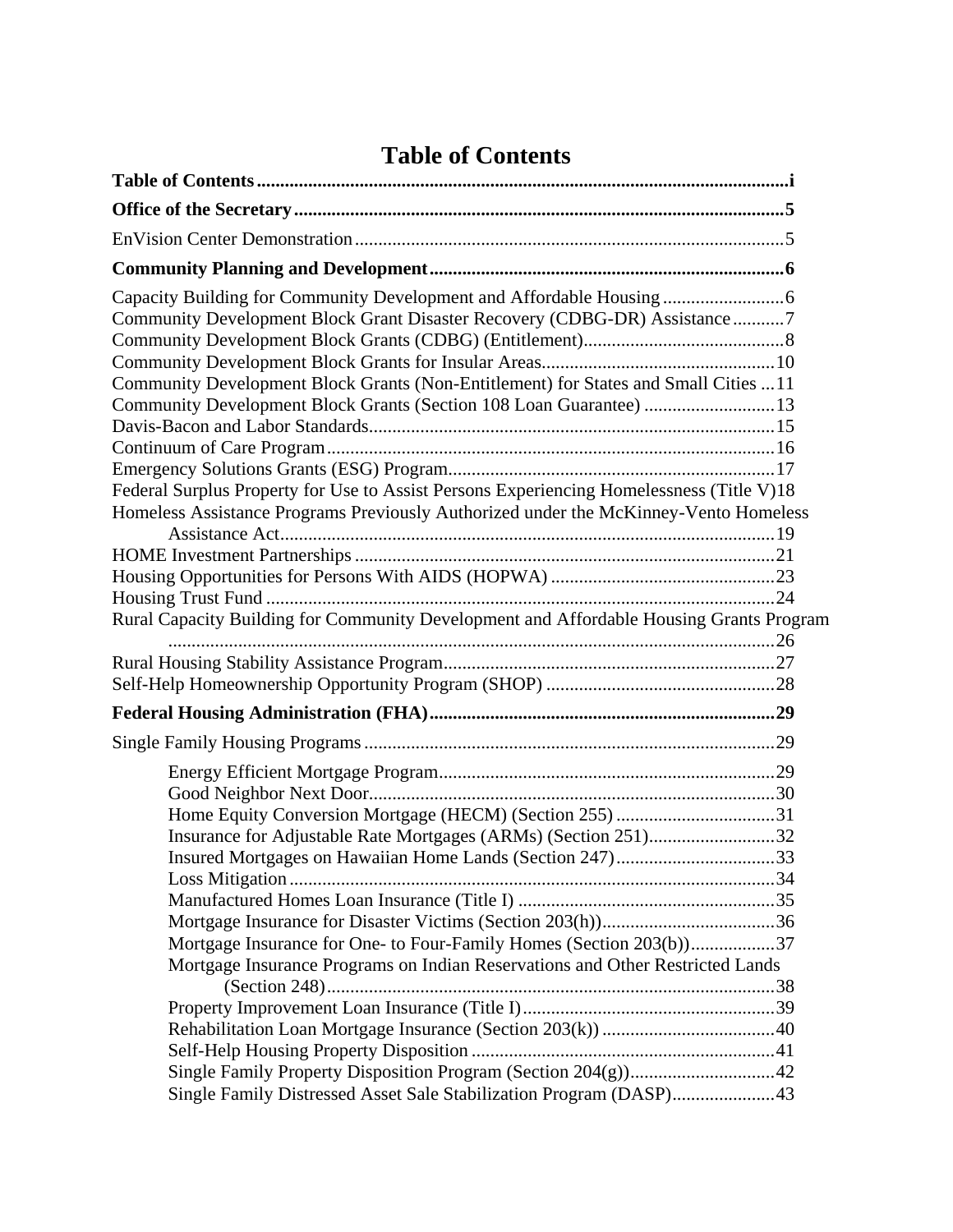| Mortgage Insurance for Purchase or Refinance of Existing Healthcare and Multifamily |  |
|-------------------------------------------------------------------------------------|--|
| Mortgage Insurance for Rental Housing for the Elderly (Section 231)50               |  |
| Mortgage Insurance for Rental Housing for Urban Renewal and Concentrated            |  |
| Mortgage Insurance for Supplemental Loans for Multifamily and Healthcare Projects   |  |
|                                                                                     |  |
|                                                                                     |  |
| Multifamily Mortgage Risk-Sharing Programs (Sections 542(b) and 542(c))54           |  |
| Multifamily Rental Housing for Moderate-Income Families (Section 221(d)(3) and (4)) |  |
|                                                                                     |  |
|                                                                                     |  |
| Supportive Housing for the Elderly (Section 202) and the Supportive Service         |  |
| Supportive Housing for Persons with Disabilities (Section 811) and the Section 811  |  |
|                                                                                     |  |
|                                                                                     |  |
|                                                                                     |  |
|                                                                                     |  |
|                                                                                     |  |
|                                                                                     |  |
|                                                                                     |  |
|                                                                                     |  |
|                                                                                     |  |
|                                                                                     |  |
|                                                                                     |  |
|                                                                                     |  |
|                                                                                     |  |
|                                                                                     |  |
|                                                                                     |  |
|                                                                                     |  |
|                                                                                     |  |
|                                                                                     |  |
| Resident Opportunity and Self-Sufficiency (ROSS) Service Coordinators Program79     |  |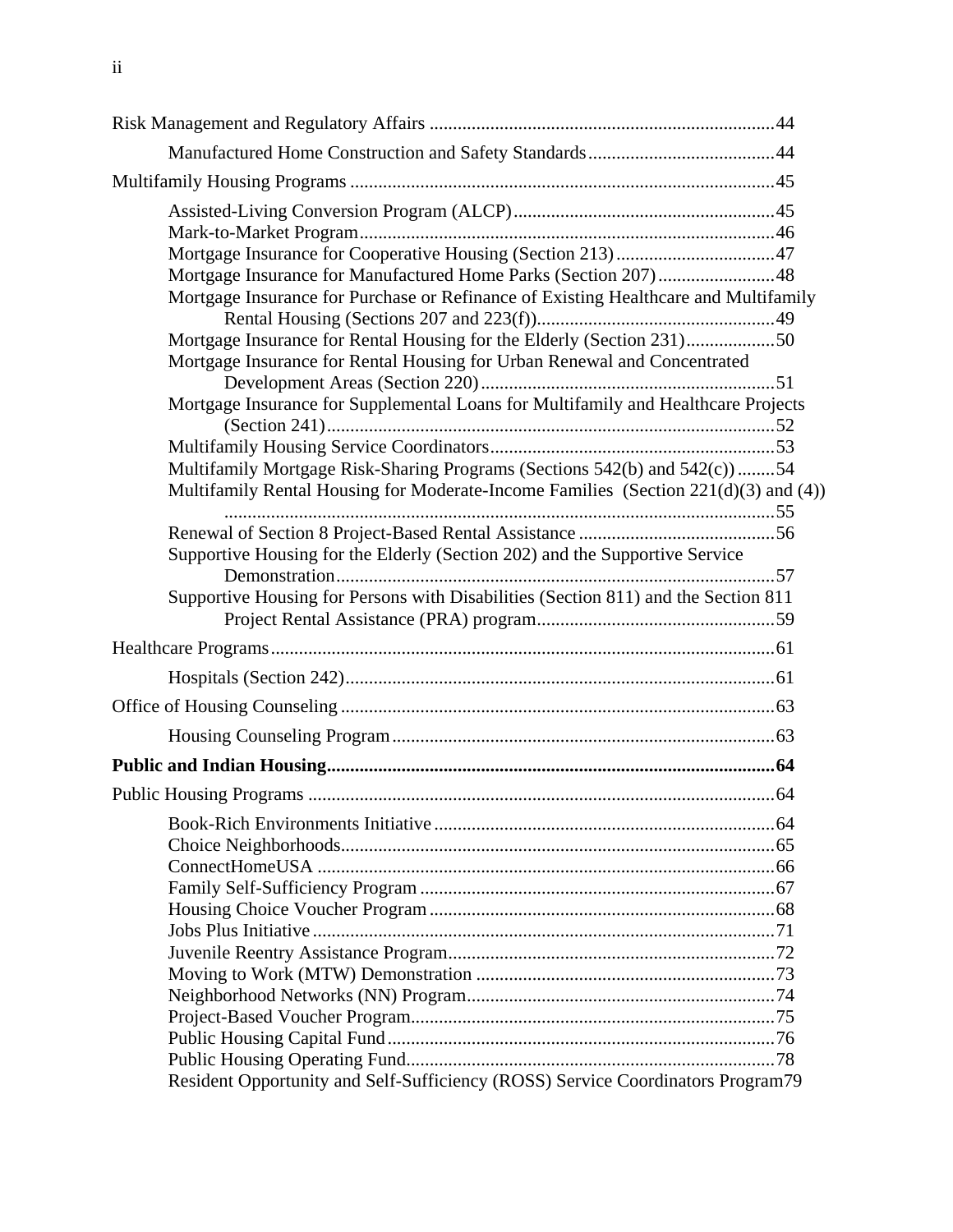| Economic Opportunities for Low- and Very-Low Income Persons (Section 3) 86<br>Equal Opportunity in HUD-Assisted Programs (Title VI, Section 504, Americans with |  |
|-----------------------------------------------------------------------------------------------------------------------------------------------------------------|--|
|                                                                                                                                                                 |  |
|                                                                                                                                                                 |  |
|                                                                                                                                                                 |  |
|                                                                                                                                                                 |  |
|                                                                                                                                                                 |  |
|                                                                                                                                                                 |  |
|                                                                                                                                                                 |  |
|                                                                                                                                                                 |  |
|                                                                                                                                                                 |  |
|                                                                                                                                                                 |  |
|                                                                                                                                                                 |  |
|                                                                                                                                                                 |  |
|                                                                                                                                                                 |  |
|                                                                                                                                                                 |  |
|                                                                                                                                                                 |  |
|                                                                                                                                                                 |  |
|                                                                                                                                                                 |  |
| Carl Levin and Howard P. "Buck" McKeon National Defense Authorization Act for Fiscal Year                                                                       |  |
| Disabled and Low-Income Veterans Housing Rehabilitation and Modification Pilot                                                                                  |  |
|                                                                                                                                                                 |  |
|                                                                                                                                                                 |  |
|                                                                                                                                                                 |  |
| Resident Opportunity and Self-Sufficiency (ROSS) for Education Program 103                                                                                      |  |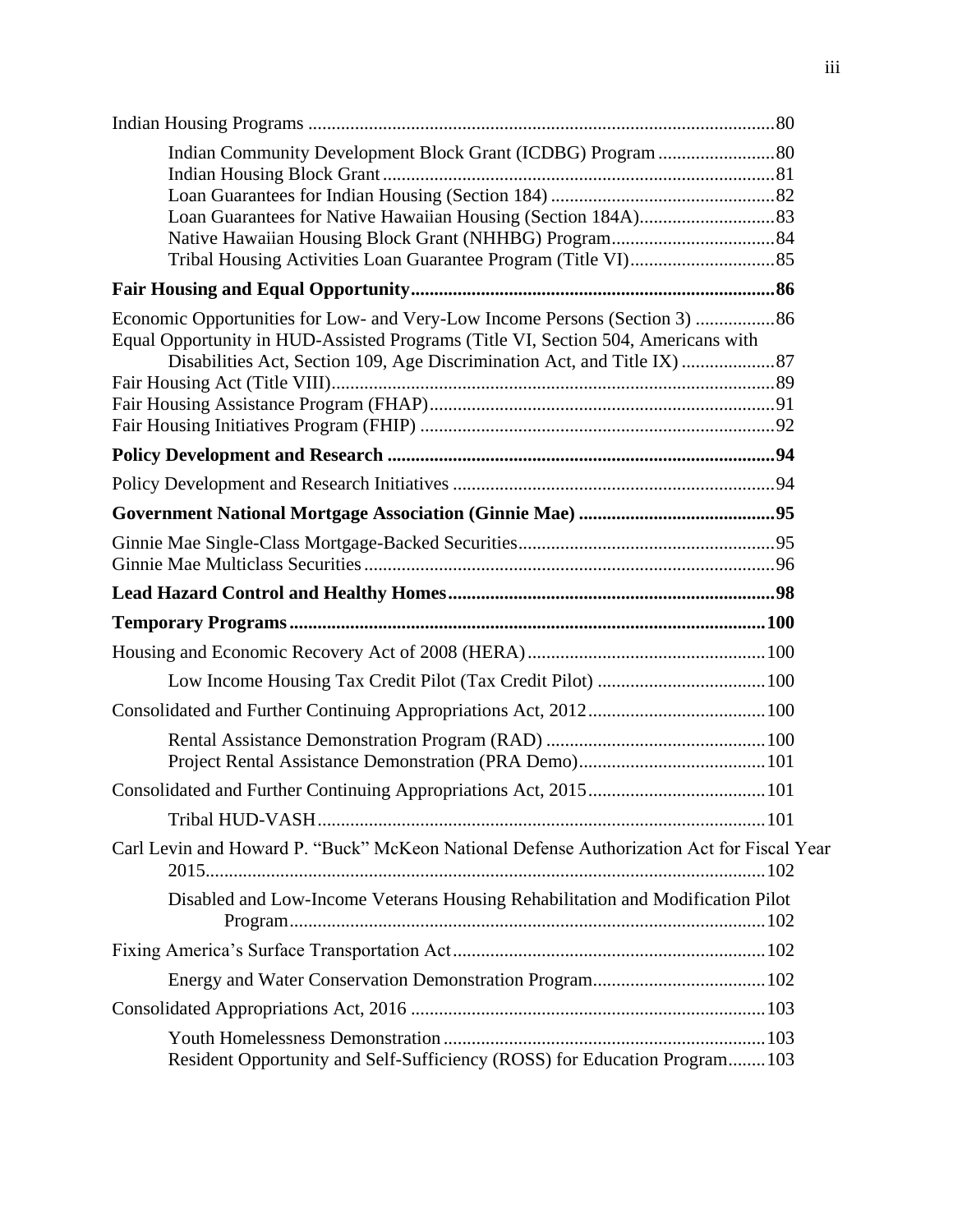| Programs Frequently Identified by Statutory Title or Section Number111 |  |
|------------------------------------------------------------------------|--|
|                                                                        |  |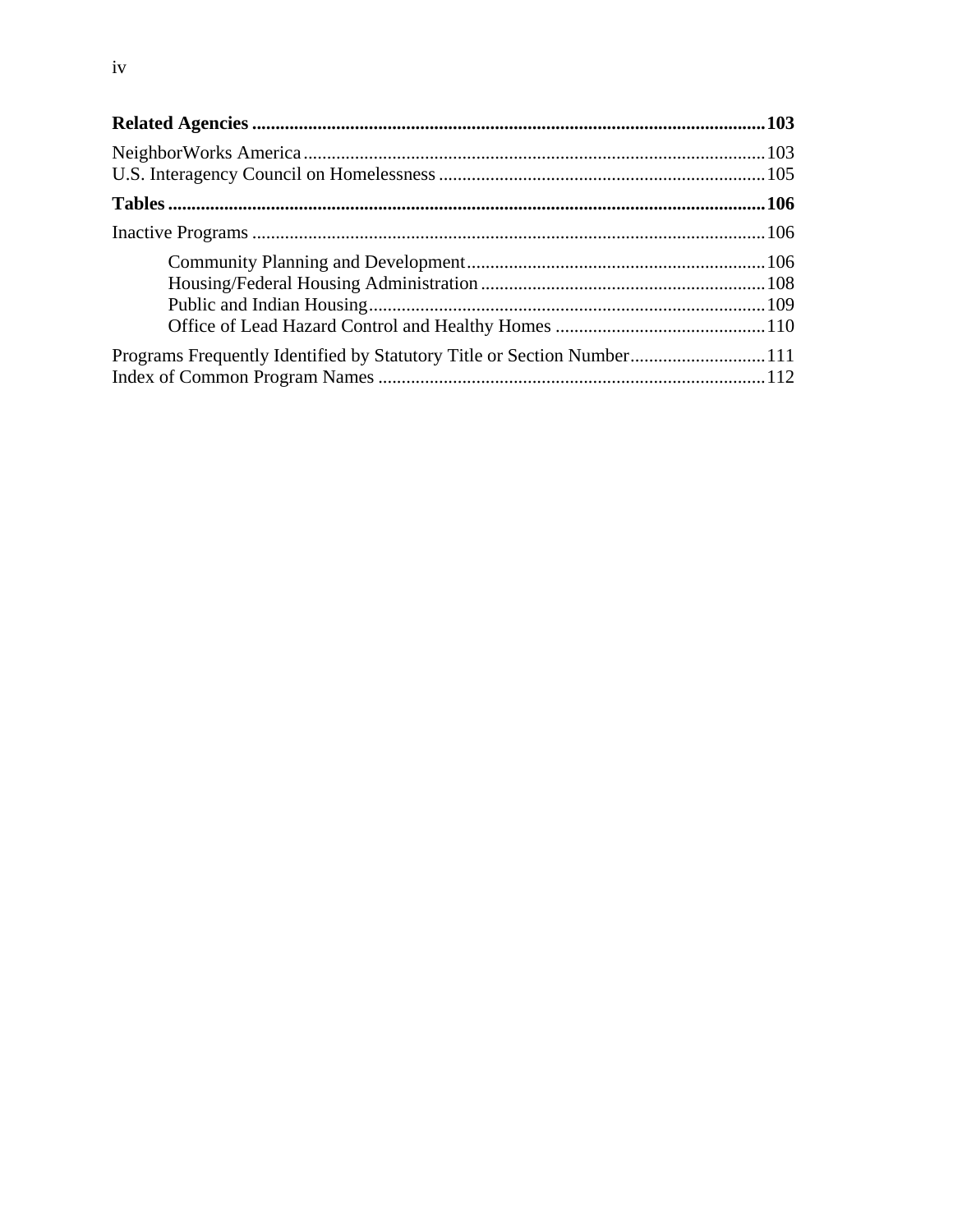# **Office of the Secretary**

#### <span id="page-5-1"></span><span id="page-5-0"></span>**EnVision Center Demonstration**

Pilot program for public-private collaboration to improve educational and employment opportunities, health outcomes, and community participation of HUD-assisted households.

**Nature of Program:** HUD launched the EnVision Center demonstration program in December of 2017. The goal of the EnVision Center Demonstration is to accelerate economic mobility for low income households living in HUD-assisted housing.

In June 2018, HUD designated 17 communities across the nation to develop EnVision Centers, centralized hubs for supportive services focusing on the following four pillars: (1) Economic Empowerment, (2) Educational Advancement, (3) Health and Wellness, and (4) Character and Leadership.

Through the demonstration, HUD aims to increase the number of people who are employed, earning GEDs or enrolling in colleges as well as the number of third graders reading at gradelevel. HUD also seeks to increase the number of pre-natal wellness visits, annual physicals, vision and hearing screenings for pre-school aged children, and increase civil engagement, participation in mentoring programs, and two-parent households.

HUD partners with federal agencies, state and local governments, non-profits, faith-based organizations, corporations, PHAs, Indian tribes, tribally designated housing entities, and housing finance agencies, to leverage public and private resources for the benefit of individuals and families living in HUD-assisted housing.

**Applicant Eligibility:** Eligible communities are those with a mayor or executive elected official who will formally announce commitment to enhance economic mobility, that will commit to developing and implementing a plan to expand economic mobility. Eligible communities must also be currently participating in one or more Federal place-based initiatives and broadly committed to the vision of Office of American Innovation.

**Legal Authority:** Section 470 of the Housing and Urban-Rural Recovery Act of 1983; Section 501 of the Housing and Urban Development Act of 1970; Notice published in the Federal Register on December 12, 2017, at 82 FR 58441.

**Information Sources:** Assistant Secretary for Public and Indian Housing. On the Web:<https://www.hud.gov/envisioncenters>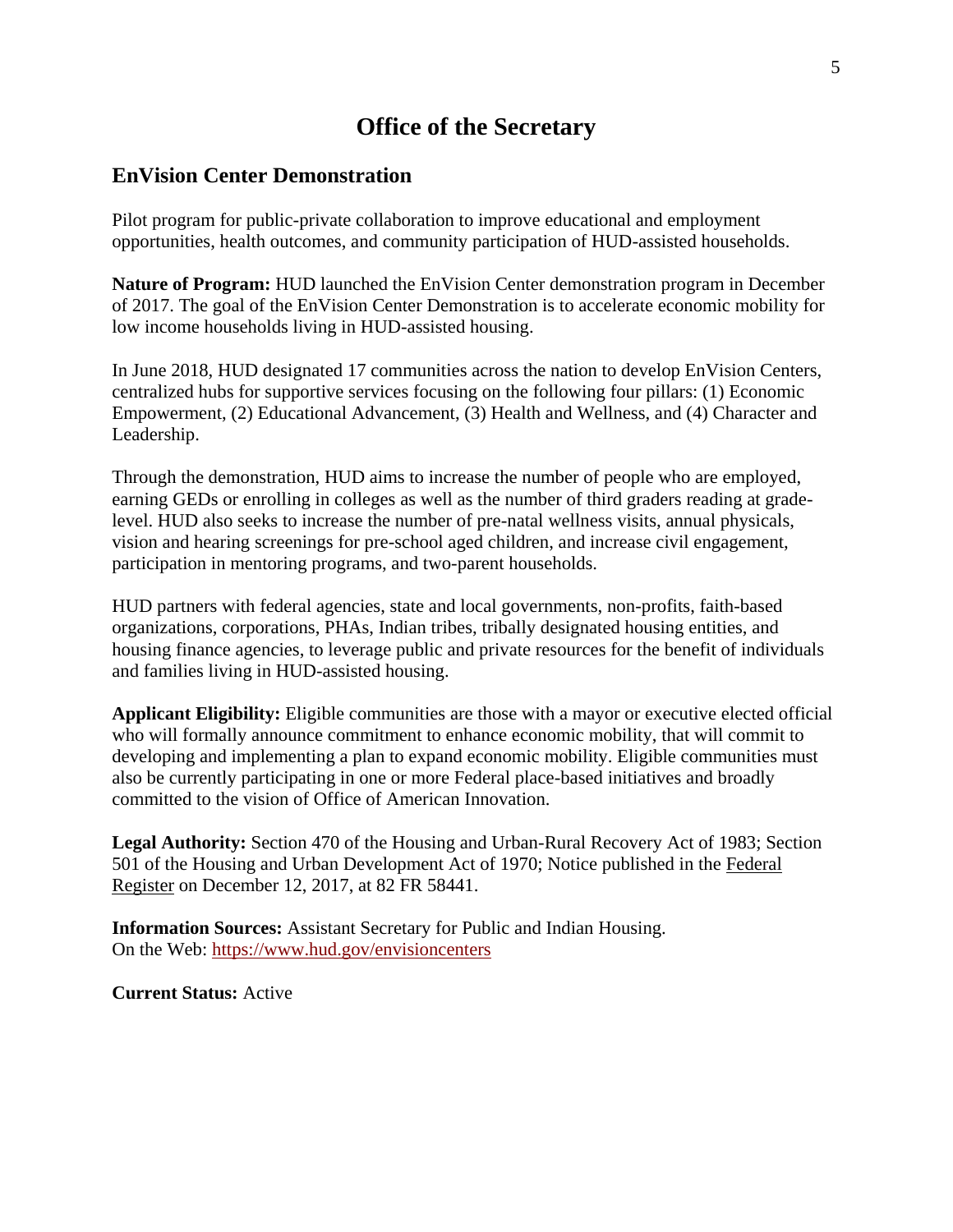# **Community Planning and Development**

# <span id="page-6-1"></span><span id="page-6-0"></span>**Capacity Building for Community Development and Affordable Housing**

Grants to national intermediaries to develop the capacity and ability of community development corporations (CDCs) and community housing development organizations (CHDOs) to carry out community development and affordable housing activities that benefit low-income families.

**Nature of Program:** Section 4 of the HUD Demonstration Act of 1993 authorizes HUD to provide assistance through competitive grants to five national nonprofit intermediary groups. These groups provide direct operational support, loans, grants, and predevelopment assistance to subgrantee CDCs and CHDOs or provide training and education to develop the capacity and ability of CDCs or CHDOs to undertake community development and affordable housing projects and programs. The grantees concentrate on neighborhood based nonprofit CDCs and CHDOs that have as part of their mission the holistic improvement of the neighborhood for the benefit of low income families. Private sources must provide a match three times the amount of any assistance provided under this section.

**Applicant Eligibility:** Although the HUD Demonstration Act of 1993 lists five eligible grantees, recent appropriations acts have limited eligible grantees to the following: Local Initiatives Support Corporation (LISC), Enterprise Community Partners, Inc., and Habitat for Humanity International.

**Legal Authority:** Section 4 of the HUD Demonstration Act of 1993 (Public Law 103-120, approved October 27, 1993 (42 U.S.C. 9816 note).

**Information Sources:** Assistant Secretary for Community Planning and Development. On the Web:<https://www.hudexchange.info/section-4-capacity-building/>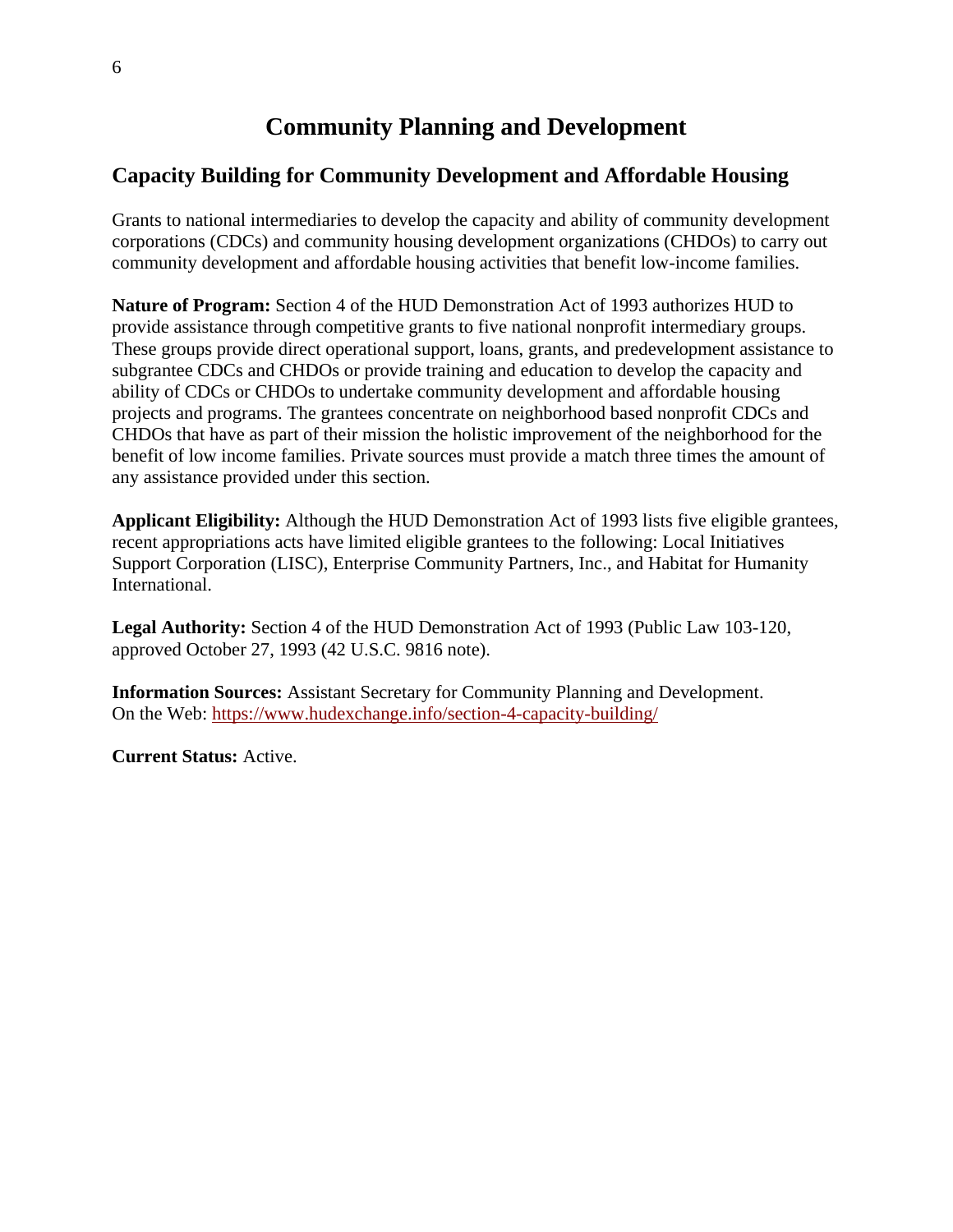# <span id="page-7-0"></span>**Community Development Block Grant Disaster Recovery (CDBG-DR) Assistance**

Flexible grants to help communities recover from presidentially declared disasters, especially in low- and moderate-income areas.

**Nature of Program:** This funding is not permanently authorized. When major disasters occur, Congress may appropriate additional funding for the CDBG program as Disaster Recovery grants to rebuild the affected areas and bring crucial seed money to stimulate recovery. Past appropriations have provided funds for disaster relief, long-term recovery, restoration of infrastructure, housing, economic revitalization, and mitigation.

HUD publishes allocations and grant requirements in notices in the Federal Register. Generally, CDBG requirements apply unless modified by an appropriations statute, waiver, or alternative requirement. CDBG-DR Assistance is also subject to some of the requirements of the Robert T. Stafford Disaster Relief and Emergency Assistance Act (Stafford Act) that apply to Federal disaster assistance.

Because CDBG funds a broad range of activities, CDBG–DR assistance helps communities and neighborhoods that otherwise might not recover due to limits on other resources. CDBG-DR grants supplement insurance and disaster programs of the Federal Emergency Management Agency, the Small Business Administration, and the U.S. Army Corps of Engineers.

**Applicant Eligibility:** Appropriations language determines applicant eligibility. Historically, recipients have included states and local governments in places that have been declared by the President of the United States as major disaster areas pursuant to the Stafford Act. Some appropriations acts have restricted recipients to states or geographically limited the use of funds to most impacted and distressed areas within counties with major disaster declarations. HUD generally awards noncompetitive, nonrecurring CDBG-DR grants by a formula that considers disaster recovery needs unmet by other Federal disaster assistance programs.

**Legal Authority:** Public laws making CDBG-DR appropriations (Public Laws 115-123 and 115-56, which are subject to certain requirements of Public Laws 115-141 and 115-72, and Public Laws 115-31, 114-254, 114-223, 114-113, 113-2, 112-55, 111-212, 110-329, 110-252, 110-116, 109-234, 109-148, 108-324, 107-206, 107-117, 107-73, 107-38, 106-31, 105-277, 105- 276, 105-174, 105-18, 104-134, 104-19, 103-327, 103-211, 103-75, and 103-50); provisions of title I of the Housing and Community Development Act of 1974 (42 U.S.C. 5301, et seq.) (made applicable by appropriations acts unless waived); certain provisions of the Robert T. Stafford Disaster Relief and Emergency Assistance Act (42 U.S.C. 5121, et seq.).

**Information Sources:** Assistant Secretary for Community Planning and Development; HUD field offices. On the Web: https://www.hudexchange.info/programs/cdbg-dr/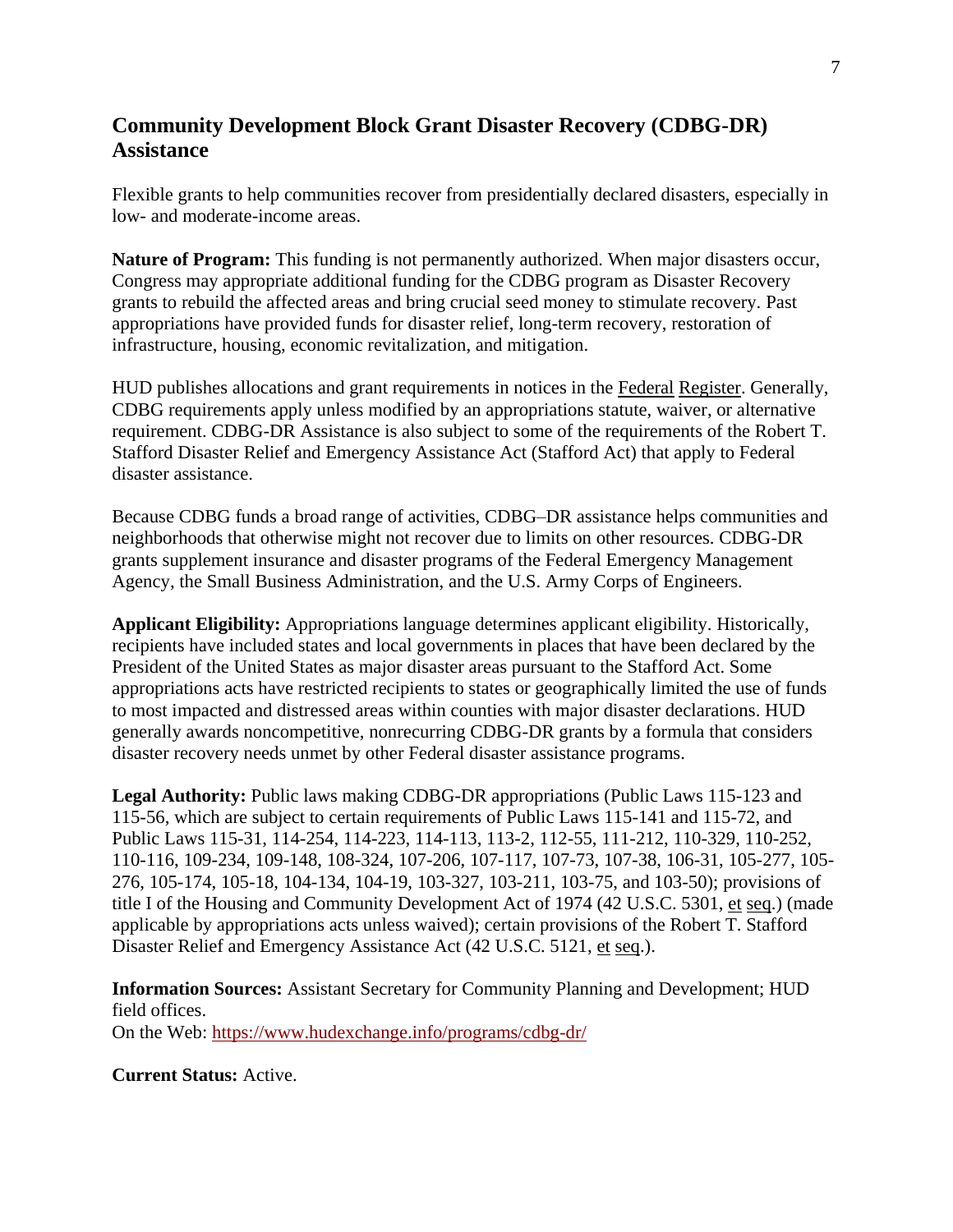# <span id="page-8-0"></span>**Community Development Block Grants (CDBG) (Entitlement)**

Funding to help metropolitan cities and urban counties meet their housing and community development needs.

**Nature of Program:** Provides annual grants on a formula basis to entitlement communities to carry out a wide range of community development activities directed toward neighborhood revitalization, economic development, and improved community facilities and services.

Entitlement communities develop their own programs and funding priorities and consult with local residents before making final decisions. All CDBG activities must meet at least one of the following national objectives: benefit low- and moderate-income persons; aid in the prevention or elimination of slums and blight; or meet certain urgent community development needs. Some of the activities that can be carried out with community development block grant funds include the acquisition of real property; rehabilitation of residential and nonresidential properties; provision of public facilities and improvements, such as water and sewer, streets, and neighborhood centers; public services; clearance; homeownership assistance; and assistance to for-profit businesses for economic development activities.

To receive its annual CDBG entitlement grant, a grantee must develop and submit to HUD a [Consolidated Plan](http://www.hud.gov/offices/cpd/about/conplan/) (which is a jurisdiction's comprehensive planning document and application for funding under the following Community Planning and Development formula grant programs: [CDBG,](http://portal.hud.gov/hudportal/HUD/program_offices/comm_planning/communitydevelopment/programs) [HOME Investment Partnerships,](http://portal.hud.gov/hudportal/HUD/program_offices/comm_planning/affordablehousing/programs/home) Housing Opportunities for Persons With AIDS [\(HOPWA\)](http://portal.hud.gov/hudportal/HUD?src=/program_offices/comm_planning/aidshousing), and Emergency Solutions Grants [\(ESG\)](http://portal.hud.gov/hudportal/HUD?src=/program_offices/comm_planning/homeless/programs/esg)). In its Consolidated Plan, the jurisdiction must identify its planned use of funds and the goals for these programs and for affordable housing. The goals then serve as the criteria against which HUD evaluates a jurisdiction's performance under the Plan. Also, the Consolidated Plan must include several required certifications. The CDBG program requires additional certifications, including that not less than 70 percent of the funds expended over a period specified by the grantee, not to exceed 3 years, and must be used for activities that benefit low- and moderate-income persons.

**Grantee Eligibility:** Metropolitan cities and urban counties are eligible to receive annual grants. Metropolitan cities are principal cities of Metropolitan Statistical Areas (MSAs) or other cities that have populations of at least 50,000. Generally, urban counties are counties within MSAs that have a population of 200,000 or more (excluding the population of entitlement cities within their boundaries).

**Funding Distribution:** From each year's CDBG appropriation that is available for formula distribution, 70 percent is allocated to metropolitan cities and urban counties. Each entitlement grant amount is determined by statutory formula, which uses several objective measures of community need, including poverty, population, housing overcrowding, age of housing, and growth lag.

**Legal Authority:** Title I, Housing and Community Development Act of 1974 (42 U.S.C. 5301 et seq.) (Public Law 93-383, approved August 23, 1974). Regulations are at 24 CFR part 570.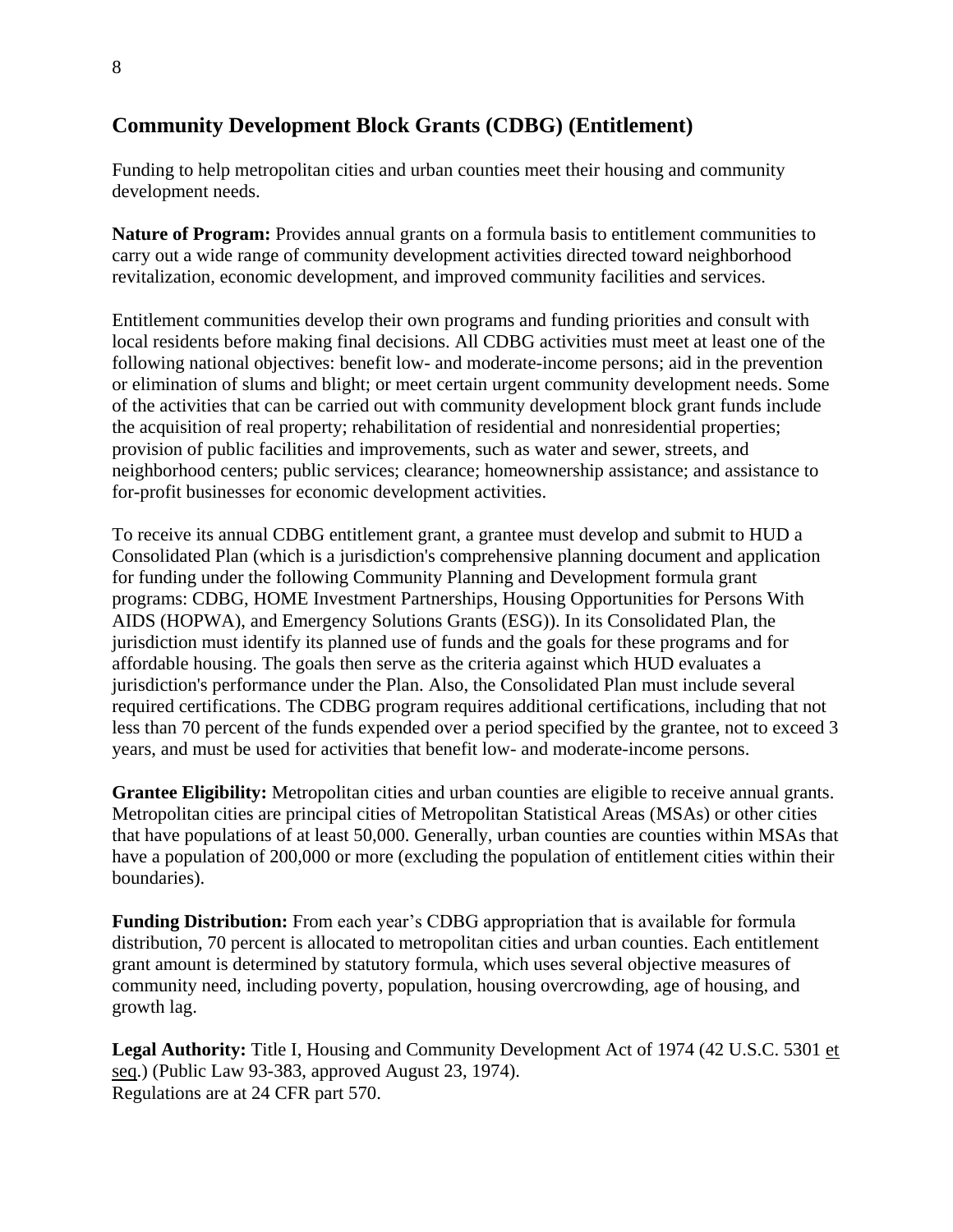#### **Information Sources:** Local officials and HUD field offices. On the Web:<https://www.hudexchange.info/cdbg-entitlement/>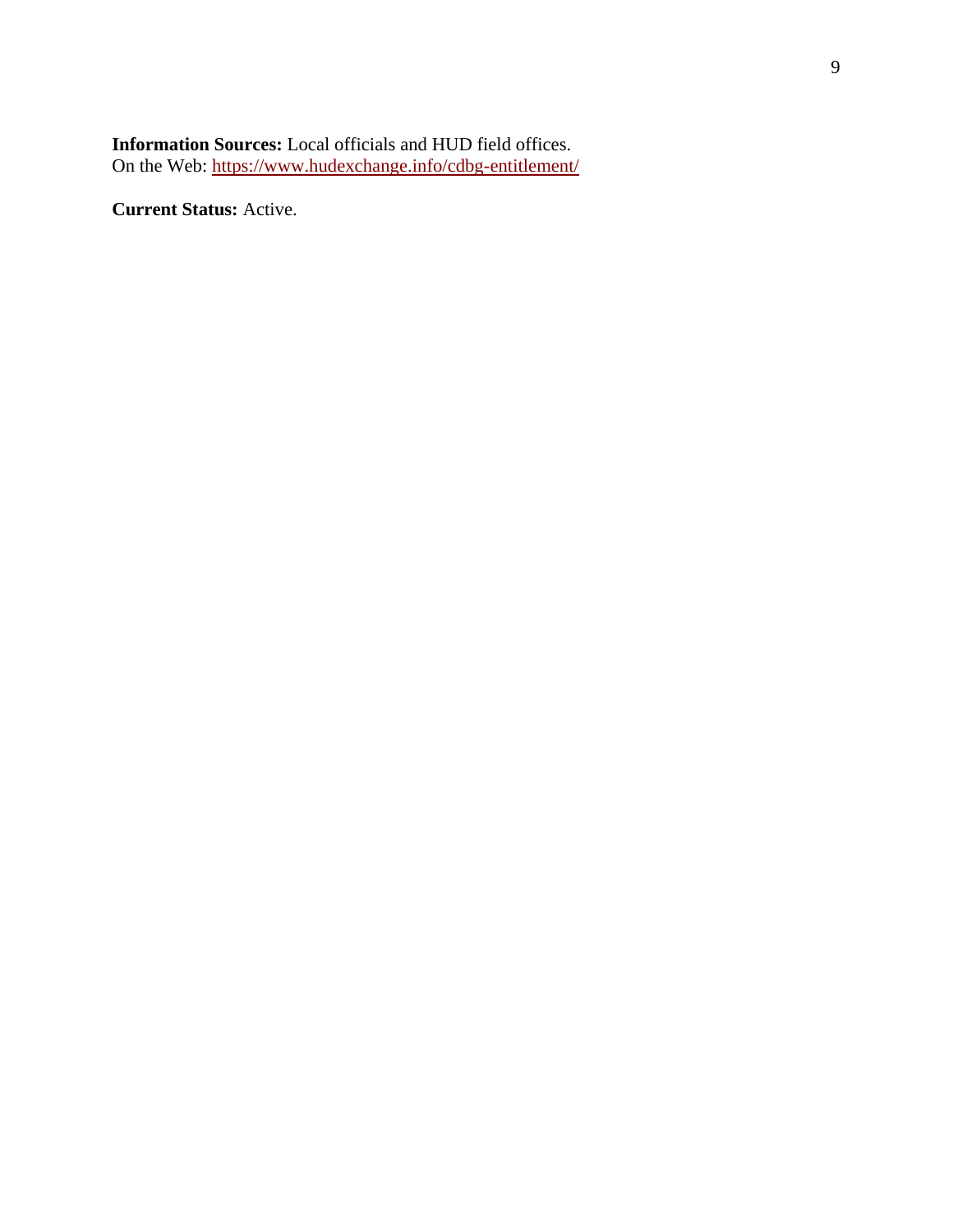# <span id="page-10-0"></span>**Community Development Block Grants for Insular Areas**

Funding to help U.S. territories meet their housing and community development needs.

**Nature of Program:** Provides annual grants to four U.S. territories to carry out a wide range of community development activities directed toward neighborhood revitalization, economic development, and improved community facilities and services.

Insular areas develop their own programs and funding priorities and consult with local residents before making final decisions. All CDBG activities must meet at least one of the following national objectives: benefit low- and moderate-income persons; aid in the prevention or elimination of slums and blight; or meet certain urgent community development needs. The activities that can be carried out with community development funds include the acquisition of real property; rehabilitation of residential and nonresidential properties; provision of public facilities and improvements, such as water and sewer, streets, and neighborhood centers; clearance, demolition and removal of buildings and improvements; homeownership assistance; and assistance to for-profit businesses for economic development activities. No less than 70 percent of the funds expended over a period specified by the grantee, not to exceed 3 years, must be used for activities that benefit low- and moderate-income persons.

**Grantee Eligibility:** American Samoa, Guam, the U.S. Virgin Islands, and the Commonwealth of the Northern Marianas Islands are eligible recipients. (The Commonwealth of Puerto Rico receives funding under the State CDBG program.)

**Funding Distribution:** Under Section 106(a)(2) of the Housing and Community Development Act of 1974, \$7 million of the annual CDBG appropriation is allocated for grants to insular areas.

**Legal Authority:** Title I, Housing and Community Development Act (HCDA) of 1974 (42 U.S.C. 5301 et seq.) (Public Law 93-383, approved August 22, 1974). Regulations are at 24 CFR part 570.

**Information Sources:** Local officials and HUD field offices. On the Web: https://www.hudexchange.info/programs/cdbg-insular-areas/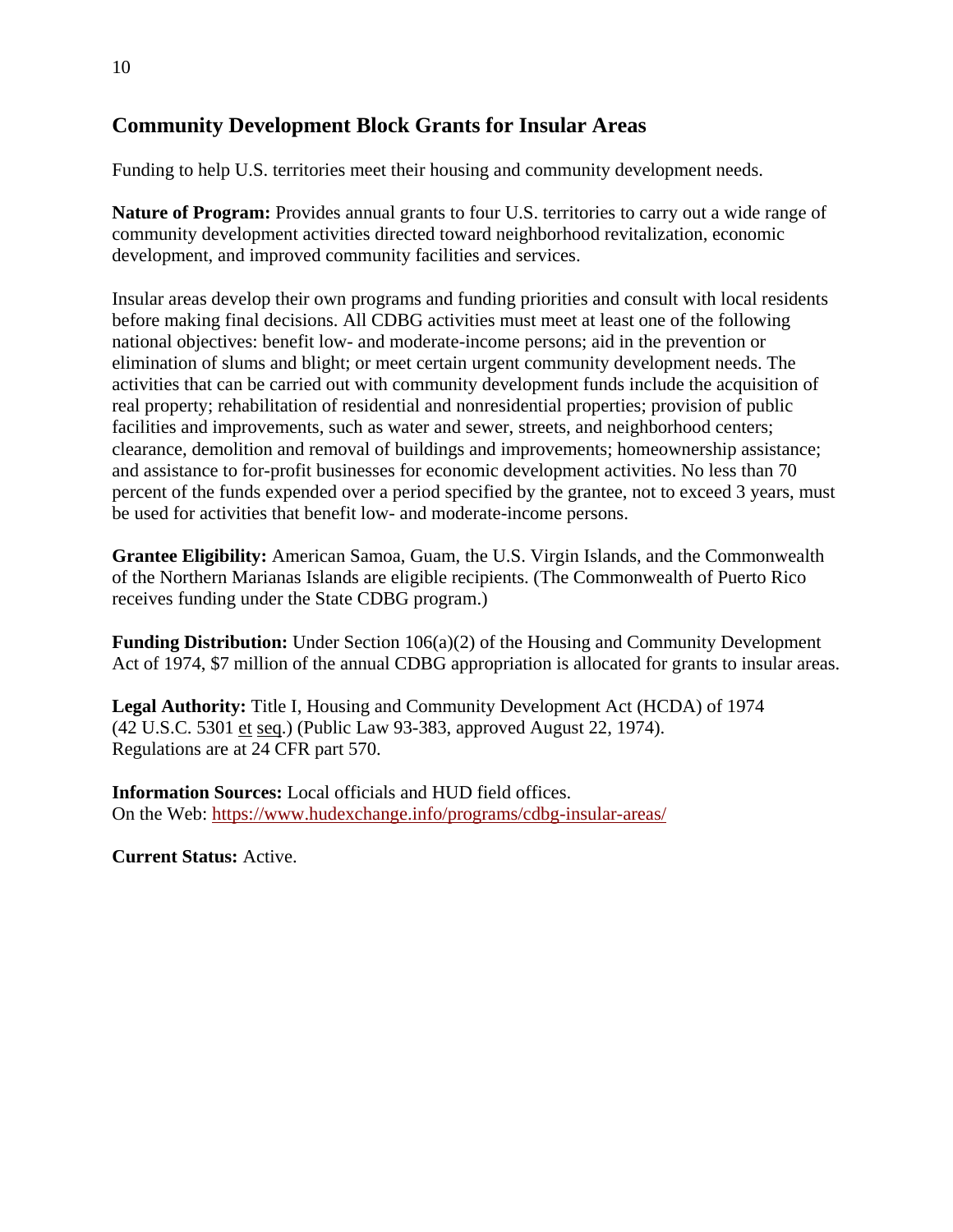# <span id="page-11-0"></span>**Community Development Block Grants (Non-Entitlement) for States and Small Cities**

Funding to help states and units of local government in non-entitlement areas meet their housing and community development needs.

**Nature of Program:** Provides grants to carry out a wide range of community development activities directed toward neighborhood revitalization, economic development, and improved community facilities and services. All CDBG activities must meet at least one of the following national objectives: benefit low- and moderate-income persons; aid in the prevention or elimination of slums and blight; or meet certain urgent community development needs. No less than 70 percent of the funds must be used for activities that benefit low- and moderate-income persons over a period specified by the state, not to exceed 3 years.

Some of the activities that can be carried out with community development funds include: the acquisition of real property; the rehabilitation of residential and nonresidential properties; the provision of public facilities and improvements, such as water and sewer, streets, and neighborhood centers; the clearance, demolition, and removal of buildings; homeownership assistance; and assistance to for-profit businesses for economic development activities.

In 1981, each state was given the option to administer the block grant funds provided for its nonentitlement areas. If this option is exercised, the block grant funds are provided to the state, which distributes them as grants to its eligible units of general local government. The states' objectives and methods of distributing the funds are determined in consultation with affected citizens and local elected officials. States are required to report annually on the use of funds.

**Applicant Eligibility:** Forty-nine states and Puerto Rico are eligible to receive grant funds for distribution to non-entitlement units of government (those that are not metropolitan cities or part of an urban county). Hawaii has elected not to administer funding under the state CDBG program. In Hawaii, HUD awards the funds directly to the three eligible non-entitlement counties using statutorily determined formula factors.

**Funding Distribution:** From each year's CDBG appropriation available for formula distribution, 30 percent is allocated to non-entitlement areas. This amount is then allocated among the states on a formula basis. Each state's allocation is distributed to units of general local government by either the state or, in Hawaii, by HUD.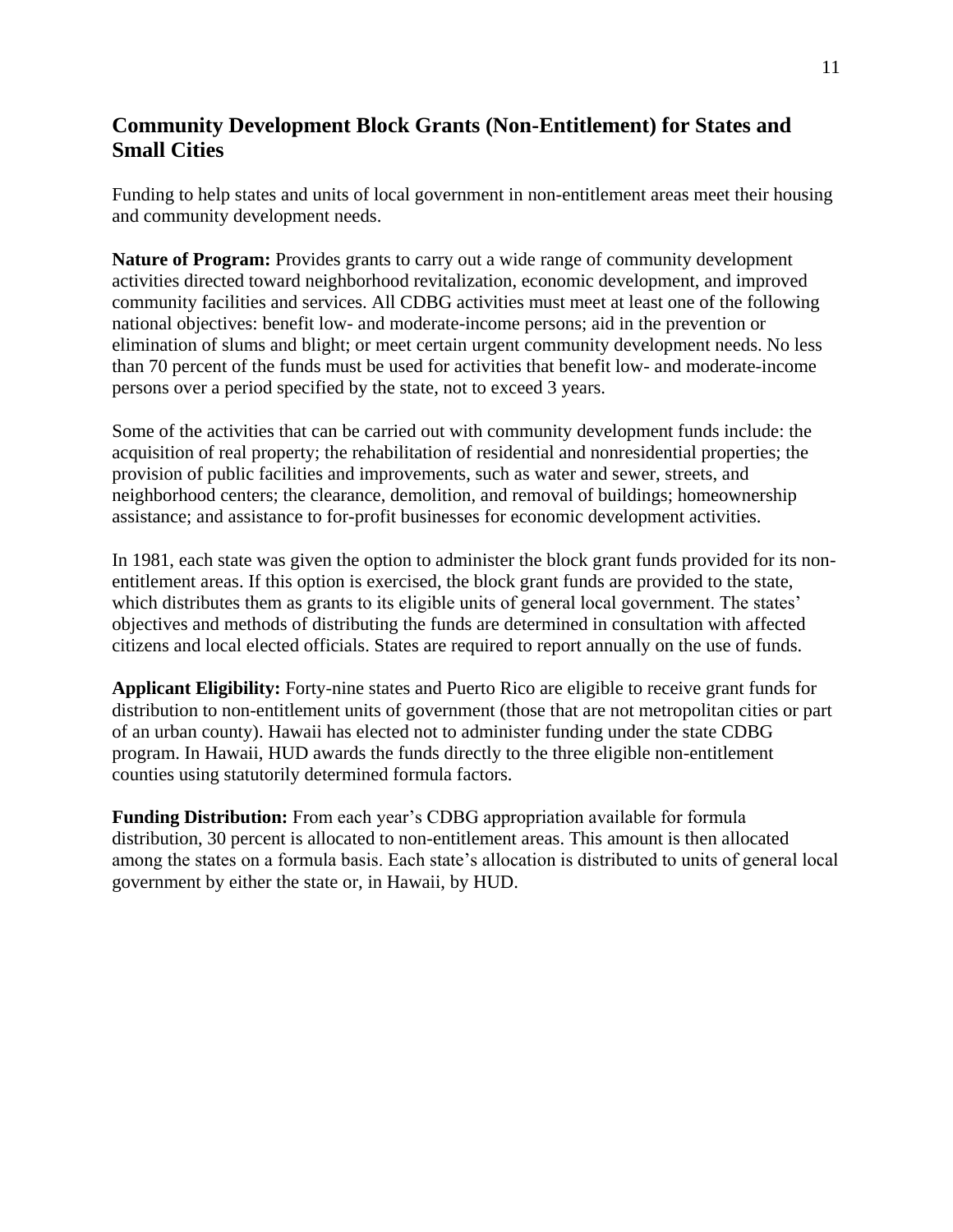Legal Authority: Title I, Housing and Community Development Act of 1974 (42 U.S.C. 5301 et seq.).

Regulations are at 24 CFR part 570.

**Information Sources:** States and HUD field offices. On the Web (the State-Administered CDBG): [https://www.hudexchange.info/programs/cdbg](https://www.hudexchange.info/programs/cdbg-state/)[state/](https://www.hudexchange.info/programs/cdbg-state/) (Non-Entitlement CDBG Grants in Hawaii): [https://www.hudexchange.info/cdbg-hud](https://www.hudexchange.info/cdbg-hud-administered/)[administered/](https://www.hudexchange.info/cdbg-hud-administered/)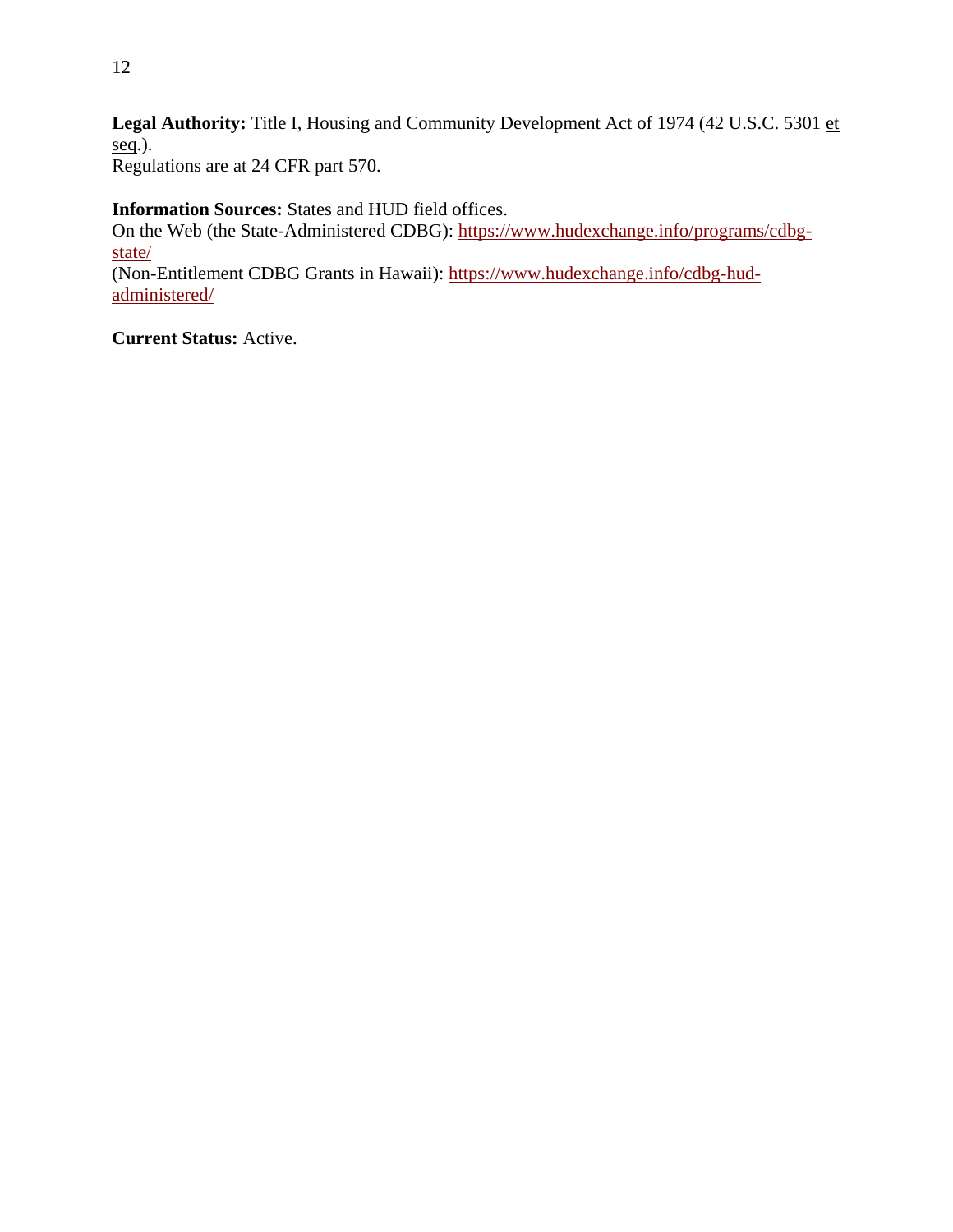# <span id="page-13-0"></span>**Community Development Block Grants (Section 108 Loan Guarantee)**

Loan guarantee assistance for community and economic development.

**Nature of Program:** Section 108 is the loan guarantee provision of the Community Development Block Grant (CDBG) program. Under this section, HUD offers communities a source of financing for certain community development activities, such as housing rehabilitation, economic development, and large-scale physical development projects. Loans may be for terms up to 20 years.

Eligible activities are (1) real property acquisition, (2) rehabilitation of property owned by the applicant public entity or its designated public agency, (3) housing rehabilitation eligible under the CDBG program, (4) special economic development activities under the CDBG program, (5) interest payments on the guaranteed loan and issuance costs of public offering, (6) acquisition, construction, reconstruction, rehabilitation or historic preservation, or installation of public facilities, (7) acquisition, construction, reconstruction, rehabilitation or installation of public works and sites in colonias, (8) debt service reserves for repayment of the Section 108 loan, (9) payment of fees charged by HUD for the purpose of paying the credit subsidy cost of the loan guarantee, and (10) other related activities, including relocation assistance, demolition and clearance. When determining eligibility, the CDBG rules and requirements apply. As with the CDBG program, all projects and activities must meet CDBG's primary objective (use of 70 percent of CDBG funds, including Section 108 guaranteed loan funds, must benefit low- and moderate-income persons) and at least one of the following three national objectives: (a) principally benefit low- and moderate-income persons, (b) aid in eliminating or preventing slums or blight, or (c) meet urgent community development needs.

The applicant pledges its current and future CDBG grant funds as security for the repayment of the guaranteed note. HUD requires additional security for each Section 108 note, which is determined on a case-by-case basis. In recent years, Congress has not made credit subsidy appropriations for the program and has instead directed HUD to collect fees from borrowers to result in a credit subsidy cost of zero for guaranteeing loans. The program regulations establish procedures for the collection of fees when HUD is required or authorized to collect fees from borrowers to cover the credit subsidy cost of guaranteed loans.

**Applicant Eligibility:** Metropolitan cities and urban counties that receive entitlement grants may apply directly to HUD for loan guarantee assistance. Non-entitlement communities under the state CDBG program may also apply, but must have a pledge of their state's CDBG funds from the appropriate agency. Insular areas and non-entitlement communities in Hawaii may also apply directly to HUD for loan guarantee assistance. The public entity applicant may issue the Section 108-guaranteed debt obligation itself, or it may designate a local public agency with the necessary legal authority to do so. States may borrow on behalf of the local governments in nonentitlement communities and apply directly to HUD for loan guarantee assistance if authorized by the appropriations acts or other laws.

**Legal Authority:** Section 108 of the Housing and Community Development Act of 1974 (42 U.S.C. 5308).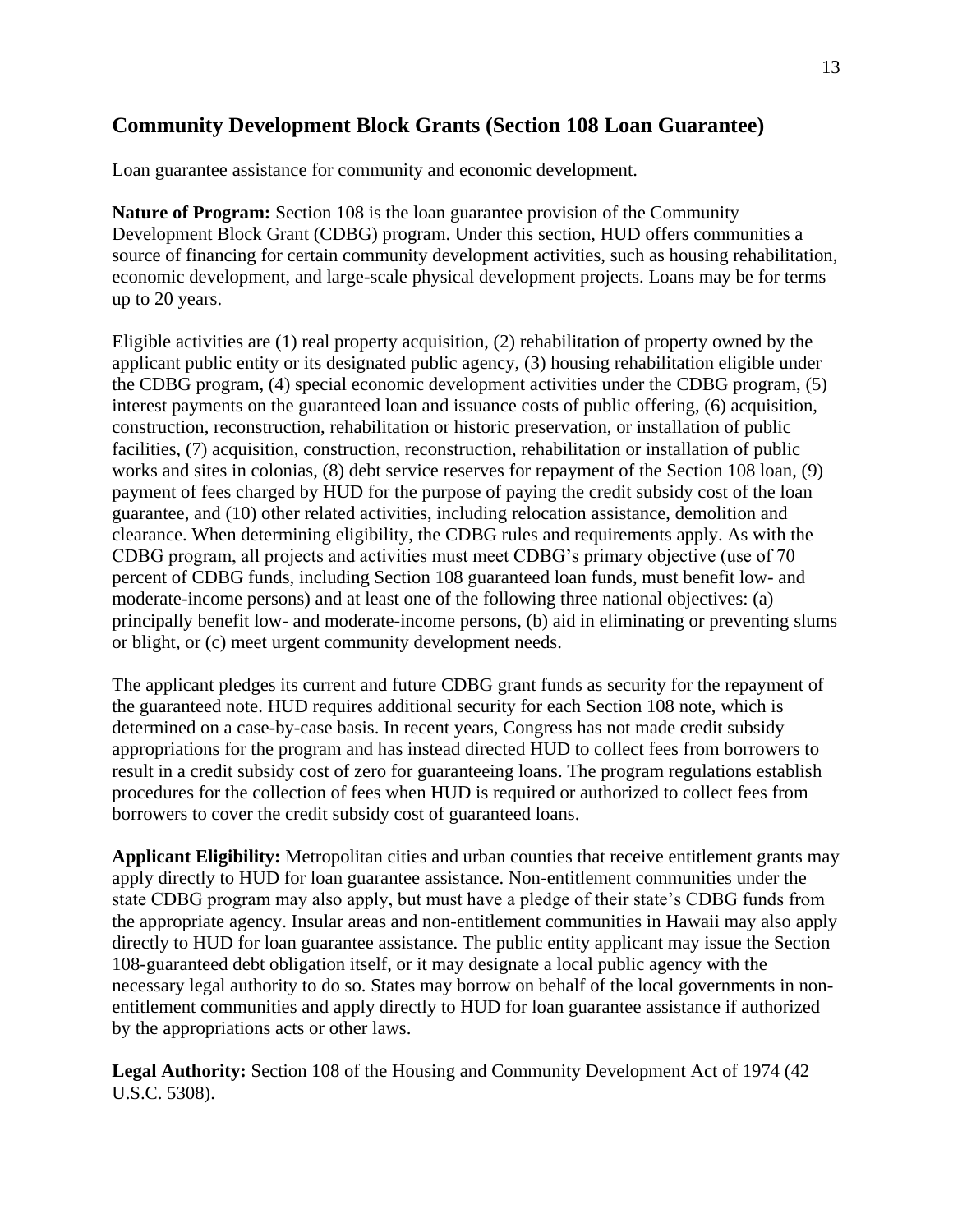Regulations are at 24 CFR part 570.

**Information Sources:** Assistant Secretary for Community Planning and Development; HUD field offices. On the Web: https://www.hudexchange.info/programs/section-108/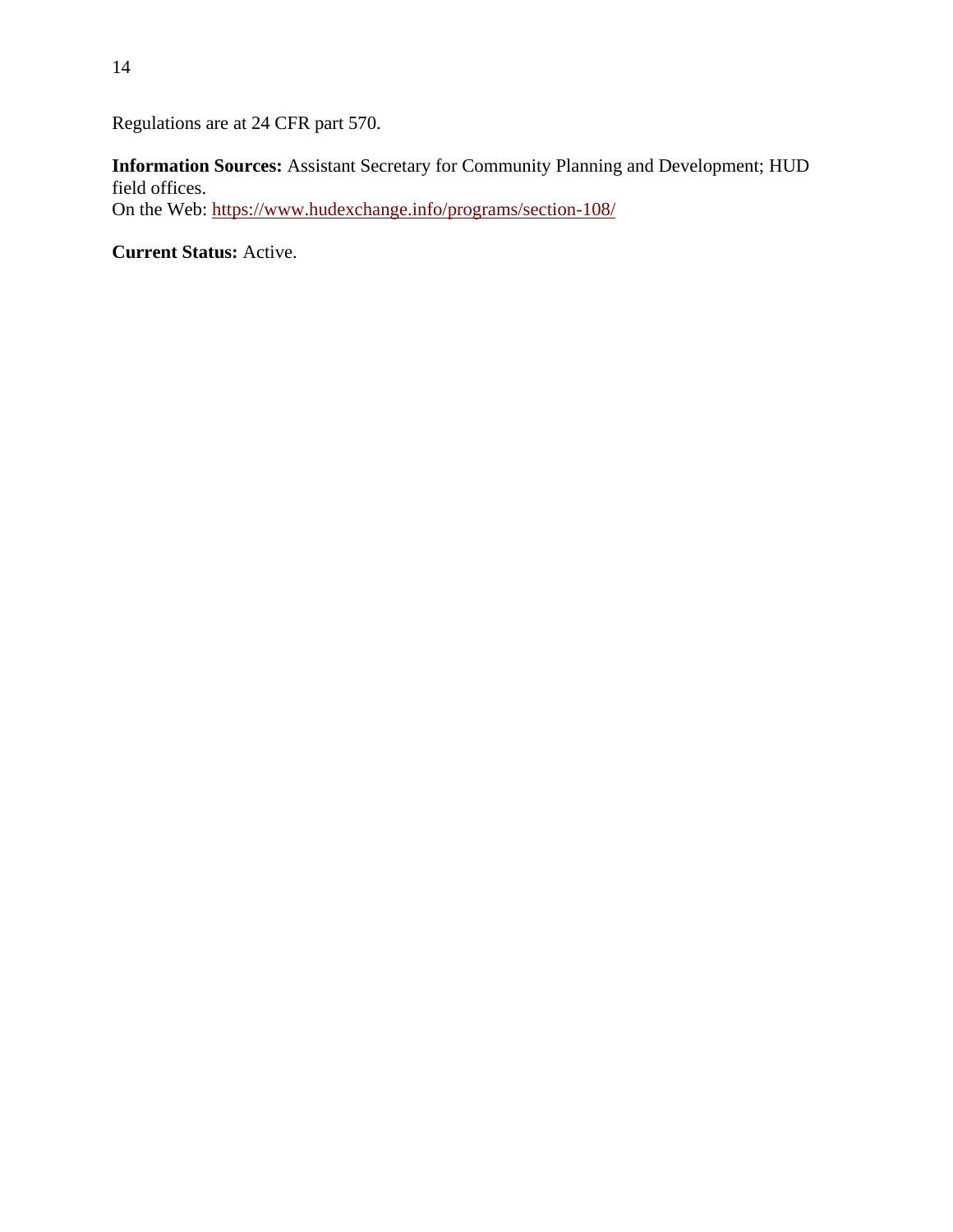## <span id="page-15-0"></span>**Davis-Bacon and Labor Standards**

Oversight of administration and enforcement of Federal labor standards provisions in HUD programs.

**Nature of Program:** The Davis-Bacon Act and related acts (DBRA) require contracts and subcontractors working on federally funded or assisted construction contracts over \$2,000 to pay laborers and mechanics at least locally prevailing wages and fringe benefits, as determined by the Department of Labor. HUD ensures compliance with DBRA requirements applicable to HUD-assisted and insured housing and community development programs. HUD also oversees Federal prevailing wage requirements applicable to maintenance employees of public housing agencies and tribally designated housing entities. This program does not provide any funding.

**Applicant Eligibility:** Users of HUD funds and guarantees in building housing and other publicuse buildings constructed by developers, contractors, and state and local housing entities.

**Legal Authority:** Davis-Bacon Act (40 U.S.C. 3141 *et seq*.); Fair Labor Standards Act of 1938 (29 U.S.C. 201 *et seq*.); McNamara-O'Hara Service Contract Act of 1965 (41 U.S.C. 351 *et seq*.); Contract Work Hours and Safety Standards Act (40 U.S.C. 3701 *et seq*.); Walsh-Healey Public Contracts Act (41 U.S.C. 35 *et seq*.); Copeland Anti-Kickback Act (40 U.S.C. 3145). •

**Information Source:** Assistant Deputy Secretary for Field Policy and Management; HUD field offices.

On the Web: [https://www.hud.gov/program\\_offices/davis\\_bacon\\_and\\_labor\\_standards](https://www.hud.gov/program_offices/davis_bacon_and_labor_standards)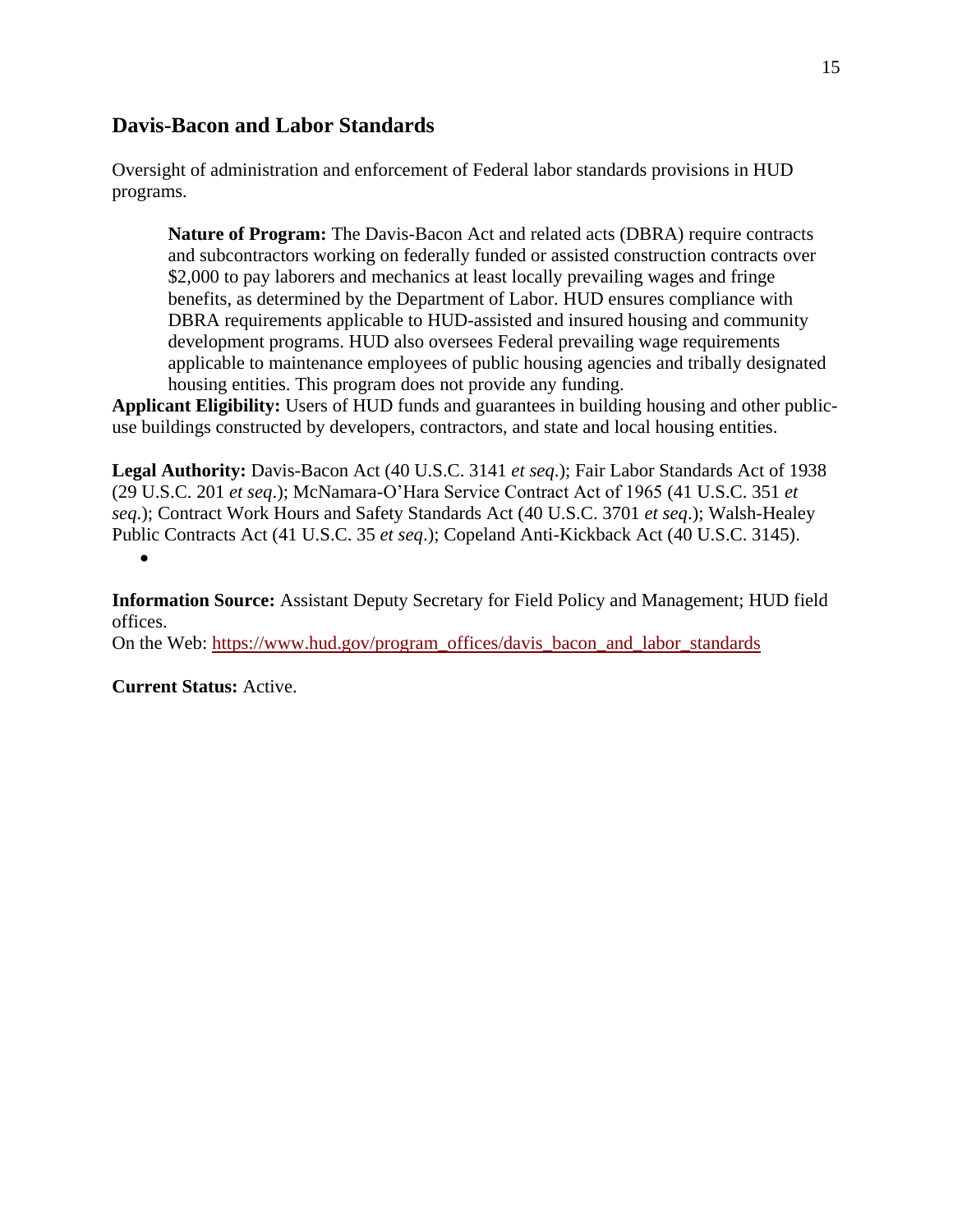# <span id="page-16-0"></span>**Continuum of Care Program**

Promotes community-wide commitment to the goal of ending homelessness; provides funding for efforts to quickly re-house homeless individuals and families, while minimizing trauma and dislocation; promotes access to and effective utilization of mainstream programs; and optimizes self-sufficiency among individuals and families experiencing homelessness.

**Nature of Program:** The Continuum of Care Program (CoC) competitively awards grants for CoC planning costs, Unified Funding Agency costs, acquisition, rehabilitation, new construction, leasing, rental assistance, supportive services, operating costs; Homeless Management Information Systems (HMIS), and project administration costs. CoC program funds can be used for projects under five program components: permanent housing, transitional housing, supportive services only, HMIS, and, for CoCs designated as high-performing communities, homelessness prevention.

**Applicant Eligibility:** Private nonprofit organizations, states, local governments, instrumentalities of state or local governments, and public housing agencies are eligible to apply if they have been selected by the Continuum of Care for the geographic area in which they operate.

**Legal Authority:** Subtitle C of Title IV of the McKinney-Vento Homeless Assistance Act (42 U.S.C. 11381-11389). Regulations are at 24 CFR part 578.

**Information Source:** Assistant Secretary for Community Planning and Development; HUD field offices. On the Web: <https://www.hudexchange.info/programs/coc/> [https://www.hud.gov/program\\_offices/comm\\_planning/homeless](https://www.hud.gov/program_offices/comm_planning/homeless)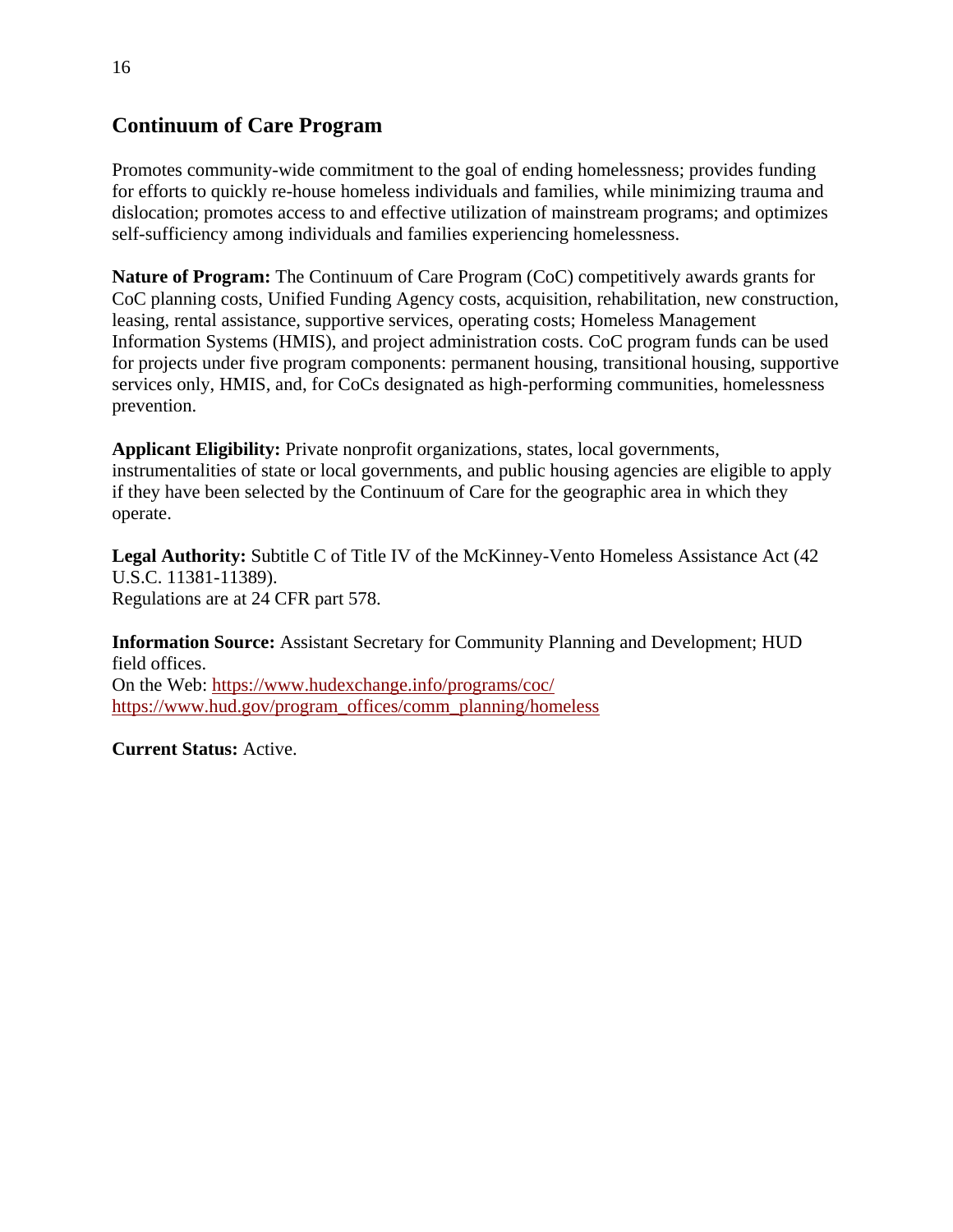## <span id="page-17-0"></span>**Emergency Solutions Grants (ESG) Program**

Grants to support essential services related to emergency shelter and street outreach, including building rehabilitations and conversions into emergency shelters, operation of emergency shelters, short-term and medium-term rental assistance, and housing relocation and stabilization services.

**Nature of Program:** Provides grants by formula to states, metropolitan cities, urban counties, and U.S. territories for eligible activities, which generally include essential services related to emergency shelter and street outreach; rehabilitation and conversion of buildings to be used as emergency shelters; operation of emergency shelters; short-term and medium-term rental assistance for individuals and families who are homeless or at risk of homelessness; housing relocation and stabilization services for individuals and families who are homeless or at risk of homelessness; and Homeless Management Information System (HMIS) participation costs. Shelter and Street outreach activities are limited to the greater of 60 percent of the recipient's fiscal year grant and the amount of Fiscal Year 2010 Emergency Shelter Grant funds the recipient committed to homeless assistance activities. Up to 7.5 percent of a recipient's fiscal year grant can be used for administrative activities, such as program management, oversight, coordination, and reporting. States must share these administrative funds with their subrecipients that are local governments, and all recipients may share these administrative funds with their subrecipients that are nonprofit organizations.

**Applicant Eligibility:** States (including Puerto Rico), metropolitan cities (including District of Columbia), urban counties, and U.S. territories are eligible. Metropolitan cities and urban counties are eligible if, after applying the formula, their allocation is greater than 0.05 percent of the funds appropriated.

**Funding Distribution:** HUD sets aside for allocation to the territories up to 0.2 percent, but not less than 0.1 percent, of the total amount of each appropriation in any fiscal year. The remainder is allocated to states, metropolitan cities, and urban counties. The percentage allocated to each state, metropolitan city, and urban county is equal to the percentage of the total amount available under section 106 of the Housing and Community Development Act of 1974 for the prior fiscal year that was allocated to the state, metropolitan city or urban county. If an allocation to a metropolitan city or urban county would be less than 0.05 percent of the total fiscal year appropriation for ESG, the amount is added to the allocation of the state in which the city or county is located.

Legal Authority: Subtitle B of Title IV of the McKinney-Vento Homeless Assistance Act (42) U.S.C. 11371-11378). Regulations are at 24 CFR part 576.

**Information Sources:** Assistant Secretary for Community Planning and Development; local HUD field offices. On the Web: https://www.hudexchange.info/programs/esg/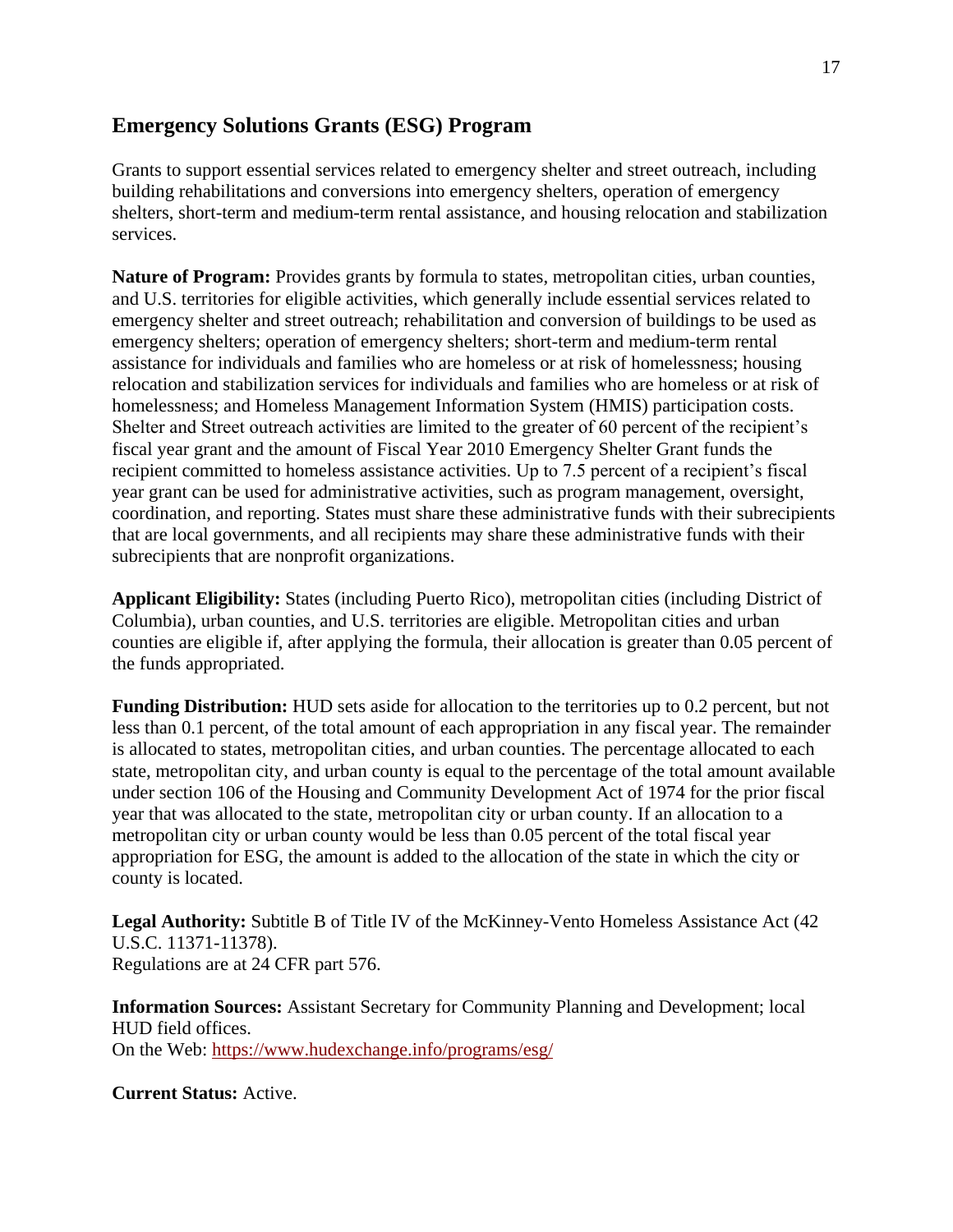# <span id="page-18-0"></span>**Federal Surplus Property for Use to Assist Persons Experiencing Homelessness (Title V)**

Enables states, local governments, and nonprofit organizations to use suitable and available federal properties, which are categorized as unutilized, underutilized, excess, or surplus, to assist persons experiencing homelessness.

**Nature of Program:** HUD collects information from federal landholding agencies about their unutilized, underutilized, excess, and surplus properties and determines which are suitable for use to assist persons experiencing homelessness. HUD reviews property information that the landholding agency submits to HUD. HUD posts the suitability determination in a weekly Suitability Determination Listing on the HUD Exchange. If a property is listed on the Suitability Determination Listing as suitable and available, eligible applicants have 30 days from the date the suitability determination was posted to notify the Department of Health and Human Services (HHS) of its interest in a property, because HHS is the federal entity responsible for the conveyance process for the Title V program. If a property is listed on the Suitability Determination Listing as unsuitable, a homeless service provider has 20 days from the date the suitability determination is posted to submit an appeal request to HUD.

**Legal Authority:** Title V of the McKinney-Vento Homeless Assistance Act of 1987 (42 U.S.C. 11411-11412). Regulations are at 24 CFR part 581.

**Applicant Eligibility:** States, local governments, and nonprofit organizations.

**Information Sources:** Assistant Secretary for Community Planning and Development, local HUD field offices, GSA, and HHS. Further information on a specific property is available from the landholding agency. For the name and contact at these agencies, send inquiries to title5@hud.gov or call HUD's toll-free number at (800) 927-7588.

On the Web: **<https://www.hudexchange.info/programs/title-v/>**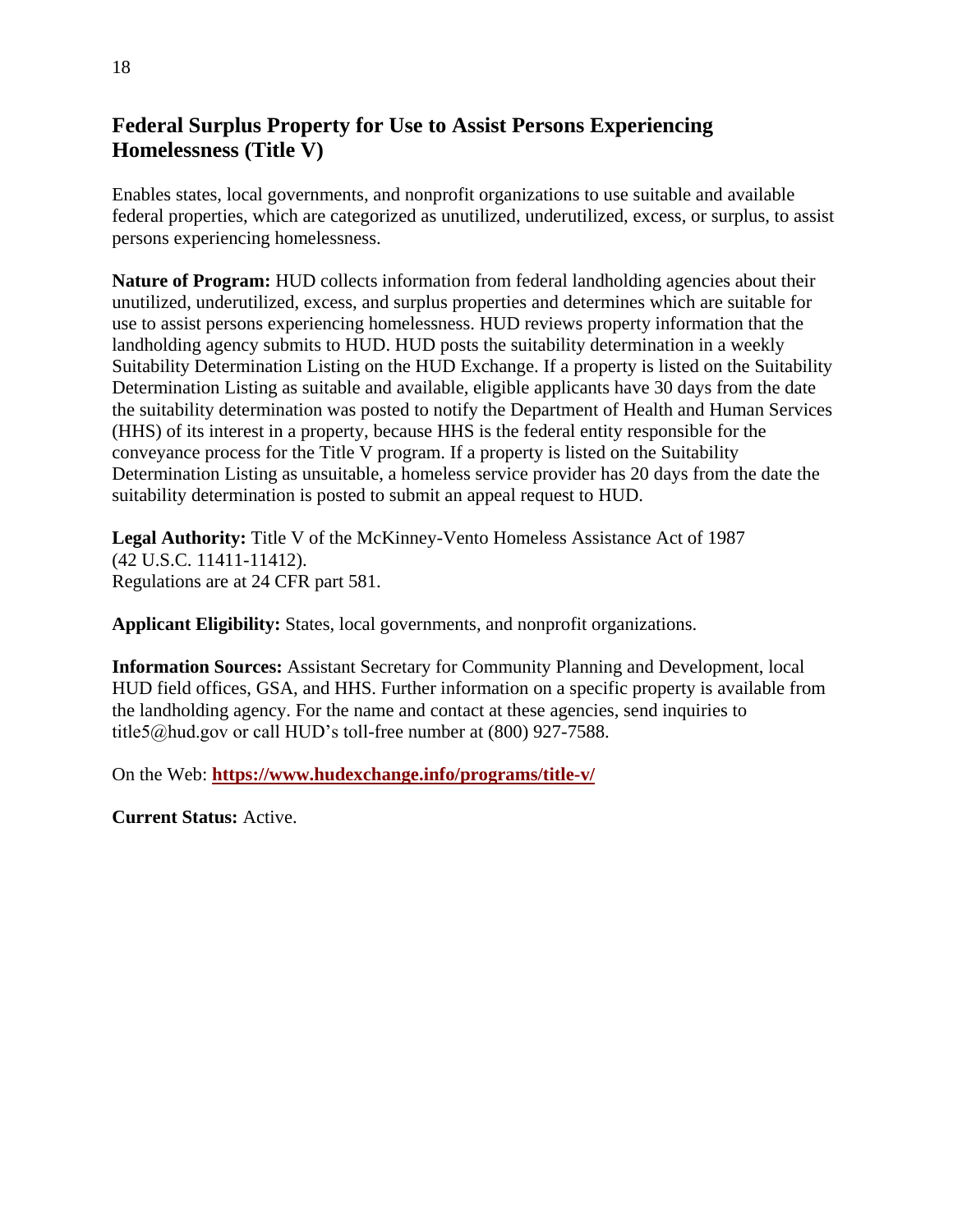# <span id="page-19-0"></span>**Homeless Assistance Programs Previously Authorized under the McKinney-Vento Homeless Assistance Act**

On May 20, 2009, the Homeless Emergency Assistance and Rapid Transition to Housing (HEARTH) Act of 2009 was signed into law. The HEARTH Act amended the McKinney-Vento Homeless Assistance Act (McKinney-Vento) by consolidating the Supportive Housing Program and the Shelter Plus Care program into a new program—the Continuum of Care program. It also revised the Emergency Shelter Grants program and renamed it the Emergency Solutions Grants program.— It also created the Rural Housing Stability Assistance Program and repealed the Section 8 Moderate Rehabilitation for Single Room Occupancy Program. However, the old McKinney-Vento programs are, in limited cases, still in use.

**Section 8 Moderate Rehabilitation Single Room Occupancy (SRO) Program:** Formerly authorized under section 441 of McKinney-Vento, HUD entered into annual contributions contracts (ACCs) with public housing agencies (PHAs) in connection with the moderate rehabilitation of residential properties. These PHAs made Section 8 rental assistance payments to participating landlords on behalf of homeless individuals who rent the rehabilitated dwellings. Owners are compensated for the cost of rehabilitation (as well as the other costs of owning and maintaining the property) through the rental assistance payments. At the same time, each unit need a minimum of \$3,000 of eligible rehabilitation to qualify for the program. Existing grants are eligible for renewal under Section 8, as authorized by the Multifamily Assisted Housing Reform and Affordability Act of 1997 (MAHRA).

**Shelter Plus Care (S+C):** Formerly authorized under Title IV, subtitle F of McKinney-Vento, S+C provided rental assistance for homeless people with disabilities, primarily those with serious mental illness, chronic problems with alcohol and/or drugs, and acquired immunodeficiency syndrome (AIDS), and related diseases. Rental assistance grants must be matched in the aggregate by supportive services that are equal in value to the amount of rental assistance and appropriate to the needs of the population served. Rental assistance is provided through four S+C components: (1) Tenant-based Rental Assistance (TRA) provides rental assistance to homeless persons who choose the housing in which they reside. Residents retain the assistance if they move; (2) Sponsor-based Rental Assistance (SRA) provides rental assistance through contracts between the grant recipient and a private nonprofit sponsor or community mental health agency established as a public nonprofit entity that owns or leases dwelling units in which participants reside; (3) Project-based Rental Assistance (PRA) provides rental assistance to the owner of an existing structure where the owner agrees to lease the units to homeless people. Residents do not take the assistance with them if they move; and (4) Section 8 Moderate Rehabilitation for Single Room Occupancy (SRO) Dwellings provides grants for rental assistance. Existing grants are eligible for renewal under the Continuum of Care Program.

**Supportive Housing Program:** The Supportive Housing program was authorized under Title IV, subtitle C of McKinney-Vento, and it was designed to promote the development of supportive housing and supportive services to assist homeless persons in transitioning from homelessness, and to promote the provision of supportive housing to enable homeless persons to live as independently as possible. Eligible activities include acquisition and rehabilitation, new construction, leasing, supportive services, operating costs, administrative costs, and development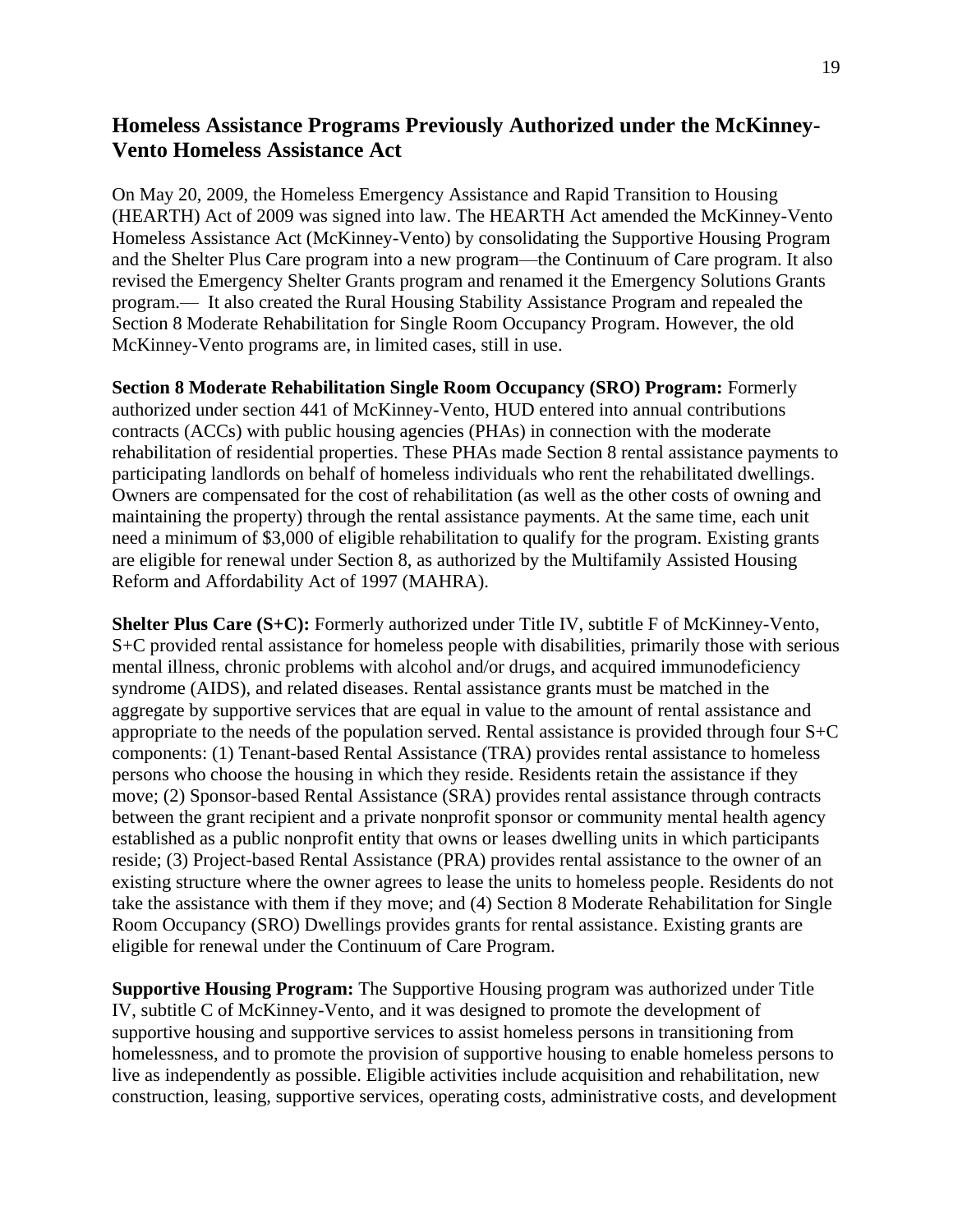or implementation of Homeless Management Information Systems (HMIS). Existing grants are eligible for renewal under the Continuum of Care Program.

**Information Source:** Assistant Secretary for Community Planning and Development; local HUD field offices.

On the Web:<https://www.hudexchange.info/homelessness-assistance/hearth-act/>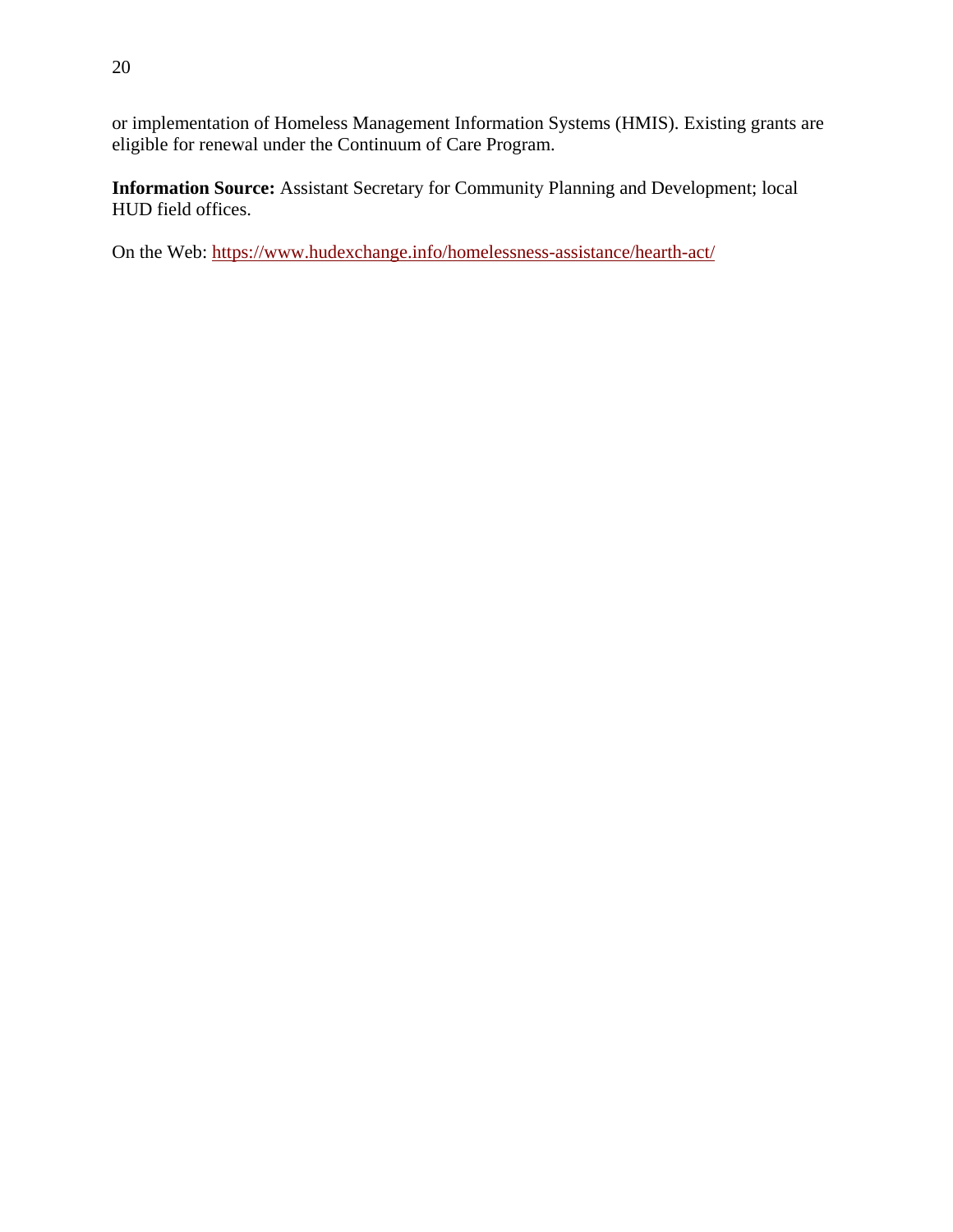#### <span id="page-21-0"></span>**HOME Investment Partnerships**

Grants to states, units of general local government, and insular areas to implement local housing strategies to increase affordable housing opportunities for low- and very low-income families.

**Nature of Program:** Participating jurisdictions may use HOME funds for a variety of housing activities, depending on local housing needs. Eligible uses of funds include tenant-based rental assistance; housing rehabilitation; assistance to homebuyers; and new construction of housing. HOME funding may also be used for real property acquisition, site improvements, demolition, relocation, for both new construction and rehabilitation projects the costs to meet property standards, including accessibility requirements, and other necessary and reasonable activities related to the development of non-luxury housing. Funds may not be used for public housing development, public housing operating costs, or for Section 8 tenant-based assistance, nor may they be used to provide non-federal matching contributions for other federal programs, for operating subsidies for rental housing, or for activities under the Low-Income Housing Preservation Act.

All housing funded under the HOME program must serve low- and very low-income families. For rental housing, at least 90 percent of the families benefited each fiscal year must have incomes at or below 60 percent of the HUD-adjusted area median income; the remaining 10 percent of the families benefited each fiscal year must have incomes at or below 80 percent of area median income. Homeownership assistance must be to families with incomes at or below 80 percent of the area median income. Each year, HUD publishes the applicable HOME income limits by area, adjusted for family size.

HOME-assisted rental units must comply with certain rent limitations. Each year, HUD publishes the applicable HOME rent limits by area, adjusted for bedroom size. The program regulations establish maximum per-unit subsidy limits and maximum purchase-price limits. Also, the HOME regulations require participating jurisdictions to conduct independent underwriting and subsidy layering reviews before committing program funds to a project.

HOME-assisted homebuyer and rental housing must remain affordable for a long-term affordability period, determined by the amount of per-unit HOME assistance or the nature of the activity. HOME-assisted homebuyer housing is also subject to resale or recapture requirements.

Participating jurisdictions must provide a 25 percent match of their HOME funds. Participating jurisdictions must also set aside at least 15 percent of their allocations for housing to be owned, developed, or sponsored by eligible community-based nonprofit organizations designated as Community Housing Development Organizations.

**Applicant Eligibility:** States, local jurisdictions, insular areas, and consortia (contiguous units of local governments with a binding joint agreement).

**Funding Distribution:** HOME funds are allocated using a formula designed to reflect relative housing need. After Congress subtracts set-asides for insular areas, 40 percent of each appropriation is allocated to states, and 60 percent of the funds are allocated to units of general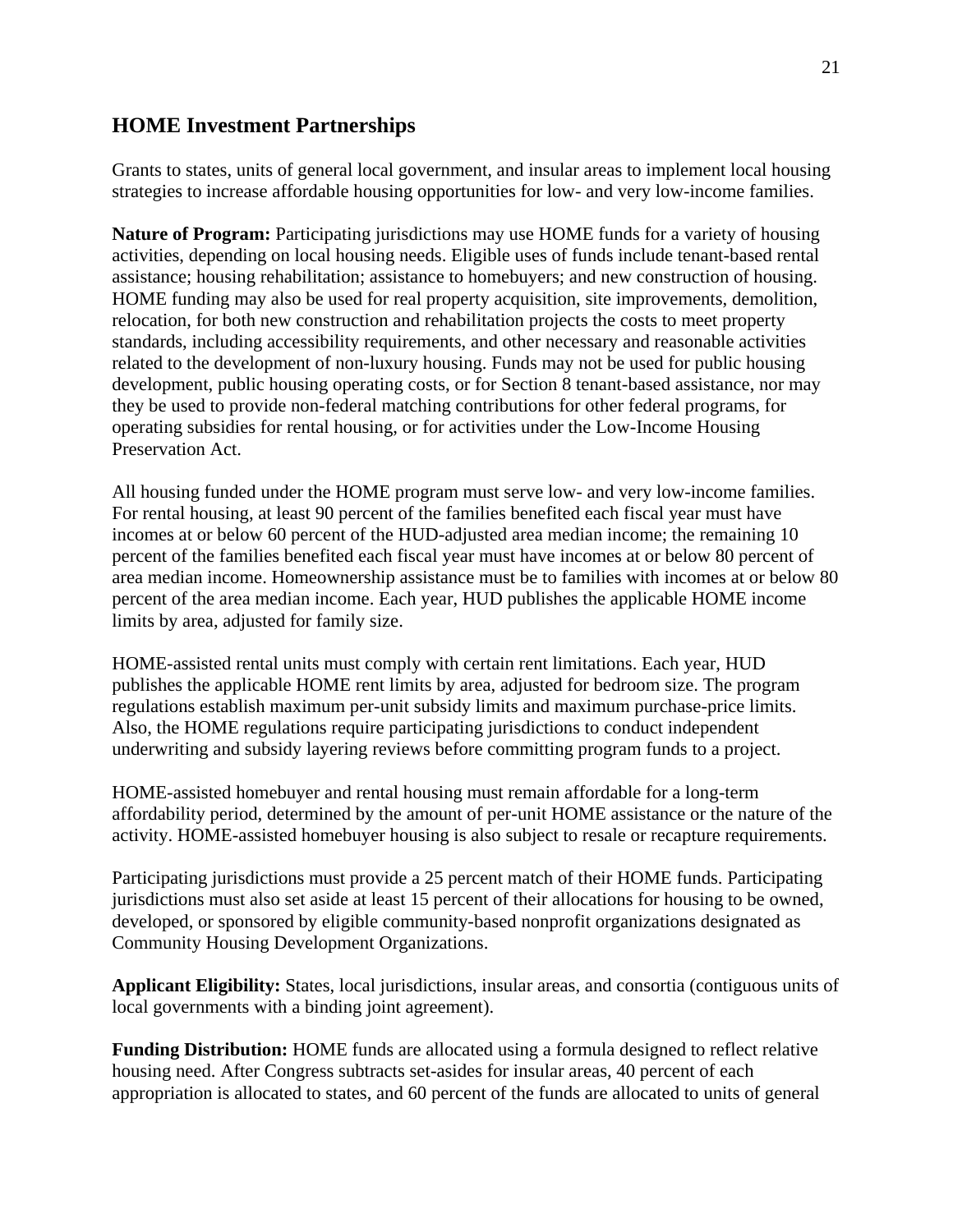local government. States are automatically eligible for HOME funds, and receive either their formula allocation or \$3 million, whichever is greater. Local jurisdictions eligible for at least \$500,000 under the formula also can receive an allocation.

Communities that do not qualify for an individual allocation under the formula can join with one or more neighboring localities in a legally binding consortium whose members' combined allocation would meet the threshold for direct funding. Other localities may participate in HOME by applying for program funds made available by their state. Congress sets aside a pool of funding, equivalent to the greater of \$750,000 or 0.2 percent of appropriated funds, which HUD distributes among insular areas.

**Legal Authority:** Title II of the Cranston-Gonzalez National Affordable Housing Act (42 U.S.C. 12701 et seq.). Regulations are found at 24 CFR part 92.

**Information Sources:** HUD local field offices and state and local community development agencies. On the Web: https://www.hud.gov/program\_offices/comm\_planning/affordablehousing/programs/home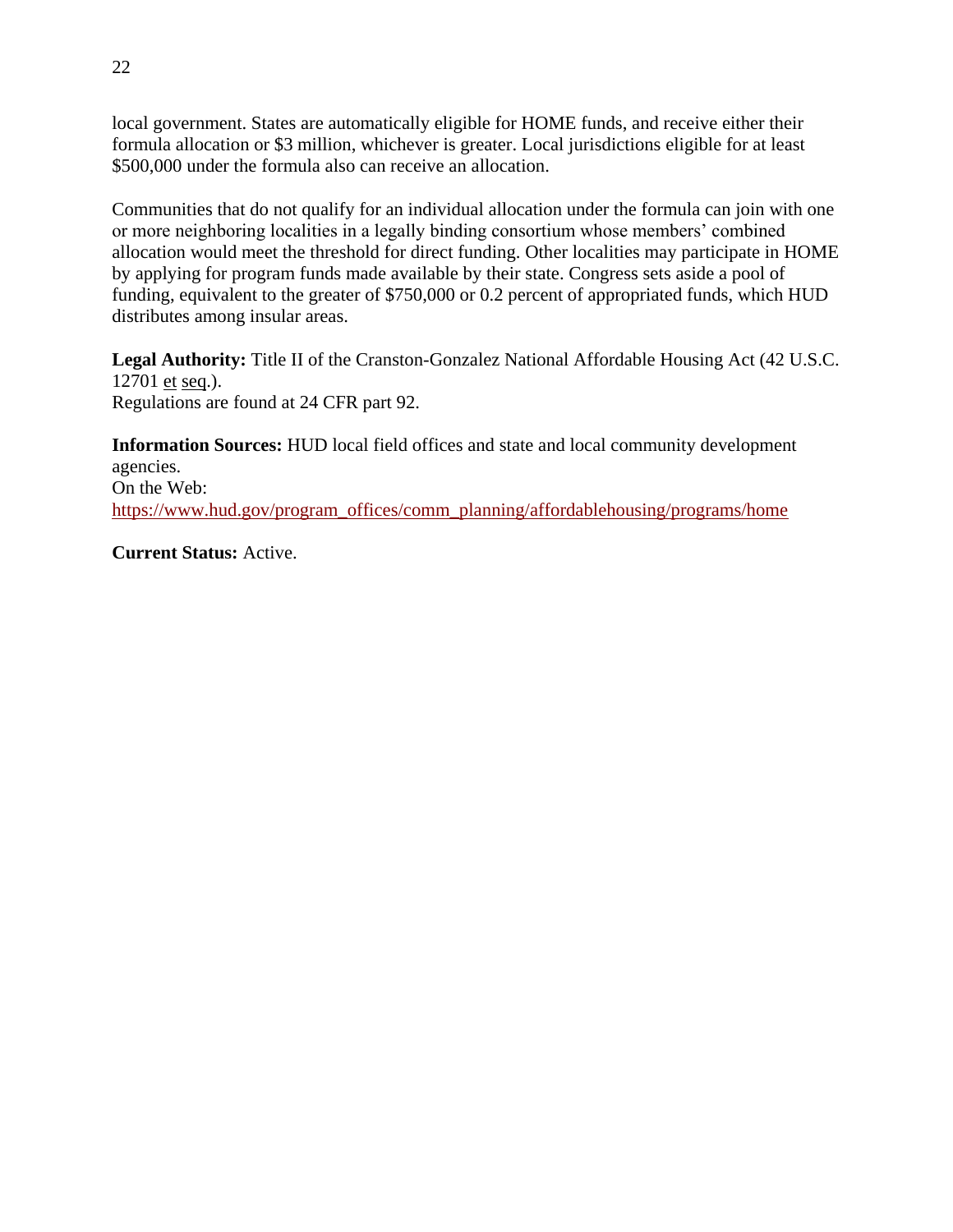# <span id="page-23-0"></span>**Housing Opportunities for Persons With AIDS (HOPWA)**

Formula grants to states and units of general local government, and competitively awarded grants to states, units of general local government, and nonprofit organizations to provide housing assistance and related supportive services to meet the housing needs of low-income persons living with HIV/AIDS and their families. These resources help clients maintain housing stability, avoid homelessness, and improve access to HIV/AIDS treatment and related care.

**Nature of Program:** The HOPWA program provides states and localities with resources and incentives to devise long-term comprehensive strategies for meeting the housing needs of lowincome persons living with HIV/AIDS and their families. By providing housing assistance and related services, the HOPWA program contributes to housing stability, reduces risks of homelessness, improves health outcomes through increased access to care, and prevents transmission of HIV. , A person and the person's family is eligible for HOPWA assistance if the person is low-income and has been diagnosed with HIV or AIDS.

Grants may be used to assist various forms of housing, including permanent, emergency, and transitional housing, shared housing arrangements, community residences, and single room occupancy dwellings (SROs). Appropriate supportive services must be provided as part of any HOPWA-assisted housing. Eligible grant activities include housing information services, resource identification; acquisition, rehabilitation, conversion, lease, and repair of facilities to provide housing and services; new construction (for SROs and community residences only); project- or tenant-based rental assistance, including assistance for shared housing arrangements; short-term rent, mortgage, and utility payments; operating costs for housing; technical assistance for community residences; administrative expenses; and supportive services.

**Applicant Eligibility:** Formula – States and units of general local government, as defined at 24 CFR 574.3. Competitive – States, units of general local government, and nonprofit organizations.

**Funding Distribution:** Ninety percent of HOPWA funds go toward formula grants to States and localities in eligible Metropolitan Statistical Areas, based on the number of persons living with HIV/AIDS, fair market rents, and poverty data. The other 10 percent of HOPWA funds go toward competitive grants, including HOPWA permanent supportive housing renewal grants.

**Legal Authority:** The AIDS Housing Opportunity Act, Subtitle D of Title VIII of the Cranston-Gonzalez National Affordable Housing Act (42 U.S.C. 12901 et seq.). Regulations are at 24 CFR part 574.

**Information Sources:** Assistant Secretary for Community Planning and Development, Office of HIV/AIDS Housing, and local HUD field offices. On the Web: https://www.hudexchange.info/programs/hopwa/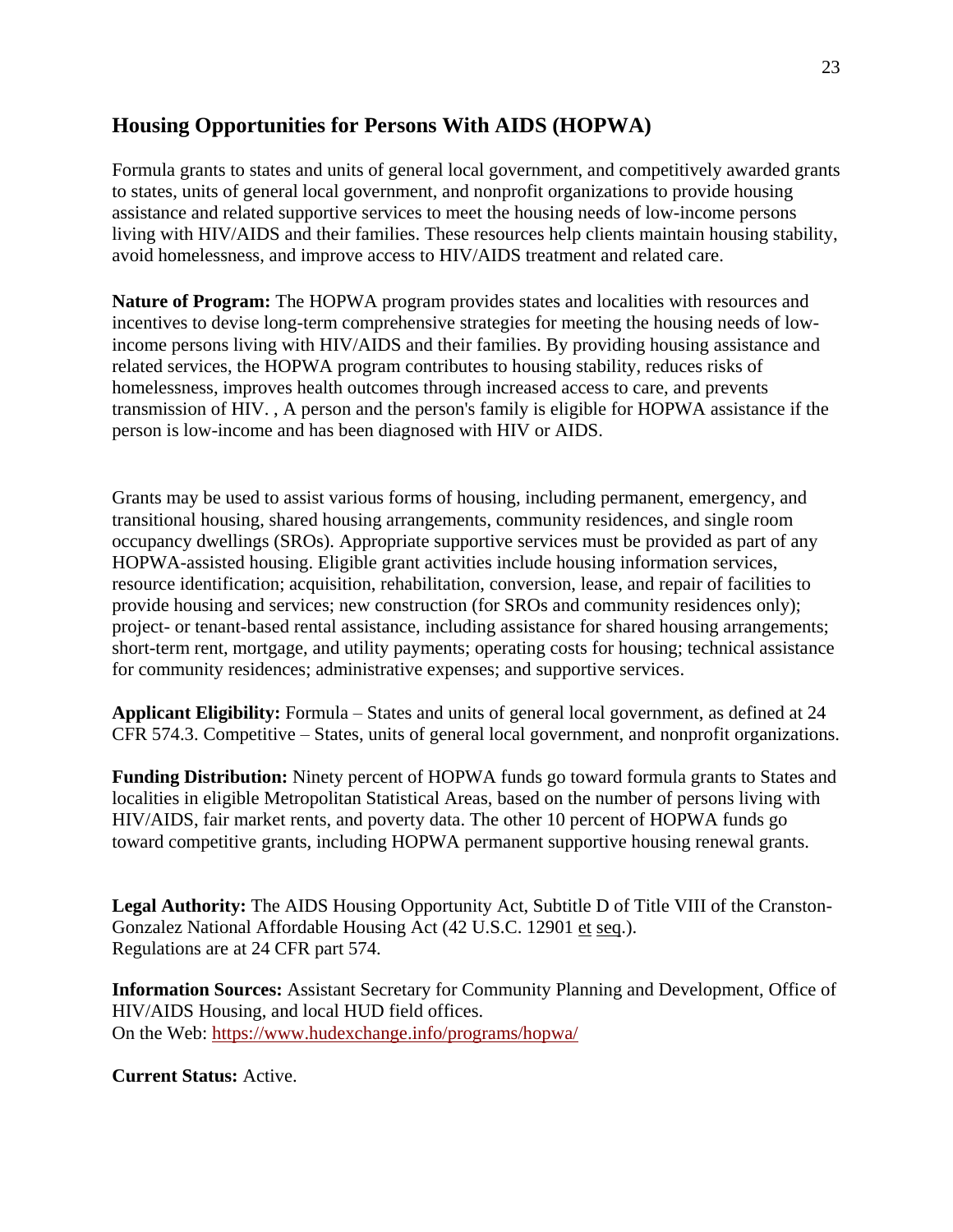# <span id="page-24-0"></span>**Housing Trust Fund**

Provides funds to states, the Commonwealth of Puerto Rico, the District of Columbia, and insular areas for the construction, rehabilitation, and preservation of rental homes and for homeownership for extremely low- and very low-income families, including homeless families.

**Nature of the Program:** The Housing Trust Fund (HTF) provides funding to construct, rehabilitate and preserve permanent rental and homeownership housing, primarily for extremely low-income families. At least 80 percent of the funds must be used for the production, preservation, rehabilitation, or operation of rental housing. Up to 10 percent can be used for the following homeownership activities for first-time homebuyers: production, preservation, and rehabilitation; down payment assistance, closing cost assistance, and assistance for interest rate buy-downs.

In any fiscal year with an aggregate formula allocation under \$1 billion, 100 percent of the grant funds must benefit extremely low-income households or families with incomes below the poverty line, whichever is greater. In any fiscal year with an aggregate formula allocation over \$1 billion, seventy-five percent of grant funds must benefit extremely low-income households.

Eligible activities and expenses include real property acquisition, site improvements and development hard costs, related soft costs, demolition, financing costs, relocation costs. Up to one third of the annual formula allocation may be used for operating cost assistance for rental housing, and up to 10 percent of the formula allocation may be used for reasonable administrative and planning costs. Eligible forms of assistance include equity investments, interest-bearing loans or advances, non-interest bearing loans or advances, interest subsidies, deferred payment loans, grants, and other forms of assistance approved by HUD.

Also, funds may be used for the new construction or rehabilitation of public housing units, in certain circumstances: (1) as part of the Choice Neighborhood Program under a HUD appropriations act; (2) for new public housing units that will receive Low-Income Housing Tax Credits; and (3) for the rehabilitation of public housing units whose public housing assistance will be converted under the Rental Assistance Demonstration Program.

HTF-assisted rental housing units must have a minimum affordability period of 30 years. The affordability period for homeownership housing ranges from 10 to 30 years, depending on the amount of the per-unit homeownership assistance.

The program regulations also require grantees to establish maximum per-unit subsidy limits, and to conduct independent underwriting and subsidy layering reviews before committing program funds to a project. HTF-assisted homebuyer housing is subject to resale or recapture requirements.

**Applicant Eligibility:** Funds are distributed by formula to states, and states may then distribute the money according to a state plan to state-designated entities or subgrantees for further distribution within a state, or directly to qualified recipients, such as nonprofit and for-profit organizations.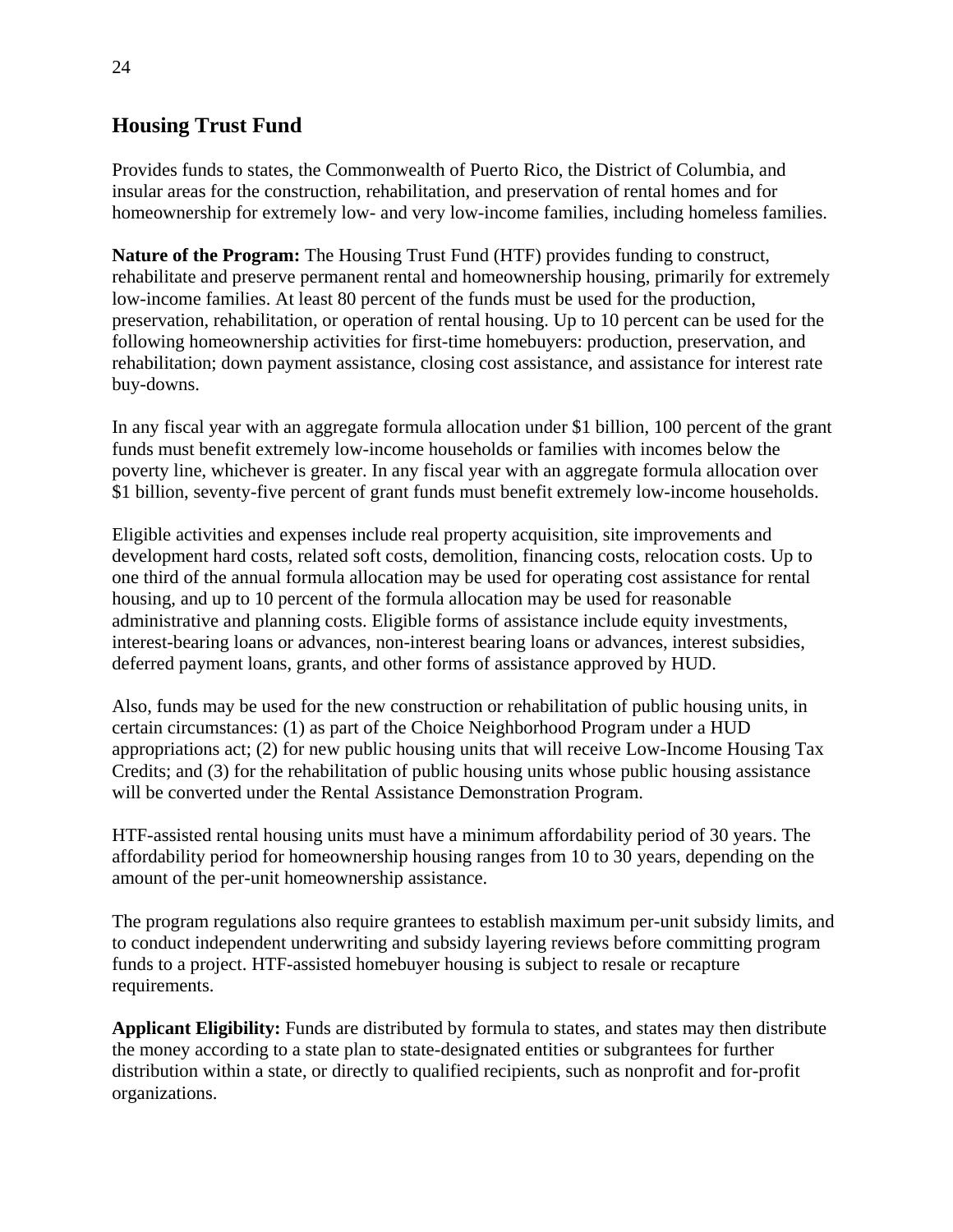**Funding Availability:** In any fiscal year, funds are to be allocated to provide each state and the District of Columbia with a minimum grant of \$3 million. If in any fiscal year available funding is insufficient to make this minimum allocation to reach state and the District of Columbia, HUD will, through a notice published for public comment, describe an alternative method for allocating the grant funds.

**Legal Authority:** Section 1338 of the Federal Housing Enterprises Financial Safety and Soundness Act of 1992 (12 U.S.C. 4568). Regulations are at 24 CFR part 91 and part 93.

**Information Source:** Assistant Secretary for Community Planning and Development. On the web: https://www.hudexchange.info/programs/htf/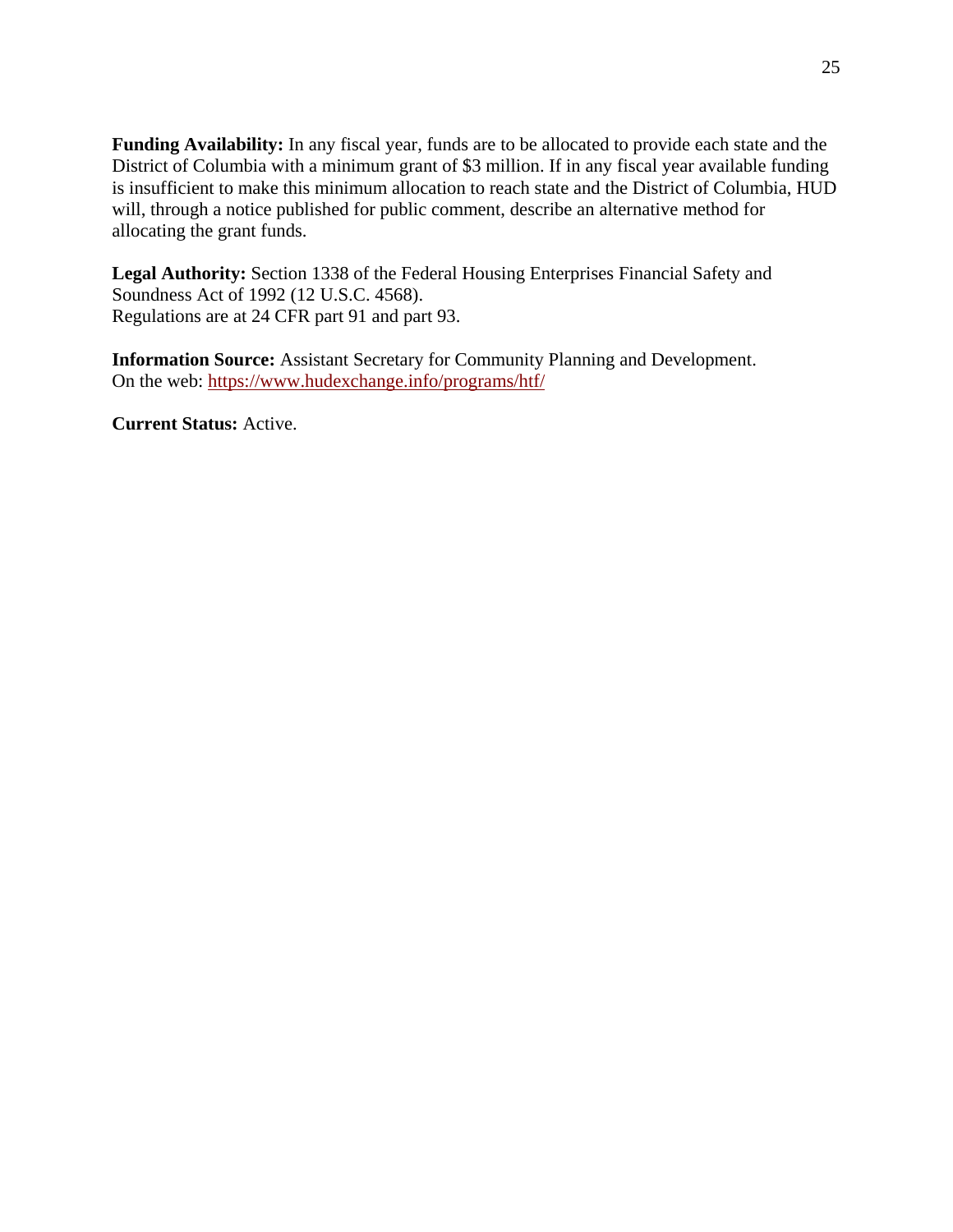# <span id="page-26-0"></span>**Rural Capacity Building for Community Development and Affordable Housing Grants Program**

Grants for high-need rural areas and rural housing development organizations, community development corporations (CDCs), community housing development organizations (CHDOs), local governments, and Indian tribes obtain financing, training, and technical assistance necessary to undertake effective community development activities.

**Nature of Program:** The Rural Capacity Building for Community Development and Affordable Housing (Rural Capacity Building) program is intended to fund applicants with demonstrated expertise in affordable housing and community development in high-need rural communities. To ensure that there is a sufficient mix of grantees funded, HUD reserves the right to fund less than the amount requested by any applicant. Adjustments in funding amounts are also intended to ensure a fair distribution of the funds for the provision of capacity building assistance on a national, geographically diverse basis.

**Applicant Eligibility:** An applicant must be a non-profit entity or consortium that has ongoing experience in rural housing, including experience working with rural housing development organizations, community development corporations (CDCs), community housing development organizations (CHDOs), local governments, and Indian tribes, as evidenced by past and continuing work in one or more states in seven or more of the federal regions. Applicants must also have experience conducting activities from the first and/or the second Rural Capacity Building Notice of Funding Availability eligible activities in rural areas.

**Legal Authority:** Consolidated Appropriations Act, 2017, Division K, Title II, (Public Law 115- 31, approved May 05, 2017).

**Information Source:** Assistant Secretary for Community Planning and Development. On the Web: <https://www.hudexchange.info/programs/rural-capacity-building/>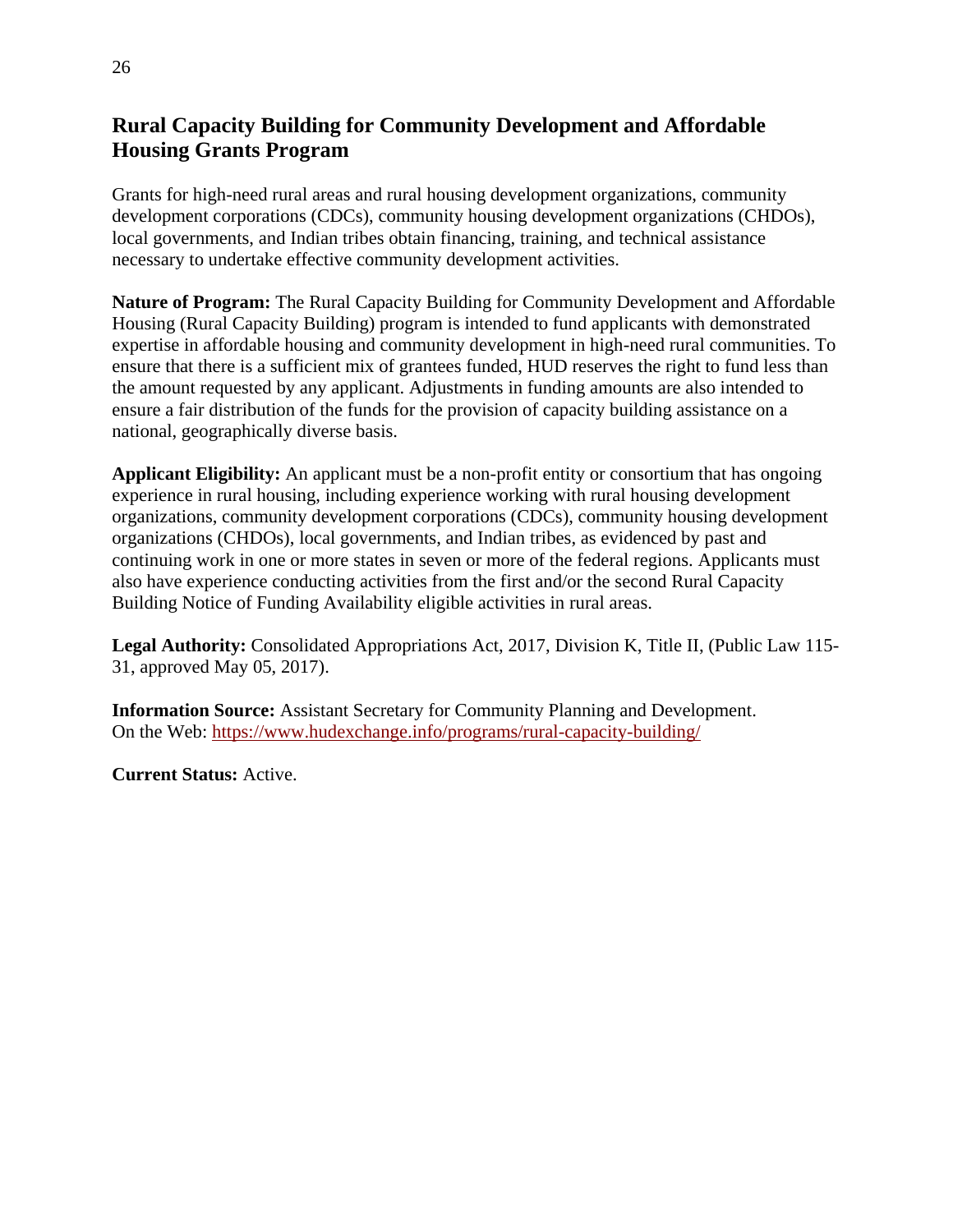## <span id="page-27-0"></span>**Rural Housing Stability Assistance Program**

Re-housing and other help for individuals moving from emergency or transitional shelters to permanent housing or improves the housing situations of individuals and families who are homeless or in the worst housing situations in the geographic area; stabilizes the housing of individuals and families who are in imminent danger of losing housing; and improves the ability of the lowest-income residents of the community to afford stable housing.

**Nature of Program:** Competitively awarded grants for rent, mortgage, or utility assistance, security deposits, relocation assistance, short-term emergency lodging, construction of new housing units to provide transitional or permanent housing, acquisition or rehabilitation of a structure to provide non-emergency transitional or permanent housing, property leasing, rental assistance, and payment of operating costs for assisted housing units.

**Applicant Eligibility:** Organizations eligible to receive a grant under this program include private nonprofit entities and county and local governments.

**Legal Authority:** Subtitle D of Title IV of the McKinney-Vento Homeless Assistance Act (42 U.S.C. 11408). Regulations are under development.

**Information Sources:** Assistant Secretary for Community Planning and Development; local HUD field offices. On the Web: https://www.hudexchange.info/programs/rhsp/ [https://www.hudexchange.info/resources/documents/RuralHousingStabilityAssistanceProgramFa](https://www.hudexchange.info/resources/documents/RuralHousingStabilityAssistanceProgramFactSheet.pdf) [ctSheet.pdf](https://www.hudexchange.info/resources/documents/RuralHousingStabilityAssistanceProgramFactSheet.pdf)

**Current Status:** Being implemented.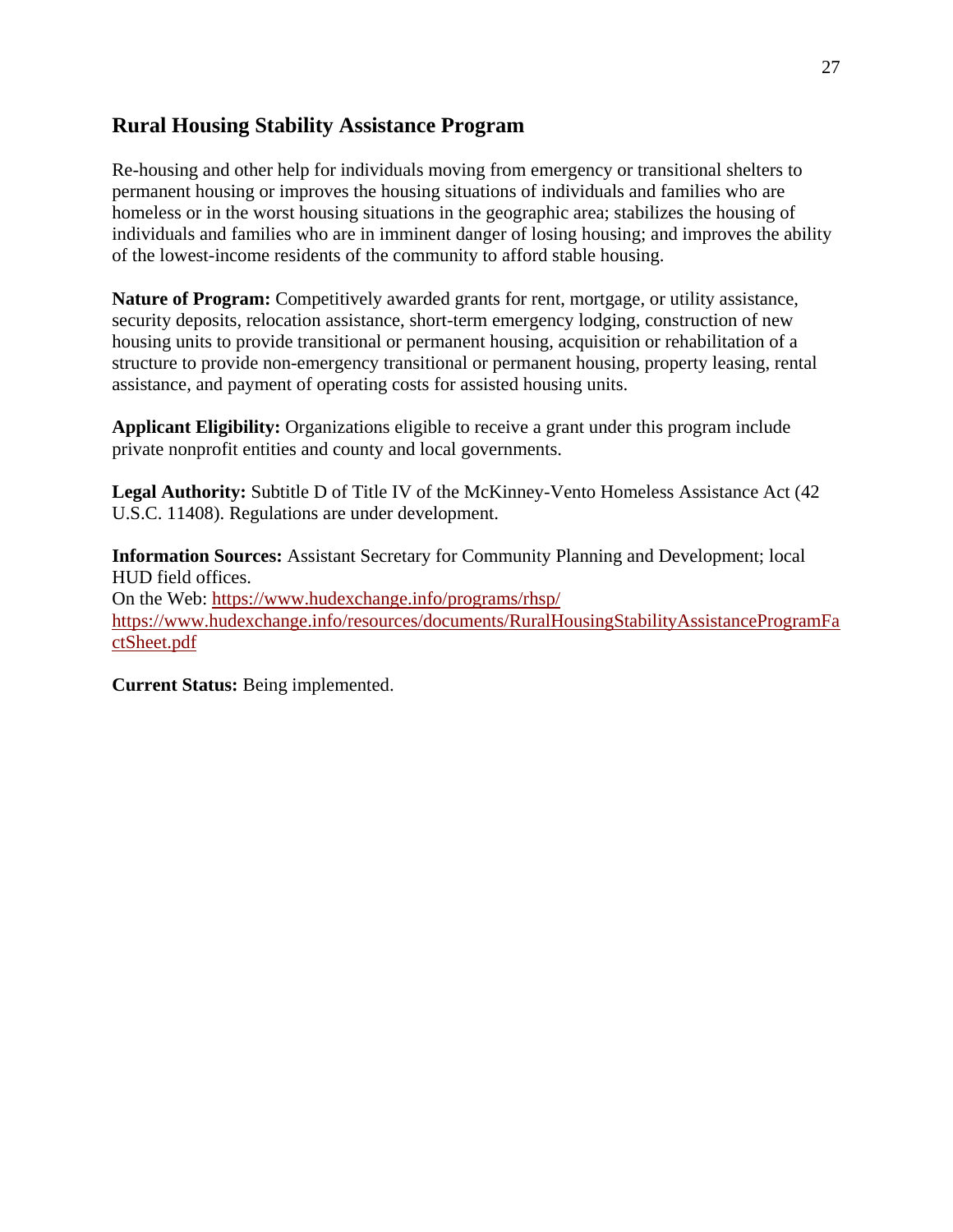# <span id="page-28-0"></span>**Self-Help Homeownership Opportunity Program (SHOP)**

Grants for self-help homeownership housing.

**Nature of Program:** Under the SHOP program, HUD awards competitive grants to national and regional nonprofit organizations and consortia that have the capacity and experience in providing or facilitating self-help homeownership housing opportunities. Grants must be used by the grantee or its affiliates for eligible expenses related to developing non-luxury housing for families and persons who otherwise would be unable to afford to purchase a home. Homebuyers must be low-income. Eligible uses of grant funds are limited to land acquisition (including financing and closing costs), infrastructure improvements (installing, extending, constructing, rehabilitating, or otherwise improving utilities and other infrastructure), and planning and administration costs (up to 20 percent of the grant amount). Total land acquisition and infrastructure improvement costs cannot exceed an average of \$15,000 in SHOP grant funds per unit. Homebuyers must contribute a significant amount of sweat equity toward the construction or rehabilitation of their homes. SHOP also requires community participation through volunteers who assist the homebuyers on the construction or rehabilitation of the homes. Assisted units must be decent, safe, and sanitary non-luxury dwellings that comply with all state and local codes, ordinances and zoning requirements, as well as Federal accessibility requirements. These units must be sold to eligible low-income homebuyers at prices below the prevailing market price.

**Applicant Eligibility:** National and regional nonprofit organizations and consortia with experience in providing or facilitating self-help homeownership housing, involving a significant contribution of homebuyer sweat equity and volunteer labor, may apply. Applicants must have completed at least 30 units of self-help homeownership housing within the last 24 months in an area consisting of at least two states.

**Legal Authority:** Section 11 of the Housing Opportunity Program Extension Act of 1996 (42 U.S.C. 12805 note).

**Information Sources:** Assistant Secretary for Community Planning and Development. On the Web:<https://www.hudexchange.info/programs/shop/>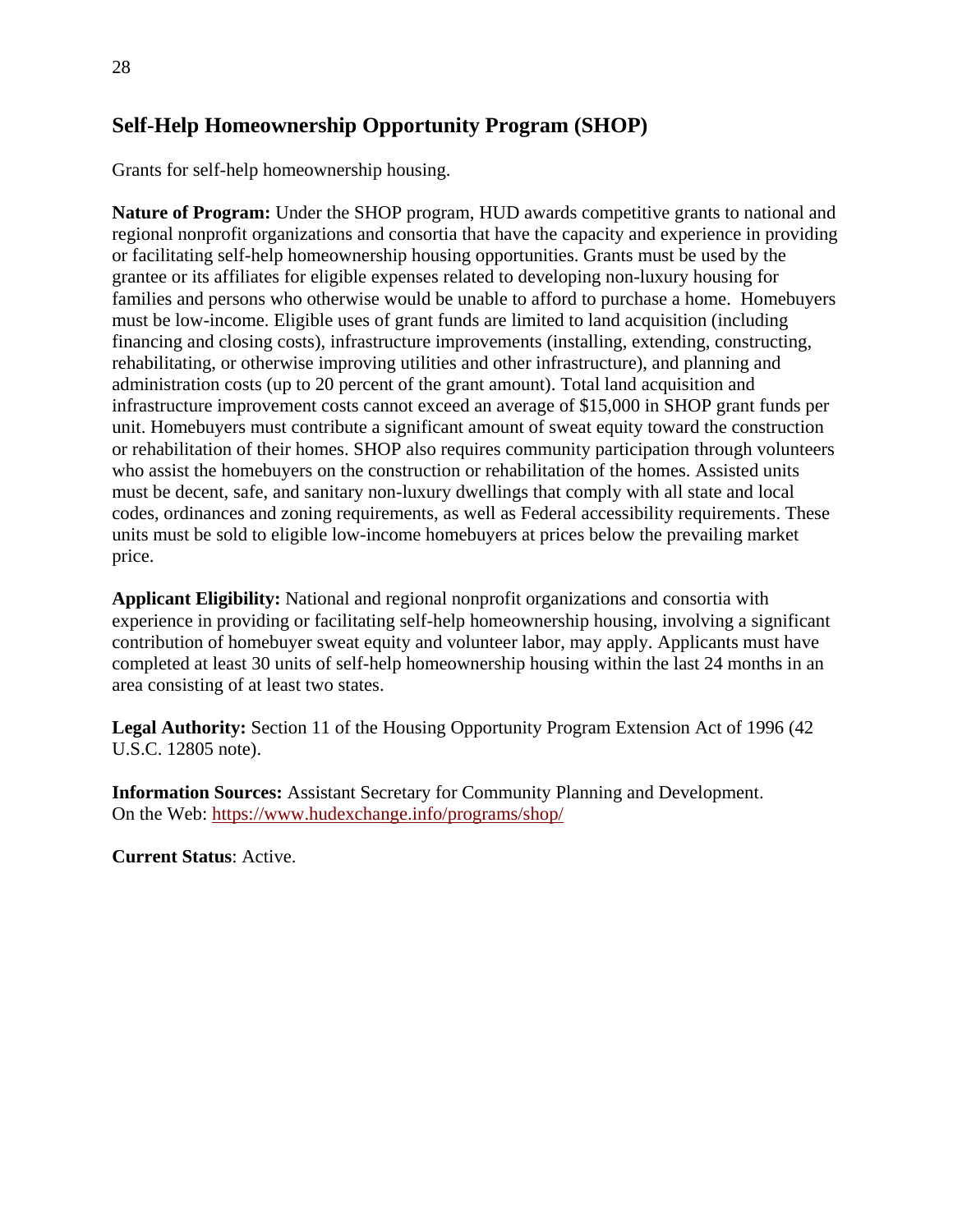# **Federal Housing Administration (FHA)**

## <span id="page-29-2"></span><span id="page-29-1"></span><span id="page-29-0"></span>**Single Family Housing Programs**

#### **Energy Efficient Mortgage Program**

Mortgage insurance to finance the cost of energy efficiency measures.

**Nature of Program:** FHA's Energy Efficient Mortgage program (EEM) helps homebuyers or homeowners save money on utility bills by enabling them to finance the cost of adding energy efficiency features to new or existing housing as part of their FHA-insured home purchase or refinancing mortgage.

An FHA mortgage may exceed the normal maximum loan limits by the cost of energy efficient improvements, providing those improvements were verified to be cost-effective, meaning that the total cost of the improvements is less than the total present value of the energy saved over the useful life of the energy improvement. The borrower may be qualified for the loan without the additional loan funds used for energy upgrades but must make a required minimum 3.5 percent cash investment in the property based on the lesser of sales price or appraised value. The cost of the energy improvements and estimate of the energy savings must be determined by a home energy rating, which may be financed as part of the cost-effective energy package. Energy improvements to an existing home may be installed within a limited time period after the insured loan has closed, depending on the program under which the mortgage is insured. Energy improvements to a newly constructed home must be installed prior to closing. The maximum mortgage amount for a single-family unit depends on its location and is adjusted annually.

**Applicant Eligibility:** One- to four-unit existing and new properties are eligible.

**Legal Authority:** Section 513 of the Housing and Community Development Act of 1992 (Public Law 102-550, approved October 28, 1992) (42 U.S.C. 1701z-16). Regulations are at 24 CFR 203.18(i).

**Information Sources:** Assistant Secretary for Housing—Federal Housing Commissioner; HUD field offices. On the Web: [https://www.hud.gov/program\\_offices/housing/sfh/eem/energy-r](https://www.hud.gov/program_offices/housing/sfh/eem/energy-r)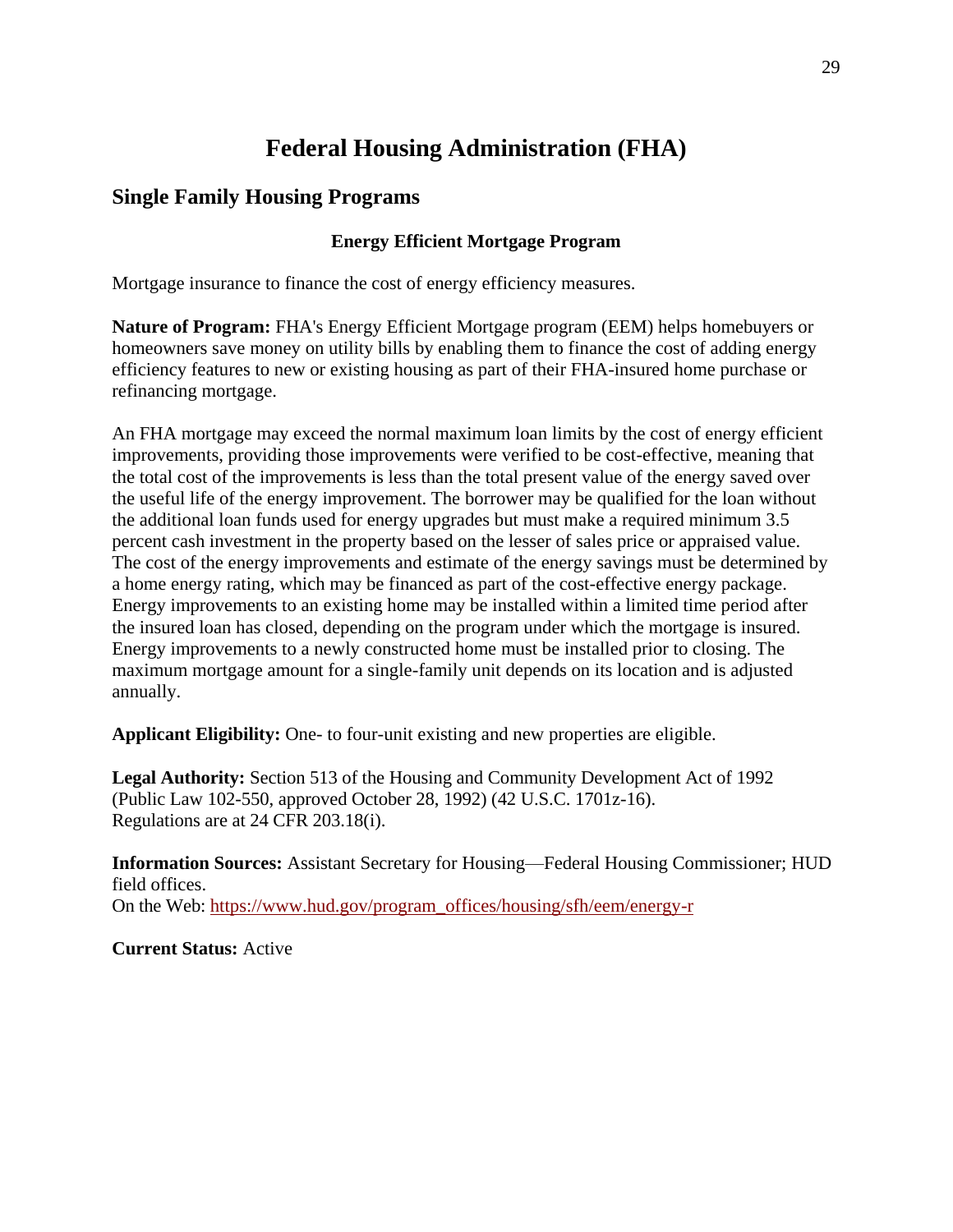#### **Good Neighbor Next Door**

<span id="page-30-0"></span>Provides law enforcement officers, teachers, firefighters, and emergency medical technicians with the opportunity to purchase homes located in revitalization areas at a discount.

**Nature of Program:** The Good Neighbor Next Door program makes homes in designated revitalization areas available to law enforcement officers, teachers, firefighters, and emergency medical technicians prior to the homes being listed for sale to other purchasers. Each year, HUD sells a limited number of properties from its inventory at a 50 percent discount from the list price to eligible persons in the above professions. To make these homes even more affordable, eligible participants may apply for an FHA-insured mortgage with a downpayment of only \$100. If the home needs repairs, the purchaser may also use FHA's Section 203(k) mortgage program. *See* Rehabilitation Loan Mortgage Insurance (Section 203(k)) section.

HUD requires the mortgagor to execute a second mortgage and note for the discount amount. No interest or payments are required on this "silent second," provided the mortgagor fulfills the 36 month occupancy requirement. If the mortgagor defaults, the mortgage may become due and payable.

**Applicant Eligibility:** An eligible purchaser must be employed as a full-time law enforcement officer, teacher, firefighter, or emergency medical technician, and must certify that he or she intends to continue such employment for at least one year following the date of closing. The eligible purchaser does not need to be a first-time homebuyer. However, the purchaser (or spouse) cannot have owned another home for one year prior to the time a bid for purchase is submitted, and the purchaser must agree to live in the HUD home as the principal residence for 3 years.

**Legal Authority:** Section 204 of the National Housing Act (12 U.S.C. 1710). Regulations are at 24 CFR part 291, subpart F.

**Information Sources:** Assistant Secretary for Housing—Federal Housing Commissioner; HUD Homeownership Centers (Atlanta, Philadelphia, Denver, Santa Ana). On the Web: [https://www.hud.gov/program\\_offices/housing/sfh/reo/goodn/gnndabot](https://www.hud.gov/program_offices/housing/sfh/reo/goodn/gnndabot) [https://www.hud.gov/program\\_offices/housing/sfh/nsc/gnndserv](https://www.hud.gov/program_offices/housing/sfh/nsc/gnndserv)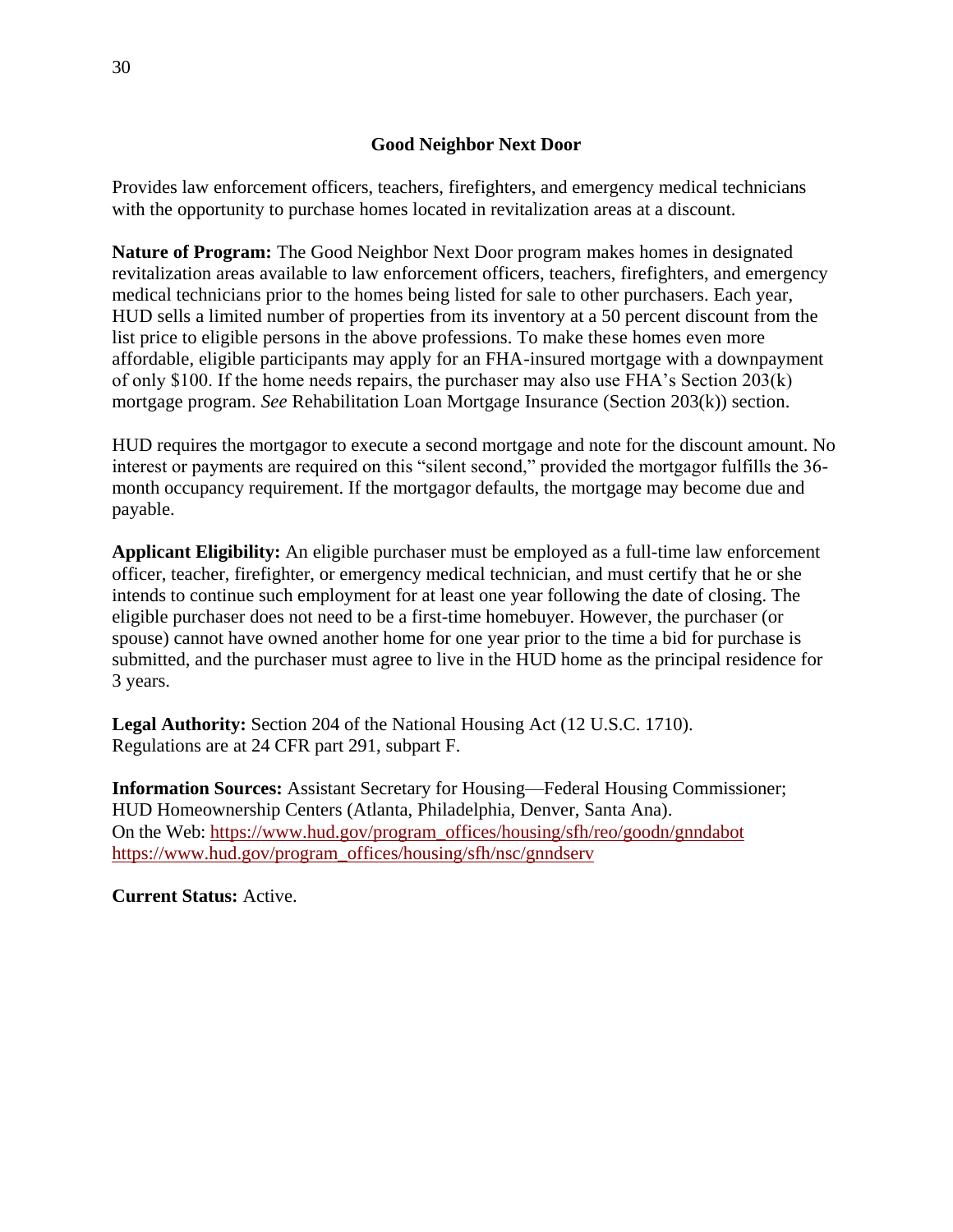#### **Home Equity Conversion Mortgage (HECM) (Section 255)**

<span id="page-31-0"></span>Mortgage insurance for reverse mortgages that provide borrowers, who are at least 62 years of age, the ability to convert some of the equity in their primary residences into monthly streams of income or lines of credit.

**Nature of Program:** Reverse mortgages provide a financing alternative for qualified elderly homeowners. Lenders who are authorized to originate loans under the Direct Endorsement (DE) program must submit acceptable test cases to be approved to originate HECMs.

Borrowers may choose either a fixed rate or adjustable rate HECM. All borrowers, regardless of the interest rate type selected, may only access the greater of 60 percent of the initial principal limit or mandatory obligations plus 10 percent of the initial principal limit during the first twelve-month period of the HECM.

Borrowers have several obligations after the loan closes, including occupancy requirements, payments of certain property and insurance charges, and property maintenance. The borrower retains ownership of the property and may sell the home and move at any time, keeping the sales proceeds in excess of the mortgage balance. Unless the HECM is due and payable for other reasons, the borrower cannot be forced to sell the home to pay off the mortgage balance, even if the mortgage balance grows to exceed the value of the property.

**Applicant Eligibility:** All borrowers must be at least 62 years of age, occupy the property as a principal residence, have financial resources to continue to make timely payment of ongoing property charges, and have participated in a mandatory HECM counseling session given by an FHA-approved HECM counselor. Any existing liens on the property must be paid off at settlement of the reverse mortgage. Borrowers must not be delinquent on any federal debt or a repayment plan must have been established by the borrower.

**Legal Authority:** Section 255 of the National Housing Act (12 U.S.C. 1715z-20). Regulations are at 24 CFR part 206.

**Information Sources:** Assistant Secretary for Housing—Federal Housing Commissioner; HUD field offices. On the Web: **https://**[www.hud.gov/program\\_offices/housing/sfh/hecm/hecmabou](https://www.hud.gov/program_offices/housing/sfh/hecm/hecmabou)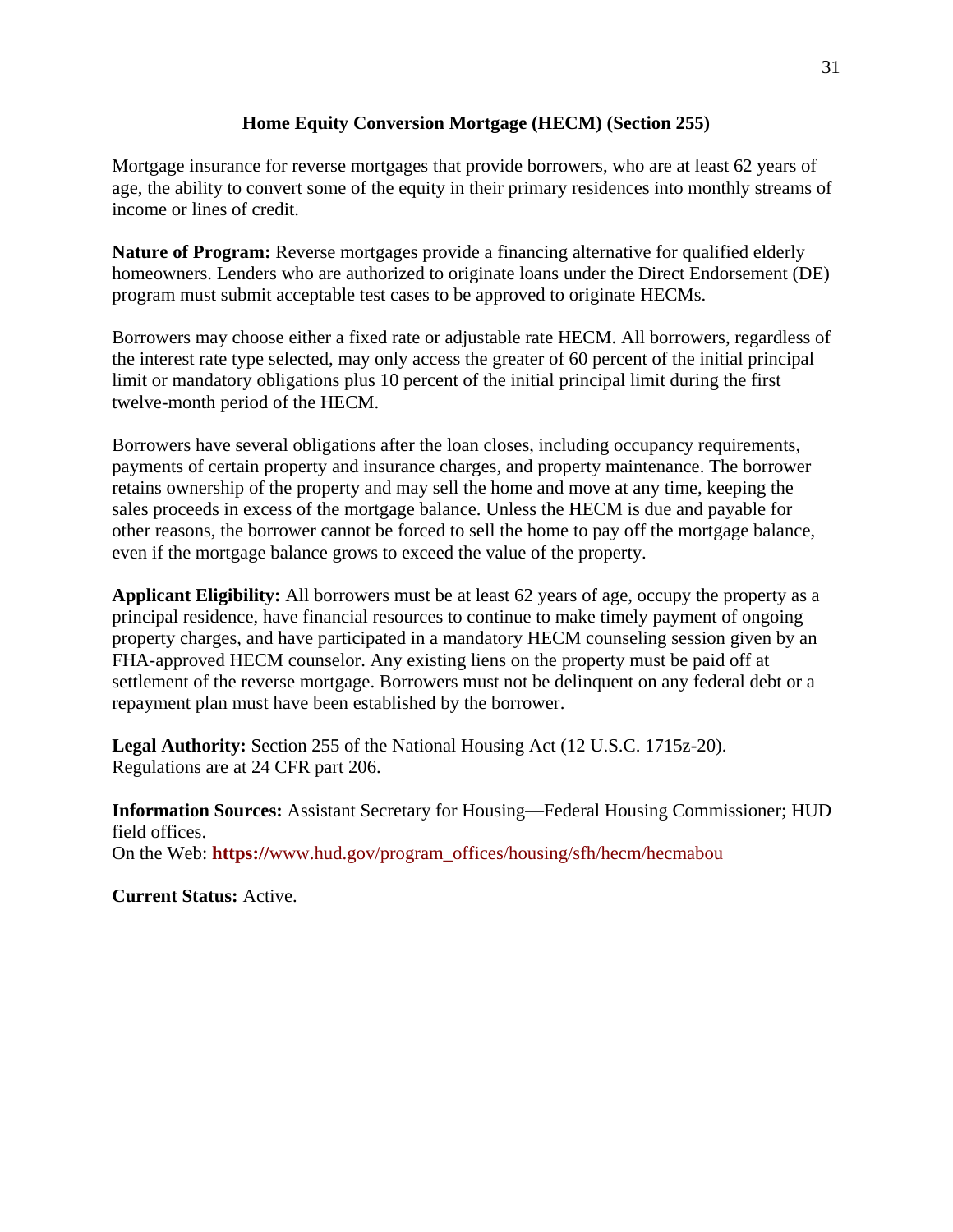#### **Insurance for Adjustable Rate Mortgages (ARMs) (Section 251)**

<span id="page-32-0"></span>Mortgage insurance for adjustable rate mortgages (ARMs).

**Nature of Program:** Under this HUD-insured mortgage, the interest rate and monthly payment may change during the life of the loan. The initial interest rate, discount points, and the margin are negotiated by the borrower and lender. This product is subject to all requirements of the Section 203(b) program (Mortgage Insurance for One- to Four-Family Homes), FHA's basic mortgage insurance program.

The one-year Treasury Constant Maturities Index is used for determining the interest rate changes. FHA lenders may offer ARMs that have interest rates that are fixed for the first one, 3, 5, 7, or 10 years of the mortgage. The interest rate for one-year and 3-year insured ARMs may not be increased or decreased by more than one percentage point per year after the fixedpayment period is over, with a maximum change of 5 percentage points over the life of the loan. For 5-year, 7-year, and 10-year ARMs, the interest rate may change a maximum of 2 percentage points annually and 6 percentage points over the life of the loan.

Lenders are required to disclose to borrowers the nature of the ARM loan at the time of loan application. In addition, borrowers must be informed at least 25 days in advance of any adjustment to the monthly payment.

**Applicant Eligibility:** All FHA-approved lenders may make adjustable rate mortgages; creditworthy applicants who will be owner-occupants may qualify for such loans.

**Legal Authority:** Section 251 of the National Housing Act (12 U.S.C. 1715z-16). Regulations are at 24 CFR 203.49.

**Information Sources:** Assistant Secretary for Housing—Federal Housing Commissioner; HUD field offices. On the Web: [https://www.hud.gov/program\\_offices/housing/sfh/ins/251--df](https://www.hud.gov/program_offices/housing/sfh/ins/251--df)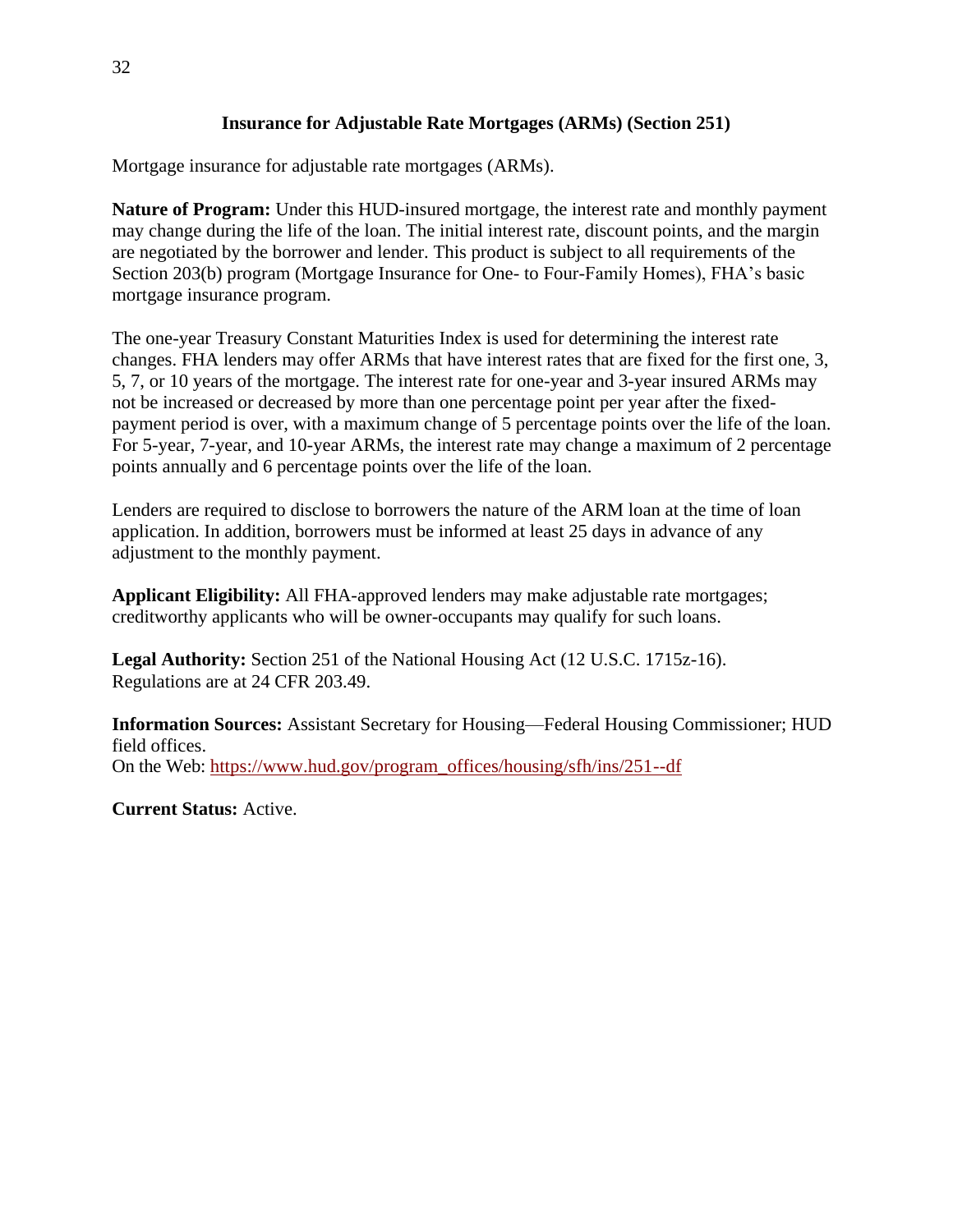#### **Insured Mortgages on Hawaiian Home Lands (Section 247)**

<span id="page-33-0"></span>Insures loans to Native Hawaiians to purchase one- to four-family dwellings located on Hawaiian Home Lands, similar to Section 203(b) loans with certain exceptions.

**Nature of Program:** FHA's mortgage insurance provides opportunities to low- to moderateincome Native Hawaiians to purchase a home on Hawaiian Home Lands. Because a mortgage on Hawaiian Home Land property is taken on a homestead lease granted by the Department of Hawaiian Home Lands, many lenders have been reluctant to finance housing on Hawaiian Home Lands. With FHA insurance, the lender's risk is minimized, and this program increases the availability of mortgage credit to Native Hawaiians to live on Hawaiian Home Lands. FHA's low downpayment requirements and flexible underwriting standards increase the ability of Native Hawaiians to meet the requirements for the loan. A "Native Hawaiian" means any descendant of not less than one-half part of the blood of the races inhabiting the Hawaiian Islands before January 1, 1778 (or, in the case of an individual who succeeds a spouse or parent in an interest in a lease of Hawaiian Home Lands, such lower percentage as may be established for such succession under Section 209 of the Hawaiian Homes Commission Act, 1920, or under the corresponding provision of the constitution of the state of Hawaii adopted under Section 4 of the Act entitled, "An Act to provide for the admission of the State of Hawaii into the Union," approved March 18, 1959).

**Applicant Eligibility:** Native Hawaiians wishing to live on Hawaiian Home Land and intending to use the mortgaged property as their primary residence are eligible to apply for mortgage insurance.

**Legal Authority:** Section 247 of the National Housing Act (12 U.S.C. 1715z-12). Regulations are at 24 CFR 203.43i.

**Information Sources:** Assistant Secretary for Housing—Federal Housing Commissioner; HUD field offices. On the Web: [https://www.hud.gov/program\\_offices/housing/sfh/ins/sfh\\_hawaiian\\_home\\_lands](https://www.hud.gov/program_offices/housing/sfh/ins/sfh_hawaiian_home_lands)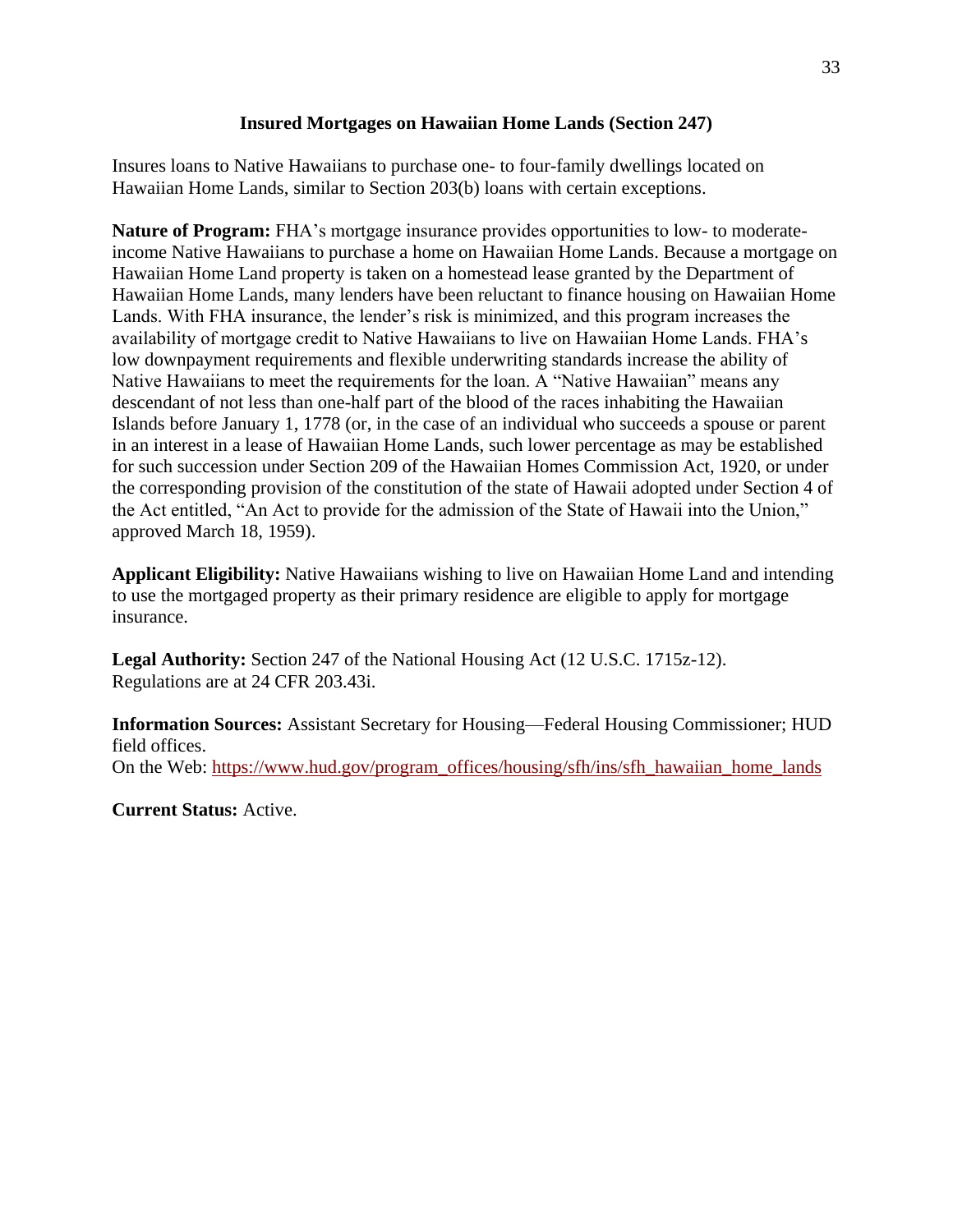#### **Loss Mitigation**

<span id="page-34-0"></span>Measures that allow lenders to effectively work with delinquent borrowers of FHA single-family loans to find solutions to avoid foreclosure.

**Nature of Program:** FHA's Loss Mitigation delegates to lenders both the authority and the responsibility to utilize certain actions and strategies to assist borrowers in default or imminent default to avoid foreclosure and, thereby, reduce losses to the insurance fund. There are several different kinds of loss mitigation options. The availability of and requirements for each type will vary according to the borrower's circumstances and the program under which it is offered.

After evaluating a delinquent mortgagor for informal and formal forbearance plans, FHA's loss mitigation options must be considered in the following order: (1) special forbearances; and (2) FHA Housing Affordable Modification Program (FHA-HAMP) loan modifications. If the borrower is unable or unwilling to support the mortgage debt, lenders/loan servicers must consider use of other loss mitigation tools, including a pre-foreclosure sale or a deed in lieu of foreclosure, before initiating legal action to foreclose the mortgage.

HUD encourages lenders/loan servicers to utilize loss mitigation by reimbursing administrative costs (title reports, recording fees) involved in these actions and by paying financial incentives. Though lenders have flexibility in selecting the loss mitigation strategy appropriate for each borrower, participation in the loss mitigation program for lenders is not optional. Prior to initiation of foreclosure, lenders are required to evaluate all defaulted borrowers for loss mitigation options eligibility, quickly activate appropriate loss mitigation options, provide housing counseling availability information, consider all reasonable means to assist the borrower in addressing the delinquency, and retain written documentation of compliance with loss mitigation requirements. Failure to comply may result in the loss of incentive compensation, interest curtailment, and other financial and administrative sanctions, including withdrawal of HUD's approval of a lender.

**Applicant Eligibility:** Borrowers in default or facing imminent default and who occupy the mortgaged property as a primary residence may be eligible for home retention loss mitigation options offered by their lender.

**Legal Authority:** Sections 204(a) and 230 of the National Housing Act (12 U.S.C. 1710(a) and 12 U.S.C. 1715u(a)). Regulations are at 24 CFR part 203.

**Information Sources:** HUD's National Servicing Center (Oklahoma City). On the Web: [https://www.hud.gov/program\\_offices/housing/sfh/nsc/lossmit](https://www.hud.gov/program_offices/housing/sfh/nsc/lossmit)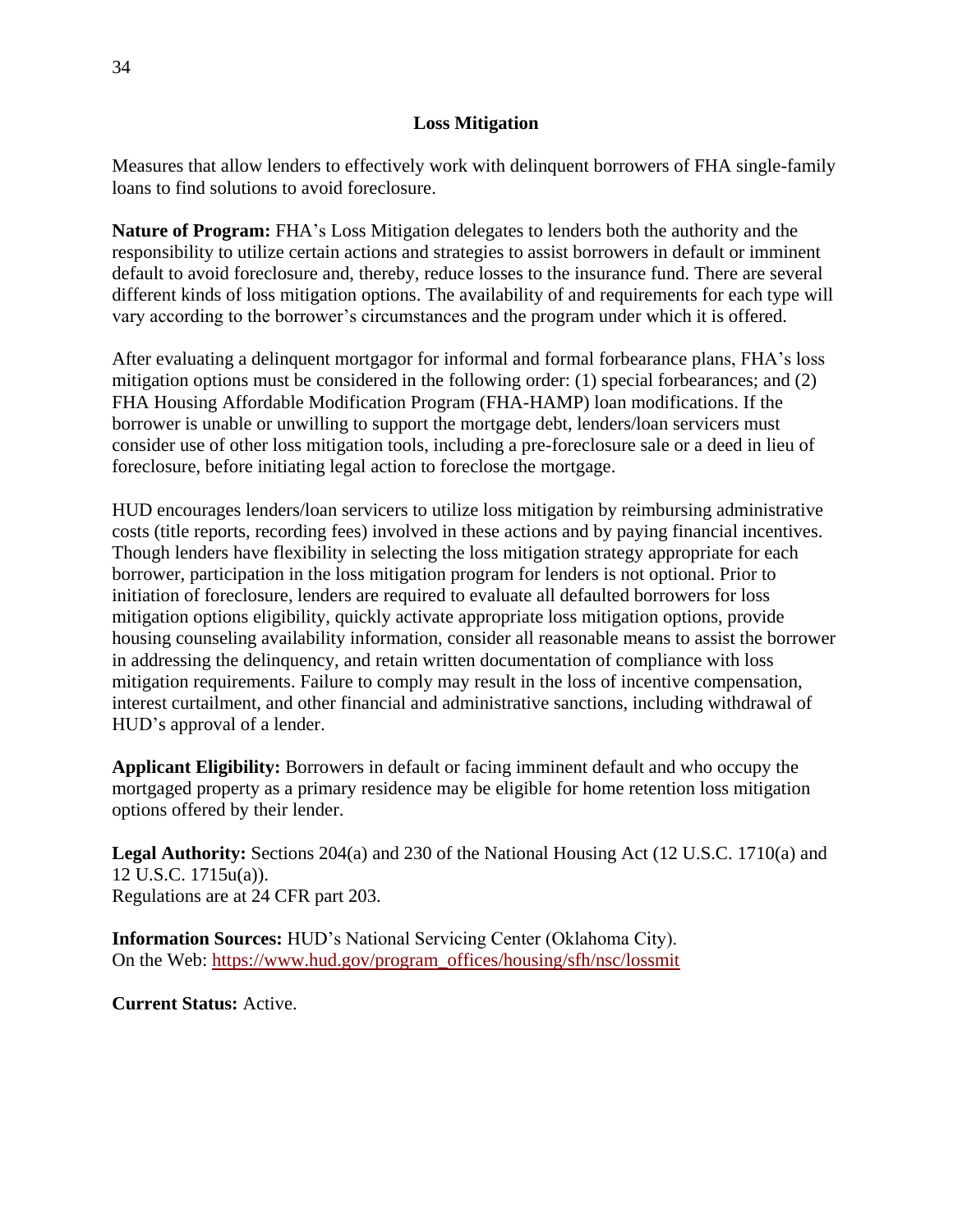#### **Manufactured Homes Loan Insurance (Title I)**

<span id="page-35-0"></span>Mortgage insurance for private lending institutions to finance the purchase of a new or used manufactured home.

**Nature of Program:** By protecting mortgage lenders against the risk of default, HUD encourages lenders to finance manufactured homes, which have traditionally been financed as personal property through comparatively high-interest, short-term consumer installment loans. The program increases the availability of affordable financing and mortgages for buyers of manufactured homes and allows such buyers to finance their home purchase at a longer term and lower interest rate than with conventional loans. The borrower must agree to make the required down payment and meet credit guidelines. The interest rate is negotiated between the borrower and the lender. The borrower pays an upfront insurance premium, along with an annual premium based on the declining balance of the loan. The maximum loan term is 20 years and 32 days from the date of the loan for a manufactured housing loan.

**Applicant Eligibility:** Any person who meets credit requirements and is able to make the cash investment and the loan payments; however, the home must be the principal residence of the borrower and the borrower must have at least one-half interest in the home.

**Legal Authority:** Section 2 of Title I of the National Housing Act (12 U.S.C. 1703). Regulations are at 24 CFR part 201.

**Information Sources:** Assistant Secretary for Housing—Federal Housing Commissioner. On the Web: [https://www.hud.gov/program\\_offices/housing/sfh/title/manuf14](https://www.hud.gov/program_offices/housing/sfh/title/manuf14)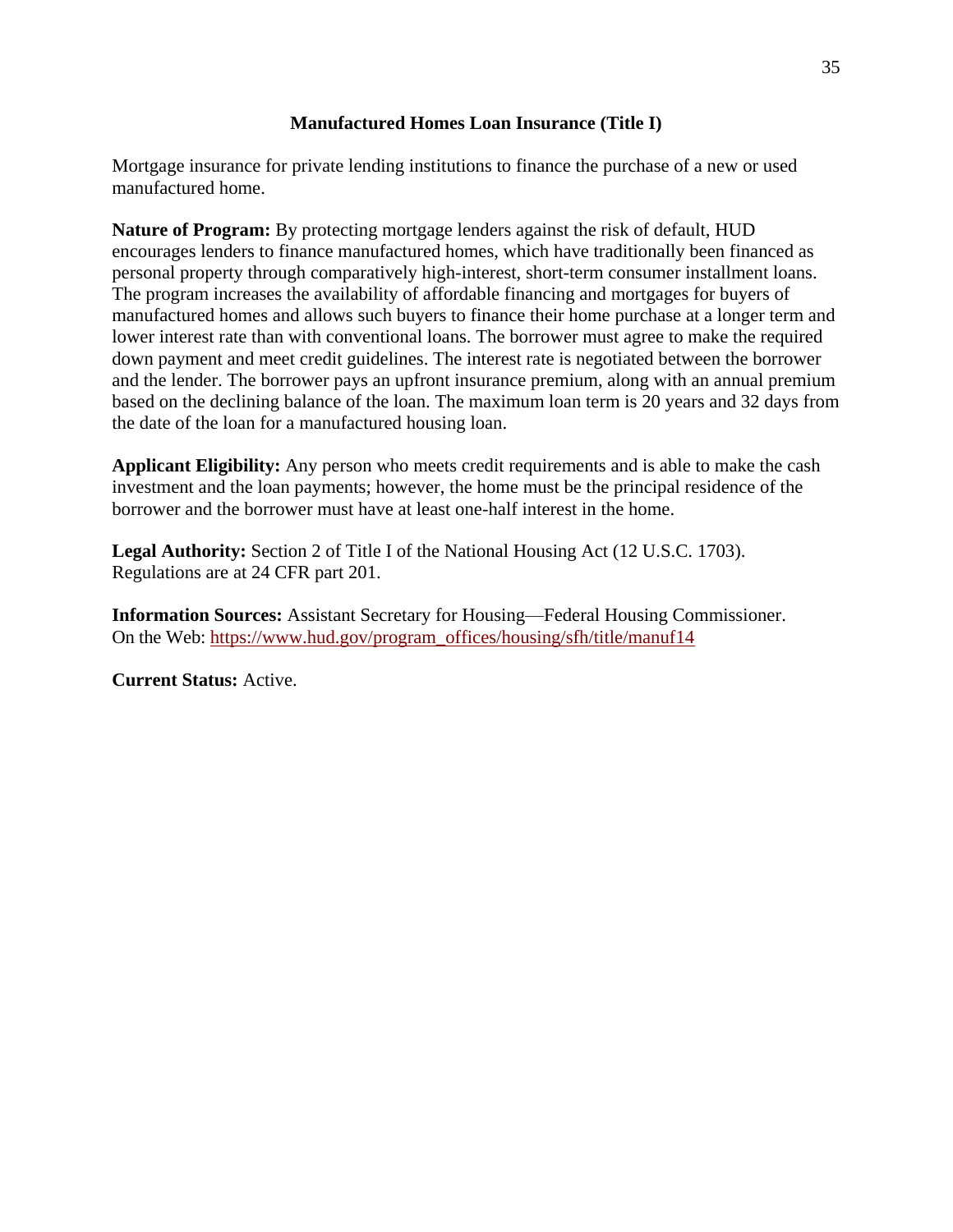#### **Mortgage Insurance for Disaster Victims (Section 203(h))**

Mortgage insurance for victims of a major disaster who have lost their homes and in the process of rebuilding or buying another home.

**Nature of Program:** This program helps victims in Presidentially-Declared Major Disaster Areas (PDMDAs) recover by making it easier for them to obtain mortgage loans and become homeowners or reestablish themselves as homeowners. The program provides mortgage insurance to protect lenders against the risk of default on loans to qualified disaster victims. Individuals are eligible for this program if their previous residences (owned or rented) were located in PDMDAs and were destroyed or damaged to such an extent that reconstruction or replacement is necessary. Insured loans may be used to finance the purchase or reconstruction of a one-family dwelling that will be the principal residence of the homeowner. This program resembles the Section 203(b) program (Mortgage Insurance for One- to Four-Family Homes), FHA's basic mortgage insurance program.

Section 203(h) offers features that make homeownership easier. For example, no downpayment is required, the borrower is eligible for 100 percent financing, and closing costs and prepaid expenses must be paid by the borrower in cash or paid through premium pricing by the seller, subject to a limitation on seller concessions. Lenders also collect from the borrowers an up-front insurance premium (which may be financed) at the time of purchase, as well as monthly premiums that are not financed, but are added to the regular mortgage payment.

**Applicant Eligibility:** Any person whose home has been destroyed or severely damaged in a PDMDA is eligible to apply for mortgage insurance under this program, even if they were renting the property. The borrower's application for mortgage insurance must be submitted to an FHA-approved lending institution within one year of the PDMDA declaration.

**Legal Authority:** Section 203(h) of the National Housing Act (12 U.S.C. 1709(h)). Regulations are at 24 CFR part 203.

**Information Sources:** Assistant Secretary for Housing—Federal Housing Commissioner; HUD field offices. On the Web: [https://www.hud.gov/program\\_offices/housing/sfh/ins/203h-dft](https://www.hud.gov/program_offices/housing/sfh/ins/203h-dft)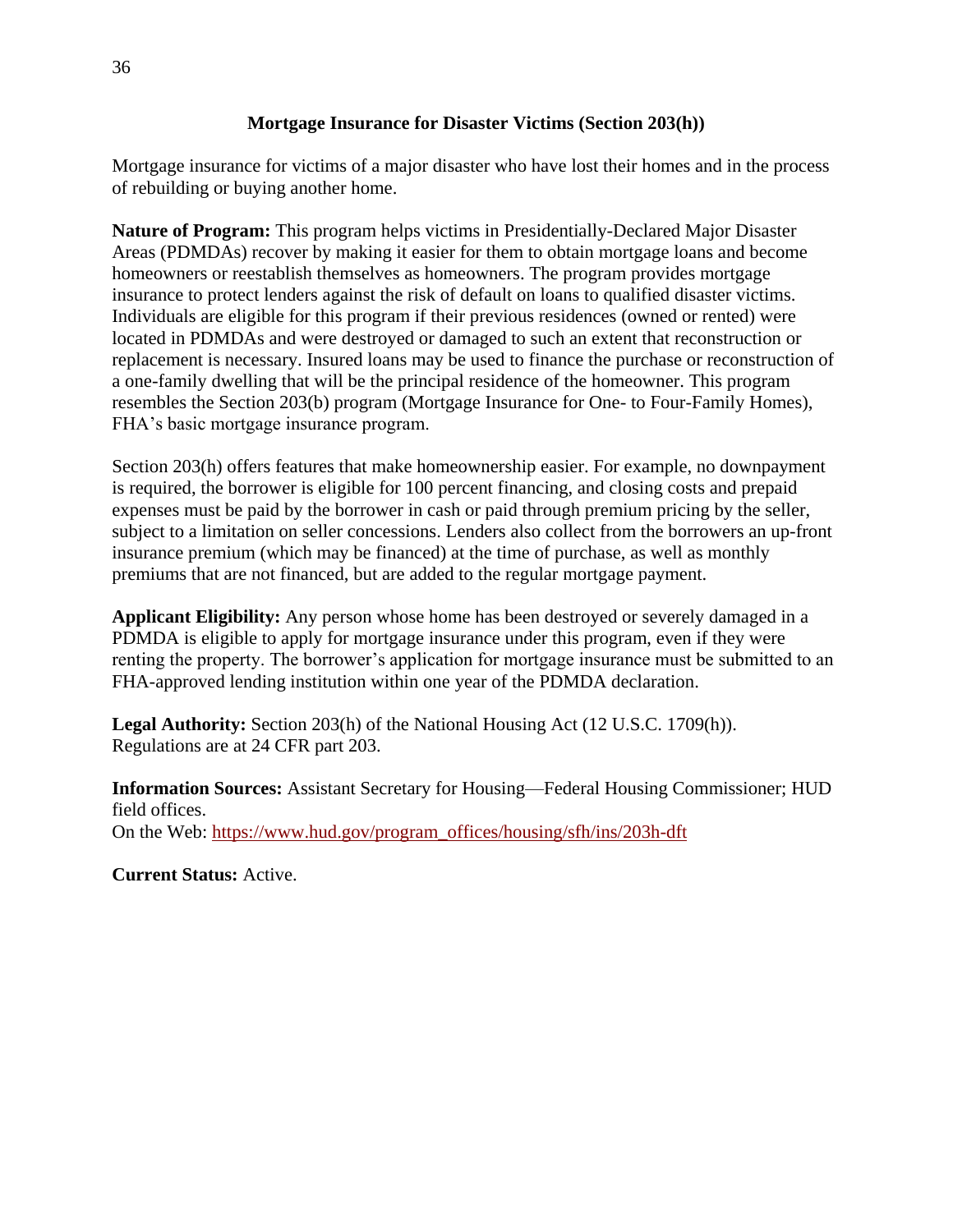#### **Mortgage Insurance for One- to Four-Family Homes (Section 203(b))**

Mortgage insurance for purchasing or refinancing a primary residence.

**Nature of Program:** Homebuyers may obtain FHA-insured financing from FHA-approved lenders to purchase new or existing one- to four-family homes (including condominium units) with low down payments or to refinance existing debt on such properties. HUD insures loans made by private lenders which are HUD-approved. By insuring lenders against loss, FHA encourages them to invest capital in the home mortgage market. The loan may finance homes in both urban and rural areas.

HUD sets limits on the mortgage amount that may be insured, and FHA publishes updated limits periodically. The current FHA mortgage limit can be found online at HUD's website and can vary depending on geographic location. Higher limits also exist for two- to four-family properties. The loan limits may change annually based on home price estimates. The limits are benchmarked to the loan limits of the Government-Sponsored Enterprises, Fannie Mae and Freddie Mac. The lender collects from the borrower an up-front mortgage insurance premium payment, which may be financed, at the time of loan closing, as well as annual premiums that are not financed, but included in the regular mortgage payment.

**Applicant Eligibility:** Any person intending to use the mortgaged property as their primary residence is eligible to apply for an FHA-insured mortgage through FHAapproved lenders.

**Legal Authority:** Sections 203(b) and 214 of the National Housing Act (12 U.S.C. 1709(b) and 12 U.S.C. 1715d). Condominium units were authorized for FHA insurance under 203(b) by the Housing and Economic Recovery Act of 2008 (HERA) (Public Law 110-289, approved July 30, 2008).

Regulations are at 24 CFR part 203.

**Information Sources:** Assistant Secretary for Housing—Federal Housing Commissioner; HUD field offices.

On the Web: [https://www.hud.gov/program\\_offices/housing/sfh/ins/203b--df](https://www.hud.gov/program_offices/housing/sfh/ins/203b--df)

To locate a HUD-approved lender on the Web: [https://www.hud.gov/program\\_offices/housing/sfh/lender/lenderlist](https://www.hud.gov/program_offices/housing/sfh/lender/lenderlist)

Condominium program website: [https://www.hud.gov/program\\_offices/housing/sfh/ins/sfh\\_ins\\_condominiums](https://www.hud.gov/program_offices/housing/sfh/ins/sfh_ins_condominiums)

To determine the maximum mortgage amount by county: <https://entp.hud.gov/idapp/html/hicostlook.cfm>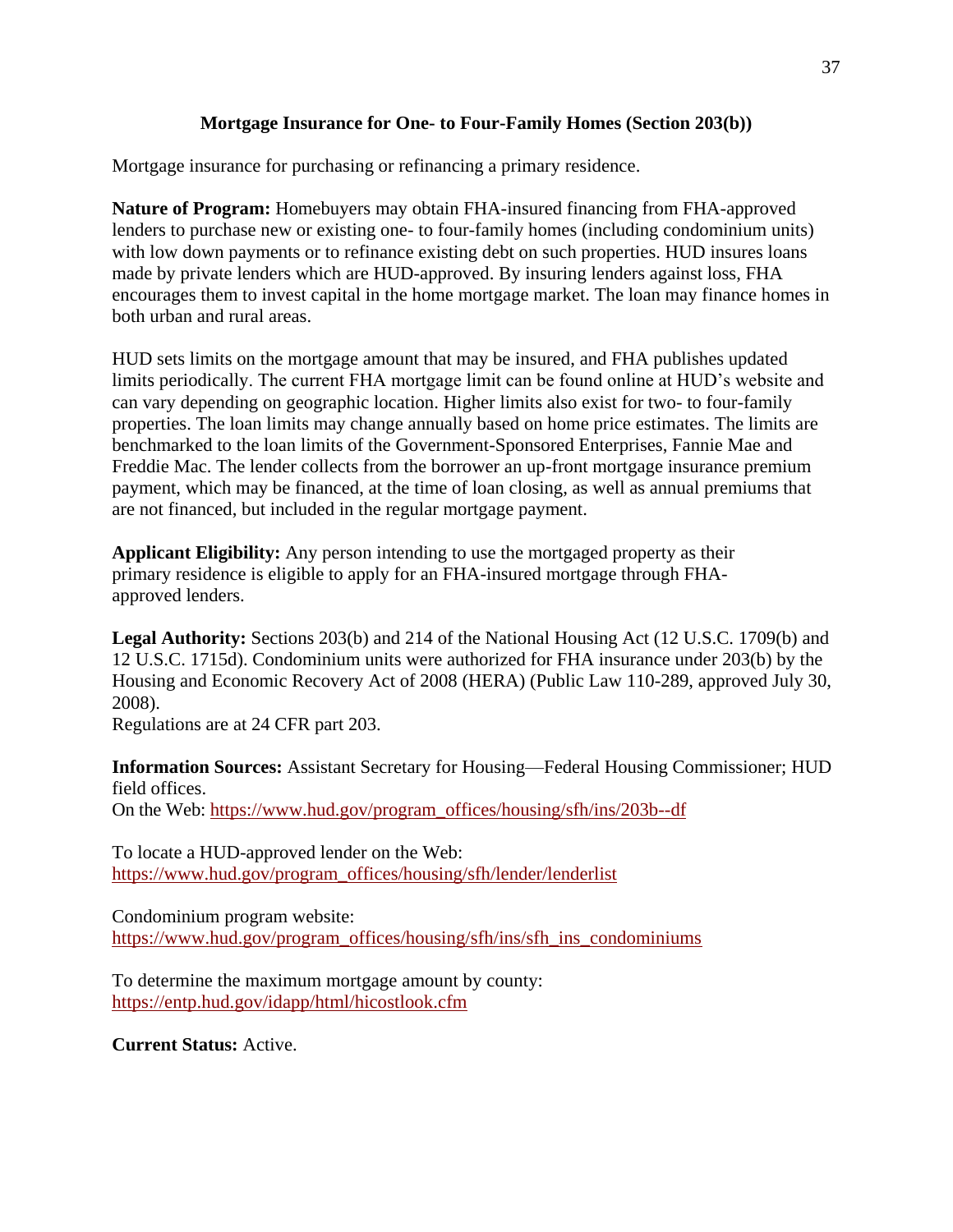#### **Mortgage Insurance Programs on Indian Reservations and Other Restricted Lands (Section 248)**

Mortgage insurance for loans made to Native Americans to buy, build, or rehabilitate houses on Indian land; fundamentally the same as Section 203(b) loans.

**Nature of Program:** FHA's mortgage insurance provides opportunities for low- and moderateincome Native Americans to purchase an existing home (including a manufactured or mobile home, providing it meets certain FHA requirements) or to build a new home in their communities on Indian land. A homeowner who purchases a house under this program can apply for financing through an FHA-approved lending institution.

Because of the complex title issues on Indian land, many lenders have been reluctant to provide financing for housing. With FHA insurance, the lender's risk is minimized, and this program increases the availability of mortgage credit to Native Americans living on Indian land. FHA's lower down payment requirements as compared to the conventional lending market and flexible underwriting standards increase the ability of Native Americans to meet the requirements of section 248 of the National Housing Act.

**Applicant Eligibility:** Native Americans who meet FHA eligibility requirements, wish to live on Indian land, and intend to use the mortgaged property as their principal residence

**Legal Authority:** Section 248 of the National Housing Act (12 U.S.C. 1715z-13). Regulations are at 24 CFR 203.43h.

**Information Sources:** Assistant Secretary for Housing—Federal Housing Commissioner; HUD field offices. On the Web: [https://www.hud.gov/program\\_offices/housing/sfh/ins/sfh248](https://www.hud.gov/program_offices/housing/sfh/ins/sfh248)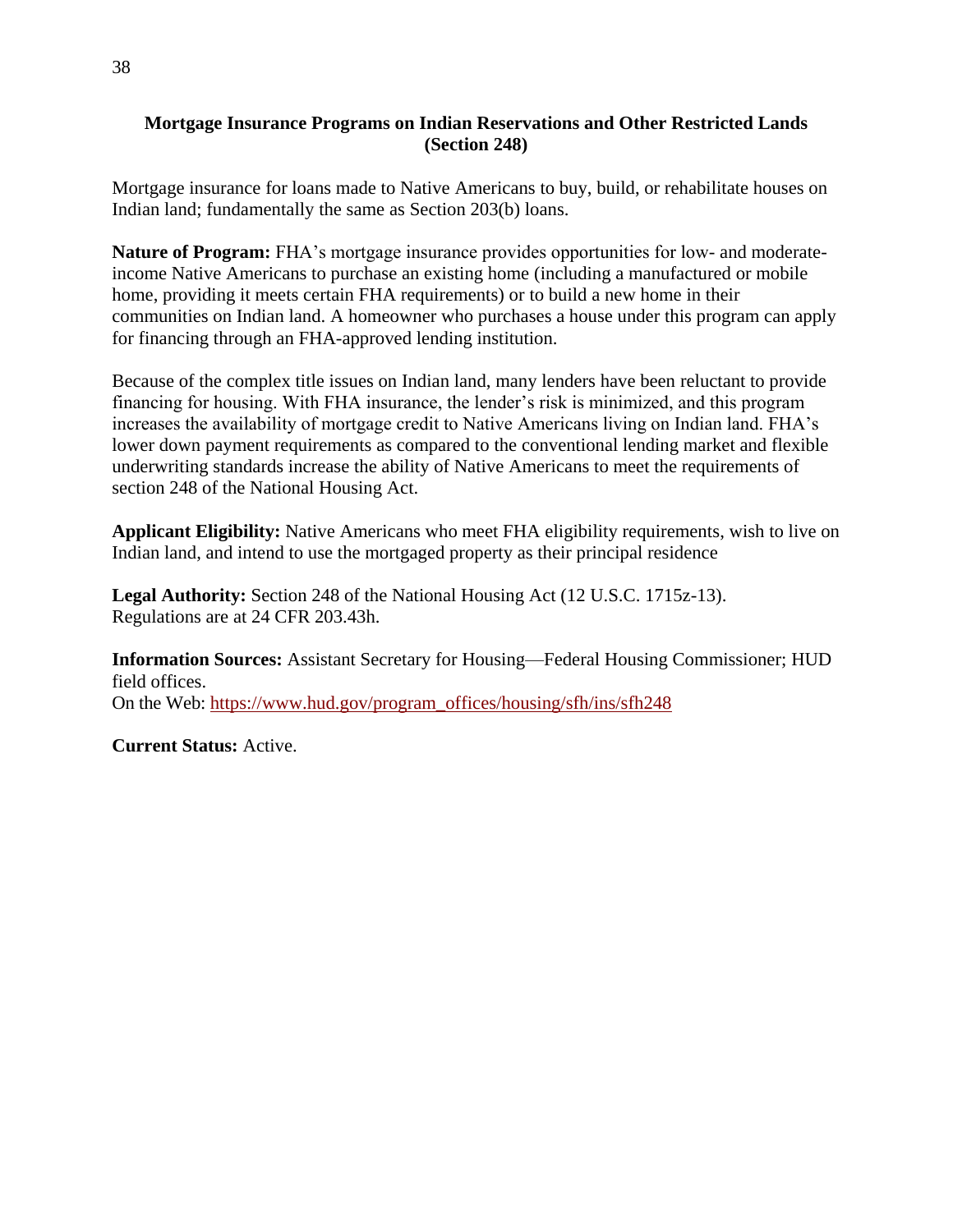#### **Property Improvement Loan Insurance (Title I)**

Mortgage insurance for loans to finance property improvements.

**Nature of Program:** FHA insures loans to finance improvements, alterations, and repairs of individual homes, apartment buildings, and nonresidential structures, as well as new construction of nonresidential buildings. Loans on single family homes (except manufactured homes) and nonresidential structures may be for up to \$25,000 and may extend to 20 years and 32 days from the date of the loan. Loans on apartment buildings may be as high as \$12,000 per unit, but the total for the building cannot exceed \$60,000, and the loan term cannot exceed 20 years and 32 days from the date of the loan. These are fixed-rate loans, for which lenders charge interest at market rates. The interest rates are not subsidized by FHA, although some communities participate in local housing rehabilitation programs that provide reduced-rate property improvement loans through Title I lenders. A property improvement loan on a manufactured home that is classified as real property may be up to \$17,500, with the maximum term at 15 years and 32 days from the date of the loan, and property improvement loans on other manufactured homes (not classified as real property) are limited to \$7,500, with the maximum term limit at 12 years and 32 days from the date of the loan. FHA insures private lenders against the risk of default for up to 90 percent of any single loan. The annual premium for this insurance is 1.00 percent of the amount advanced multiplied by the number of years of the loan; although this fee may be charged to the borrower separately, it is sometimes covered by a higher interest charge.

**Applicant Eligibility:** To be eligible for a property improvement loan (other than a manufactured home improvement loan), the borrower must have at least a 50 percent ownership in the property to be improved. To be eligible for a manufactured home improvement loan, the borrower must have at least a 50 percent interest in the manufactured home, and the home must be the principal place of residence of the borrower.

**Legal Authority:** Section 2 of Title I of the National Housing Act (12 U.S.C. 1703). Regulations are at 24 CFR part 201.

**Information Sources:** Assistant Secretary for Housing—Federal Housing Commissioner. On the Web: [https://www.hud.gov/program\\_offices/housing/sfh/title/title-i](https://www.hud.gov/program_offices/housing/sfh/title/title-i)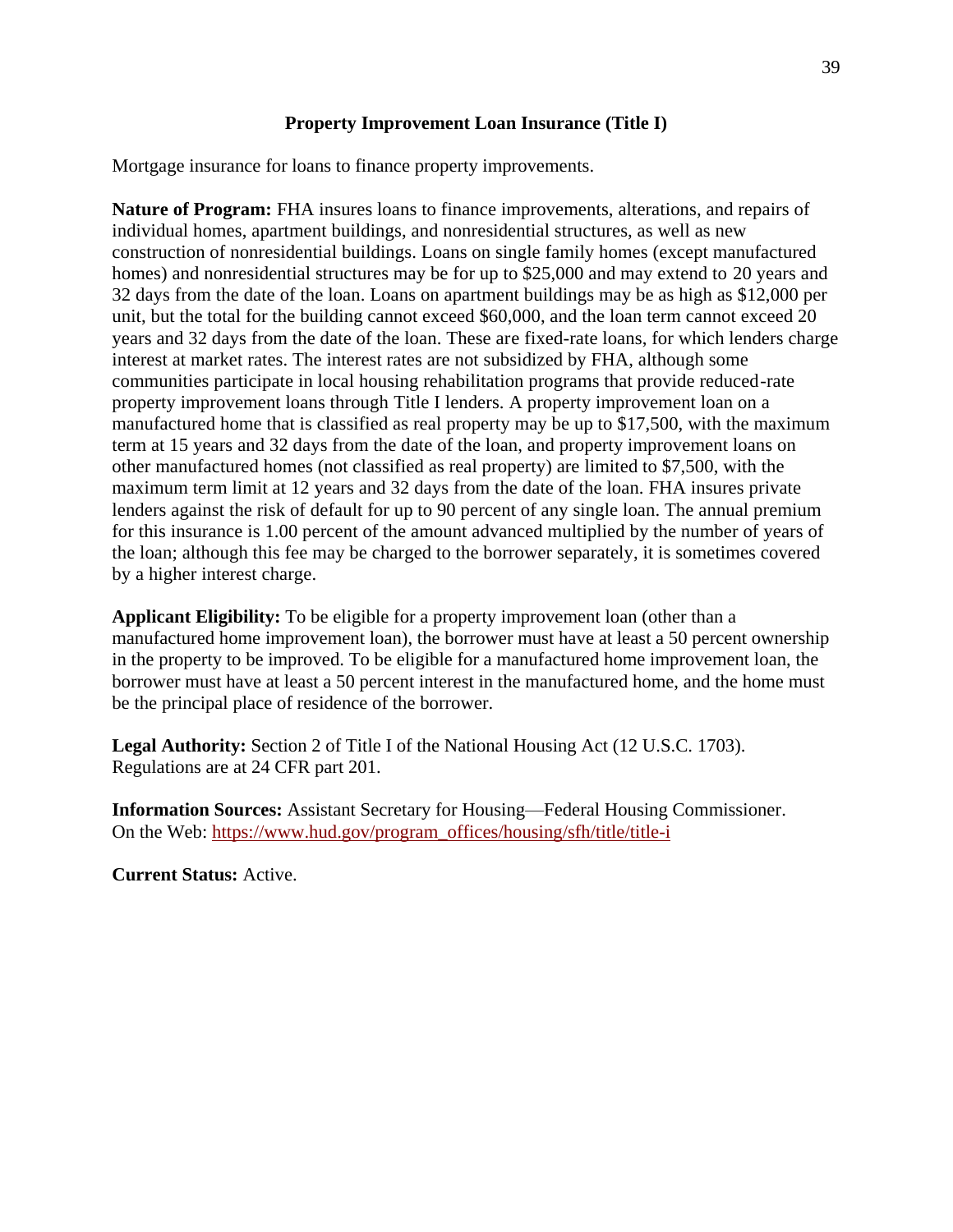#### **Rehabilitation Loan Mortgage Insurance (Section 203(k))**

Mortgage insurance to finance the rehabilitation or purchase and rehabilitation of one- to fourfamily structures.

**Nature of Program:** This is HUD's primary program for the rehabilitation and repair of single family properties. A loan can be used to (1) finance rehabilitation of an existing property; (2) finance rehabilitation and refinancing of the outstanding indebtedness of a property; and (3) finance purchase and rehabilitation of a property. While the maximum repair threshold has been eliminated, the total loan amount must still fall within the FHA mortgage limit for the area. The loan amount is limited by the lesser of (1) the value of the property before rehabilitation plus the cost of rehabilitation, or (2) 110 percent of the appraised value of the property after rehab. In certain circumstances, a unit of local government may be able to demonstrate to the Commissioner that the loan limitations should not apply.

The Streamlined 203(k) Limited Repair program permits homebuyers to finance up to \$35,000 into their mortgage for simple home improvements. Unlike the standard 203(k) insurance program, the Streamlined 203(k) does not require oversight by a 203(k) consultant. With this product, homebuyers can quickly and easily tap into cash to pay for property repairs or improvements, such as those identified by a home inspector or FHA appraiser.

**Applicant Eligibility:** All homeowners that can make the monthly mortgage payments are eligible to apply. Cooperative units are not eligible. Currently, individual condominium units may be insured if they are in projects that have been approved by FHA and there are 4 or fewer units in the building. To be eligible, the property must be a one- to four-family dwelling that has been completed for at least one year. There are other eligibility requirements for the use of the 203(k) loan in a condominium unit.

**Legal Authority:** Section 203(k) of the National Housing Act (12 U.S.C. 1709(k)). Regulations are in 24 CFR 203.50.

**Information Sources:** Assistant Secretary for Housing—Federal Housing Commissioner; HUD field offices. On the Web: [https://www.hud.gov/program\\_offices/housing/sfh/203k/203k--df](https://www.hud.gov/program_offices/housing/sfh/203k/203k--df) [https://www.hud.gov/program\\_offices/housing/sfh/203k](https://www.hud.gov/program_offices/housing/sfh/203k)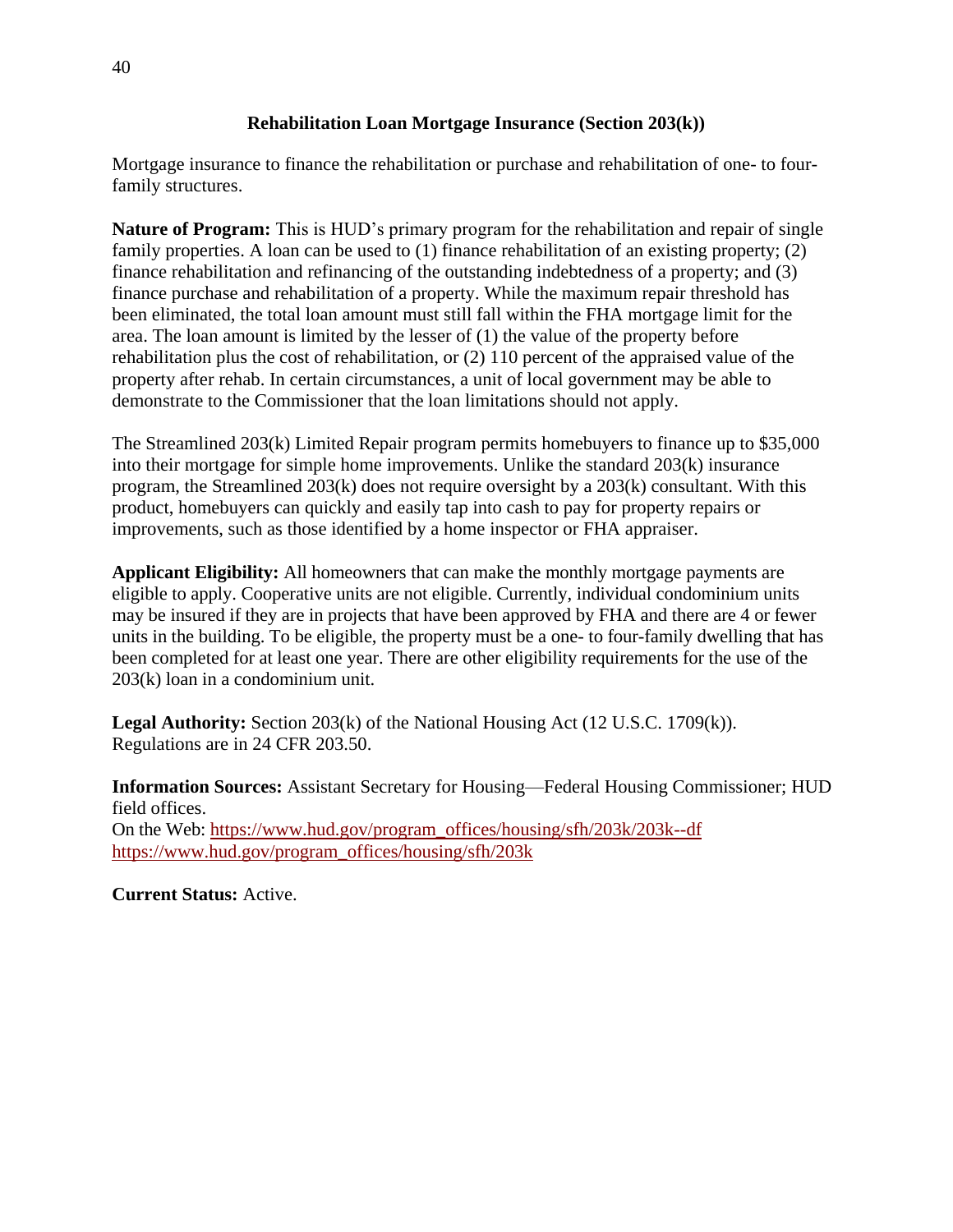#### **Self-Help Housing Property Disposition**

Makes surplus federal properties available through sale at less than fair market value to states, their subdivisions and instrumentalities, and nonprofit organizations.

**Nature of Program:** The property must be used for self-help housing for low-income persons. Residents of the property must make a substantial contribution of labor toward the construction, rehabilitation, or refurbishment of the property. HUD has the right to take the property back if it is not used in accordance with program requirements.

**Applicant Eligibility:** State, a political subdivision or instrumentality of a state, or a nonprofit organization that exists for the primary purpose of providing housing or housing assistance for low-income individuals or families.

**Legal Authority:** 40 U.S.C. 550(f)(3).

**Information Sources:** Office of the Deputy Secretary. Information on a specific property is available from the General Services Administration. On the Web:<https://www.hud.gov/hudprograms/shhpd> <http://disposal.gsa.gov/PBC#selfhelp>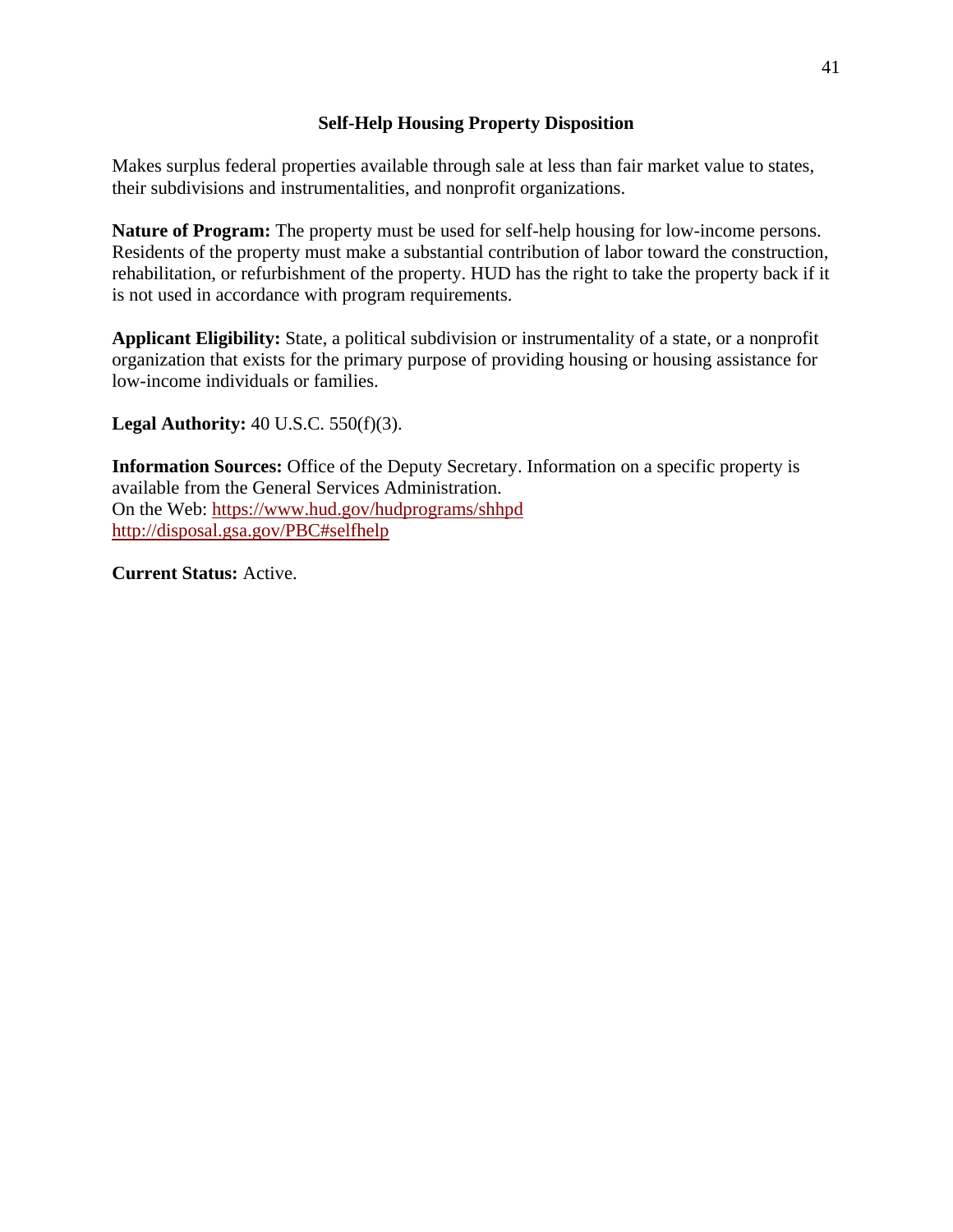#### **Single Family Property Disposition Program (Section 204(g))**

Disposes of one- to four-family properties acquired by FHA through foreclosure of an insured or Secretary-held mortgage loan under the National Housing Act.

**Nature of Program:** This program disposes of FHA-acquired single-family properties containing one to four units in a manner that expands homeownership opportunities, strengthens neighborhoods and communities, and ensures a maximum return to the mortgage insurance funds. Listings of properties in inventory are available on the HUD Home Store website. Individual parties may submit an offer through the HUD Home Store website or a real estate broker registered with HUD. Nonprofit and government entities may purchase properties at a discount without a real estate broker.

**Applicant Eligibility:** Individual bidders are eligible if they can finance their home purchase and provide an earnest money deposit with their bids. Nonprofit and government entities are eligible for special programs, as detailed on HUD's website.

**Legal Authority:** Section 204 $(g)$  of the National Housing Act (12 U.S.C. 1710 $(g)$ ). Regulations are at 24 CFR part 291.

**Information Sources:** Assistant Secretary for Housing—Federal Housing Commissioner; HUD Homeownership Centers (Atlanta, Philadelphia, Denver, Santa Ana).

For listings of properties in inventory: <http://www.hudhomestore.com/Home/Index.aspx>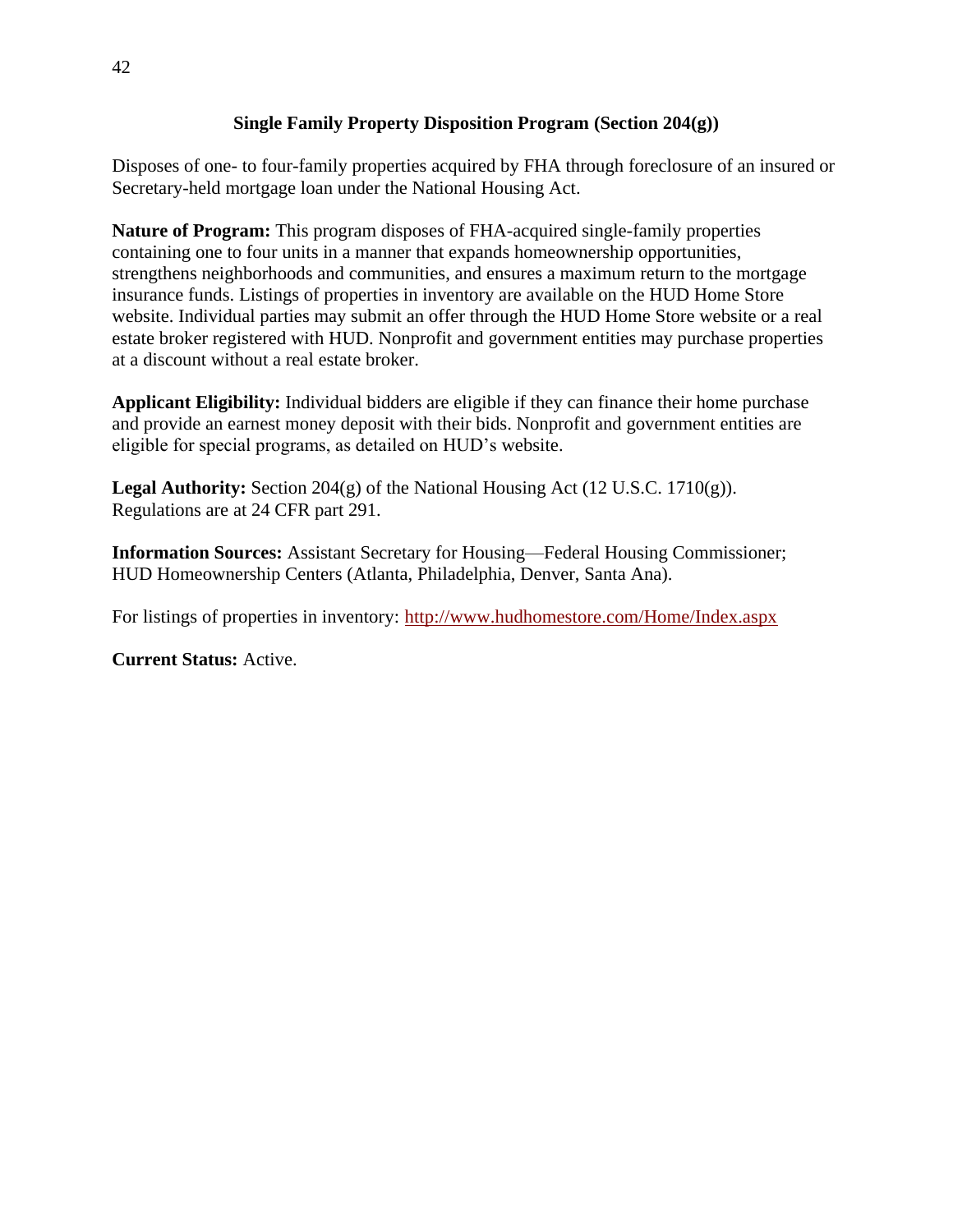#### **Single Family Distressed Asset Sale Stabilization Program (DASP)**

Servicers assign eligible, defaulted single family mortgage loans to FHA in exchange for claim payment, after which FHA terminates its insurance and pools and sells the loans either in competitive auctions to qualified bidders or, on a limited basis, directly to units of state and local government.

#### **Nature of Program:**

FHA's Single Family Loan Sales program began in 2010 and was renamed DASP in 2012. DASP sales have had a national scope or have been focused on a state or Metropolitan Statistical Area(s), with a neighborhood stabilization focus*.*

To participate in DASP, an FHA servicer may submit loans for a sale if certain eligibility criteria are met, including that the borrower is delinquent on his or her mortgage for the period set forth in the DASP contract documents, and the servicer has exhausted all steps in the FHA loss mitigation process.

Generally, DASP loans are sold competitively at a discount, which may give the purchaser the financial flexibility to pursue foreclosure avoidance measures, including offering modifications with more affordable terms, that would have been otherwise unavailable. In addition, the sales contract requires a delay in foreclosure for a period after purchase, providing a time during which the purchaser and borrower may find a solution to avoid foreclosure.

**Applicant Eligibility:** Interested purchasers must satisfy HUD's qualification requirements, as set forth in the applicable DASP Qualification Statement.

**Legal Authority:** Sections 204(a) and (g) of the National Housing Act (12 U.S.C. 1710). Regulations are at 24 CFR part 291.

**Information Sources:** HUD's Office of Asset Sales. On the Web: [https://www.hud.gov/sites/documents/FINAL\\_DASP\\_FACT\\_SHEET.PDF](https://www.hud.gov/sites/documents/FINAL_DASP_FACT_SHEET.PDF)

**For asset loan sales information:** [https://www.hud.gov/program\\_offices/housing/comp/asset/hsgloan](https://www.hud.gov/program_offices/housing/comp/asset/hsgloan)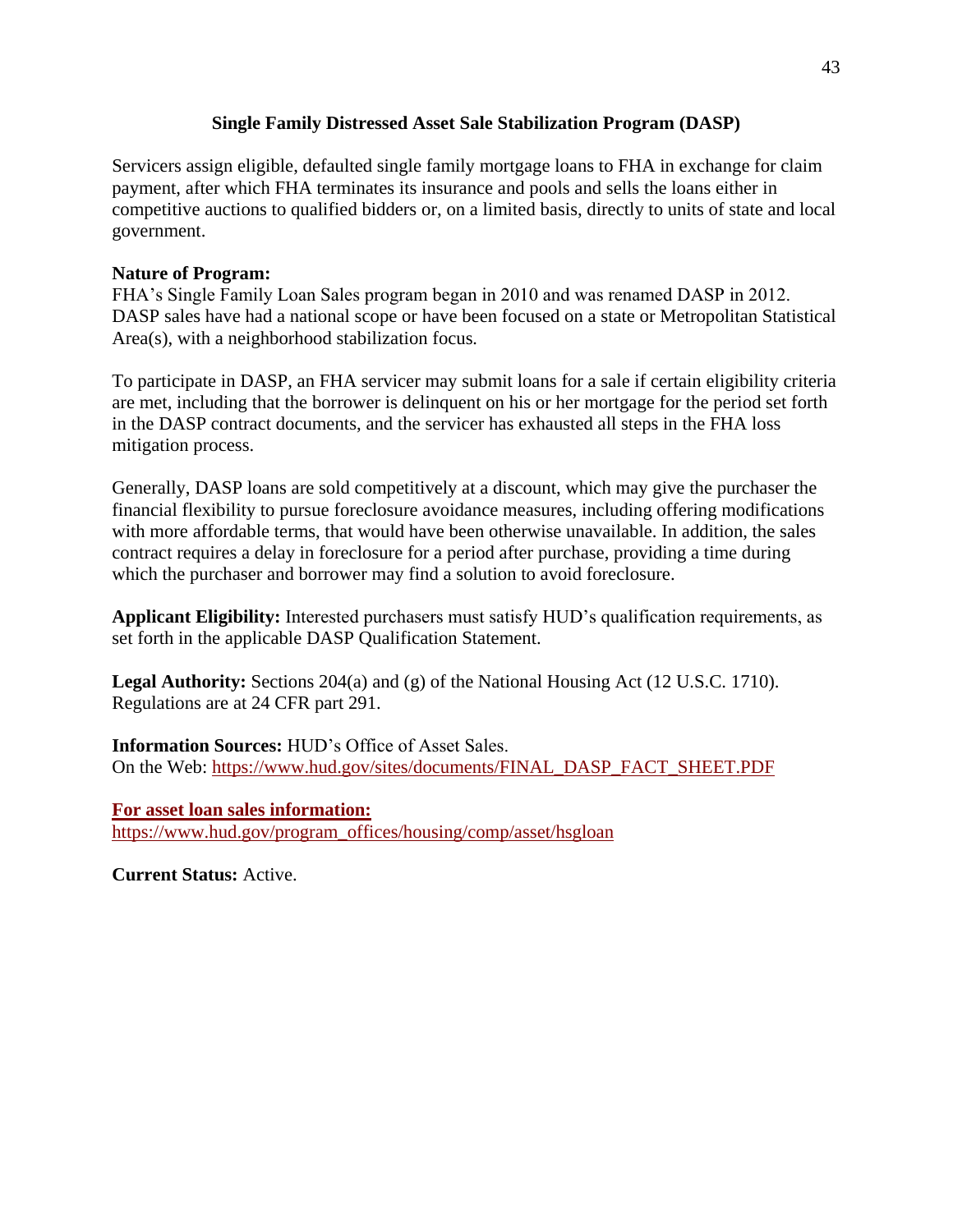# **Risk Management and Regulatory Affairs**

## **Manufactured Home Construction and Safety Standards**

Federal standards for design, construction, and installation of manufactured homes to assure the quality, durability, safety, and affordability of manufactured homes.

**Nature of Program:** HUD issues and enforces appropriate standards for the construction, design, performance, and installation of manufactured homes to assure their quality, durability, affordability, and safety. The construction and safety standards preempt state and local laws that are not identical to the federal standards; they apply to all manufactured homes produced after June 15, 1976. HUD may enforce these standards directly or through various states that have established state administrative agencies in order to participate in the program. HUD may inspect factories and retailer lots and review records to enforce such standards. If a manufactured home does not conform to federal standards, the manufacturer must take certain actions, including possibly notifying the consumer and correcting the problem.

The statute generally prohibits selling, leasing, or offering for sale or lease homes that do not meet the standards. Civil and criminal penalties may be sought for violations of the statute.

**Applicant Eligibility:** The standards do not involve program participation, but they apply to all manufactured home producers and retailers that use any means of transportation or communication that affects interstate commerce in their operations.

**Legal Authority:** National Manufactured Housing Construction and Safety Standards Act of 1974 (42 U.S.C. 5401-5426) (42 U.S.C. 5425 has been repealed). Regulations are at 24 CFR parts 3280, 3282, 3284, 3285, 3286, 3288, and 3800.

**Information Sources:** Assistant Secretary for Housing—Federal Housing Commissioner. On the Web: [https://www.hud.gov/program\\_offices/housing/rmra/mhs/mhshome](https://www.hud.gov/program_offices/housing/rmra/mhs/mhshome)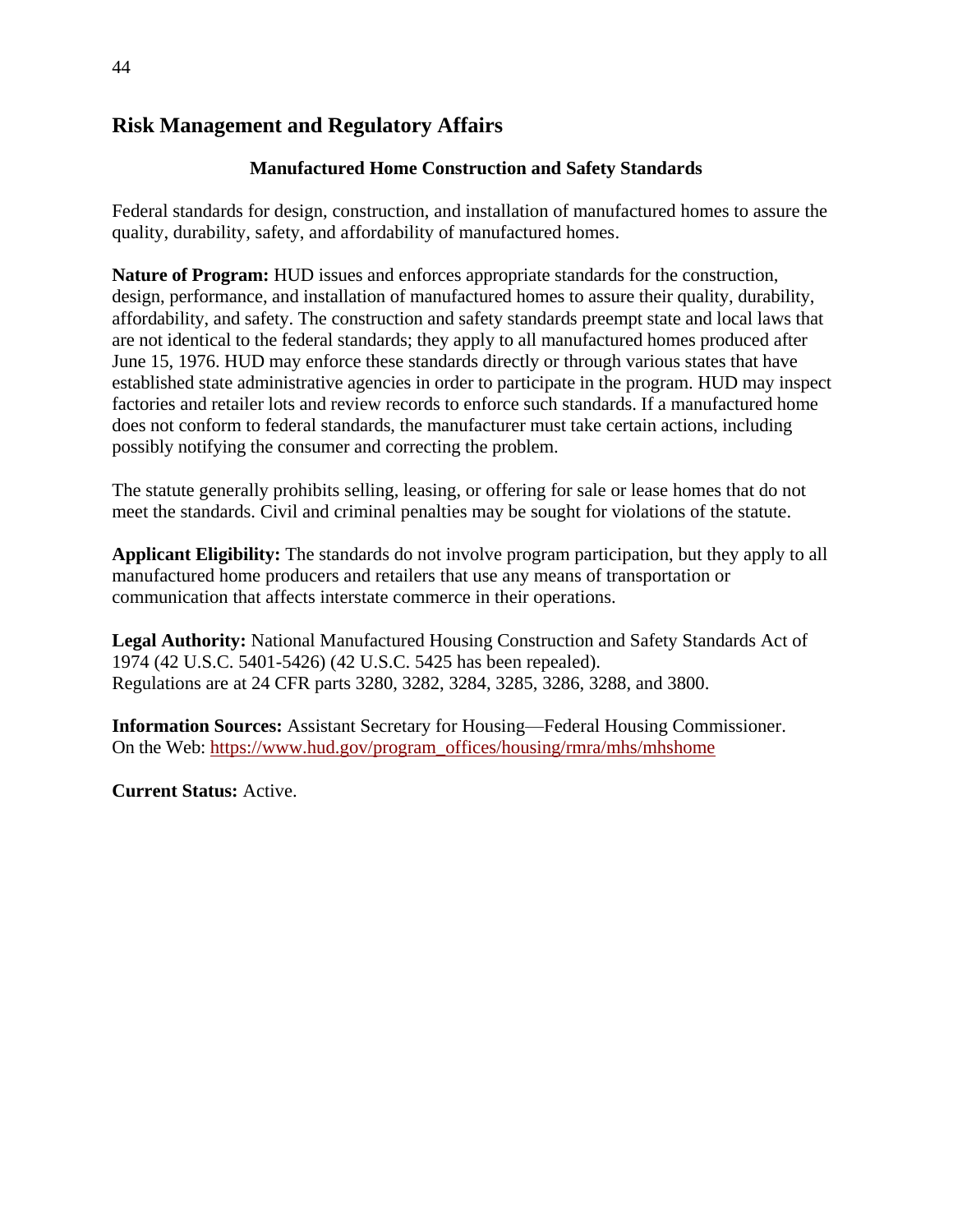# **Multifamily Housing Programs**

#### **Assisted-Living Conversion Program (ALCP)**

Grants to private, nonprofit owners of eligible developments to convert some or all of the dwelling units in the development into an assisted living facility or service-enriched housing for the frail elderly.

**Nature of Program:** This program provides funding for the physical costs of converting some or all units in an eligible development into an assisted-living facility or service-enriched housing, including the unit configuration, common and services space, and any necessary remodeling consistent with HUD's or the state's statute or regulations (whichever is more stringent). These facilities are designed to accommodate frail elderly, individuals with disabilities, and elderly persons with functional limitations who can live independently but need assistance with activities of daily living (e.g., assistance with eating, bathing, grooming, dressing, and home management activities). Under this program, funded facilities must provide supportive services, such as personal care, transportation, meals, housekeeping, or laundry. For housing being converted to an assisted-living facility, the facility must be licensed and regulated by the state (or, if there is no state law providing such licensing and regulation, by the municipality or other subdivision in which the facility is located).

**Applicant Eligibility:** Private nonprofit owners of Section 202, Section 8 project-based (including Rural Housing Services Section 515), Section 221(d)(3) Below Market Interest Rate, and Section 236 housing developments that are designated primarily for occupancy by the elderly. Furthermore, the existing project must have completed final closing and must have been in occupancy for at least five years from the date of the HUD approved form HUD-92485 (Permission to Occupy Project Mortgage).

**Legal Authority:** Section 202b of the Housing Act of 1959 (12 U.S.C. 1701q-2).

**Information Sources:** Assistant Secretary for Housing—Federal Housing Commissioner; HUD field offices. On the Web: [https://www.hud.gov/program\\_offices/housing/mfh/progdesc/alcp](https://www.hud.gov/program_offices/housing/mfh/progdesc/alcp)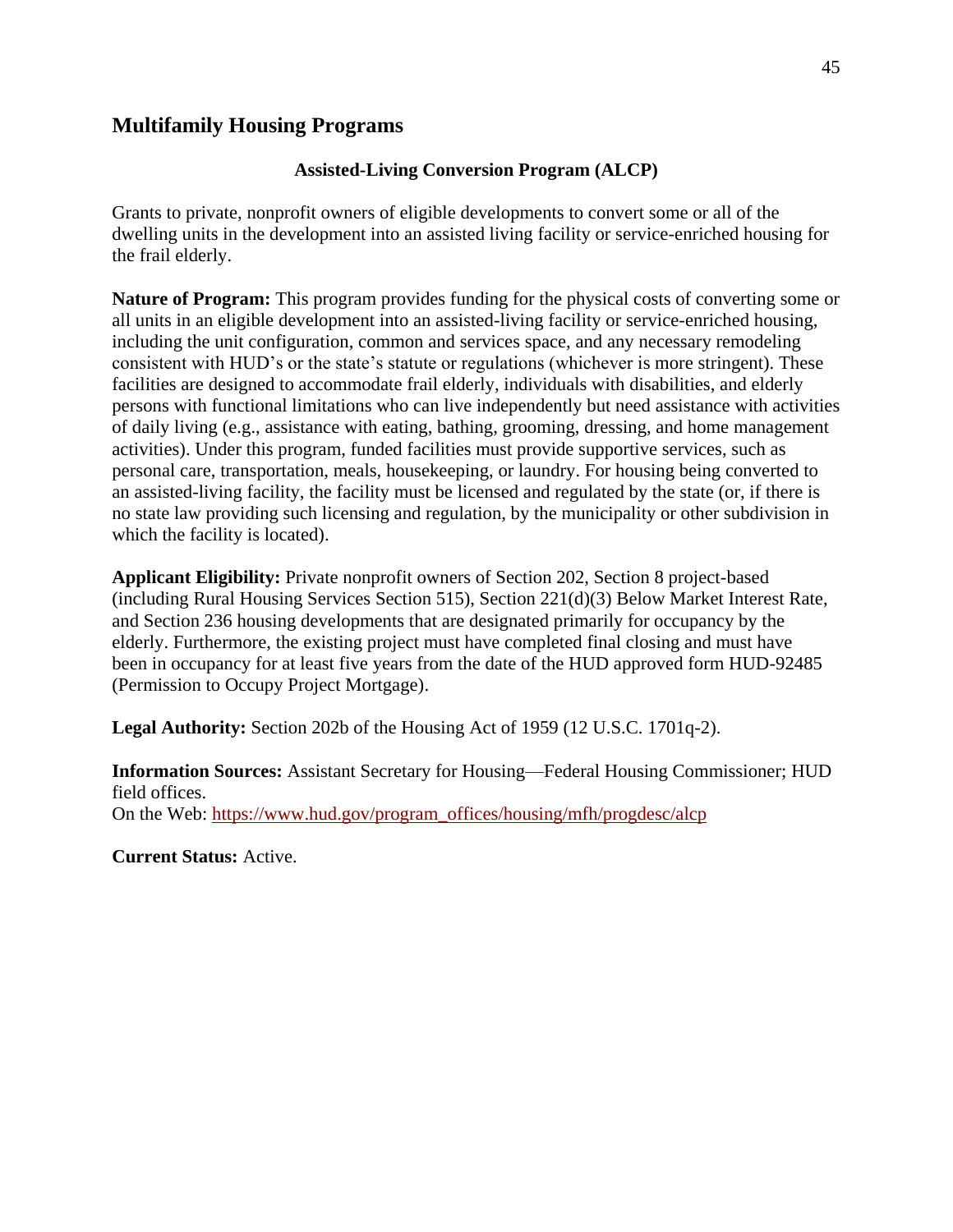Preserves long-term low-income housing affordability by restructuring FHA-insured or HUDheld mortgages for eligible multifamily housing projects.

**Nature of Program:** The Mark-to-Market (M2M) program is designed to preserve low-income rental housing affordability while reducing the long-term costs of federal rental assistance, including project-based assistance from HUD, for certain multifamily rental projects. The projects involved are projects with (1) FHA-insured or previously FHA-insured, now Secretaryheld, mortgages; and (2) contracts for project-based rental assistance from HUD, primarily through the Section 8 program, for which the average rents for assisted units exceed the rent of comparable properties. The program objectives are to (1) preserve housing affordability while reducing the costs of project-based assistance; (2) restructure the HUD-insured or previously FHA-insured, now Secretary-held financing so that the monthly payments on the first mortgage can be paid from the reduced rental levels; (3) reduce the costs of insurance claims; and (4) ensure competent management of the project. The M2M program also offers financial incentives to owners for greening their portfolio (such as making water and energy efficient improvements and using sustainable building materials and products to achieve reduced water and energy consumption). The restructured project is subject to long-term use and affordability restrictions.

**Legal Authority:** Multifamily Assisted Housing Reform and Affordability Act of 1997 (42 U.S.C. 1437f note). Regulations are at 24 CFR parts 401 and 402.

**Information Source:** Assistant Secretary for Housing—Federal Housing Commissioner. On the Web: [https://www.hud.gov/program\\_offices/housing/mfh/presrv/presmfh/aboutm2m](https://www.hud.gov/program_offices/housing/mfh/presrv/presmfh/aboutm2m)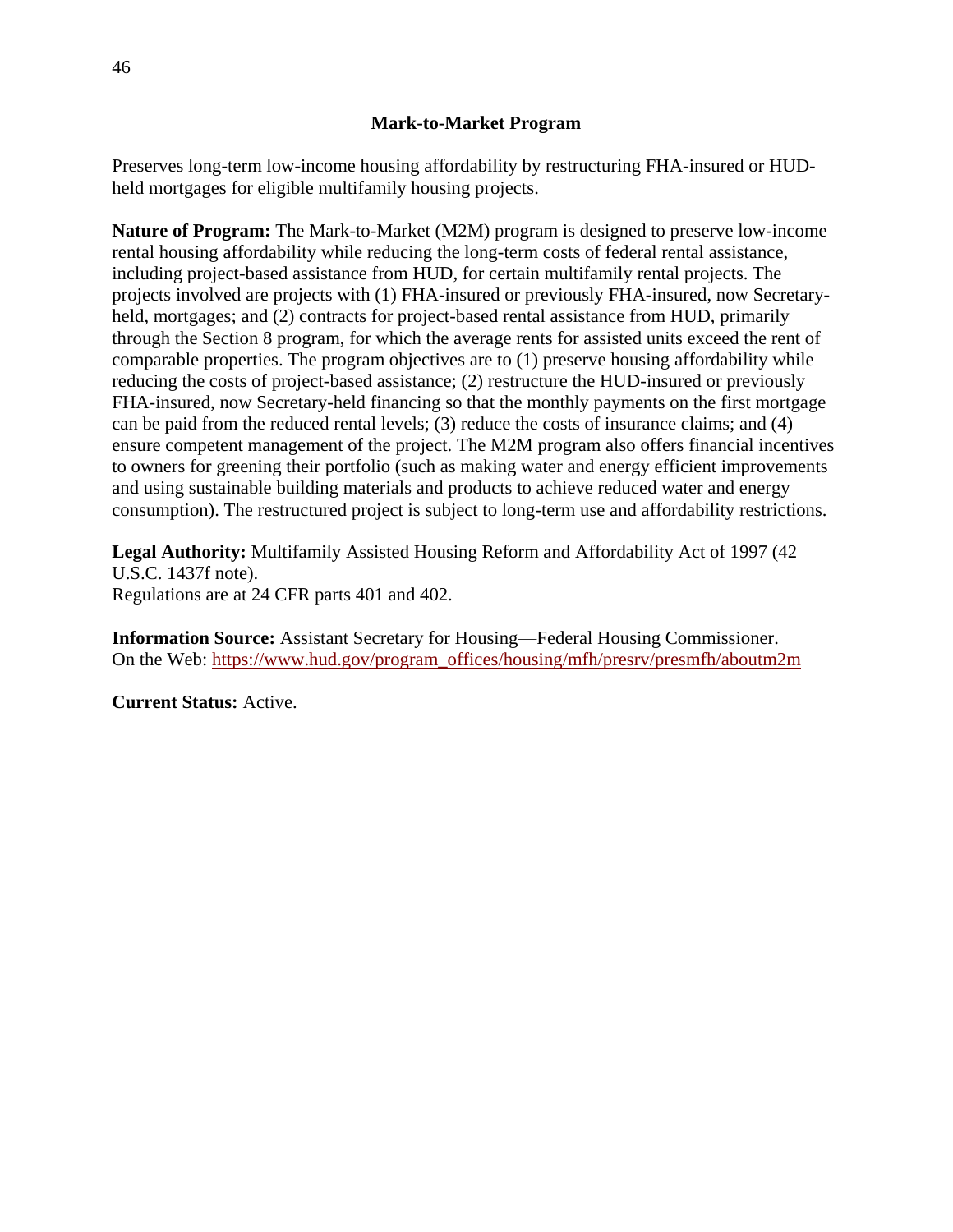### **Mortgage Insurance for Cooperative Housing (Section 213)**

Mortgage insurance to finance cooperative housing projects.

**Nature of Program:** FHA insures mortgages made by private lending institutions on cooperative housing projects of five or more dwelling units to be occupied by members of nonprofit cooperative ownership housing corporations. These loans may finance new construction, rehabilitation, acquisition, improvement, or repair of a project already owned, and resale of individual memberships; construction of projects composed of individual family dwellings to be bought by individual members with separate insured mortgages; and construction or rehabilitation of projects that the owners intend to sell to nonprofit cooperatives.

**Applicant Eligibility:** Nonprofit cooperative ownership housing corporations or trusts organized to construct homes for members of the corporation or beneficiaries of the trust; and qualified sponsors who intend to sell the project to a nonprofit corporation or trust.

**Legal Authority:** Section 213 of the National Housing Act (12 U.S.C. 1715e). Regulations are at 24 CFR part 200, subpart A, and part 213.

**Information Sources:** Assistant Secretary for Housing—Federal Housing Commissioner; HUD Multifamily Hubs, Regional Centers, Satellite Offices, and Program Centers. On the Web: [https://www.hud.gov/program\\_offices/housing/mfh/progdesc/progsec213](https://www.hud.gov/program_offices/housing/mfh/progdesc/progsec213)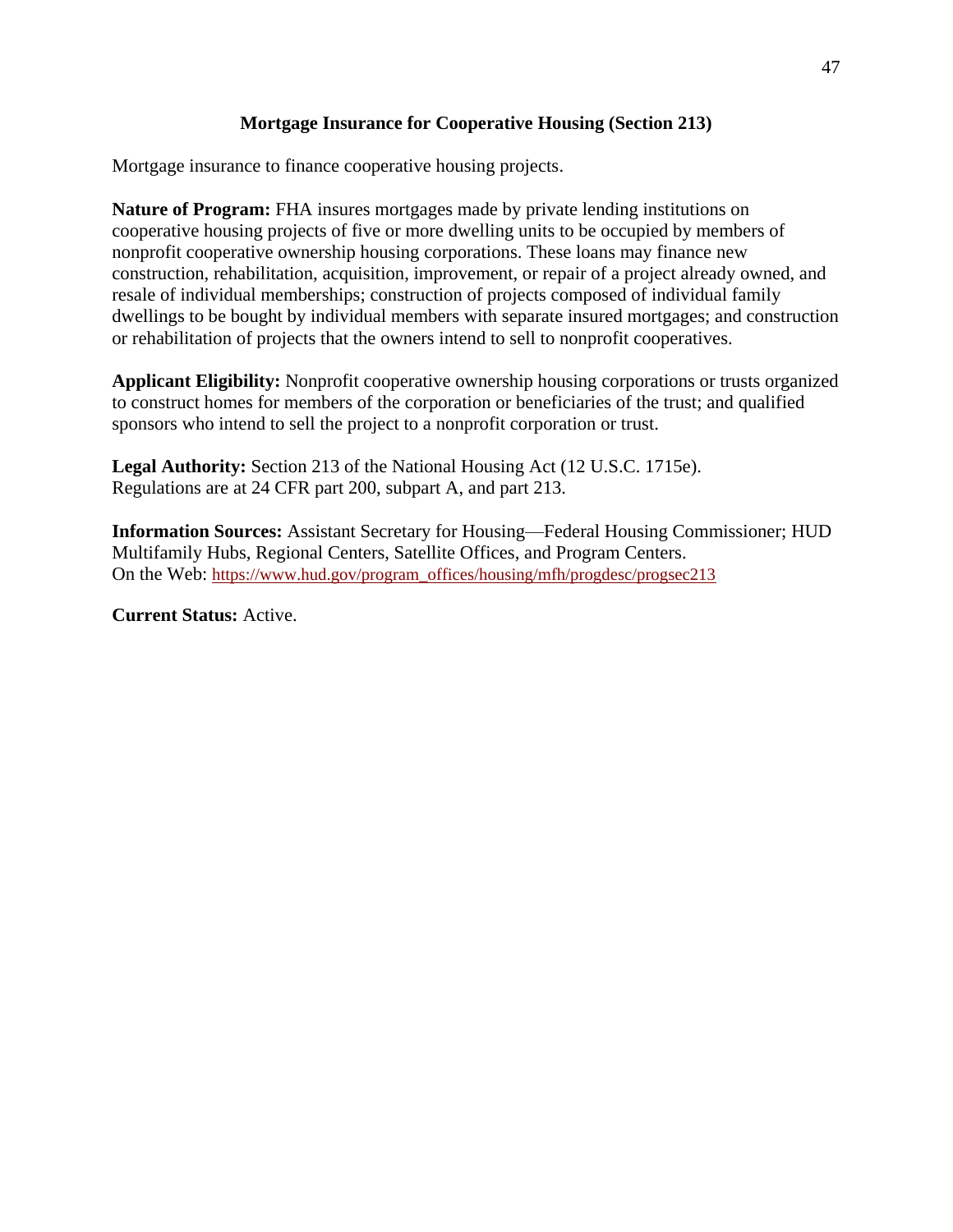#### **Mortgage Insurance for Manufactured Home Parks (Section 207)**

Mortgage insurance to finance construction or rehabilitation of manufactured home parks.

**Nature of Program:** FHA insures mortgages made by private lending institutions to help finance construction or rehabilitation of manufactured home parks consisting of five or more spaces. The park must be located in an area approved by HUD in which market conditions show a need for such housing.

**Applicant Eligibility:** Investors, builders, developers, cooperatives, and others meeting HUD's requirements may apply to an FHA-approved lending institution after conferring with the local HUD office.

**Legal Authority:** Section 207 of the National Housing Act (12 U.S.C. 1713). Regulations are at 24 CFR part 200, subpart A, and part 207 (for mortgages insured prior to 1996).

**Information Sources:** Assistant Secretary for Housing—Federal Housing Commissioner; HUD Multifamily Hubs, Regional Centers, Satellite Offices, and Program Centers. On the Web: [https://www.hud.gov/program\\_offices/housing/mfh/progdesc/homepark207](https://www.hud.gov/program_offices/housing/mfh/progdesc/homepark207)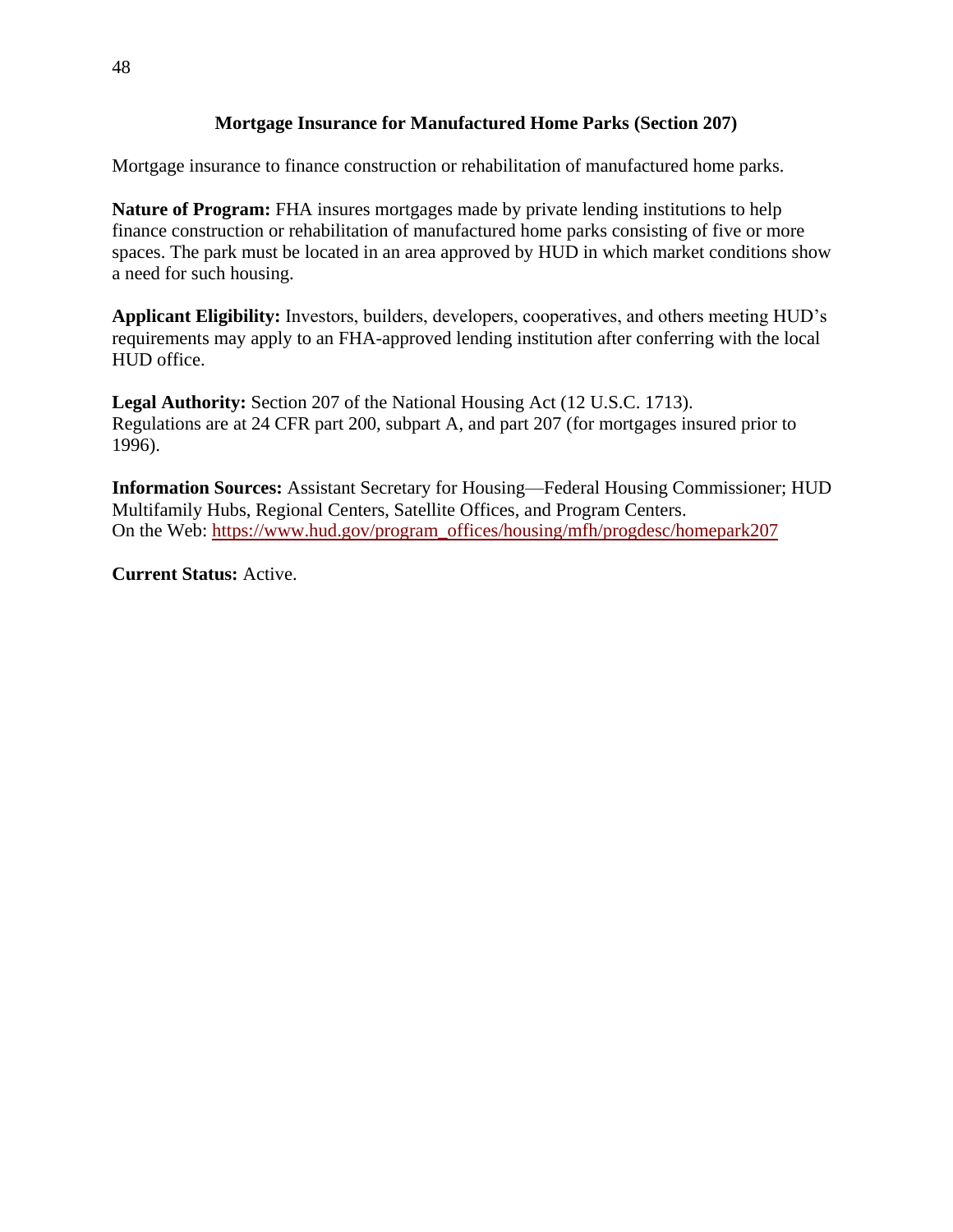#### **Mortgage Insurance for Purchase or Refinance of Existing Healthcare and Multifamily Rental Housing (Sections 207 and 223(f))**

Mortgage insurance for the purchase or refinancing of existing multifamily rental housing.

**Nature of Program:** FHA insures mortgages under Section 207 of the National Housing Act pursuant to Section 223(f) of the same Act to purchase or refinance existing multifamily and healthcare projects originally financed with or without federal mortgage insurance. HUD may insure mortgages on existing multifamily projects under this program that do not require substantial rehabilitation. A project must contain at least five units, and construction or substantial rehabilitation must have been completed for 3 years or more.

**Applicant Eligibility:** Investors, builders, developers, and others who meet HUD requirements.

**Legal Authority:** Sections 207 and 223(f) of the National Housing Act (12 U.S.C. 1713 and 12 U.S.C. 1715n(f)). Regulations are at 24 CFR part 200, subpart A, and part 207.

**Information Sources:** Assistant Secretary for Housing—Federal Housing Commissioner; HUD Multifamily Hubs, Regional Centers, Satellite Offices, and Program Centers. On the Web: [https://www.hud.gov/program\\_offices/housing/mfh/progdesc/purchrefi223f](https://www.hud.gov/program_offices/housing/mfh/progdesc/purchrefi223f) and [http://portal.hud.gov/hudportal/HUD?src=/federal\\_housing\\_administration/healthcare\\_facilities](http://portal.hud.gov/hudportal/HUD?src=/federal_housing_administration/healthcare_facilities)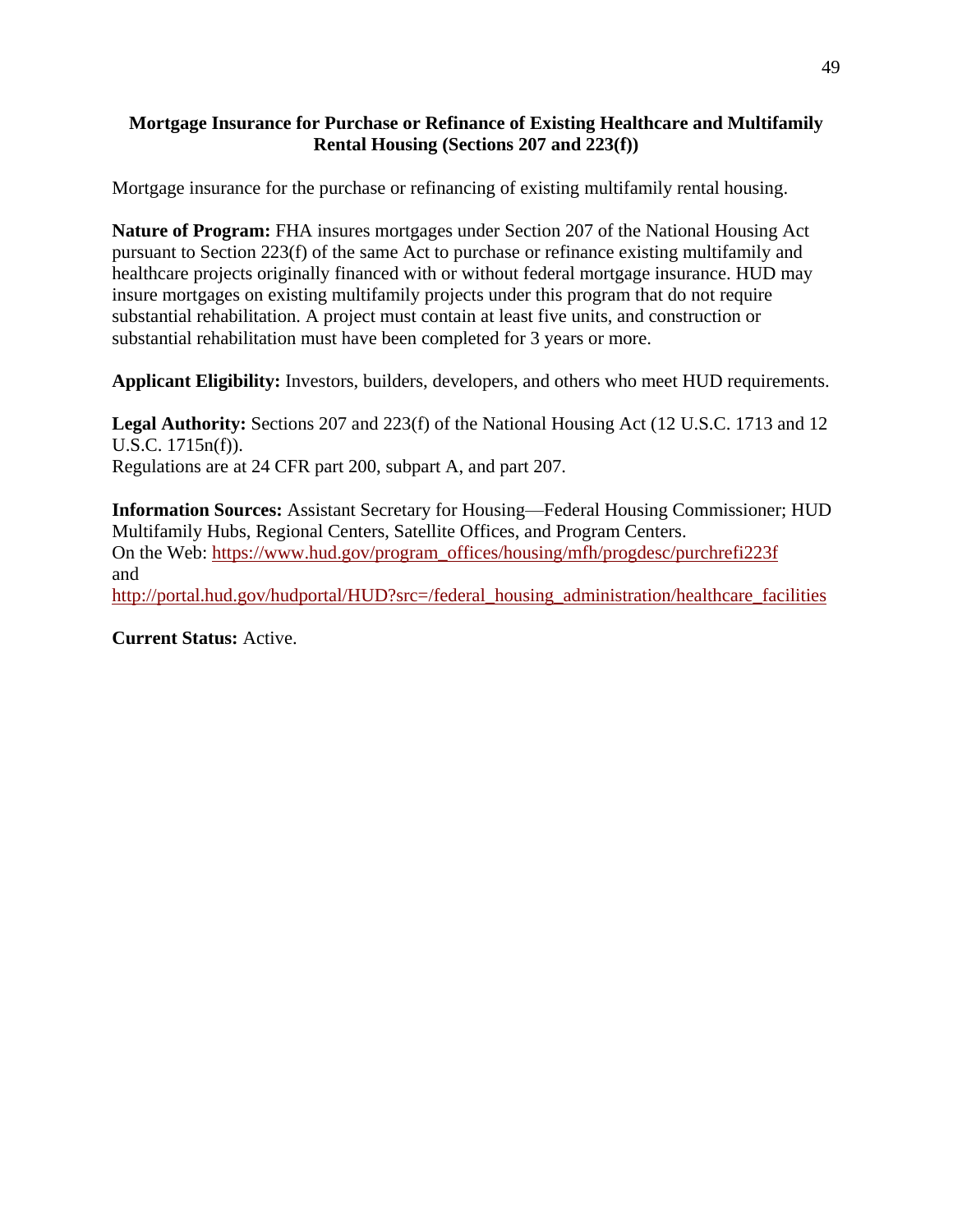#### **Mortgage Insurance for Rental Housing for the Elderly (Section 231)**

Mortgage insurance to finance the construction or rehabilitation of multifamily rental housing for the elderly and/or persons with disabilities.

**Nature of Program:** To assure a supply of rental housing suited to the needs of the elderly or persons with disabilities, FHA insures mortgages made by private lending institutions to build or rehabilitate multifamily projects consisting of eight or more units. FHA may insure up to 100 percent of the Federal Housing Commissioner's estimate of value after completion for nonprofit and public mortgagors, but only up to 90 percent for private mortgagors. Congregate care projects with central kitchens providing food service are not eligible.

**Applicant Eligibility:** Investors, builders, developers, public bodies, and nonprofit sponsors may qualify for mortgage insurance. All elderly (62 or older) and/or persons with disabilities are eligible to occupy units in a project insured under this program.

**Legal Authority:** Section 231 of the National Housing Act (12 U.S.C. 1715v). Regulations are at 24 CFR part 200, subpart A, and part 231.

**Information Sources:** Assistant Secretary for Housing—Federal Housing Commissioner; HUD Multifamily Hubs, Regional Centers, Satellite Offices, and Program Centers. On the Web: [https://www.hud.gov/program\\_offices/housing/mfh/progdesc/progsec231](https://www.hud.gov/program_offices/housing/mfh/progdesc/progsec231)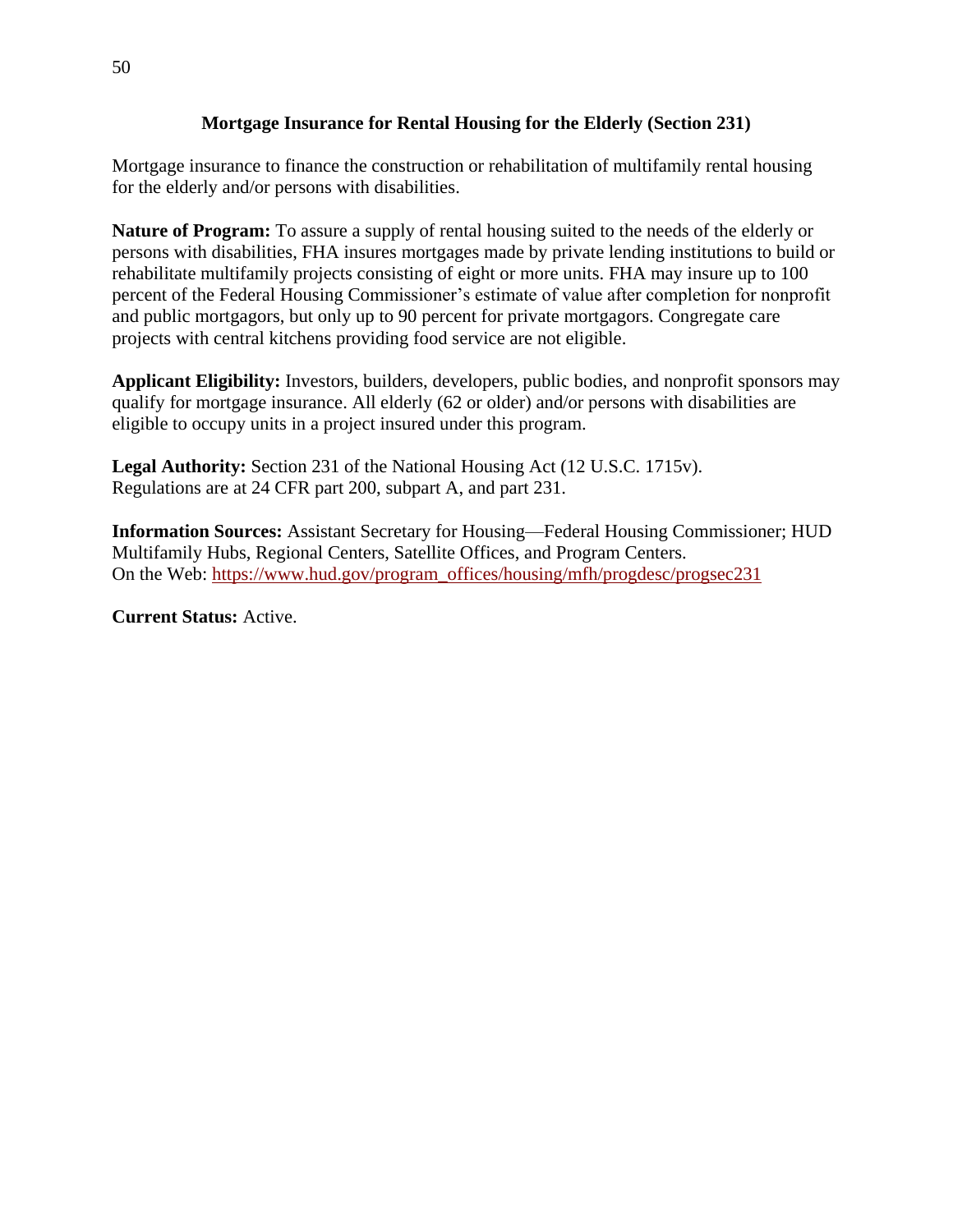#### **Mortgage Insurance for Rental Housing for Urban Renewal and Concentrated Development Areas (Section 220)**

Mortgage insurance for housing in urban renewal areas, areas in which concentrated revitalization or code enforcement activities have been undertaken by local government, or to alter, repair, or improve housing in those areas.

**Nature of Program:** FHA insures mortgages on new or rehabilitated homes or multifamily structures located in designated urban renewal areas and areas with concentrated programs of code enforcement and neighborhood development. Insured mortgages may be used to finance construction or rehabilitation of detached, semidetached, row, walk-up, or elevator-type rental housing or to finance the purchase of properties that have been rehabilitated by a local public agency. Properties must consist of two or more units and be located in an urban renewal area, an urban development project, code enforcement program area, urban area receiving rehabilitation assistance as a result of natural disaster, or area where concentrated housing, physical development, or public service activities are being carried out in a coordinated manner.

The program has statutory mortgage limits, which may vary according to the size of the unit, the type of structure, and the location of the project. There are also loan-to-replacement cost and debt service limitations. The maximum amount of the mortgage loan may not exceed 90 percent of the estimated replacement cost for new construction. For substantial rehabilitation projects, the maximum mortgage amount is 90 percent of the estimated cost of repair and rehabilitation and the estimated value of the property before the repair and rehabilitation project. The maximum mortgage term is 40 years, or not in excess of three-fourths of the remaining economic life of the project, whichever is less.

**Applicant Eligibility:** Investors, builders, developers, individual homeowners, and apartment owners.

**Legal Authority:** Section 220 of the National Housing Act (12 U.S.C. 1715k). Regulations are at 24 CFR part 200, subpart A, and part 220.

**Information Sources: Information Sources:** Assistant Secretary for Housing—Federal Housing Commissioner; HUD Multifamily Hubs, Regional Centers, Satellite Offices, and Program Centers. On the Web: [https://www.hud.gov/program\\_offices/housing/mfh/progdesc/progsec220](https://www.hud.gov/program_offices/housing/mfh/progdesc/progsec220)

**Current Status:** The Multifamily program is active. The Single Family program,Supplemental Loan program, and 221(d)(3) program are not active.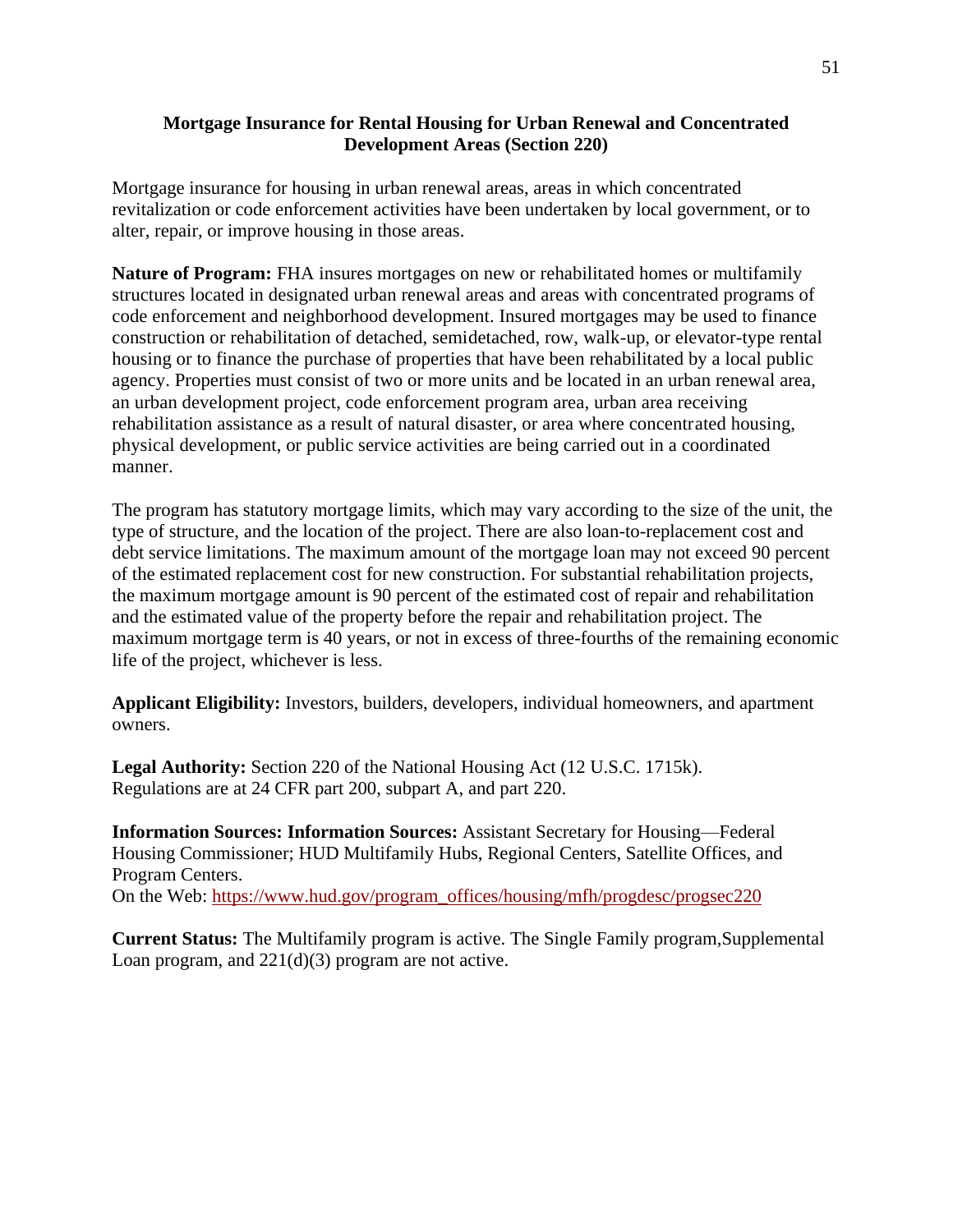#### **Mortgage Insurance for Supplemental Loans for Multifamily and Healthcare Projects (Section 241)**

Mortgage insurance to finance improvements and additions to, and equipment for, multifamily rental housing and healthcare facilities.

**Nature of Program:** FHA insures loans made by lenders to pay for improvements or additions to apartment projects, nursing homes, and residential care facilities including assisted living, intermediate care facilities, and board and care facilities, as well as hospitals, or grouppractice facilities that already carry FHA-insured or FHA-held mortgages. Projects may also obtain FHA insurance on loans to preserve, expand, or improve housing opportunities, to provide fire and safety equipment, or to finance energy conservation improvements to conventionally financed projects. Major movable equipment for nursing homes, group practice facilities, or hospitals also may be covered by a mortgage under this program.

**Applicant Eligibility:** Qualified owners and purchasers of multifamily projects and owners of healthcare facilities.

**Legal Authority:** Section 241 of the National Housing Act (12 U.S.C. 1715z-6). Regulations are at 24 CFR part 200, subpart A, and part 241.

**Information Sources:** Assistant Secretary for Housing—Federal Housing Commissioner; HUD Multifamily Hubs, Regional Centers, Satellite Offices, and Program Centers for rental projects; Office of Healthcare Programs for healthcare facilities.

On the Web: [https://www.hud.gov/program\\_offices/housing/mfh/progdesc/progsec241a](https://www.hud.gov/program_offices/housing/mfh/progdesc/progsec241a) and

[https://www.hud.gov/federal\\_housing\\_administration/healthcare\\_facilities](https://www.hud.gov/federal_housing_administration/healthcare_facilities)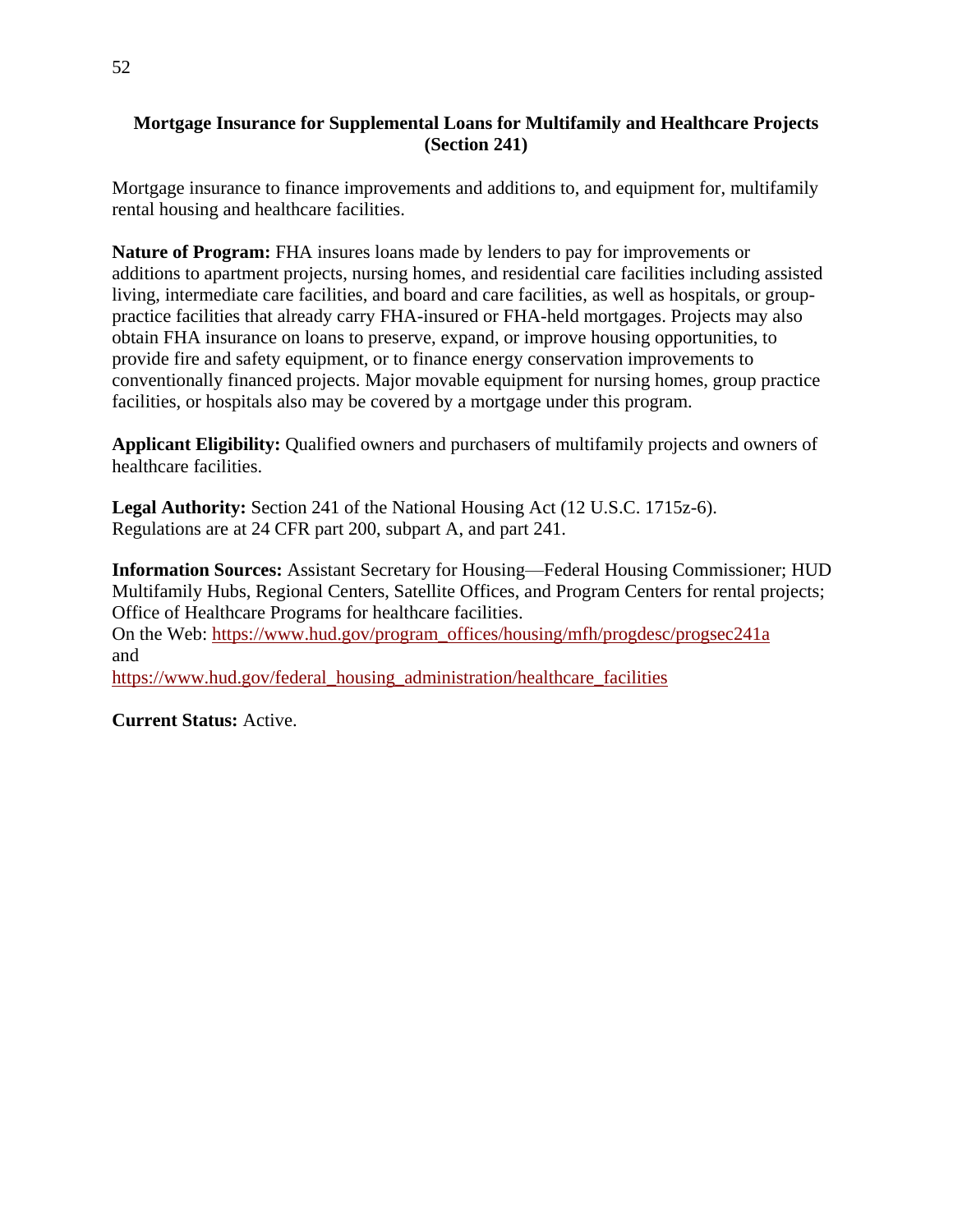#### **Multifamily Housing Service Coordinators**

Assistance to elderly individuals and persons with disabilities living in federally assisted multifamily housing to obtain needed supportive services.

**Nature of Program:** This program provides funding for service coordinators who assist elderly individuals and persons with disabilities, living in federally assisted multifamily housing and in the surrounding area, to obtain needed supportive services from community agencies. HUD provides funding through three mechanisms: (1) a national competition with other properties for a limited amount of grant funding, (2) the use of the development's residual receipts or excess income, or (3) budget-based rent increases.

**Applicant Eligibility:** Owners of Section 202, Section 8 project-based (including Rural Housing Services Section 515), Section 221(d)(3) Below Market Interest Rate, and Section 236 housing developments that are designated primarily for occupancy by the elderly or persons with disabilities.

**Legal Authority:** Section 808 of the Cranston-Gonzalez National Affordable Housing Act (42 U.S.C. 8012).

**Information Sources:** Assistant Secretary for Housing—Federal Housing Commissioner; HUD field offices. On the Web: [https://www.hud.gov/program\\_offices/housing/mfh/scp/scphome](https://www.hud.gov/program_offices/housing/mfh/scp/scphome)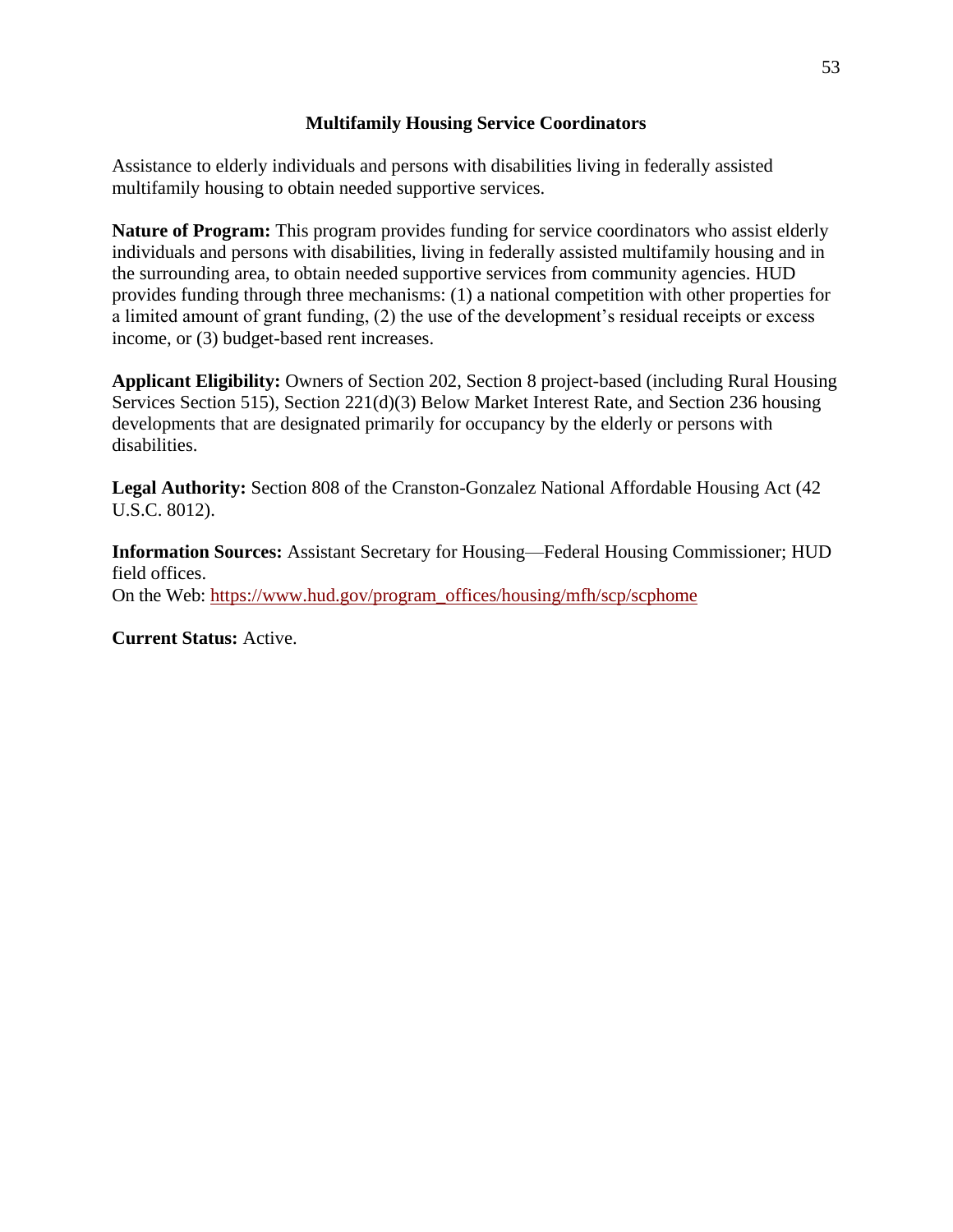#### **Multifamily Mortgage Risk-Sharing Programs (Sections 542(b) and 542(c))**

Two multifamily mortgage credit programs under which Fannie Mae, Freddie Mac, and state and local housing finance agencies share the risk and the mortgage insurance premium on multifamily housing.

**Nature of Program:** Under the multifamily mortgage risk-sharing programs, HUD is authorized to enter into reinsurance agreements with Fannie Mae, Freddie Mac, qualified financial institutions (QFIs), and the Federal Housing Finance Board. The agreements provide for risksharing on a 50-50 basis. Currently, only Fannie Mae and Freddie Mac have active risk-sharing programs which encourage the development and preservation of affordable housing. This program was developed as a demonstration program to test innovative mortgage insurance and reinsurance products to provide affordable multifamily housing through a partnership between the Qualified Participating Entities (QPEs) and HUD. A QPE and/or its approved lenders may originate and underwrite affordable housing loans. If there is a default, the QPE will pay all costs associated with loan disposition and will seek reimbursement from HUD. The HUD risk share will be 50 percent pro rata. HUD's mortgage credit enhancements are used to support the underwriting and production strengths of Fannie Mae, Freddie Mac, and other qualified Federal, state, and local public financial and housing institutions.

Section 542(c) enables HUD to carry out a program in conjunction with qualified state and local housing finance agencies (HFAs) to provide federal credit enhancement for affordable multifamily housing loans through a system of risk-sharing agreements. Agreements provide for risk-sharing between 10 percent and 90 percent.

The Fiscal Year 2001 Appropriations Act changed the program from a pilot program into a permanent insurance authority.

**Applicant Eligibility:** Qualified Participating Entities and Housing Finance Agencies.

**Legal Authority:** Section 542 of the Housing and Community Development Act of 1992 (12 U.S.C. 1715z-22).

Regulations are at 24 CFR part 266 for the Section 542(c) program. Section 542(b) is implemented through a housing notice and negotiated agreements without regulations.

**Information Sources:** Assistant Secretary for Housing—Federal Housing Commissioner; and for Section 542(c), state housing finance agencies. On the Web: [https://www.hud.gov/program\\_offices/housing/mfh/progdesc/progsec542b](https://www.hud.gov/program_offices/housing/mfh/progdesc/progsec542b) [https://www.hud.gov/program\\_offices/housing/mfh/progdesc/riskshare542c](https://www.hud.gov/program_offices/housing/mfh/progdesc/riskshare542c)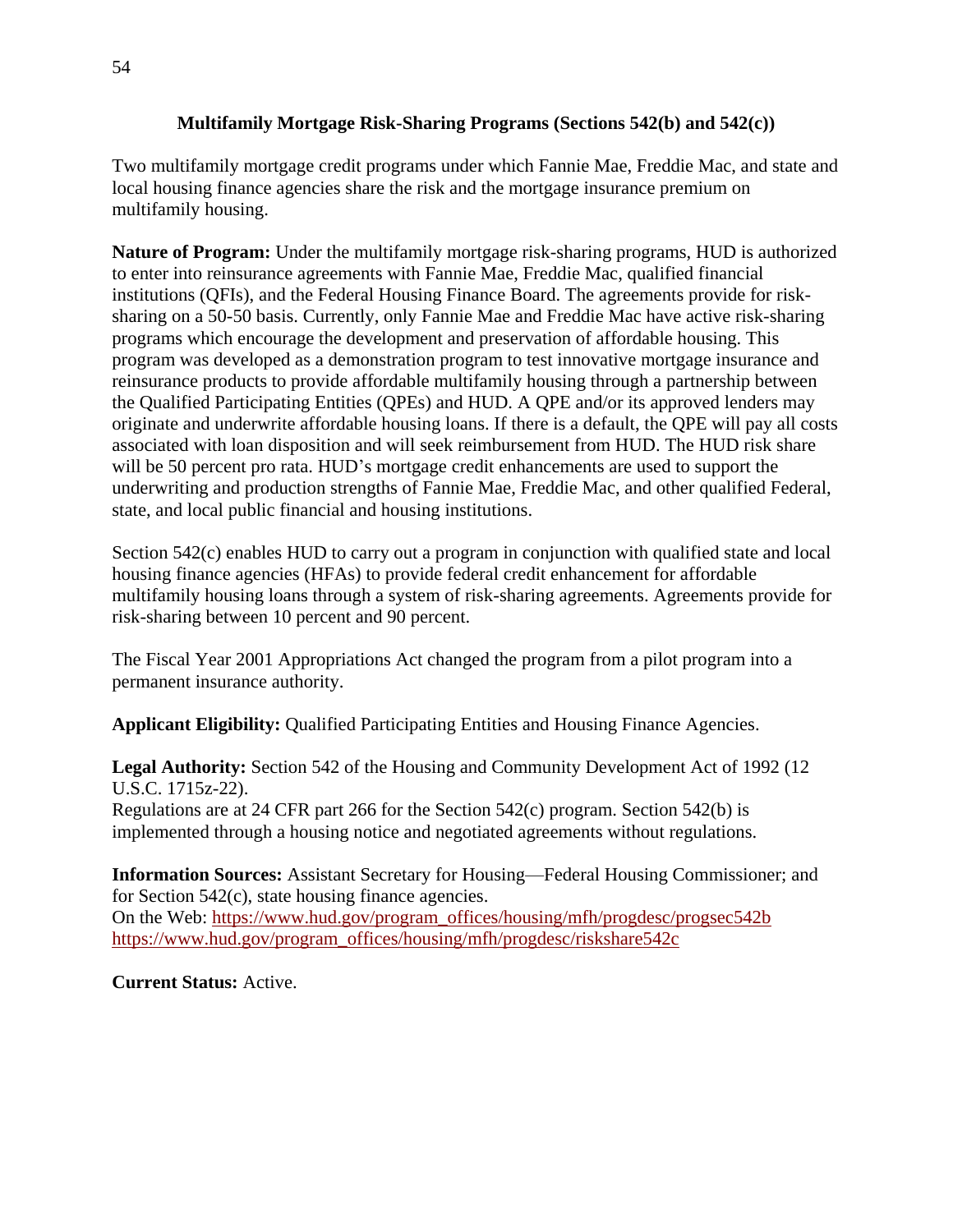#### **Multifamily Rental Housing for Moderate-Income Families (Section 221(d)(3) and (4))**

Mortgage insurance to finance rental or cooperative multifamily housing for moderate-income households, including projects designated for the elderly. Section 221(d)(3) and (4) are HUD's major insurance programs for new construction or substantially rehabilitated multifamily rental housing.

**Nature of Program:** FHA insures mortgages made by private lending institutions to help finance construction or substantial rehabilitation of multifamily (five or more units) rental or cooperative housing for moderate-income or displaced families. Projects in both cases may consist of detached, semi-detached, row, walk-up, or elevator structures. Single Room Occupancy projects may consist of units that do not contain a complete kitchen or bath.

Currently, the principal difference between the programs is that HUD may insure up to 100 percent of replacement costs in the case of new construction under Section 221(d)(3) for public, nonprofit and cooperative mortgagors, but only up to 90 percent under Section 221(d)(4), irrespective of the type of mortgagor. Beginning in Fiscal Year 2013, HUD suspended the Section 221(d)(3) program unless the project to be financed also receives Low Income Housing Tax Credits (LIHTC).

**Applicant Eligibility:** Section 221(d)(3) is primarily available to public, nonprofit, and cooperative mortgagors. Section 221(d)(4) mortgages are primarily available to profit-motivated sponsors.

**Legal Authority:** Section 221 of the National Housing Act (12 U.S.C. 17151). Regulations are at 24 CFR part 200, subpart A, and part 221, subparts C and D.

**Information Sources:** Assistant Secretary for Housing—Federal Housing Commissioner. On the Web: **[https://www.hud.gov/program\\_offices/housing/mfh/progdesc/rentcoophsg221d3n4](https://www.hud.gov/program_offices/housing/mfh/progdesc/rentcoophsg221d3n4)** [https://www.hud.gov/program\\_offices/housing/mfh/progdesc/progsec221d4](https://www.hud.gov/program_offices/housing/mfh/progdesc/progsec221d4)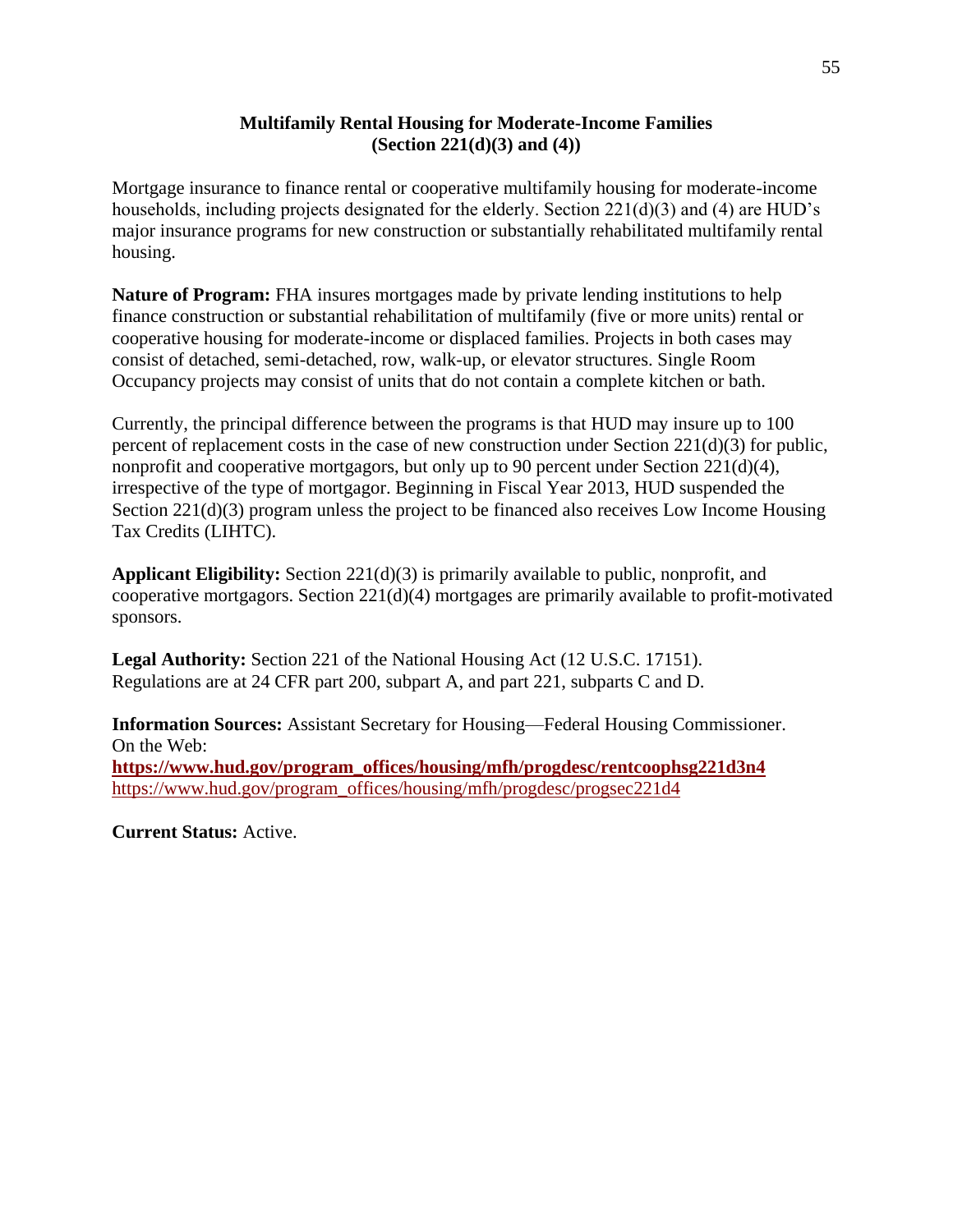#### **Renewal of Section 8 Project-Based Rental Assistance**

Through Project-Based Section 8 Rental Assistance, HUD assists more than 1.2 million extremely low-, low- and very low-income families in obtaining decent, safe, and sanitary housing.

**Nature of Program:** HUD renews Section 8 project-based housing assistance payments ("HAP") contracts with owners of multifamily rental housing. The project-based rental assistance makes up the difference between what an extremely low-, low-, or very low-income household can afford and the approved rent for an adequate housing unit in a multifamily project. Eligible tenants must pay the highest of 30 percent of adjusted income, 10 percent of gross income, or the portion of welfare assistance designated for housing.

Originally, the assistance was provided in connection with new construction or substantial rehabilitation or to support existing projects. Authority to use project-based rental assistance in connection with new construction or substantial rehabilitation was repealed in 1983. While funding is no longer available for new commitments, funding is available for the renewal of Section 8 HAP contracts for units already assisted with project-based Section 8 assistance.

**Applicant Eligibility:** Owners are limited by statute to any private person or entity, including a cooperative, an agency of the federal government, or a public housing agency, having the legal right to lease or sublease the dwelling units. The income eligibility requirements limit occupancy to very low-income families (i.e. families whose incomes do not exceed 50 percent of the area median income), which includes extremely low-income families (i.e. families whose income does not exceed 30 percent of the area median income). A limited number of available units may be rented to low-income families (i.e. families whose incomes do not exceed 80 percent of area median income).

**Legal Authority:** For the renewal of Section 8 project-based assistance, see sections 515 and 524 of the Multifamily Assisted Housing Reform and Affordability Act of 1997 (42 U.S.C. 1437f note) and 24 CFR parts 401 and 402. For Section 8 requirements, see Section 8 regulations at 24 CFR parts 5, 880, 881, 883-884, and 886, and part 891 subpart E.

#### **Information Sources:** HUD field offices.

On the Web: [https://www.hud.gov/program\\_offices/housing/mfh/mfhsec8](https://www.hud.gov/program_offices/housing/mfh/mfhsec8)

**Current Status:** Active. The program is active for administration and the renewal of existing project-based Section 8 contracts. Renewals are funded on an annual basis through appropriations acts.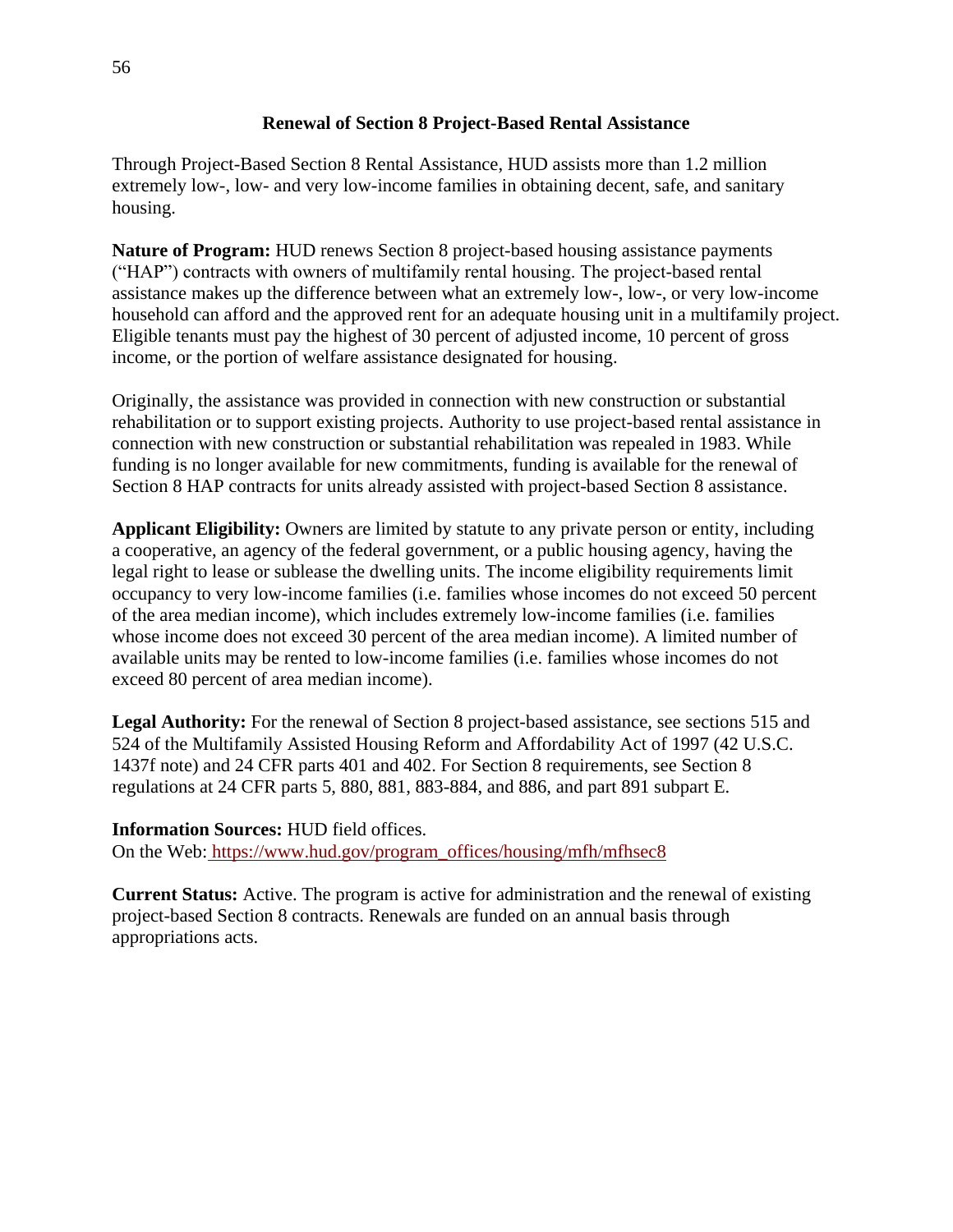#### **Supportive Housing for the Elderly (Section 202) and the Supportive Service Demonstration**

Capital advances and contracts for project rental assistance to expand the supply of affordable housing with voluntary supportive services for very-low income elderly persons and funding for enhanced services and research on the supportive services model.

**Nature of Program:** To expand the supply of affordable housing with voluntary supportive services for very-low income elderly persons, the Section 202 program provides capital advances and project rental assistance contracts to eligible applicants. Section 202 capital advance funds must be used to finance the development of housing through new construction, rehabilitation, or acquisition with or without rehabilitation. Capital advance funds may be used in combination with other non-Section 202 funding sources leveraged by a single purpose and single-asset forprofit limited partnership (of which a private nonprofit organization or a corporation wholly owned and controlled by a private nonprofit organization is the sole general partner) to develop a mixed-finance project. Capital advance funds bear no interest and repayment is not required as long as the housing remains available for occupancy by very low-income elderly persons for at least 40 years.

To ensure affordability, project rental assistance funds are provided to cover the difference between the HUD-approved operating costs and the amount the residents pay (each resident pays 30 percent of adjusted income). Project rental assistance contracts are approved initially for three years and are renewable based on the availability of funds. Project rental assistance funds may also be used to provide supportive services and to hire a service coordinator. The supportive services must be appropriate to the varying needs of the elderly residents and must allow for persons to age-in-place and live independently.

The Supportive Services Demonstration for Elderly Households in HUD-Assisted Multifamily Housing makes funding available for private owners and agents to provide enhanced service coordination (through a Resident Wellness Director and Wellness Nurse) to low-income persons and to participate in a research study. The funds will cover the costs of the Resident Wellness Director and Wellness Nurse for three years to coordinate health and social services for persons aged 62 and older. At least 80 owner participants are provided a modest financial incentive to assist with the rigorous evaluation associated with the study.

**Applicant Eligibility:** For the Section 202 program, private, nonprofit organizations and consumer cooperatives may qualify for assistance, and may partner with private, for-profit entities so long as the sole general partner is a nonprofit organization that meets the statutory requirements. Occupancy for Section 202 projects is open to very low-income households which include at least one person 62 years of age or older.

**Legal Authority:** Section 202 of the Housing Act of 1959 (12 U.S.C. 1701q) and the Consolidated Appropriations Act, 2014 (Public Law 113-76, approved January 17, 2014). Regulations are at 24 CFR part 891.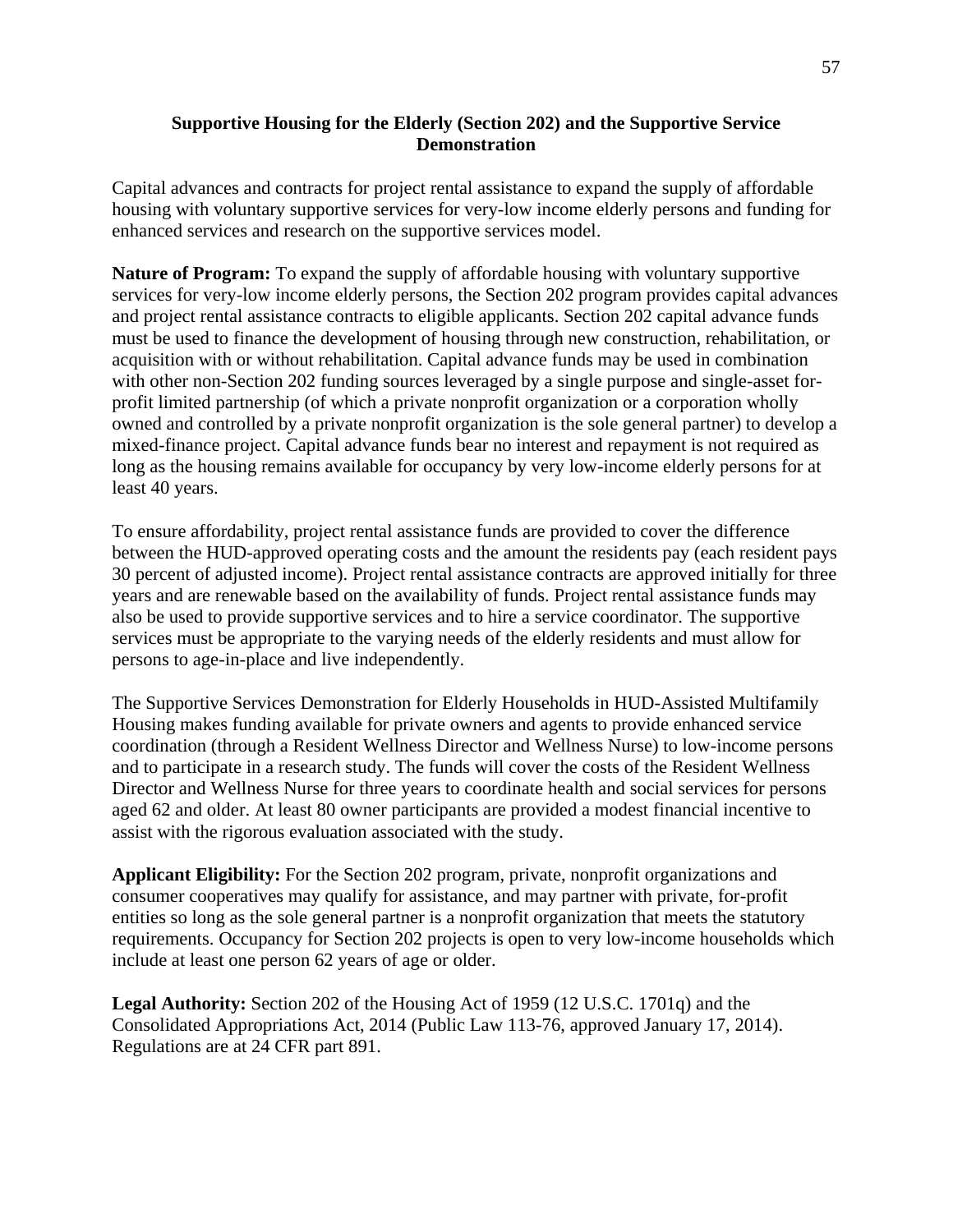**Information Sources:** Assistant Secretary for Housing—Federal Housing Commissioner; HUD field offices.

On the Web: [https://www.hud.gov/program\\_offices/housing/mfh/progdesc/eld202](https://www.hud.gov/program_offices/housing/mfh/progdesc/eld202) [https://www.hud.gov/program\\_offices/housing/mfh/grants/section202ptl](https://www.hud.gov/program_offices/housing/mfh/grants/section202ptl)

**Current Status:** HUD is currently only administering funding for project rental assistance under Section 202. The demonstration program is currently active but the application deadline has expired.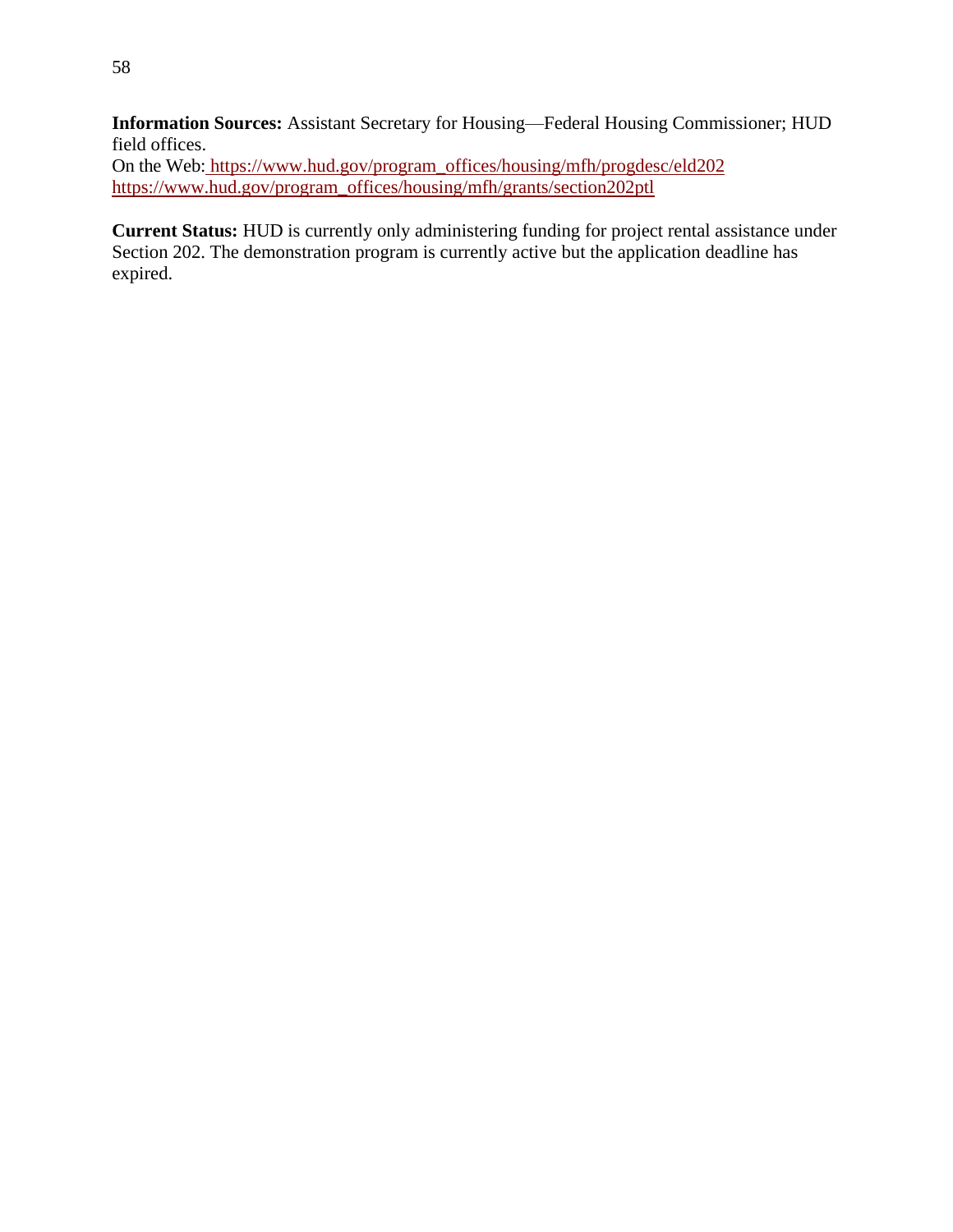#### **Supportive Housing for Persons with Disabilities (Section 811) and the Section 811 Project Rental Assistance (PRA) program**

Assistance for housing and voluntary supportive services for persons with disabilities, and promotion of community integration for low- and extremely-low income people with disabilities.

**Nature of Program:** The Section 811 program provides very low- and extremely low-income persons with disabilities options that allow them to live independently with the availability of voluntary support activities such as cleaning, cooking, transportation, etc. Capital advances are made to eligible private, nonprofit sponsors and, in cases of mixed-finance, for-profit limited partnerships where the sole general partner is (i) a nonprofit organization or (ii) a for-profit corporation controlled by a nonprofit organization to finance the development of rental housing with supportive services for persons with disabilities. The advance is interest-free and does not have to be repaid so long as the housing remains available for very low- or extremely lowincome persons with disabilities for at least 40 years.

Under the Section 811 PRA program, HUD also provides project rental assistance to state housing agencies, which covers the difference between the HUD-approved operating cost of the project and the tenants' contributions toward rent. PRA funds are awarded to state housing agencies that set aside units in affordable housing projects whose capital costs are funded through Federal Low-Income Housing Tax Credits, Federal HOME funds, or other state, Federal and local funding sources. No more than 25 percent of the total dwelling units in a multifamily housing project can receive PRA funds, be used for supportive housing for persons with disabilities, or be subject to any occupancy preference for persons with disabilities. State housing agency grantees are required to partner with state Medicaid and health and human services agencies that have developed methods for the identification, outreach, and referral of extremely low-income people with disabilities to PRA units and ensure their access to long-term services and supports in the community.

**Applicant Eligibility:** Nonprofit organizations with a Section 501(c)(3) IRS tax exemption may qualify for assistance, and may partner with private, for-profit entities so long as the sole general partner is a nonprofit organization that meets the statutory requirements. Occupancy is open to very low- and extremely low-income persons with disabilities who are at least 18 years old and less than 62 years of age. For PRA-funded projects, residents must be very low or extremely low-income with at least one adult member with a disability.

**Legal Authority:** Section 811 of the Cranston-Gonzalez National Affordable Housing Act (42 U.S.C. 8013). Regulations are at 24 CFR part 891.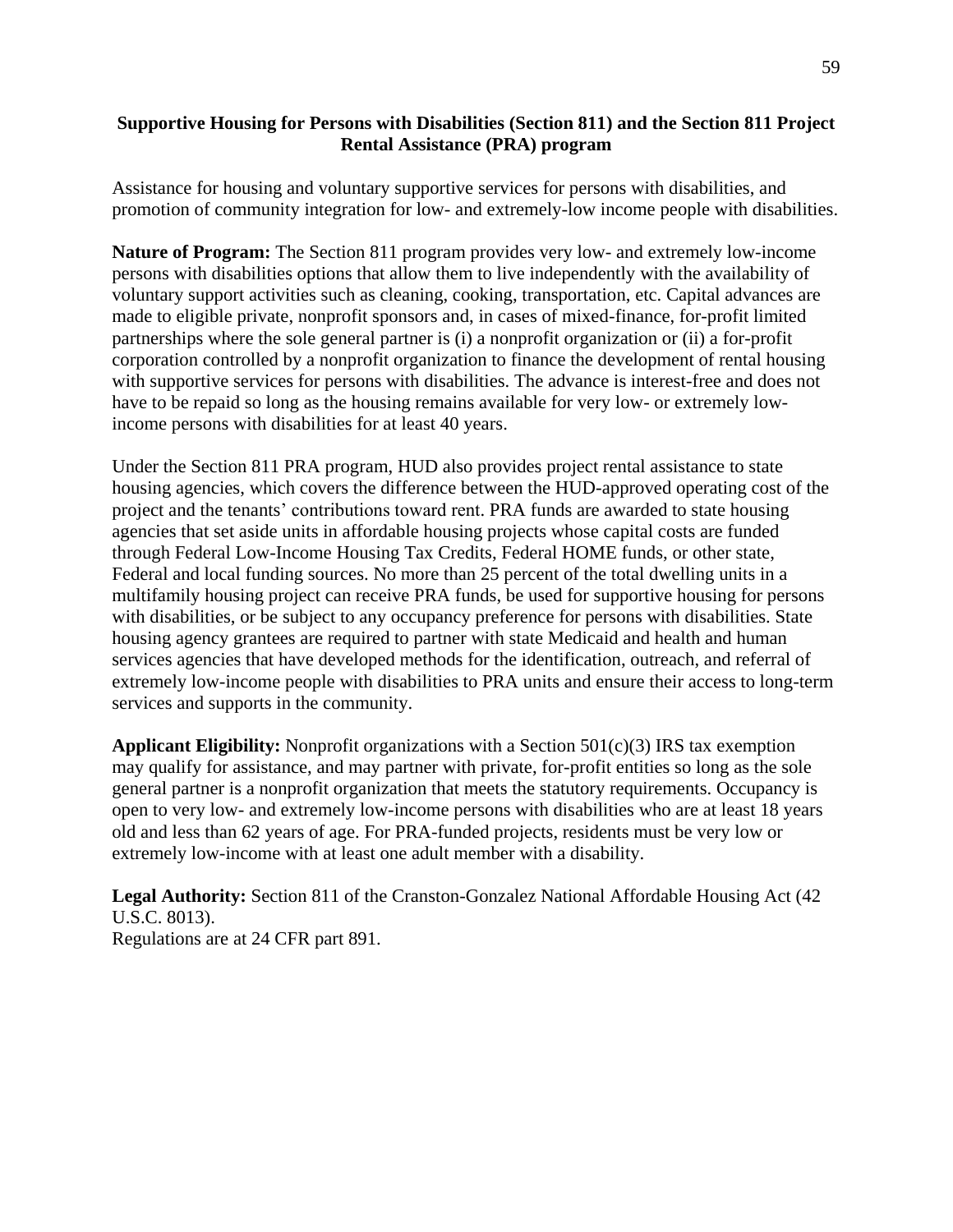60

**Information Sources:** Assistant Secretary for Housing—Federal Housing Commissioner; HUD field offices.

On the Web: [https://www.hud.gov/program\\_offices/housing/mfh/progdesc/disab811](https://www.hud.gov/program_offices/housing/mfh/progdesc/disab811) <https://www.hudexchange.info/programs/811-pra/>

**Current Status:** For Fiscal Year 2018, HUD has been authorized to provide new capital advances in addition to administering funding for project rental assistance under Section 811.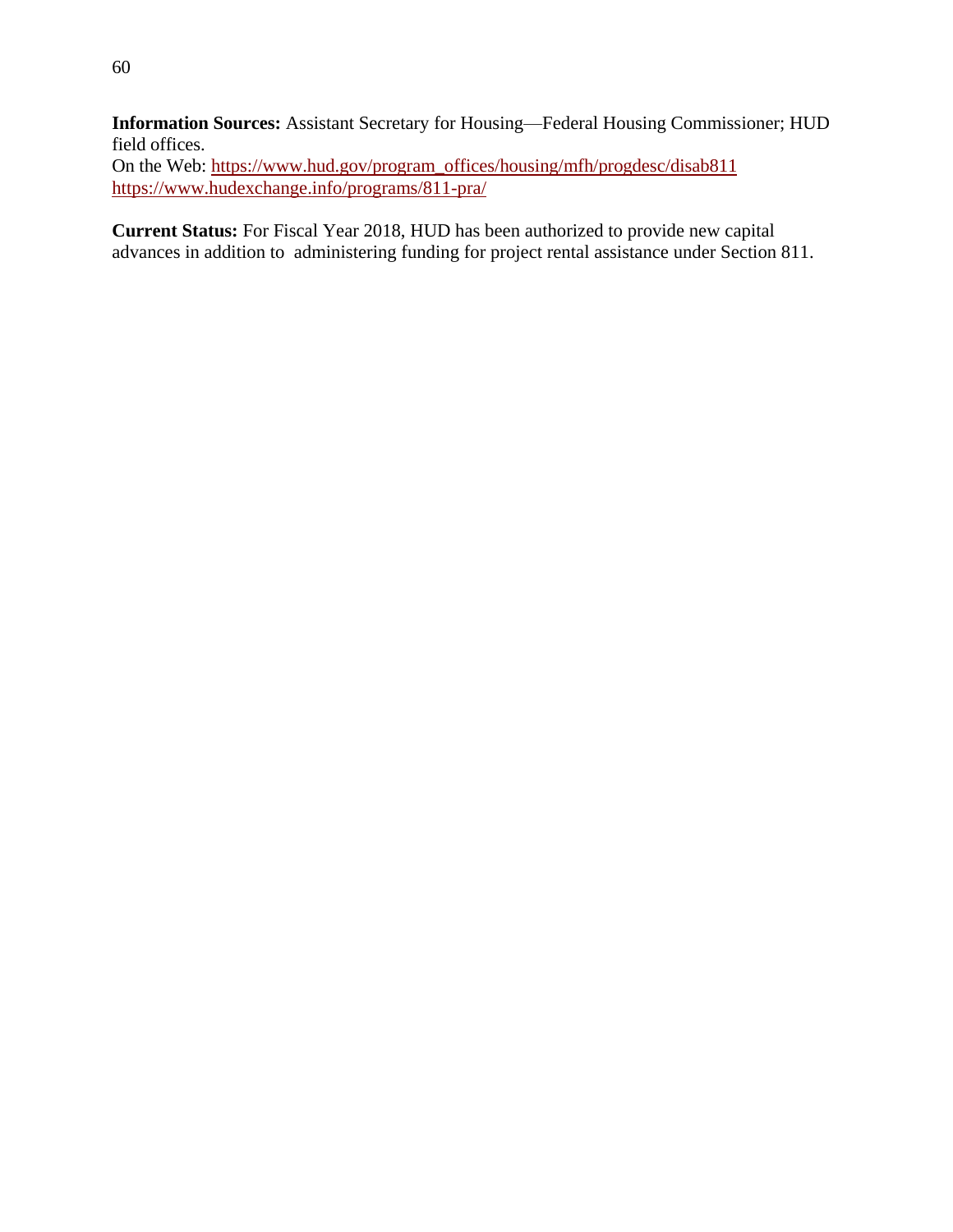# **Healthcare Programs**

## **Hospitals (Section 242)**

Mortgage insurance to finance construction or rehabilitation of public or private nonprofit and proprietary hospitals, including major movable equipment.

**Nature of Program:** FHA insures mortgages made by private lenders to facilitate the construction or renovation of acute care hospitals. Clients range in size from large urban teaching hospitals to small rural hospitals. Critical Access Hospitals (hospitals with 25 beds or less which have received designation by states and the Department of Health and Human Services) are also eligible. Facilities must be properly licensed, provide primarily acute patient care, and be able to demonstrate the need for the project. Key program criteria include a maximum loan amount of 90 percent of HUD's estimate of the replacement cost of the [hospital,](https://www.law.cornell.edu/definitions/index.php?width=840&height=800&iframe=true&def_id=c8003dd30582ae1f9ad3b24855d801be&term_occur=1&term_src=Title:24:Subtitle:B:Chapter:II:Subchapter:B:Part:242:Subpart:A:242.7) including the [equipment](https://www.law.cornell.edu/definitions/index.php?width=840&height=800&iframe=true&def_id=2121ec5527d1e2ca8c4f981b168b3c60&term_occur=1&term_src=Title:24:Subtitle:B:Chapter:II:Subchapter:B:Part:242:Subpart:A:242.7) to be used in its operation when the proposed improvements are completed and the [equipment](https://www.law.cornell.edu/definitions/index.php?width=840&height=800&iframe=true&def_id=2121ec5527d1e2ca8c4f981b168b3c60&term_occur=2&term_src=Title:24:Subtitle:B:Chapter:II:Subchapter:B:Part:242:Subpart:A:242.7) is installed, a loan term of 25 years, and a mortgagor contribution to a mortgage reserve fund. Existing hospital projects are also eligible for refinancing.

**Applicant Eligibility:** Public, proprietary, and nonprofit acute care hospitals licensed or regulated by the state.

**Legal Authority:** Section 242 of the National Housing Act (12 U.S.C. 1715z-7). Regulations are at 24 CFR part 200, subpart A, and part 242.

**Information Sources:** Office Healthcare Programs (877) 458-4342. On the Web: [http://portal.hud.gov/hudportal/HUD?src=/federal\\_housing\\_administration/healthcare\\_facilities](http://portal.hud.gov/hudportal/HUD?src=/federal_housing_administration/healthcare_facilities) <http://portal.hud.gov/hudportal/documents/huddoc?id=46151HSGH.pdf>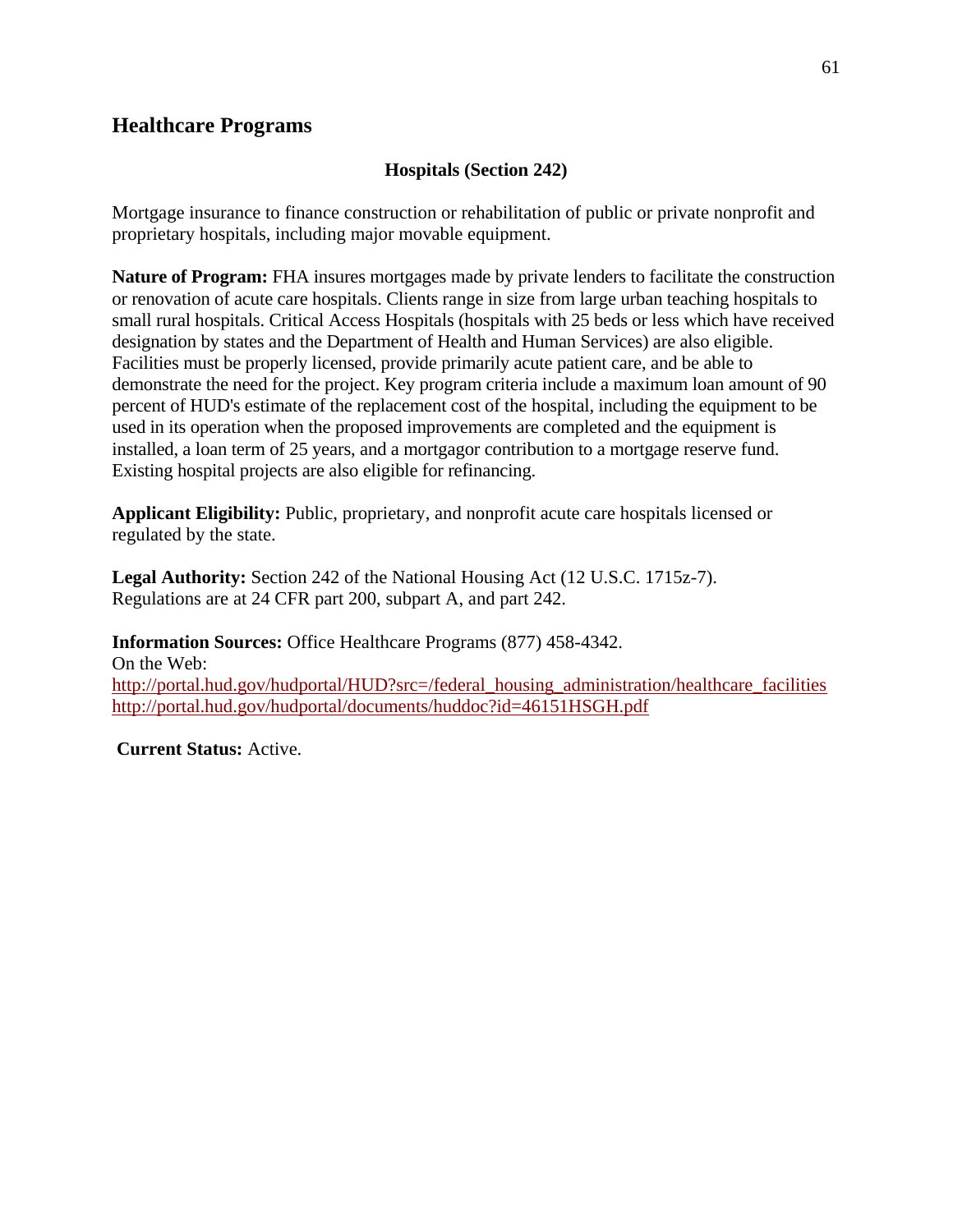#### **New Construction or Substantial Rehabilitation of Nursing Homes, Intermediate Care Facilities, Board and Care Homes, and Assisted Living Facilities (Section 232)**

Mortgage insurance to finance the purchase, construction, or rehabilitation of nursing, assistedliving, intermediate care, board and care facilities, and fire safety equipment.

**Nature of Program:** FHA insures mortgages made by private lending institutions to finance construction or renovation of facilities with patients requiring skilled nursing care and related medical services, or those in need of minimum but continuous care provided by licensed or trained personnel.

Assisted living facilities and board and care facilities may contain no fewer than five onebedroom or efficiency units. Nursing home, intermediate care, and board and care services may be combined in the same facility covered by an insured mortgage or may be in separate facilities. Major equipment needed to operate the facility may be included in the mortgage. Facilities for day care may be included. Existing projects are also eligible for purchase or refinancing with or without repairs (and not requiring substantial rehabilitation) under section 223(f). Nursing home operators are subject to new regulations adopted in 2012.

**Applicant Eligibility:** Proprietary facilities, facilities of non-profit corporations or associations, and, in the case of nursing homes and assisted living, public facilities, that are licensed or regulated by the state to accommodate convalescents and persons requiring skilled nursing care or intermediate care, and which are owned by single-asset owners, may qualify for mortgage insurance. Patients requiring skilled nursing, intermediate care, assisted living and/or board and care are eligible to live in these facilities.

**Legal Authority:** Sections 232 (12 U.S.C. 1715w) and 223(f) (12 U.S.C. 1715n(f)) of the National Housing Act Regulations are at 24 CFR part 200, subpart A, and part 232.

**Information Sources:** Office of Healthcare Programs. On the Web: [https://www.hud.gov/federal\\_housing\\_administration/healthcare\\_facilities](https://www.hud.gov/federal_housing_administration/healthcare_facilities)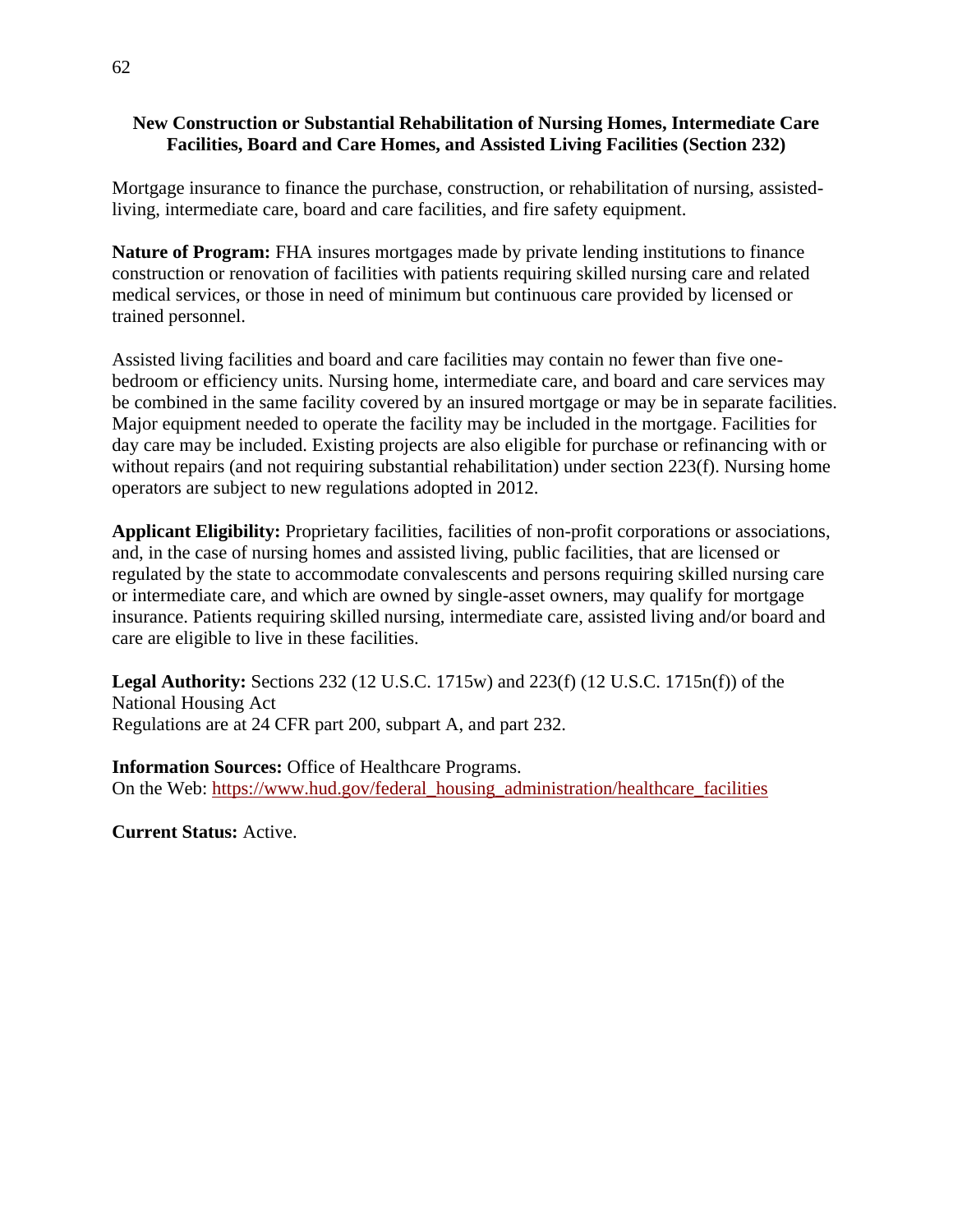# **Office of Housing Counseling**

#### **Housing Counseling Program**

Grants to HUD-approved housing counseling agencies and their affiliates to facilitate housing counseling services for clients purchasing or renting a home and experiencing financial and housing needs.

**Nature of Program:** The Housing Counseling Program provides grants to HUD-approved counseling agencies and affiliates and branches thereof to counsel current and prospective homebuyers, homeowners, and tenants. There are three types of counseling agencies: Local Housing Counseling Agencies, Multi-State Organizations and Intermediaries. Counseling consists of information on the purchase and rental of housing, money management, budgeting, credit counseling, foreclosure or eviction prevention, home maintenance, fair housing laws, and requirements and guidance regarding the Home Equity Conversion Mortgage program requirements. The objective of the counseling is to help homebuyers, homeowners, and tenants to improve their housing conditions and to meet their responsibilities.

HUD awards housing counseling grants on a competitive basis to its approved agencies through an annual Notice of Funding Availability (NOFA) subject to annual appropriations. The funding helps the approved agencies partially meet their operating expenses. There are three types of awardees: Local Housing Counseling Agencies, Multi-State Organizations and Intermediaries.

The Office of Housing Counseling also certifies housing counselors and develops standards, materials, and training for counselor certifications, and certifies software systems for consumers to compare various mortgage products. In addition, a federal advisory committee assists the Office of Housing Counseling with strategic planning and policy guidance. .

**Applicant Eligibility:** HUD-approved housing counseling agencies and their subgrantees and affiliates and state Housing Finance Agencies.

**Legal Authority:** Section 106 of the Housing and Urban Development Act of 1968 (12 U.S.C. 1701x).

Regulations are at 24 CFR part 214 and 24 CFR 206, Subpart E.

**Information Sources:** Assistant Secretary for Housing-Federal Housing Commissioner; HUD field offices. To locate a HUD-approved housing counselor in a specific area, call (800) 569- 4287 or go online to [http://www.hud.gov/findacounselor.](http://www.hud.gov/findacounselor)

On the Web: <https://www.hudexchange.info/programs/housing-counseling/program-description/>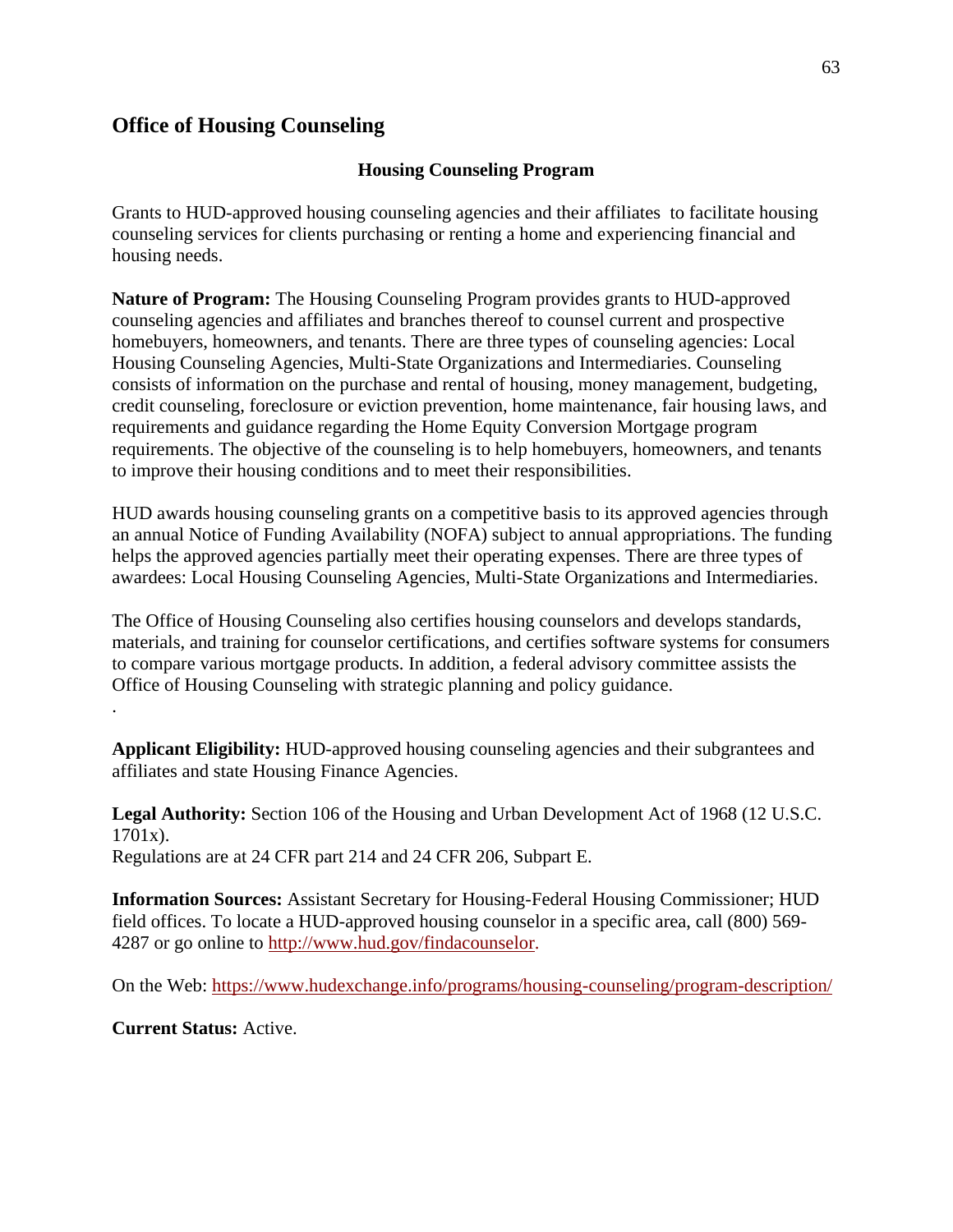# **Public and Indian Housing**

# **Public Housing Programs**

## **Book-Rich Environments Initiative**

Collaboration aimed to transform PHAs into book-rich environments by providing diverse, high quality books and other literacy tools to children and families living in HUD-assisted housing.

**Nature of Program:** The Campaign for Grade-Level Reading, the National Book Foundation, the Urban Libraries Council, the U.S. Department of Education, and HUD together are distributing free books to children living in HUD-assisted housing and establishing partnerships with PHAs, libraries, and other partners to deliver ongoing programming to improve educational outcomes of PHA residents. Thirty-six PHAs are in the initial cohort.

The initiative distributes books through partnerships with local public libraries. Participating communities engage local residents and establish and maintain partnerships among the staffs of the local library, the PHA, local and national non-profits and foundations working on literacy, and the children and families living in HUD-assisted housing. Local libraries engage kids and families in ongoing visits and opportunities, encouraging attendance of the book distribution event and the use of the library in general.

**Applicant Eligibility:** All public housing agencies

**Legal Authority:** Section 501 of the Housing and Urban Development Act of 1970 ( U.S.C. 1701z-1)12.

**Information Sources:** Assistant Secretary for Public and Indian Housing On the Web: [https://www.hud.gov/program\\_offices/public\\_indian\\_housing/bre](https://www.hud.gov/program_offices/public_indian_housing/bre) [https://www.hud.gov/sites/documents/BRE\\_SUMMARY\\_032017.PDF](https://www.hud.gov/sites/documents/BRE_SUMMARY_032017.PDF)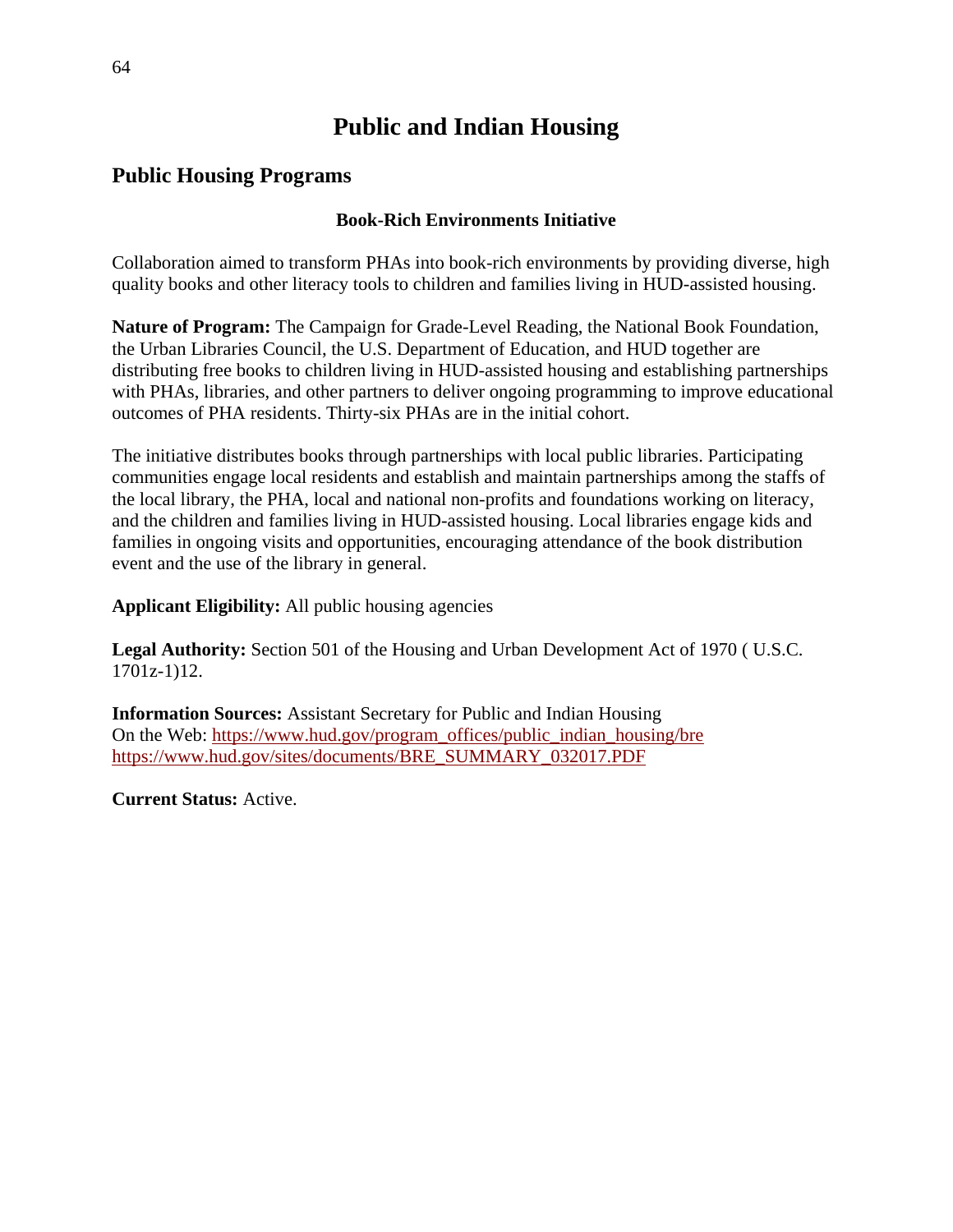#### **Choice Neighborhoods**

Competitive grant program to transform neighborhoods of poverty into vibrant, mixed-income neighborhoods.

**Nature of Program:** The Choice Neighborhoods program provides competitive Planning Grants and Implementation Grants to enable communities to revitalize struggling neighborhoods with distressed public housing or HUD-assisted housing through a comprehensive approach to neighborhood transformation. Local leaders, residents, and stakeholders, such as public housing authorities, cities, schools, police, business owners, nonprofits, and private developers, create a plan that revitalizes distressed HUD housing and addresses the challenges in the surrounding neighborhood. The program is designed to catalyze critical improvements in neighborhood assets, including vacant property, housing, services and schools.

The program is focused on three core goals: replacing distressed public and assisted housing with high-quality, mixed-income housing; improving outcomes of households living in the target housing related to employment and income, health, and children's education; and creating the conditions necessary for public and private re-investment in distressed neighborhoods to offer basic neighborhood assets, such as safety, good schools, and commercial activity.

Planning Grants enable local leaders to undertake a comprehensive planning process, working closely with housing residents, broader community members, businesses, and a range of local stakeholders. Implementation Grants support communities that have undergone a comprehensive planning process and are ready to implement their plans.

**Applicant Eligibility:** Local governments, tribal entities, public housing authorities, and nonprofit organizations may apply. For-profit developers may apply jointly with a public entity. A unit of local government must be either the Lead Applicant or the Co-Applicant.

**Legal Authority:** Consolidated Appropriations Act, 2018 (Public Law 115-141, approved March 23, 2018); Section 24 of the United States Housing Act of 1937, 42 U.S.C. 1437v.

**Information Source:** Assistant Secretary for Public and Indian Housing. On the Web: https://www.hud.gov/cn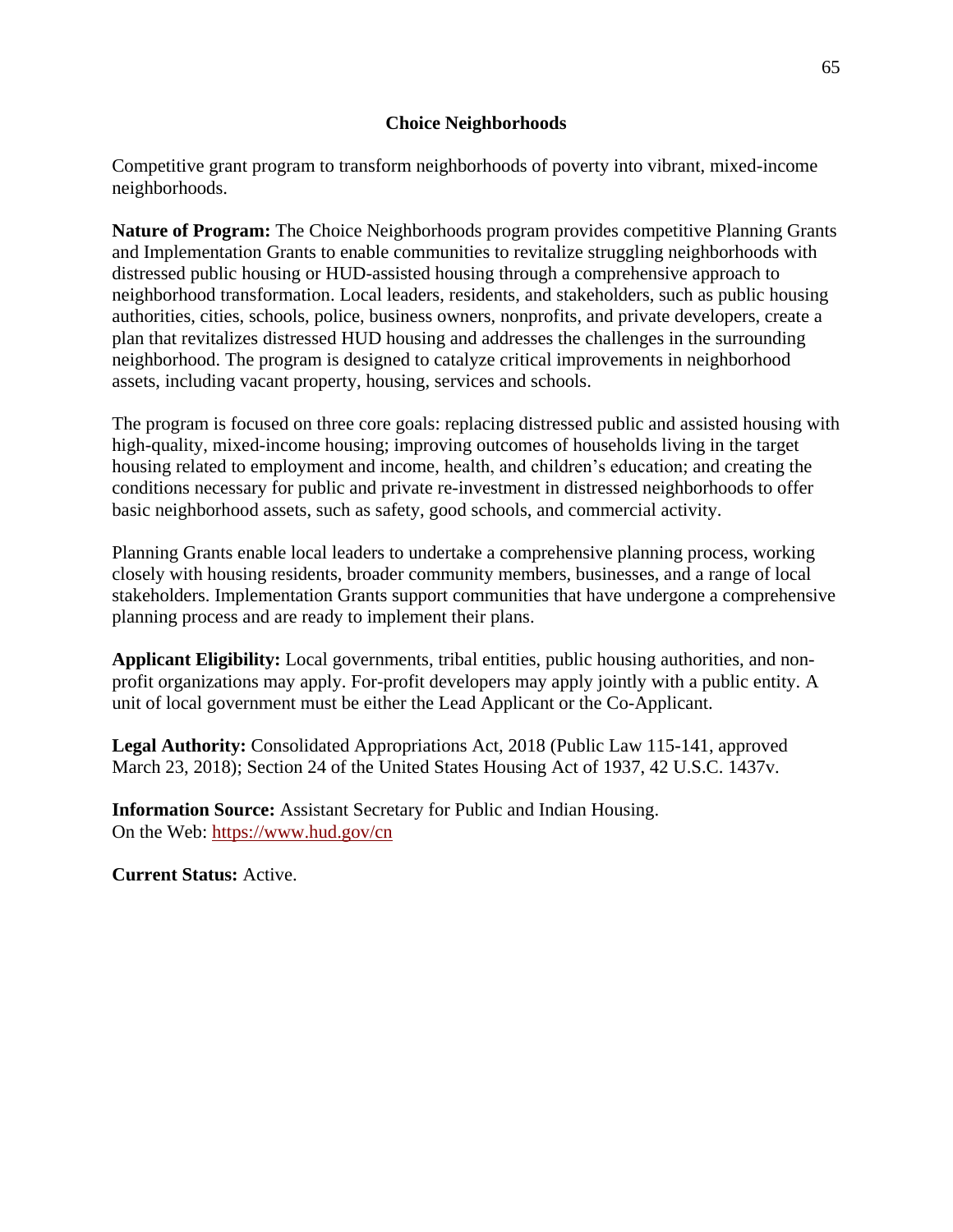# **ConnectHomeUSA**

Platform for public-private collaboration to improve educational, employment and health outcomes of HUD-assisted households by narrowing the digital divide.

**Nature of Program:** HUD launched the ConnectHome demonstration program in July of 2015, in partnership with the nonprofit EveryoneOn, a  $501(c)(3)$  nonprofit whose mission it is to narrow the digital divide. The early focus of ConnectHome was to close the "homework gap" in the 28 communities selected for participation. These communities span the entire country, including metropolitan areas, cities, counties, and a tribal nation.

ConnectHome will be expanding to an additional 100 communities by 2020, with the potential impact of connecting 350,000 residents. The expansion of ConnectHome will continue to focus on closing the homework gap but will also emphasize connecting all residents to the Internet, regardless of age, race, geography, income, or education level. This is accomplished by working to make high-speed, low-cost Internet service and computers, and free digital literacy courses accessible to all unconnected Americans.

**Applicant Eligibility:** All public housing agencies and multifamily property owners housing HUD-assisted residents. Enrollment is currently closed, but will reopen to an additional 30 eligible communities in 2019.

**Legal Authority:** Section 501 of the Housing and Urban Development Act of 1970; Notice published in the Federal Register on April 3, 2015, at 80 FR 18248.

**Information Sources:** Assistant Secretary for Public and Indian Housing. On the Web: <https://connecthomeusa.org/>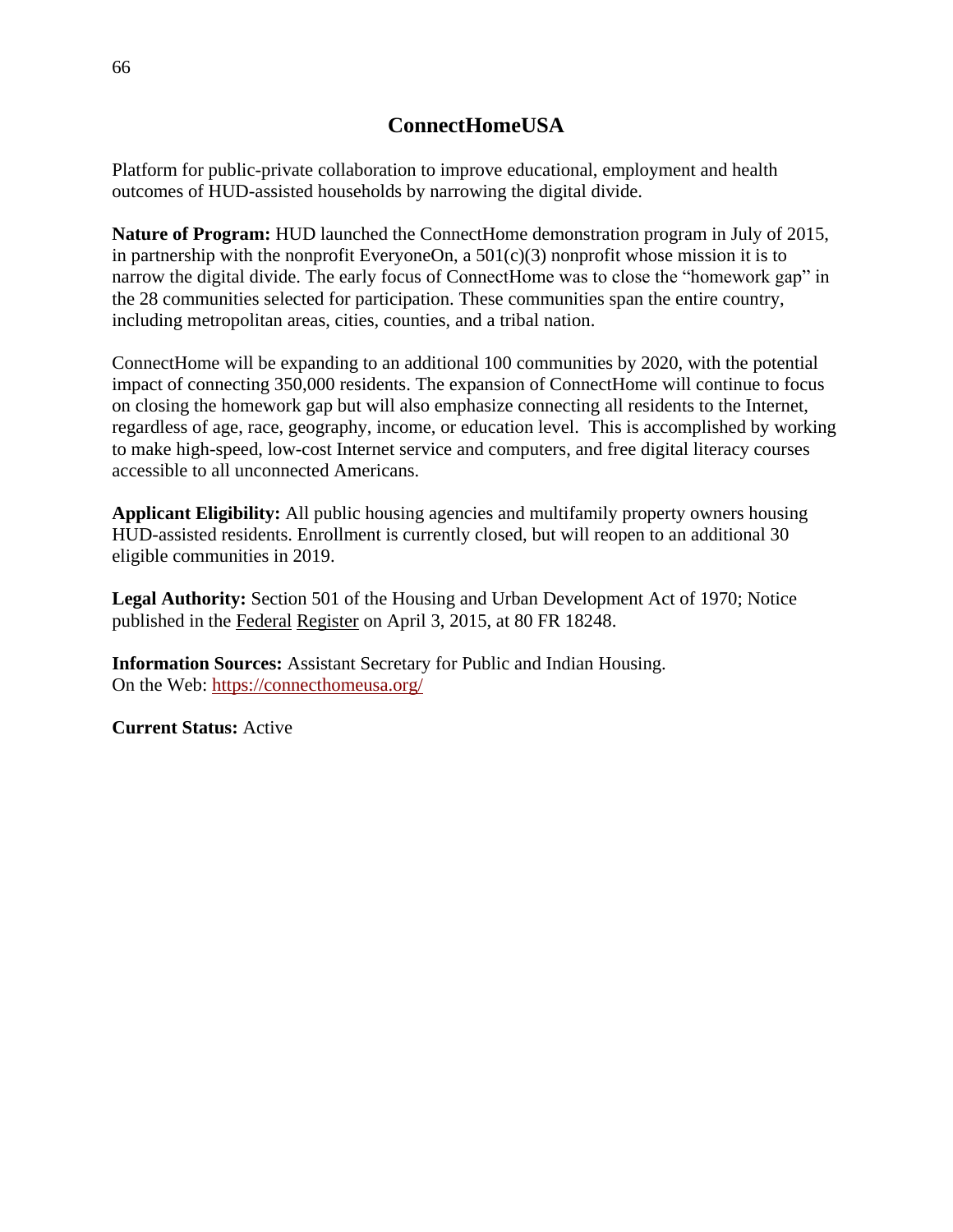#### **Family Self-Sufficiency Program**

Promotes the development of local strategies to coordinate public and private resources that help housing choice voucher program participants, public housing tenants, and tenants in the Section 8 Project-Based Rental Assistance program obtain employment that will enable participating families to achieve economic independence and reduce dependence on welfare assistance and rental subsidies.

**Nature of Program:** The Family Self-Sufficiency (FSS) program is administered by public housing agencies (PHAs) or tribes/tribally designated housing entities (TDHEs) that administer FSS programs with the help of program coordinating committees (PCCs). Owners of a multifamily property with a Section 8 assistance contract may voluntarily have an FSS program and may pay for FSS coordinators using residual receipt accounts. The PHA and the head of each participating family executes a Contract of Participation, generally for 5 years with a possible 2-year extension for good cause, incorporating the specific training and services plan for the family. Participating families are provided with an interest-bearing escrow account made up of the difference of the rent the family pays when entering the program and the increased rent that would be charged as the family's earned income increased. On completion of the FSS contract, a family may claim its escrow account, if no family member is receiving welfare assistance.

FSS Coordinators in each local program build partnerships with employers and service providers in the community to help participants obtain jobs and services. These services may include child care, transportation, basic adult education, job training, employment counseling, substance/alcohol abuse treatment, financial empowerment coaching, asset-building strategies, household skill training, homeownership counseling, and more.

Each PHA that received FSS bonus funding in the early 1990s or funding for additional public housing rental units or Housing Choice Vouchers (HCV) between October 1, 1992, and October 20, 1998, was required to establish an FSS program. PHAs may also establish voluntary FSS programs. Other than annual funding, by NOFA, for FSS program coordinators' salaries, no specific funding is provided by HUD.

**Applicant Eligibility:** Public housing agencies, tribes/TDHEs, and qualifying private owners or sponsors of multifamily properties.

**Legal Authority:** Section 23 of the U.S. Housing Act of 1937 (42 U.S.C. 1437u). Regulations are at 24 CFR part 984.

**Information Source:** Assistant Secretary for Public and Indian Housing. On the Web: https://www.hud.gov/program\_offices/public\_indian\_housing/programs/hcv/fss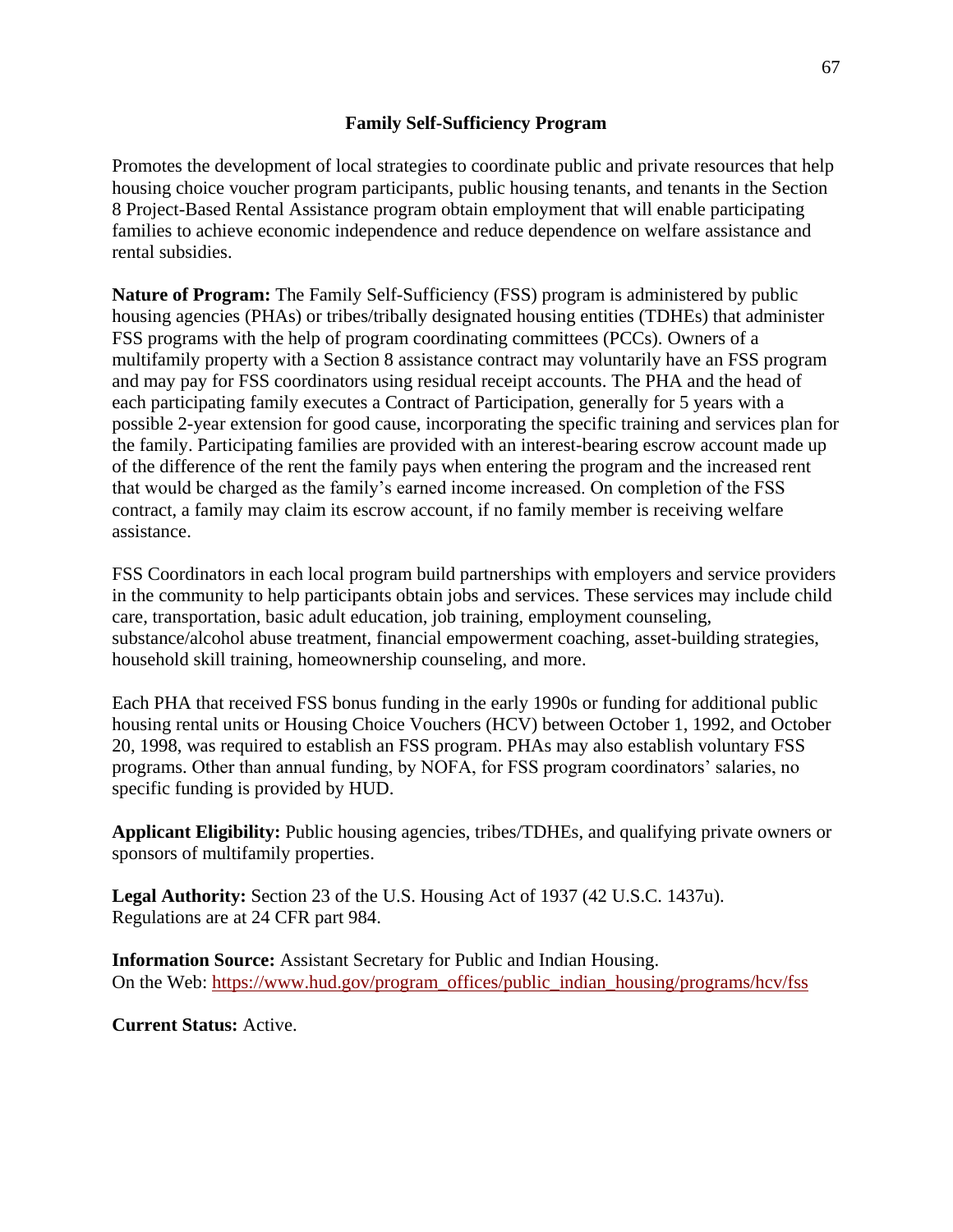Rental subsidies for tenants to rent units in the private market

**Nature of Program:** The housing choice voucher (HCV) program (also call the tenant-based voucher program) is the federal government's major program for assisting very low-income families, the elderly, and persons with disabilities to afford decent, safe, and sanitary housing in the private market. Since housing assistance is provided on behalf of the family or individual, participants are able to find their own housing, including single-family homes, townhouses and apartments, provided that the unit meets the minimum standards of health and safety of the program. A housing subsidy is paid directly to the landlord by the public housing agency (PHA) on behalf of the participating family. The family then pays the difference between the actual rent charged by the landlord and the amount subsidized by the program. Under certain circumstances, if authorized by the PHA, a family may use its voucher to purchase a modest home.

HCVs are administered locally by PHAs. The PHAs receive federal funds from HUD to administer the voucher program.

Payment Standards. The PHA determines a payment standard that is the amount generally needed to rent a moderately-priced dwelling unit in the local housing market and that is used to calculate the amount of housing assistance a family will receive.

Tenant Rent. The housing voucher family generally must pay 30% of its monthly adjusted gross income for rent and utilities, and if the unit rent is greater than the payment standard the family is required to pay the additional amount. By law, whenever a family moves to a new unit where the rent exceeds the payment standard, the family may not pay more than 40 percent of its adjusted monthly income for rent.

There are several special categories of vouchers offered in addition to typical housing choice vouchers:

- Homeownership Vouchers. A PHA may choose to use tenant-based housing choice voucher assistance to help eligible low income, first-time homeowners with their monthly homeownership expenses.
- Enhanced Vouchers. Enhanced Vouchers (EVs) are a special type of tenant protection voucher that are generally issued to provide continued assistance for a family at the expiration and non-renewal of a project-based rental assistance contract or in the case of certain mortgage prepayments. If the family stays in the same project, the voucher payment standard covers the full market rent. EVs have several special requirements, but in all other respects are subject to rules of the tenant-based voucher program. If the family moves, all normal voucher rules apply.

Low-income residents of units in multifamily projects (5+ units) covered in whole or in part by a contract of project-based assistance are, in certain situations, eligible for EV assistance. These situations include owner opt-outs from specified programs. In the case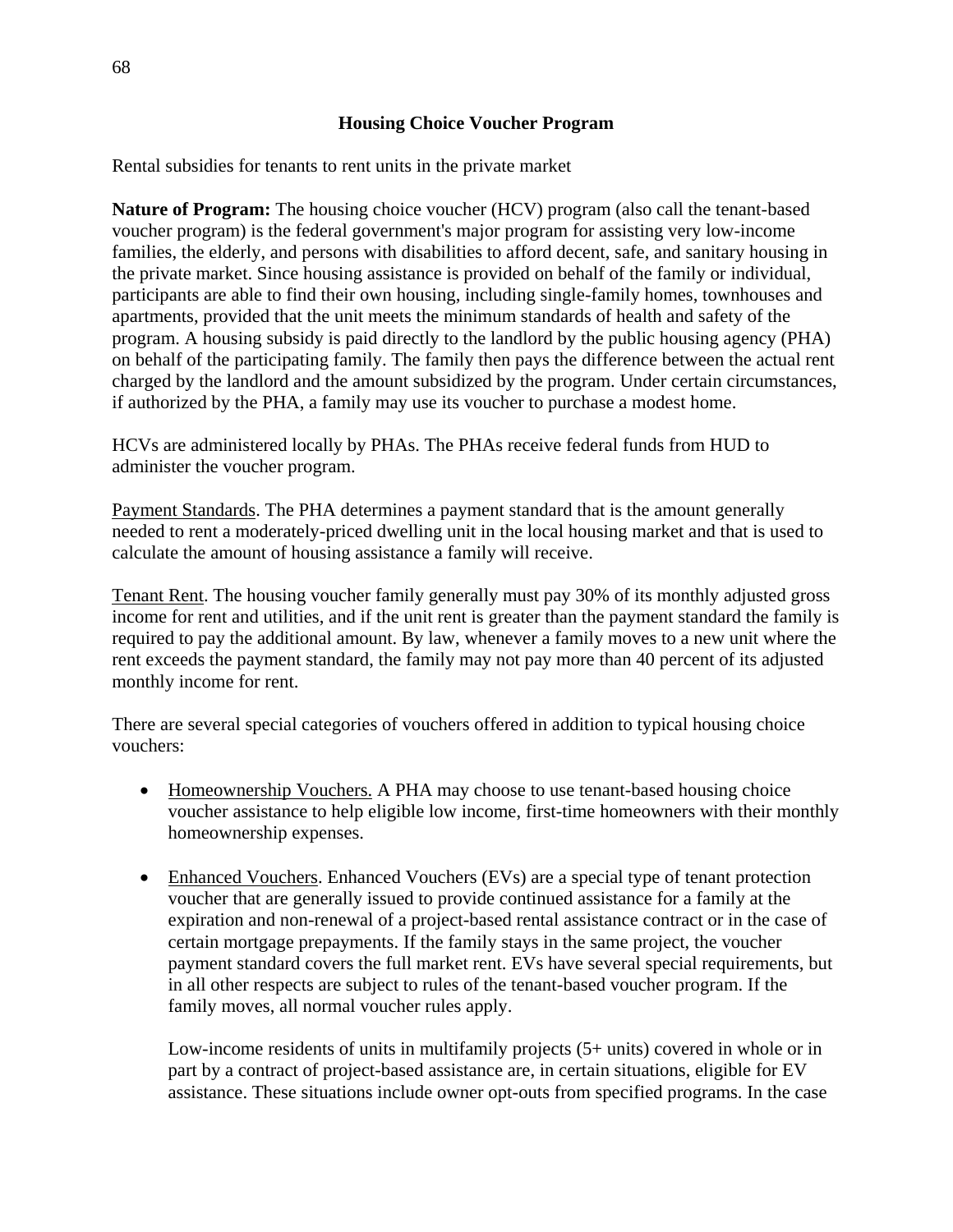of qualifying mortgage prepayments, moderate income families that are elderly, include household members with disabilities, or reside in low-vacancy areas may also receive enhanced vouchers.

- HUD-Veterans Affairs Supportive Housing (HUD-VASH) Vouchers. Housing choice voucher rental assistance is combined with case management and clinical services provided by the Department of Veterans Affairs for very low-income homeless veterans and their families. HUD-VASH vouchers are awarded based on geographic need and PHA administrative performance.
- Tenant Protection Vouchers. Tenant protection vouchers (TPVs) provide assistance to certain families who may lose housing through no fault of their own. TPVs assist PHAs with relocation or replacement housing needs that result from the demolition, disposition, or mandatory conversion of public housing units. Also, TPVs include assistance to families with landlords opting out of an existing HAP contract; families with landlords against whom HUD is taking enforcement action which may end project-based assistance; and the owner prepayment of certain mortgages.
- Mainstream Vouchers. Mainstream vouchers provide funding to assist non-elderly persons with disabilities who are transitioning out of institutional or other segregated settings, at serious risk of institutionalization, homeless, or at risk of becoming homeless. Mainstream vouchers help further the goals of the Americans with Disabilities Act (ADA) by helping persons with disabilities live in the most integrated setting. Mainstream vouchers encourage partnerships with health and human service agencies with a demonstrated capacity to coordinate voluntary services and supports to enable individuals to live independently in the community.
- Vouchers for Persons with Disabilities. Also referred to as Certain Developments Vouchers, these vouchers enable non-elderly families with a household member with disabilities, who do not currently receive housing assistance in certain developments where owners establish preferences for, or restrict occupancy to, elderly families, to obtain affordable housing.
- Family Unification Program. The Family Unification Program (FUP) provides HCVs to two different populations: families for whom the lack of adequate housing is a primary factor in the imminent placement of the family's child or children in out-of-home care, or the delay in the discharge of the child or children to the family from out-of-home care; and youth at least 18 years old and not more than 24 years old who left foster care or will leave foster care within 90 days, and is homeless or at risk of homelessness by age 16 or older. FUP funding is allocated through a competitive process; therefore, not all PHAs administer the program.
- Witness Relocation Vouchers. These vouchers provide rental assistance for the relocation of witnesses in connection with efforts to combat violent crimes that occur in and around public , Indian , and other HUD-assisted housing.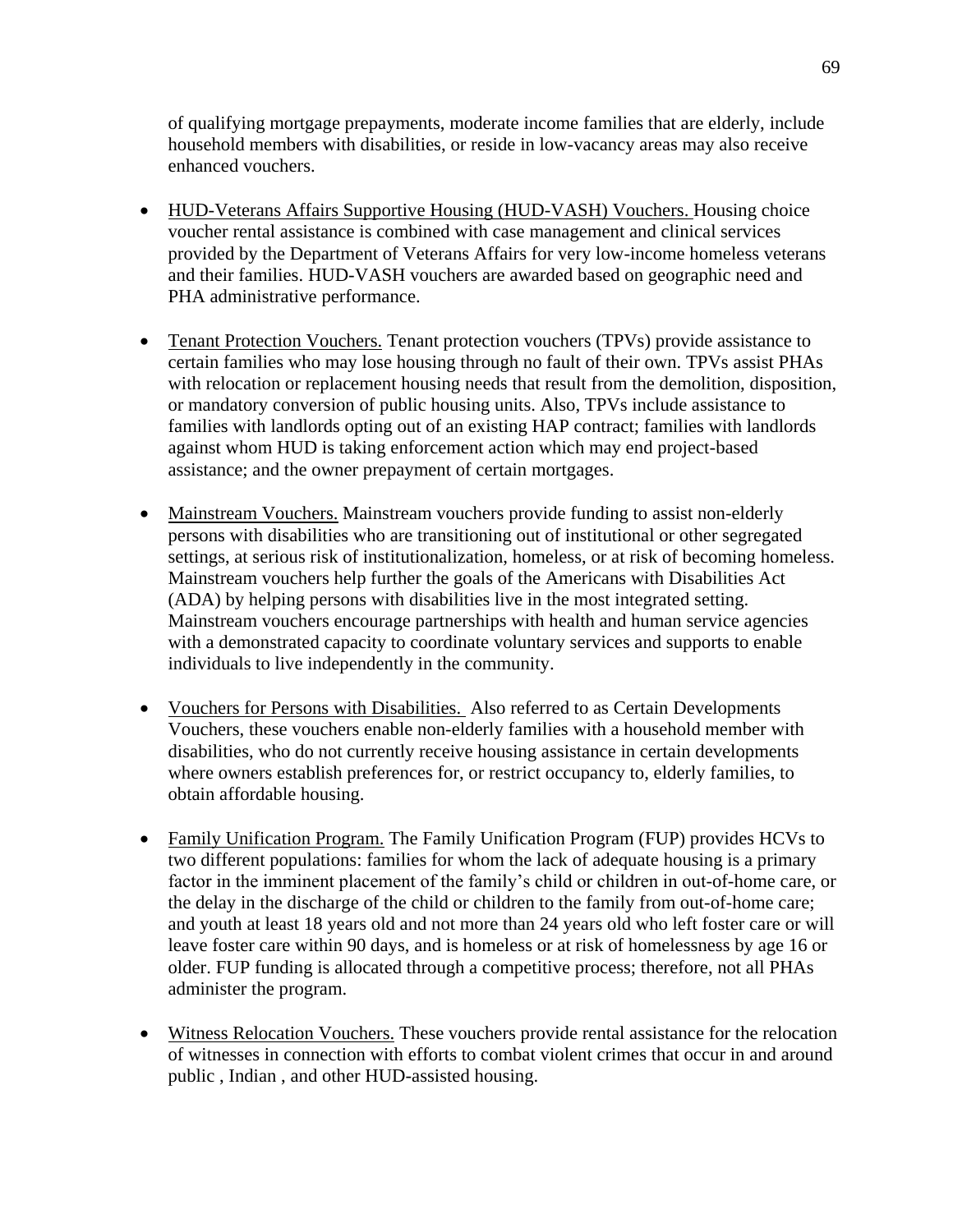**Applicant Eligibility:** PHAs. At least 75 percent of the families admitted to a PHA's HCV program from its waiting list during the PHA's fiscal year must have income at or below 30 percent of the area median income. At the time a family initially receives voucher assistance, the families must be:

- Very low-income families;
- Low-income families previously assisted under the United States Housing Act of 1937;
- Low-income families that meet eligibility criteria specified by the PHA;
- Families that qualify to receive a voucher in connection with a homeownership program approved under title IV of the Cranston-Gonzalez National Affordable Housing Act; or
- Families that qualify to receive a voucher under section 223 or 226 of the Low-Income Housing Preservation and Resident Homeownership Act of 1990.

**Legal Authority:** Section 8 of the U.S. Housing Act of 1937 (42 U.S.C. 1437f); section 8(o) for vouchers (tenant-based and project-based); and section 8(t) for enhanced vouchers. Regulations are at 24 CFR part 5 (certain cross-cutting requirements); 24 CFR part 982 (Tenantbased Housing Choice Voucher Program); 24 CFR part 983 (Project-Based Voucher Program); 24 CFR part 984 (Section 8 Family Self-Sufficiency Program); and 24 CFR part 985 (Section 8 Management Assessment Program (SEMAP)).

**Information Sources:** Assistant Secretary for Public and Indian Housing; Local public housing agencies or HUD field offices.

On the Web: [https://www.hud.gov/program\\_offices/public\\_indian\\_housing/programs/hcv/about/](https://www.hud.gov/program_offices/public_indian_housing/programs/hcv/about/) [https://www.hud.gov/program\\_offices/public\\_indian\\_housing/programs/hcv/about/list](https://www.hud.gov/program_offices/public_indian_housing/programs/hcv/about/list)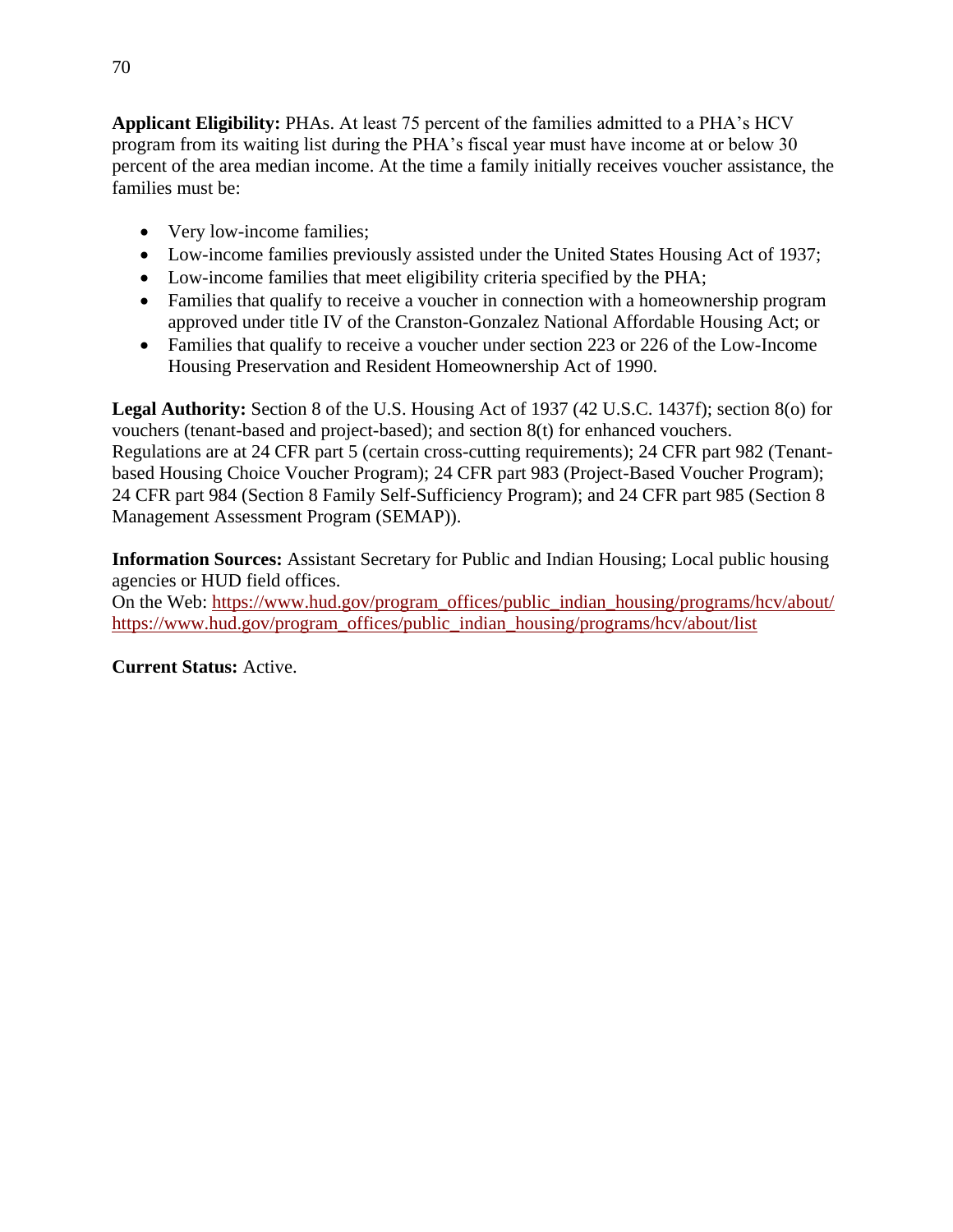#### **Jobs Plus Initiative**

Place-based program to assist public housing residents to either obtain a first job or further their career.

**Nature of Program:** The purpose of the Jobs Plus Initiative program is to develop locally-based, job-driven approaches to increase earnings and advance employment outcomes through work readiness, employer linkages, job placement, educational advancement, technology skills, and financial literacy for residents of public housing. The place-based Jobs Plus Initiative program addresses poverty among public housing residents by incentivizing and enabling employment through earned income disregards for working families, and a set of services designed to support work including employer linkages, job placement and counseling, educational advancement, and financial counseling. Ideally, these incentives will saturate the target developments, building a culture of work and making working families the norm.

The Jobs Plus Initiative program consists of three core components:

- Employment-related services to residents, including work-readiness training, employer linkages, financial counseling, educational advancement, job placement, and employment counseling.
- Financial incentives for Jobs Plus participants, in the form of a 100 percent disregard of earned income above the baseline earned income established upon enrollment, for up to 48 months.
- $\bullet$
- Community support to create a "culture of work," including marketing Jobs Plus services and financial incentives to all residents in a development.

Jobs Plus enables a public housing agency to choose a single public housing development and assist all the residents in that development. Jobs Plus services are tailored to residents' individual needs and are drawn from a menu of on-site and referral services. For unemployed residents, case managers will help identify short and long-term employment goals and create plans to accomplish them. Employed individuals can work with case managers to take the necessary steps to advance in the labor market.

Grant applicants must provide a match of not less than 25 percent of the grant amount.

**Applicant Eligibility:** Public housing agencies.

**Legal Authority:** Consolidated Appropriations Act, 2018 (Public Law 115-141, approved March 23, 2018).

**Information Sources:** Assistant Secretary for Public and Indian Housing. On the Web: [https://www.hud.gov/program\\_offices/public\\_indian\\_housing/jpi](https://www.hud.gov/program_offices/public_indian_housing/jpi)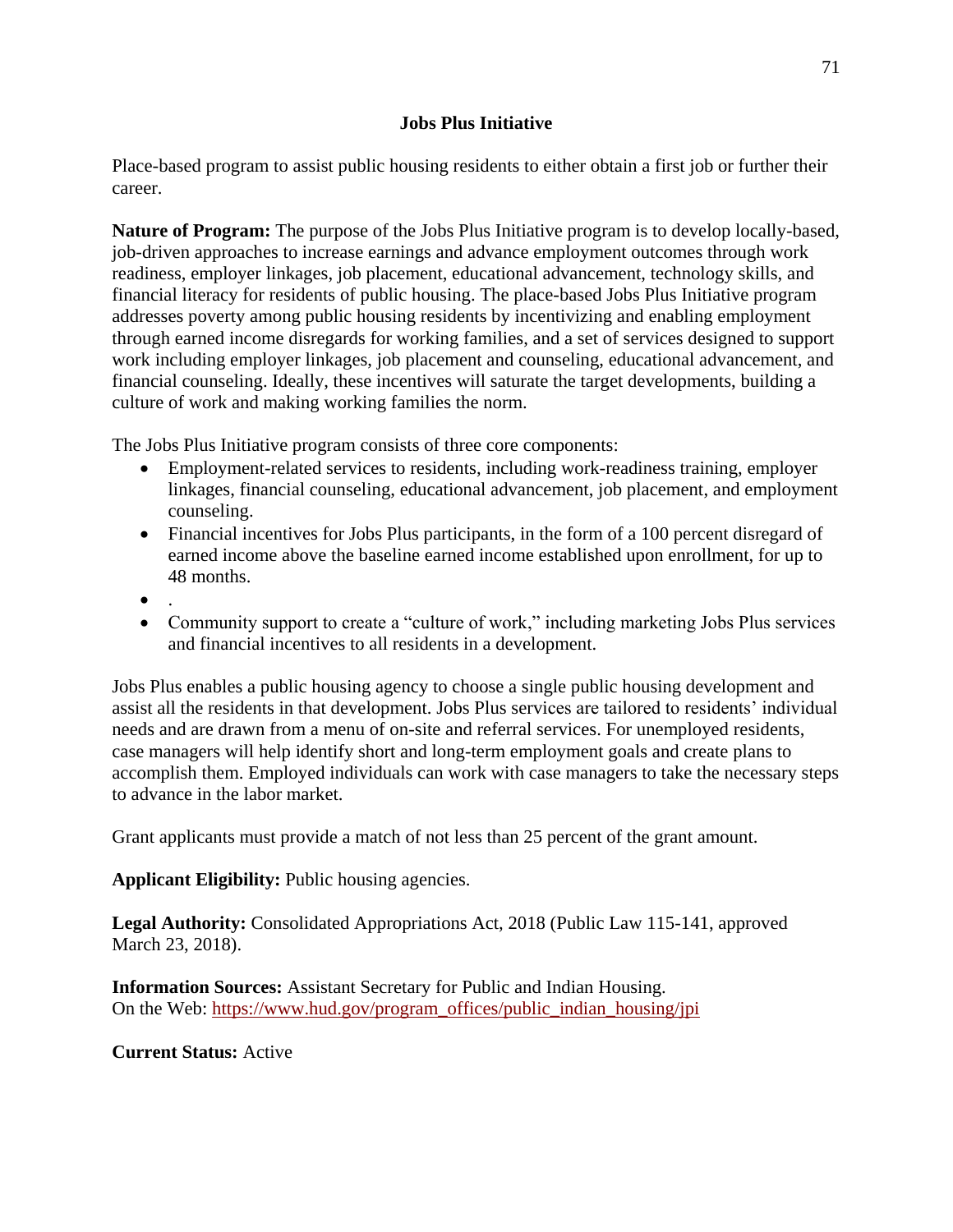## **Juvenile Reentry Assistance Program**

Grants supporting successful transition to the community and economic mobility by reducing barriers to housing, employment, and/or educational opportunities for youth.

**Nature of the Program:** The Juvenile Reentry Assistance Program (JRAP) seeks to alleviate collateral consequences associated with a juvenile or criminal record by assisting youth up to age 24 residing in public or Section 8-assisted housing, or who would be residing in public or Section 8-assisted housing but for their record. Juvenile and criminal records have a significant impact on an individual's ability to obtain academic degrees, find work, and secure affordable housing. JRAP provides funding for Public Housing Agencies (PHAs) to partner with an experienced nonprofit legal aid organizations, university legal centers, public defender's offices, or other legal service organizations to provide legal services to youth, including expungement and/or sealing juvenile and/or adult criminal records, reinstating driver's licenses, obtaining occupational licenses, modifying conflicting financial obligations, readmission to school, employment counseling, and family law matters, among other services.

The Department of Justice's Office of Juvenile Justice and Delinquency Prevention transferred through Interagency Agreement approximately \$2.05 million to HUD for the specific purpose of helping youth to improve chances for reentry, reduce recidivism and address the challenges youth face while trying to reintegrate into their communities.

Grant applicants must provide a match of not less than 25 percent of the grant amount.

**Applicant Eligibility:** PHAs with an established partnership with a nonprofit legal services provider.

**Legal Authority:** Section 2976(b) of the Omnibus Crime Control and Safe Streets Act of 1968 (34 U.S.C. 10631(b)).

**Information Sources:** Assistant Secretary for Public and Indian Housing. On the Web: [https://www.hud.gov/program\\_offices/administration/grants/fundsavail/nofa2015/jrap](https://www.hud.gov/program_offices/administration/grants/fundsavail/nofa2015/jrap)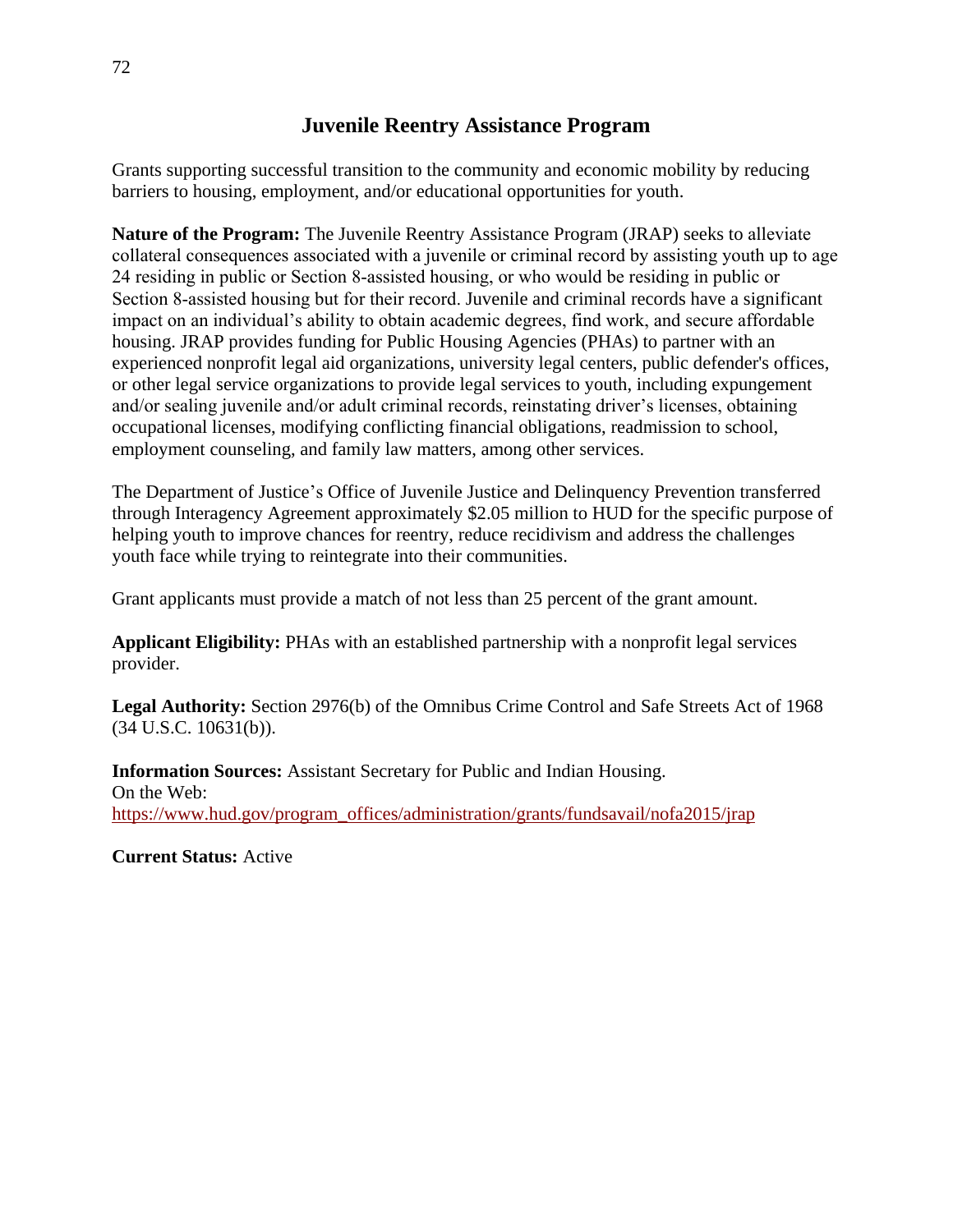#### **Moving to Work (MTW) Demonstration**

Allows PHAs to design and test ways to promote self-sufficiency among assisted families, achieve programmatic efficiency and reduce costs, and increase housing choice for low-income households.

**Nature of Program:** MTW is a demonstration program providing participating PHAs the opportunity to design and test innovative, locally designed strategies that use Federal dollars more efficiently, help residents find employment and become self-sufficient, and increase housing choices for low-income families. MTW gives PHAs exemptions from many existing public housing and voucher rules and more flexibility with how they use their Federal funds. MTW PHAs are expected to use the opportunities presented by MTW to inform HUD about ways to better address local community needs.

**Applicant Eligibility:** Public housing agencies.

**Legal Authority:** Section 204 of the Omnibus Consolidated Rescissions and Appropriations Act of 1996 (Public Law 104-134, approved April 26, 1996).

Additional MTW agencies authorized by Section 599H of the FY1999 Departments of Veterans Affairs and Housing and Urban Development Act (Public Law 105-276, approved October 21, 1998); Section 230 of the FY2008 Consolidated Appropriations Act, (Public Law 110-161, approved December 26, 2007); Section 232 of Fiscal Year 2010 Consolidated Appropriations Act (Public Law 111-117, approved December 16, 2009); Section 1101 of Fiscal Year 2011 Department of Defense and Full-Year Continuing Appropriations Act (Public Law 112-10, approved April 15, 2011); and section 239 of the Consolidated Appropriations Act, 2016 (Public Law 114-113, approved December 18, 2015).

**Information Source:** Assistant Secretary for Public and Indian Housing. On the Web: https://www.hud.gov/program\_offices/public\_indian\_housing/programs/ph/mtw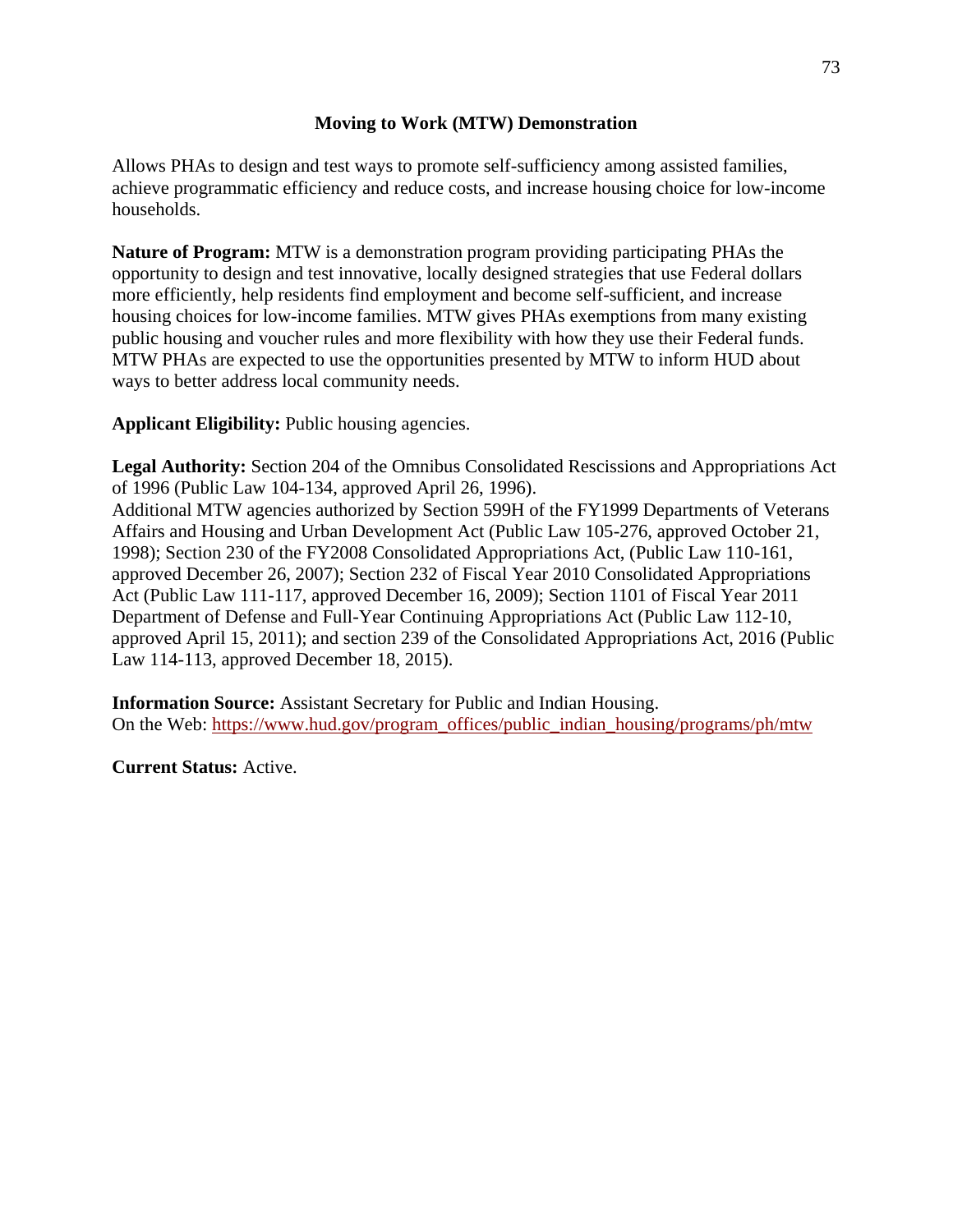Grants to establish, expand and/or update community technology centers.

**Nature of Program:** Under the NN program, a public housing agency (PHA) may use its Capital and Operating Funds for the purposes of providing computer and Internet access, and computer training to public housing residents. Neighborhood Networks centers can also provide a wide range of services to help residents achieve long-term self-sufficiency. Capital Funds may be used for the establishment and initial operation of a NN computer center for such things as:

- Equipment and equipment upgrades;
- Internet connection and utilities;
- Space renovation/remodeling;
- Routers for individual units;
- Staff salary; and
- Insurance costs.

Operating Funds may be used for the ongoing operation of an NN computer center, including:

- Ongoing maintenance of in-unit routers;
- Insurance;
- Other expenses related to the computer center;
- Staff salaries; and
- Internet connection fees and utilities for the NN center.

#### **Applicant Eligibility:** PHAs only.

**Legal Authority:** Sections 9(d)(1)(E), 9(e)(1)(K), and 9(h)(8) of the U.S. Housing Act of 1937 (42 U.S.C. 1437g(d)(1)(E), 1437g(e)(1)(K), and 1437g(h)(8)).

**Information Sources:** Assistant Secretary for Public and Indian Housing. On the Web: https://www.hud.gov/program\_offices/public\_indian\_housing/programs/ph/ross/aboutnn

**Current Status:** Active. This program is no longer a line item in the federal budget, but it is an eligible use of a public housing agency's Capital and Operating Funds.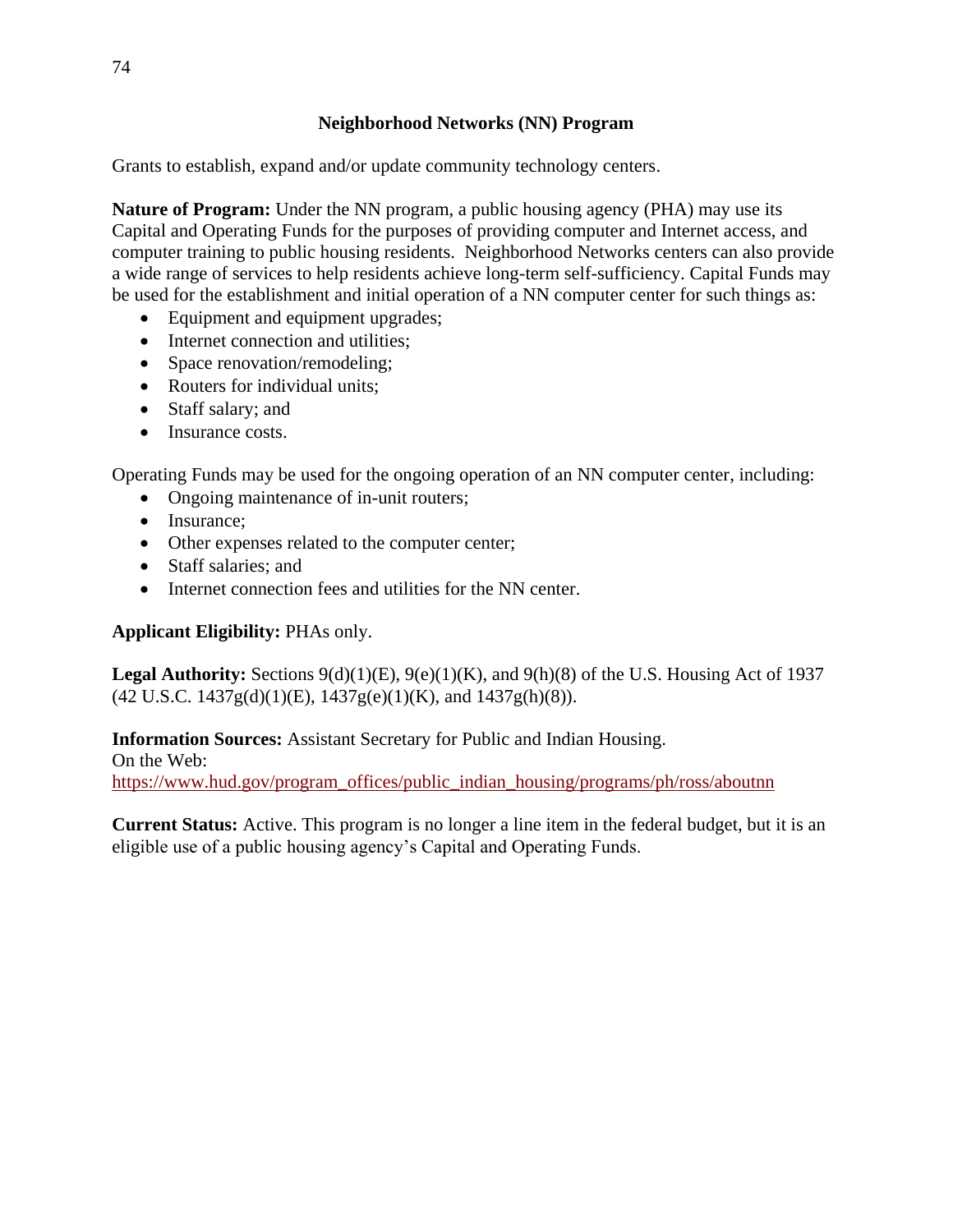#### **Project-Based Voucher Program**

Rental assistance for eligible families who live in specific housing developments or units.

**Nature of Program:** A public housing agency (PHA) may project-base up to 20 percent of its authorized number of housing choice vouchers, with some exceptions. Under the project-based voucher (PBV) program, a PHA enters into an assistance contract with an owner of a rental property for specified units and a specified term. The PHA refers families from its waiting list to the project owner to fill vacancies. Because the assistance is tied to the unit, a family who moves from the project-based unit does not have any right to continued housing assistance.

A PHA may provide project-based assistance for existing housing that does not need rehabilitation, as well as for newly constructed or rehabilitated housing. Additionally, HUD-VASH and FUP vouchers may also, under certain circumstances, be project-based. Generally, with some exceptions, the greater of 25 units or 25 percent of units in a multifamily project may receive PBV assistance. The initial term of each tenant lease must be at least one year; the family may terminate the assisted lease at any time after the first year of occupancy. The family may switch to the PHA's tenant-based voucher program when the next voucher is available or to another comparable program if such a program is offered.

The PHA may enter into a HAP contract with an owner for an initial term of up to 20 years and extensions of the initial term of up to 20 years. A PHA may agree to an extension at the time of initial HAP contract execution or any time before the expiration of the contract. In order to extend the initial contract term, the PHA must determine whether such an extension is appropriate to continue providing affordable housing for low-income families. Both the initial contract term and any contract extension are subject to the availability of appropriated funds.

**Applicant Eligibility:** PHAs. Tenant eligibility is the same as in the housing choice voucher program.

**Legal Authority:** Section 8(o)(13) of the U.S. Housing Act of 1937 (42 U.S.C. 1473f(o)(13)). Regulations are at 24 CFR part 983. Statutory changes made by the Housing Opportunity Through Modernization Act (Pub. L. 114-201) were implemented by notice, published in the Federal Register at 82 FR 32461.

**Information Sources:** Assistant Secretary for Public and Indian Housing; Local public housing agencies or HUD field offices.

On the Web: https://www.hud.gov/program\_offices/public\_indian\_housing/programs/hcv/project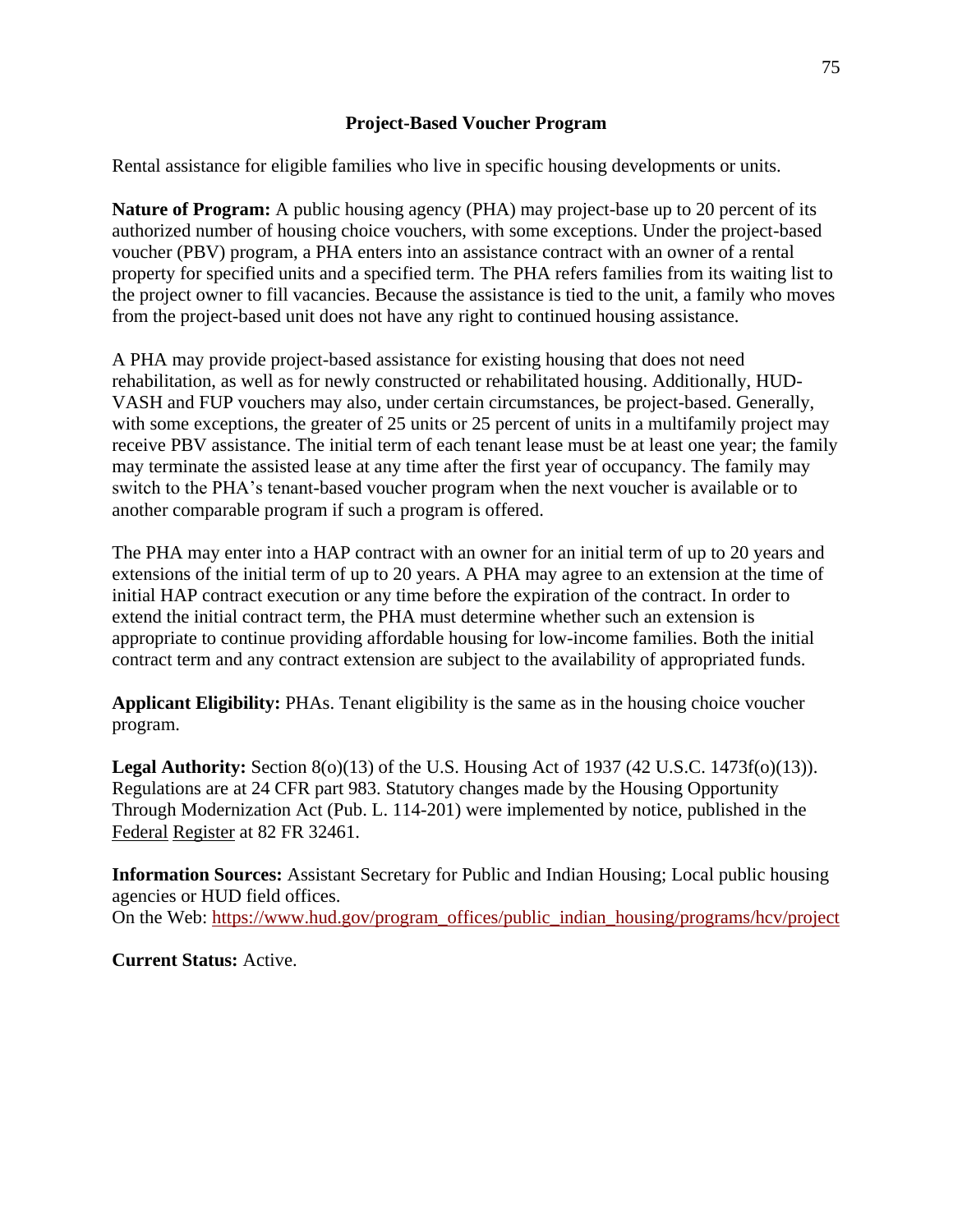#### **Public Housing Capital Fund**

Funding for capital improvements to public housing units.

**Nature of Program:** The Capital Fund is available by formula distribution for capital and management activities, including development, financing, and modernization of public housing developments and for management improvements.

A limited amount of a public housing agency's (PHA) capital funds may be transferred to operations if the PHA's PHA plan provides for such use. However, non-troubled PHAs that own or operate fewer than 250 public housing units and that have also maintained their inventory in good condition have full flexibility in how they use Capital and Operating Funds for eligible activities under sections  $9(d)(1)$  and  $9(e)(1)$  of the U.S. Housing Act of 1937. In addition, PHAs may set aside funds from both the Capital and Operating Funds into a replacement reserve fund to fund activities authorized under the Capital Fund.

PHAs may request HUD approval to borrow funds from the private market to make improvements to and/or develop additional public housing through the Capital Fund Financing Program, by pledging a portion of their future annual Capital Fund grants to make debt service payments.

**Applicant Eligibility:** Public housing agencies.

**Legal Authority:** Section 9(d) and section 30 of the U.S. Housing Act of 1937 (42 U.S.C. 1437g(d) and 1437z-2). Regulations are at 24 CFR part 905.

**Information Sources:** Assistant Secretary for Public and Indian Housing; Local public housing agencies or HUD field offices. On the Web: https://www.hud.gov/program\_offices/public\_indian\_housing/programs/ph/capfund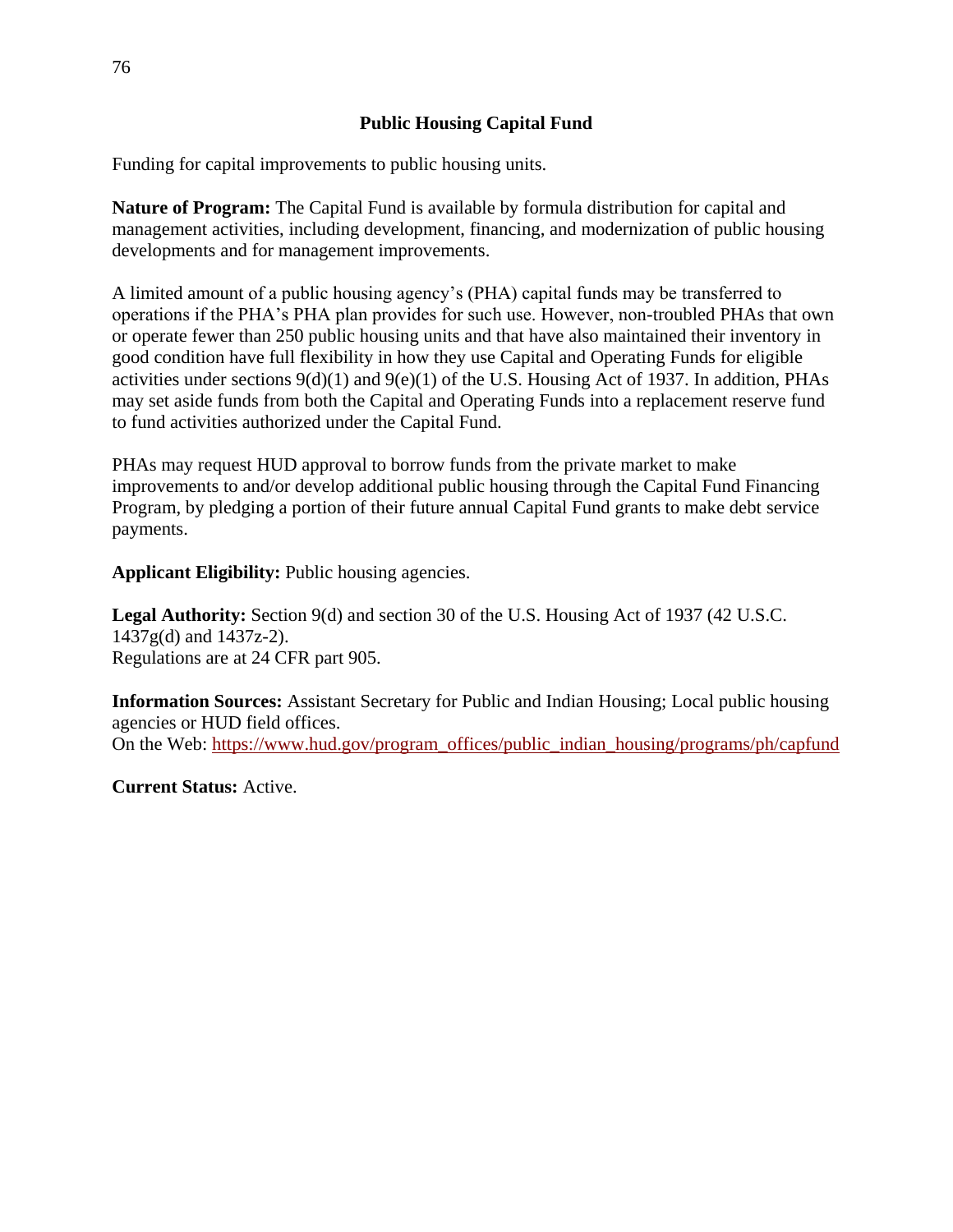### **Public Housing Homeownership (Section 32)**

Sale of public housing units to low-income families.

**Nature of Program:** The Quality Housing and Work Responsibility Act (QHWRA) permits public housing agencies (PHAs), through section 32 of the United States Housing Act of 1937, to make public housing dwelling units available for purchase by low-income families as their principal residence. Under section 32, a PHA may:

- Sell all or a portion of a public housing development to eligible public or non-public housing residents;
- Provide Capital Fund assistance to public housing families to purchase homes; or,
- Provide Capital Fund assistance to acquire homes that will be sold to low-income families.

Section 32 generates an exception, allowing the Public Housing Capital Fund to be used to acquire units for sale that will not be put under public housing Annual Contributions Contract (ACC). Section 32 does not permit the PHA to build or substantially rehabilitate units that are not public housing for sale under section 32. Although public housing units that are newly constructed or substantially rehabilitated may be sold under section 32, such construction and rehabilitation by the PHA is governed by the public housing development and modernization regulations. Section 32 replaced the old public housing ownership program authorized by section 5(h) of the United States Housing Act of 1937.

**Applicant Eligibility:** Public housing agencies.

**Legal Authority:** Section 32 of the U.S. Housing Act of 1937 (42 U.S.C. 1437z-4). Regulations are at 24 CFR part 906.

**Administering Office:** Assistant Secretary for Public and Indian Housing.

**Information Sources:** Administering office. Office of Public Housing Investments. On the Web: https://www.hud.gov/program\_offices/public\_indian\_housing/centers/sac/homeownership/

**Current Status:** Active. Section 32 public housing homeownership is now current and an active public housing homeownership program. Section 5(h) remains active for previously approved public housing home purchases.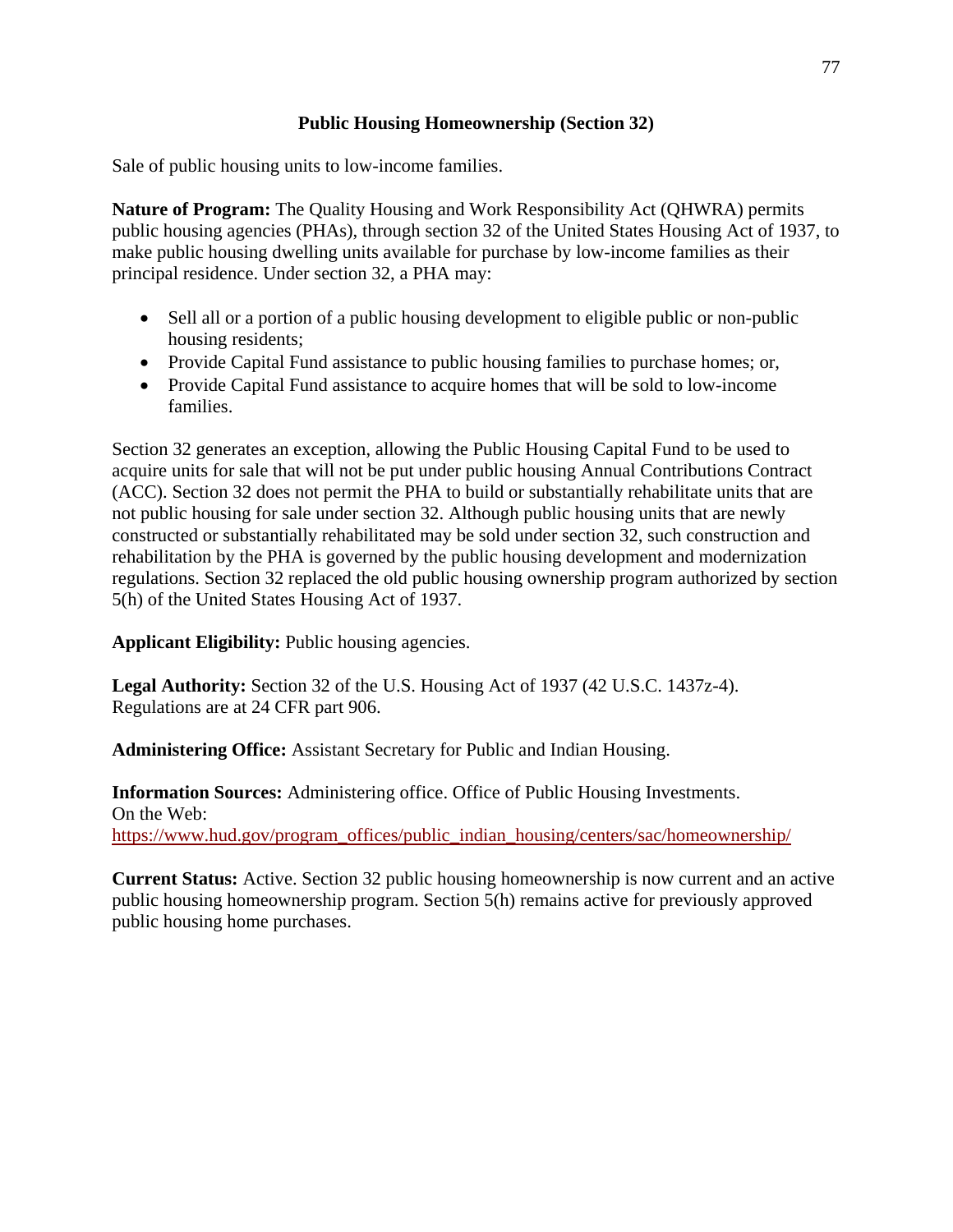Annual subsidy to public housing agencies (PHAs) for operations and management.

**Nature of Program:** The Operating Fund is available by formula distribution to PHAs to cover operating and management costs. Funding eligibility is offset by the amount of expected tenant rental revenue. A PHA can use operating funds for operating and management costs, including administration, routine maintenance, anti-crime and anti-drug activities, resident participation in management, insurance costs, energy costs, and costs, as appropriate, related to the operation and management of mixed finance projects and repayment of debt service to finance rehabilitation and development of public housing units.

Non-troubled PHAs that own or operate fewer than 250 public housing units have full discretion in how they allocate these grants between the Capital and Operating funds.

PHAs may leverage Operating Funds to make capital improvements through the Operating Fund Financing Program by pledging a portion of their operating reserves to make future debt service payments. PHAs may also leverage Operating Funds to enter into Energy Performance Contracts, by pledging, in accordance with section 30 of the U.S. Housing Act of 1937 and, with HUD's approval, to use energy savings for debt service payments.

**Applicant Eligibility:** Public housing agencies.

**Legal Authority:** Section 9(e) of the U.S. Housing Act of 1937 (42 U.S.C. 1437g(e)). Regulations are at 24 CFR part 990.

**Information Sources:** Assistant Secretary for Public and Indian Housing; Local public housing agencies or HUD field offices. On the Web: [https://www.hud.gov/program\\_offices/public\\_indian\\_housing/programs/ph/am](https://www.hud.gov/program_offices/public_indian_housing/programs/ph/am)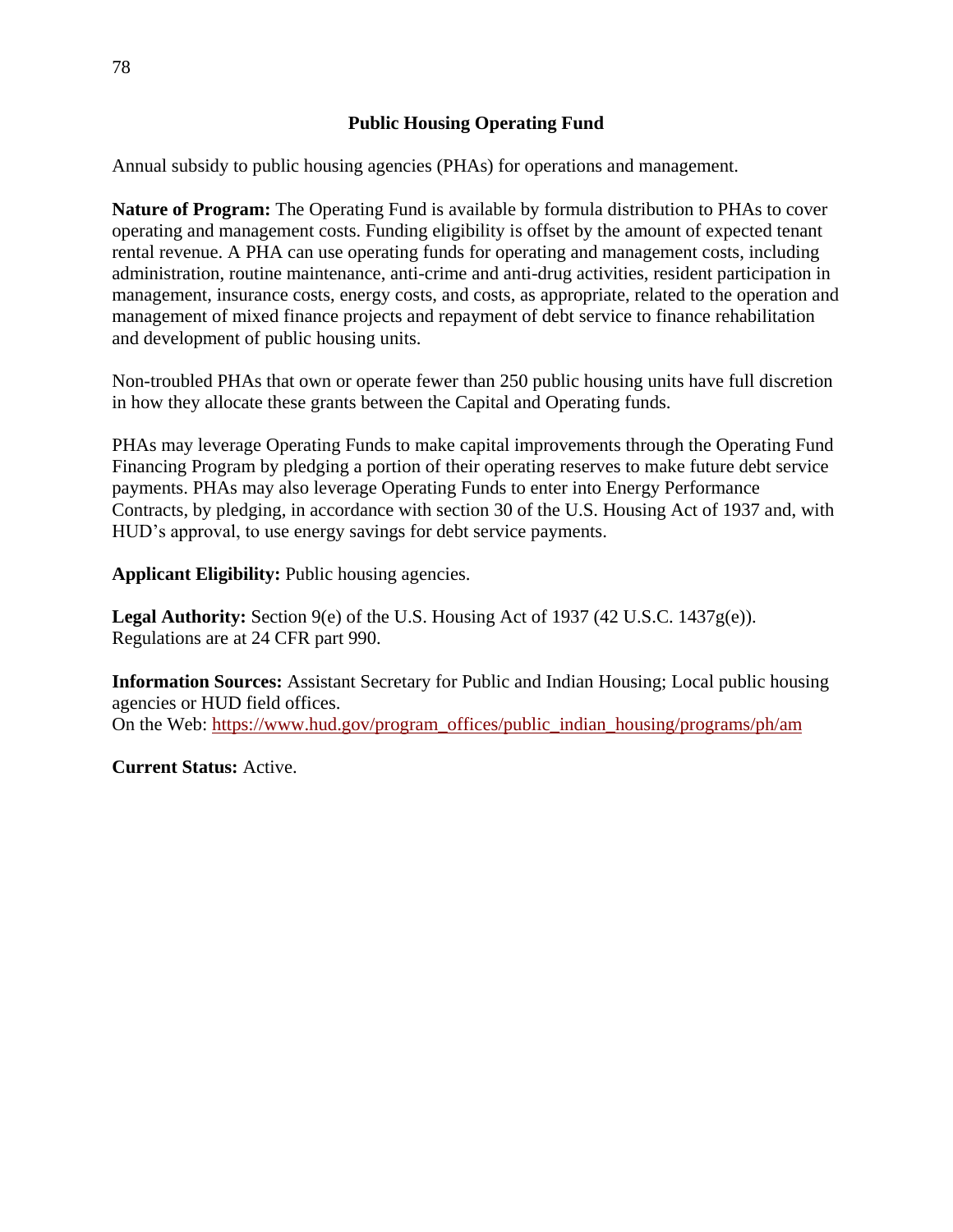## **Resident Opportunity and Self-Sufficiency (ROSS) Service Coordinators Program**

Grants for supportive services and resident empowerment activities.

**Nature of Program:** The ROSS Service Coordinator program provides funding to hire and maintain Service Coordinators who will assess the needs of residents of conventional Public Housing or Indian Housing and coordinate available resources in the community to meet those needs. This program promotes the development of local strategies to coordinate the use of assistance under the public housing program with public and private resources, for supportive services and resident empowerment activities. These services should enable participating families to increase earned income, reduce or eliminate the need for welfare assistance, make progress toward achieving economic independence and housing self-sufficiency, or help improve living conditions and enable residents to age-in-place.

The services coordinated by ROSS Service Coordinators may include activities such as:

- Life skills (financial literacy, literacy, adult basic education, or mentoring).
- High School/GED Program.
- Job training and job search assistance.
- Career advancement support (setting career goals, working with employers).
- Financial self-sufficiency help (housing counseling, savings and tax information).
- Parenting or nutrition courses, or Child Care Services.
- Health Care Coordination.
- Assistance with activities of daily living for elderly/disabled.
- Transportation.
- Expunging, sealing, or correcting criminal records or securing certificates of rehabilitation, dependent on state jurisdiction.
- Substance abuse treatment for drug and alcohol dependents.
- Civil legal assistance.
- Linkages to other social service programs.
- Other activities aimed at increasing the self-sufficiency of residents.

Grant applicants must provide a match of not less than 25 percent of the grant amount.

**Applicant Eligibility:** PHAs, tribes/tribally designated housing entities, Resident Associations (such as: resident management corporations, resident councils, resident organizations with nonprofit status) and nonprofit organizations.

**Legal Authority:** Section 34 of the U.S. Housing Act of 1937 (42 U.S.C. 1437z-6). Implementing regulations at 24 CFR Part 964.

**Information Sources:** Assistant Secretary for Public and Indian Housing. On the Web: [https://www.hud.gov/program\\_offices/public\\_indian\\_housing/programs/ph/ross/about](https://www.hud.gov/program_offices/public_indian_housing/programs/ph/ross/about)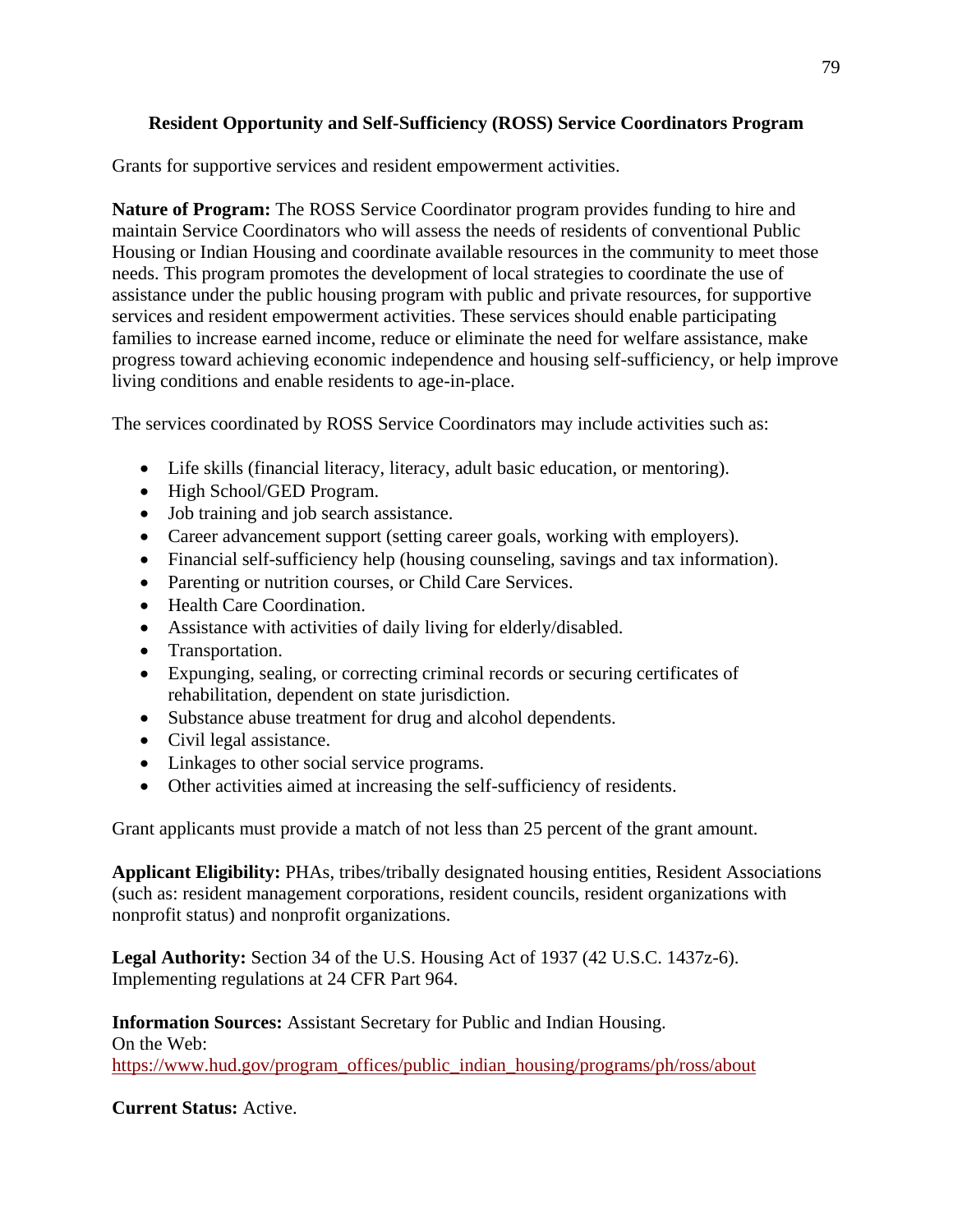## **Indian Housing Programs**

### **Indian Community Development Block Grant (ICDBG) Program**

Grants to develop viable American Indian and Alaska Native (AIAN) communities.

**Nature of Program:** The ICDBG Program provides eligible grantees with grants to develop viable AIAN communities, including decent housing, a suitable living environment, and economic opportunities, primarily for low- and moderate- income persons. The program provides funding for:

- Housing: Housing rehabilitation, land acquisition to support new housing construction, and under limited circumstances, new housing construction.
- Community Facilities: Infrastructure construction, e.g., roads, water and sewer facilities; and, single or multipurpose community buildings.
- Economic Development: Wide variety of commercial, industrial, and agricultural projects.

**Applicant Eligibility:** American Indian tribes, bands, groups, or nations, including Alaskan Natives, Aleuts, and Eskimos and Alaska Native Villages, that are eligible for assistance under the Indian Self-Determination and Education Assistance Act or were eligible under the State and Local Fiscal Assistance Act of 1972.

**Legal Authority:** Title I of the Housing and Community Development Act of 1974 (42 U.S.C. 5301 et seq.). Regulations are at 24 CFR part 1003.

**Information Sources:** Assistant Secretary for Public and Indian Housing; HUD Area ONAP offices in Chicago, Denver, Oklahoma City, Phoenix, Seattle, and Anchorage. On the Web: https://www.hud.gov/program\_offices/public\_indian\_housing/ih/grants/icdbg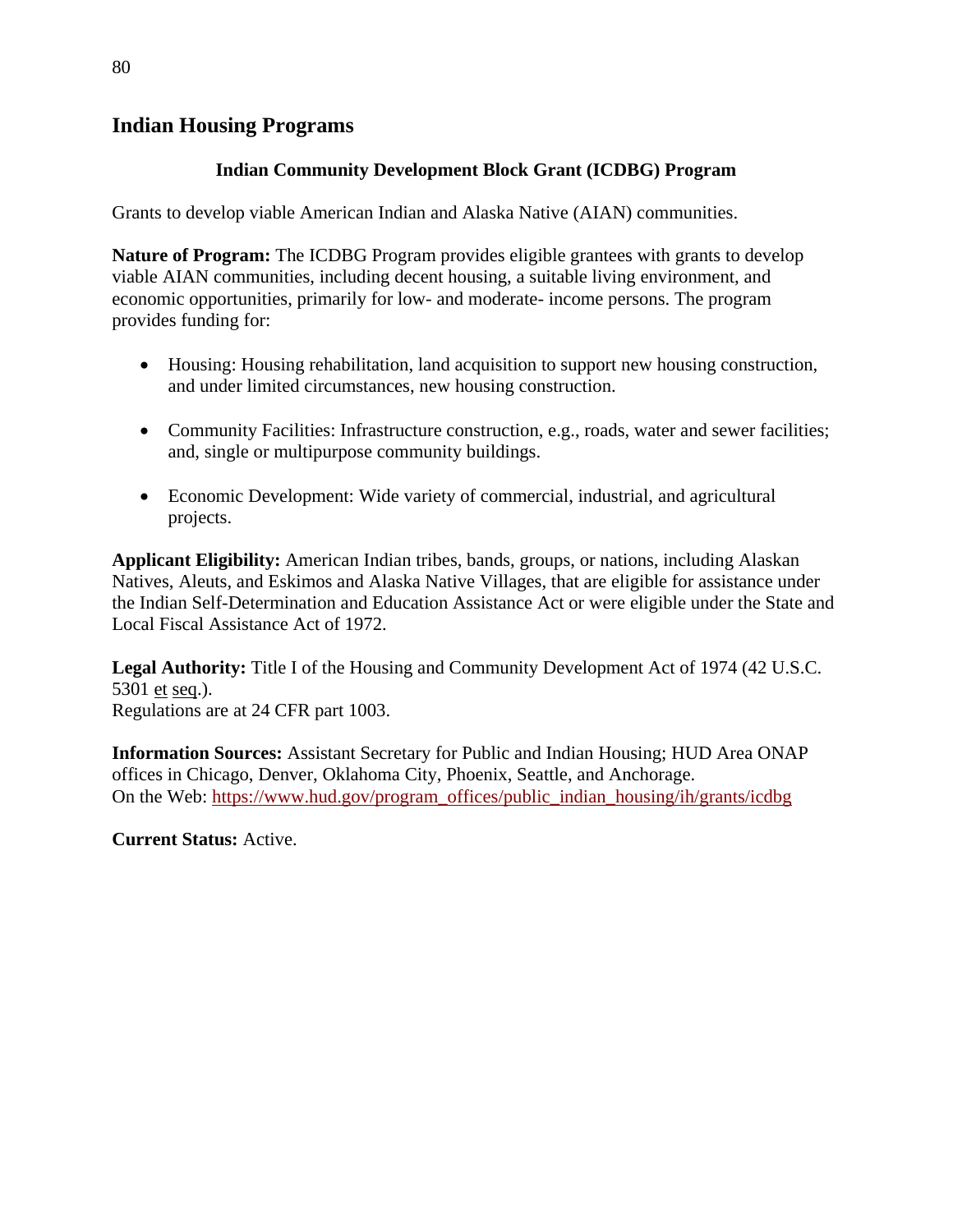#### **Indian Housing Block Grant**

Housing assistance to American Indian tribes and tribally designated housing entities (TDHEs).

**Nature of Program:** The IHBG program authorizes housing assistance under a single block grant to eligible American Indian tribes or their TDHEs. Eligible tribes include both federally recognized and those State-recognized Indian tribes formerly eligible under the U.S. Housing Act of 1937. The allocation is made under a needs-based formula. The tribe must submit, for HUD's review, an annual Indian Housing Plan describing the various programs the grantee will operate and the funds allocated to each program during the applicable program year to address the housing needs of the Indian families they serve.

The six categories of eligible activities for providing affordable housing (or related housing services) are:

- Indian housing assistance (modernization or operating assistance for housing previously developed or operated pursuant to a contract between HUD and an Indian housing authority);
- Development of additional affordable housing;
- Housing-related services for affordable housing;
- Management services for affordable housing;
- Safety, security, and law enforcement measures and activities appropriate to protect residents of affordable housing from crime; and
- Housing activities under model programs designed to carry out the purposes of the Native American Housing Assistance and Self-Determination Act of 1996 (NAHASDA), if specifically approved by HUD, as appropriate.

**Applicant Eligibility:** Federally recognized Indian tribes or their TDHEs, and a limited number of State-recognized tribes who were funded under the Indian Housing Program authorized by the U. S. Housing Act of 1937. With the enactment of NAHASDA, Indian tribes are no longer eligible for assistance under the U.S. Housing Act of 1937.

**Legal Authority:** Titles I through V of NAHASDA (Public Law 104-330, approved October 26, 1996) (25 U.S.C. 4101 et seq.). Regulations are at 24 CFR part 1000.

**Information Sources:** Assistant Secretary for Public and Indian Housing. On the Web: [https://www.hud.gov/program\\_offices/public\\_indian\\_housing/ih/grants/ihbg](https://www.hud.gov/program_offices/public_indian_housing/ih/grants/ihbg)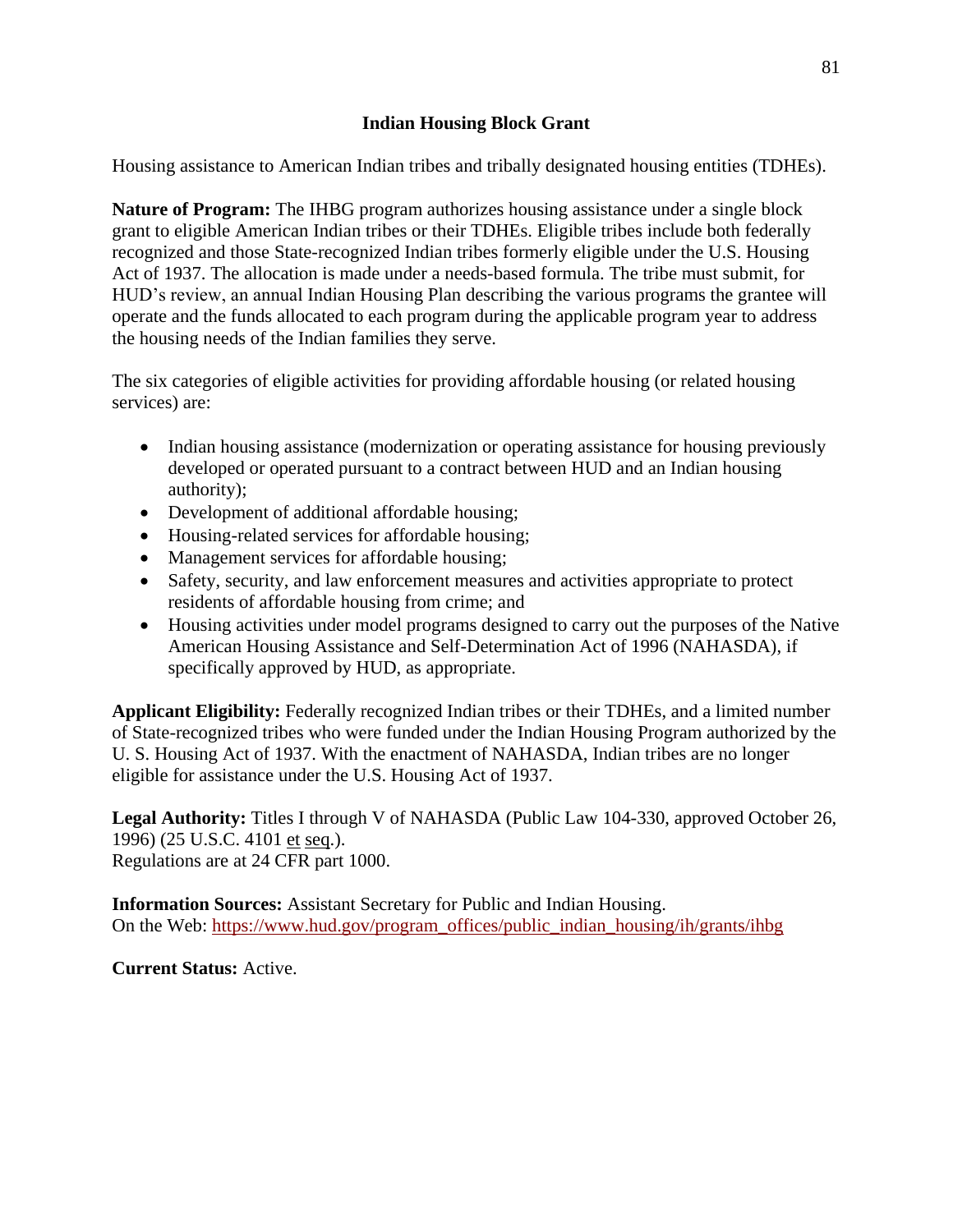#### **Loan Guarantees for Indian Housing (Section 184)**

Home loan guarantees for American Indian and Alaska Native (AIAN) families, Indian housing authorities, and Indian tribes.

**Nature of Program:** Section 184 of the Housing and Community Development Act of 1992 established a loan guarantee program for AIAN families, Alaska villages, tribes, or tribally designated housing entities to facilitate homeownership and increase access to capital in Native American communities. The loans guaranteed under the program are used to construct, acquire, refinance, or rehabilitate single family housing located on and off native lands.

The program operates under its own guarantee fund. HUD may enter commitments to guarantee loans for any fiscal year only to the extent amounts have been provided in appropriations acts.

**Applicant Eligibility:** American Indians or Alaska Natives; Indian tribes; Indian housing authorities.

**Legal Authority:** Section 184 of the Housing and Community Development Act of 1992 (12 U.S.C. 1715z-13a). Regulations are at 24 CFR part 1005.

**Information Sources:** Assistant Secretary for Public and Indian Housing. On the Web: [https://www.hud.gov/program\\_offices/public\\_indian\\_housing/ih/homeownership/184](https://www.hud.gov/program_offices/public_indian_housing/ih/homeownership/184)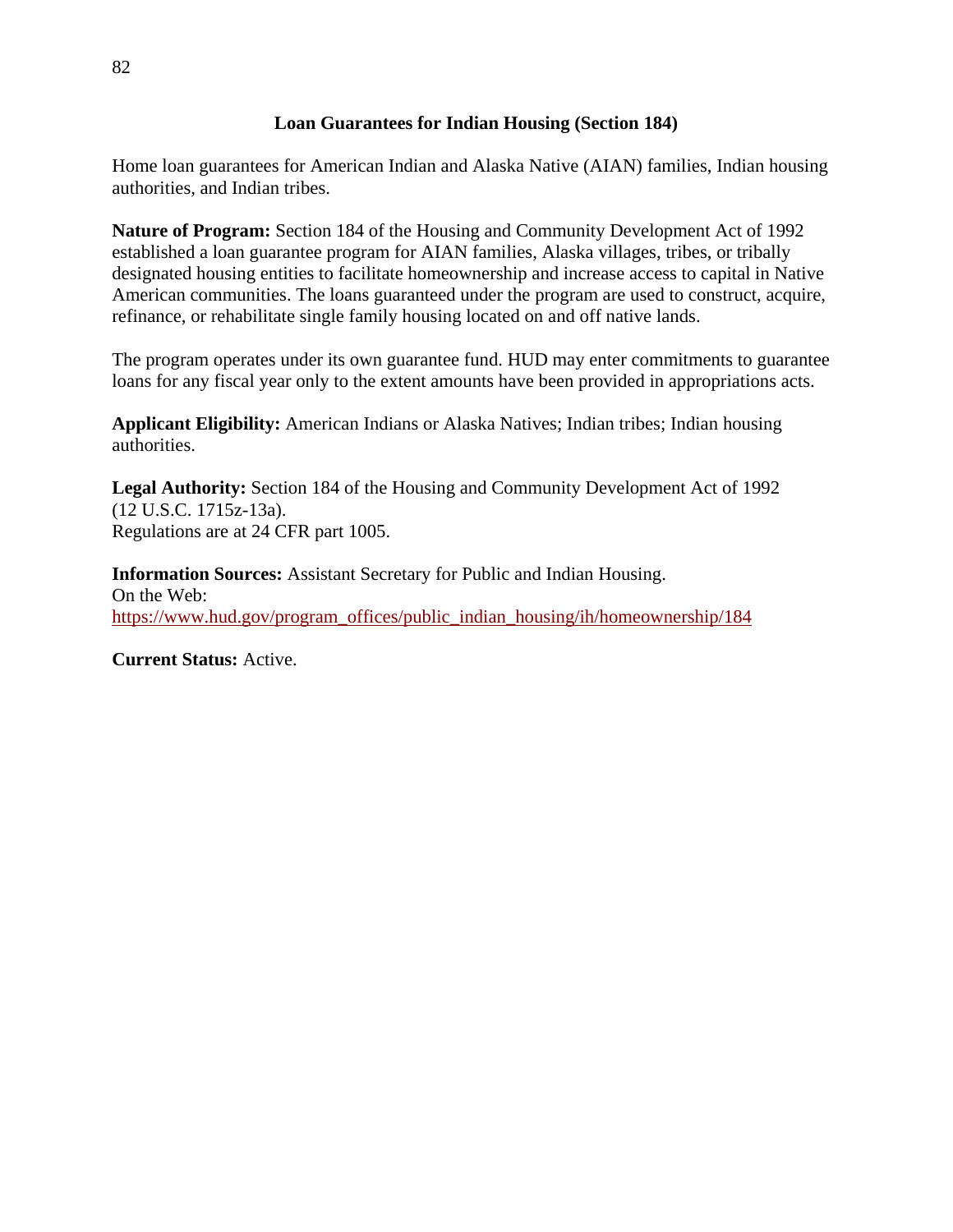### **Loan Guarantees for Native Hawaiian Housing (Section 184A)**

Home loan guarantees for Native Hawaiians.

**Nature of Program:** The purpose of the Loan Guarantee program is to provide access to sources of private mortgage financing to Native Hawaiian families who could not otherwise acquire housing financing because of the unique legal status of the Hawaiian Home Lands or as a result of a lack of access to private financial markets. Loans are to be used to construct, acquire, or rehabilitate housing located on the Hawaiian Home Lands.

The program operates under its own guarantee fund. HUD may enter commitments to guarantee loans for any fiscal year only to the extent amounts have been provided in appropriations acts. HUD is only authorized to guarantee a limited amount of Section 184A refinance loan transactions.

**Applicant Eligibility:** Native Hawaiian families, the Department of Hawaiian Homelands, the Office of Hawaiian Affairs, and private nonprofit organizations experienced in the planning and development of affordable housing for Native Hawaiians.

**Legal Authority:** Section 184A of the Housing and Community Development Act of 1992 (12 U.S.C. 1715z-13b). Regulations are at 24 CFR part 1007.

**Information Source:** Assistant Secretary for Public and Indian Housing; Honolulu Field Office. On the Web: https://www.hud.gov/program\_offices/public\_indian\_housing/ih/codetalk/onap/program184a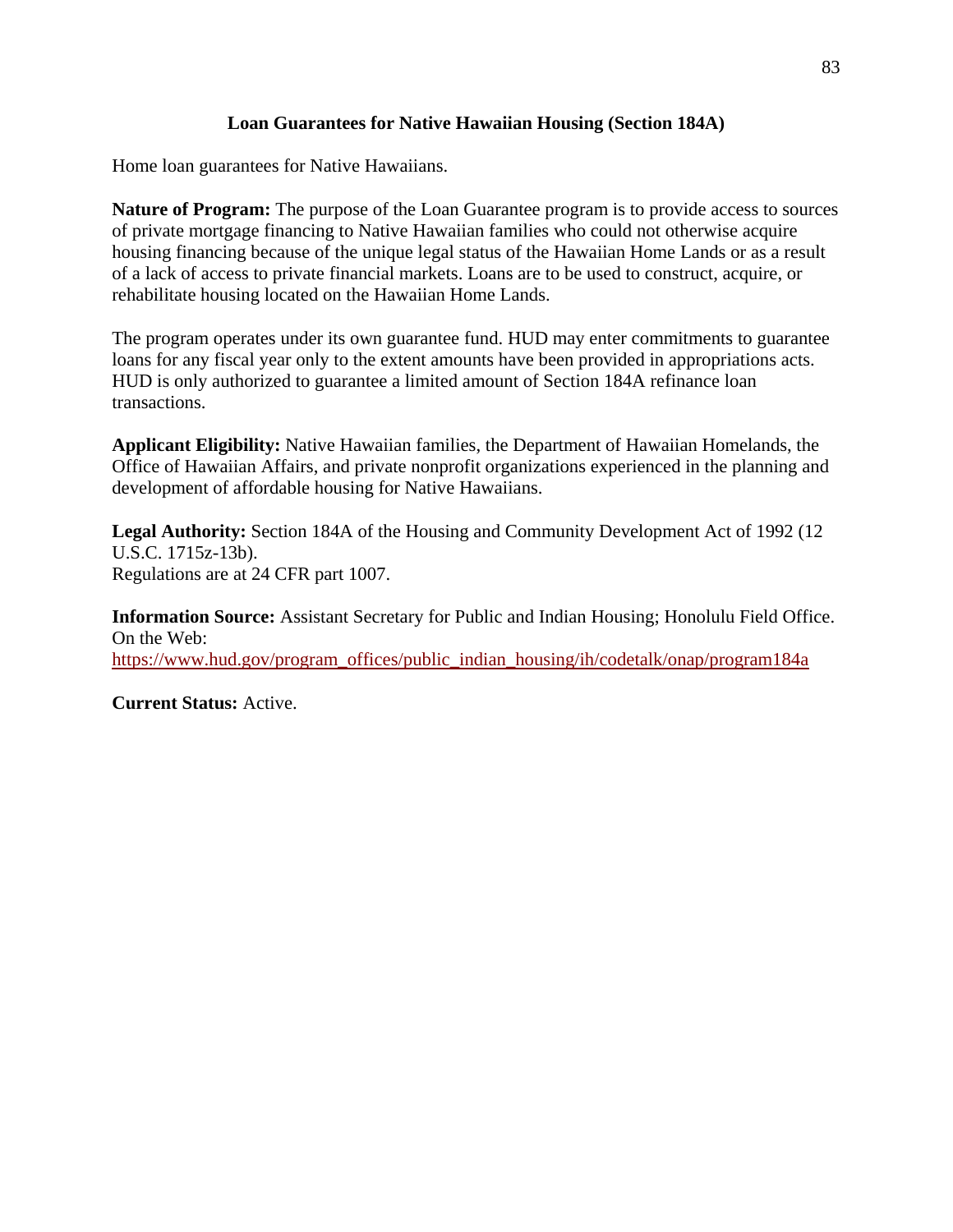### **Native Hawaiian Housing Block Grant (NHHBG) Program**

Grants for affordable housing activities for Native Hawaiians.

**Nature of Program:** The NHHBG program is patterned after the Indian Housing Block Grant (IHBG) program, but contains changes to address the housing needs and circumstances of Native Hawaiians. The NHHBG program authorizes HUD to make grants to the State of Hawaii's Department of Hawaiian Home Lands (DHHL) to carry out affordable housing activities for lowincome Native Hawaiian families who are eligible to reside on the Hawaiian Home Lands. Eligible activities include new construction, rehabilitation, acquisition, infrastructure, and various support services. Housing can be either rental or homeownership. NHHBG funds can also be used for certain types of community facilities if the facilities serve eligible residents of affordable housing.

**Applicant Eligibility:** Department of Hawaiian Home Lands.

**Legal Authority:** Title VIII of NAHASDA (25 U.S.C. 4221 et seq.). Regulations are at 24 CFR part 1006.

**Information Source:** Assistant Secretary for Public and Indian Housing; Honolulu Field Office. On the Web: https://www.hud.gov/program\_offices/public\_indian\_housing/ih/codetalk/onap/nhhbgprogram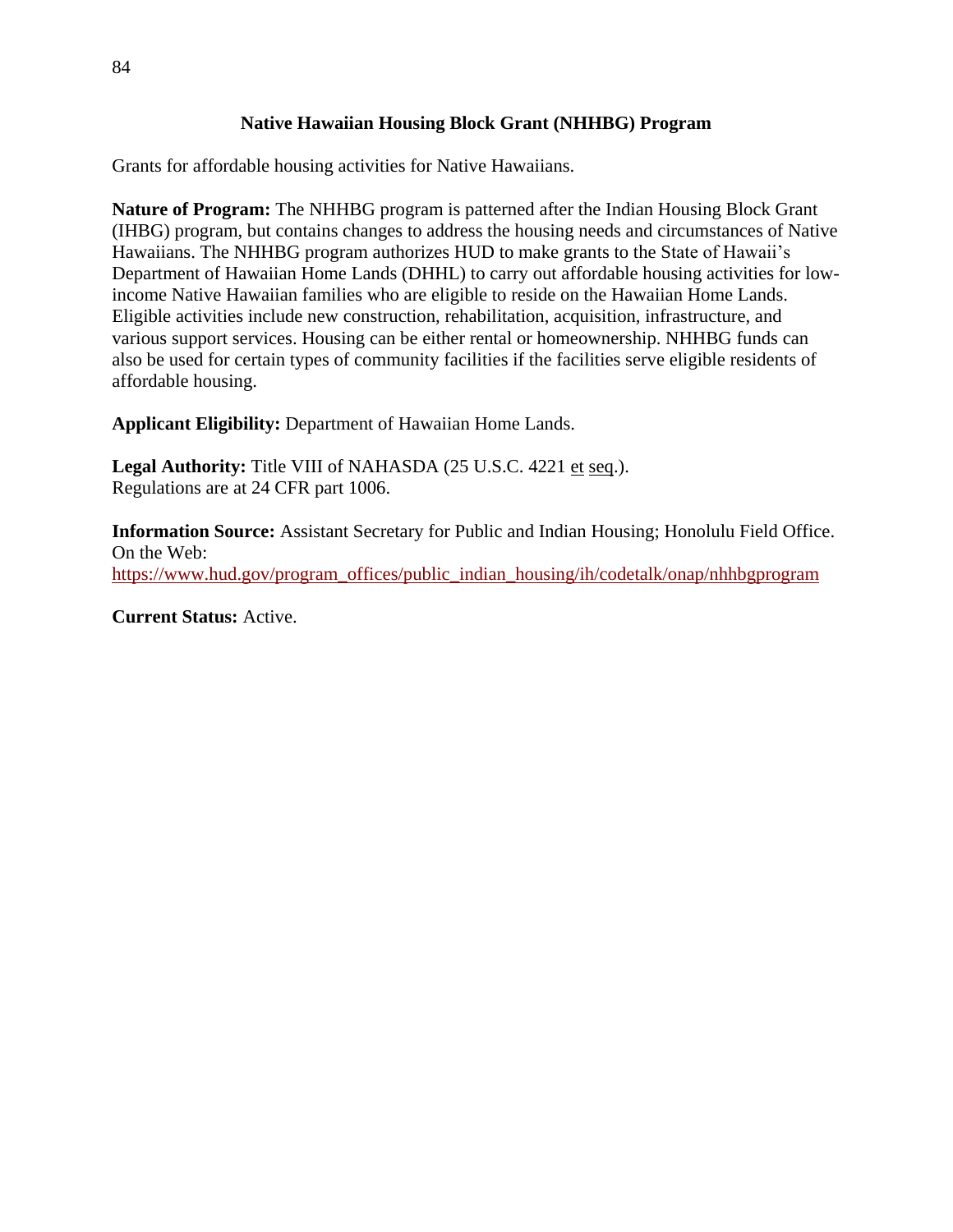### **Tribal Housing Activities Loan Guarantee Program (Title VI)**

Loan guarantees for financing eligible affordable housing activities and affordable housingrelated community development activities.

**Nature of Program:** The Title VI loan guarantee program assists Indian Housing Block Grant (IHBG) recipients in financing additional construction or development, including new housing, rehabilitation, infrastructure, community facilities, land acquisition, architectural and engineering plans, and financing costs. Tribes may use a variety of funding sources in combination with Title VI financing, such as low-income housing tax credits. Title VI loans may also be used to pay development costs.

The applicant pledges the need portion of its current and future Indian Housing Block Grant funds as the primary security for the loan guarantee. HUD will guarantee the lender's loan for 95 percent of the outstanding principal and interest.

Tribes may structure their loans to meet the requirements of their project and negotiate a variety of repayment terms with the lender. Loan terms can range up to 20 years, and payments may be made monthly, quarterly, or annually. Additionally, interest rates can be fixed, adjustable, or floating, and are based on an index.

**Applicant Eligibility:** Indian tribes and tribally designated housing entities that are IHBG recipients.

**Legal Authority:** Title VI of the Native American Housing Assistance and Self-Determination Act of 1996 (NAHASDA) (25 U.S.C. 4191 et seq.). Regulations are at 24 CFR part 1000, Subpart E.

**Administering Office:** Assistant Secretary for Public and Indian Housing.

**Information Sources:** Administering office. On the Web: https://www.hud.gov/program\_offices/public\_indian\_housing/ih/homeownership/titlevi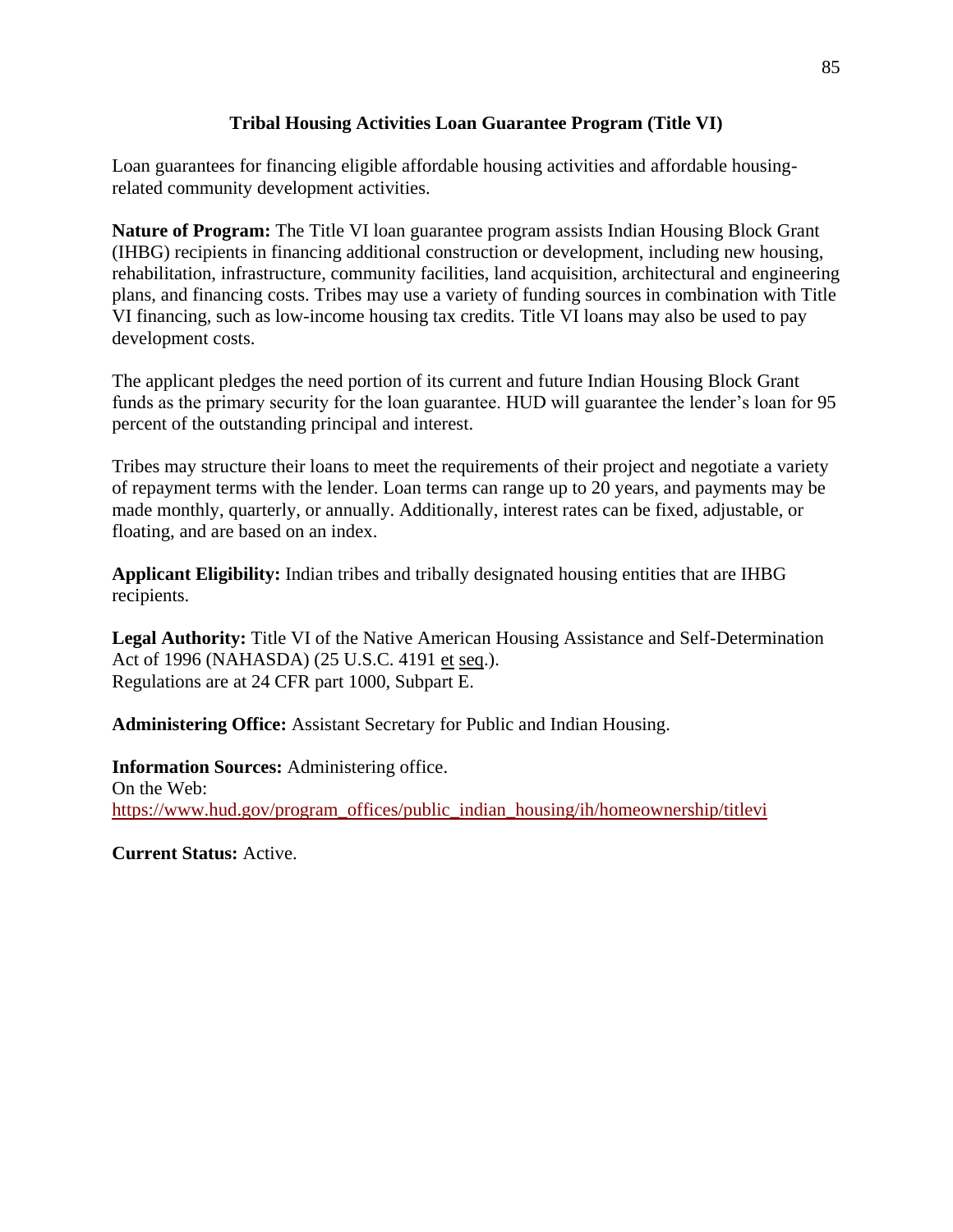# **Fair Housing and Equal Opportunity**

## **Economic Opportunities for Low- and Very-Low Income Persons (Section 3)**

Fosters local economic development, job opportunities, and self-sufficiency.

**Nature of Program:** Section 3 of the Housing and Urban Development Act of 1968 requires that when new jobs or contracts are created as a result of the usage of certain HUD funds (including Public and Indian Housing funds), priority consideration is given, to the greatest extent feasible, to low- and very low-income persons residing in the community in which the funds are spent and to businesses that provide economic opportunities for these persons.

All direct recipients of HUD funds that are covered by Section 3 must document actions taken to comply with the regulatory requirements and submit reports annually. Pursuant to the regulation, HUD not only reviews this information for compliance but also conducts periodic compliance reviews of recipients and contractors. Additionally, HUD investigates complaints filed by Section 3 residents and business concerns alleging noncompliance. Agencies that are found to be in noncompliance may be subject to sanctions including debarment, suspension, or limited denial of participation in HUD programs.

**Eligibility:** Direct recipients of HUD financial assistance, such as public housing agencies, nonprofit organizations, and state and local governments.

**Legal Authority:** Section 3 of the Housing and Urban Development Act of 1968 (12 U.S.C. 1701u). Regulations are at 24 CFR part 135.

**Information Sources:** Assistant Secretary for Fair Housing and Equal Opportunity; Office of Programs, Economic Opportunity Division. On the Web: https://www.hud.gov/program\_offices/fair\_housing\_equal\_opp/section3/section3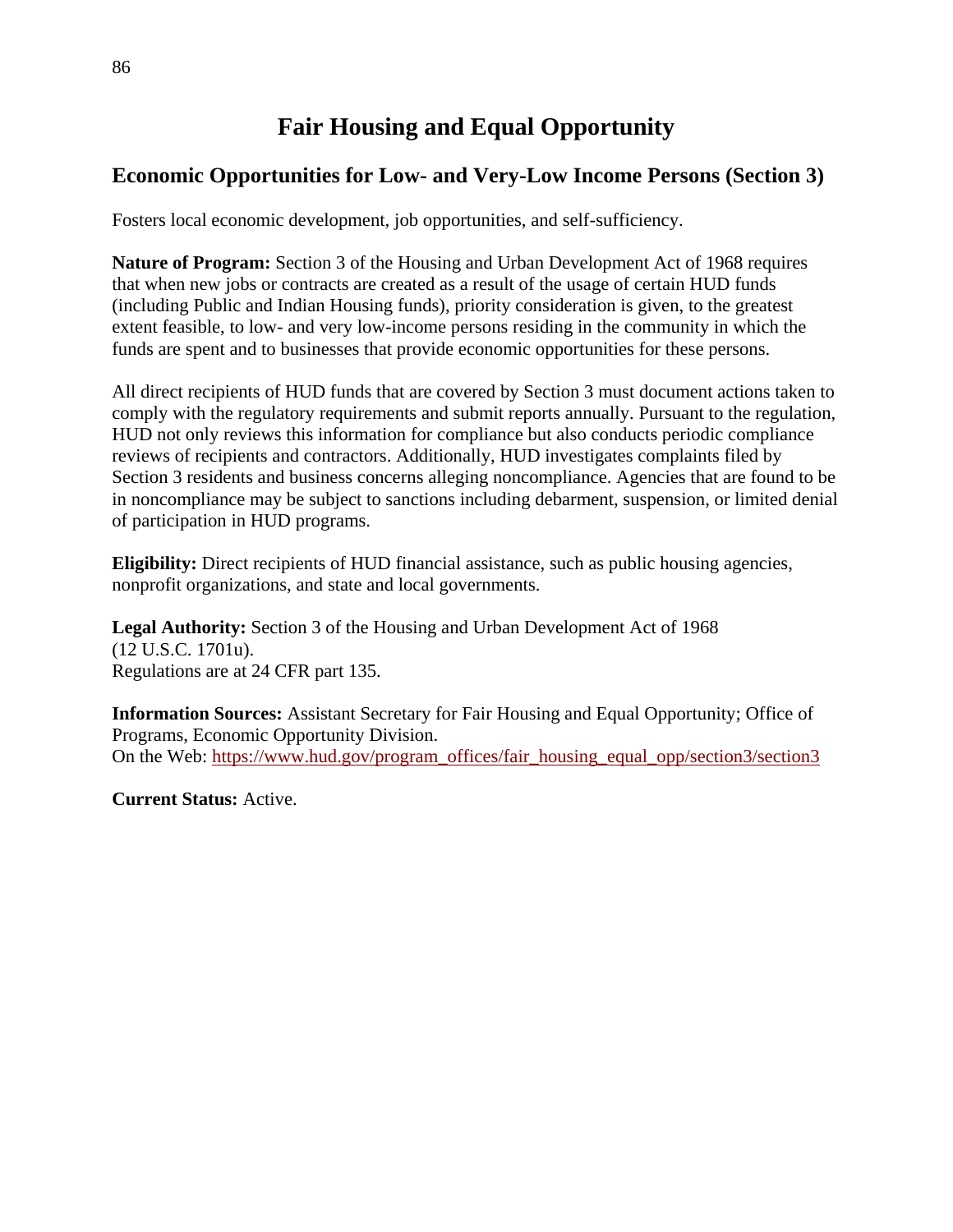## **Equal Opportunity in HUD-Assisted Programs (Title VI, Section 504, Americans with Disabilities Act, Section 109, Age Discrimination Act, and Title IX)**

Assures nondiscrimination and equal opportunity to participate in and benefit from HUDassisted programs or activities.

**Nature of Program:** HUD has the responsibility to ensure compliance with federal civil rights laws and requirements prohibiting discrimination and ensuring equal access:

- Title VI of the Civil Rights Act of 1964 (42 U.S.C. 2000d et seq.) and HUD's implementing regulations at 24 CFR Part 1 prohibit discrimination on the basis of race, color, and national origin in the administration of programs or activities receiving Federal financial assistance and impose affirmative obligations on such programs or activities to remedy the effects of past discrimination.
- Section 504 of the Rehabilitation Act of 1973 (29 U.S.C. 794) and HUD's implementing regulations at 24 CFR parts 8 and 9 prohibit discrimination on the basis of disability in programs and activities receiving Federal financial assistance and require compliance with accessibility requirements in housing and non-housing programs receiving Federal financial assistance.
- Title II of the Americans with Disabilities Act of 1990 (42 U.S.C. 12131 et seq.) and the Department of Justice's (DOJ) implementing regulations at 28 CFR part 35 prohibit public entities, including states and local governments and special purpose districts, from discriminating on the basis of disability, and from denying such individuals participation in and the benefit of a public entity's services, programs, and activities. Title II extends the prohibition of discrimination in Federally-assisted programs established by Section 504 of the Rehabilitation Act of 1973 to all activities of states and local governments, regardless of the presence of Federal financial assistance. Under Title II of the ADA, HUD is designated as an agency for investigating complaints and conducting compliance reviews with respect to all programs, services, and regulatory activities relating to state and local public housing, and housing assistance and referral.
- Title III of the Americans with Disabilities Act (42 U.S.C. 12181 et seq.) and DOJ's implementing regulation at 28 CFR part 36 prohibit private entities that own, lease, and operate places of public accommodation from discriminating on the basis of disability.
- The Age Discrimination Act of 1975 (42 U.S.C. 6101 et seq.) and HUD's implementing regulations at 24 CFR part 146 prohibit discrimination on the basis of age in the provision of services or programs receiving Federal financial assistance.
- Section 109 of Title I of the Housing and Community Development Act of 1974 (42) U.S.C. 5309) and HUD's implementing regulations at 24 CFR Part 6 prohibit discrimination on the basis of race, color, national origin, religion, and sex for any program or activity funded in whole or in part with Title I Federal financial assistance.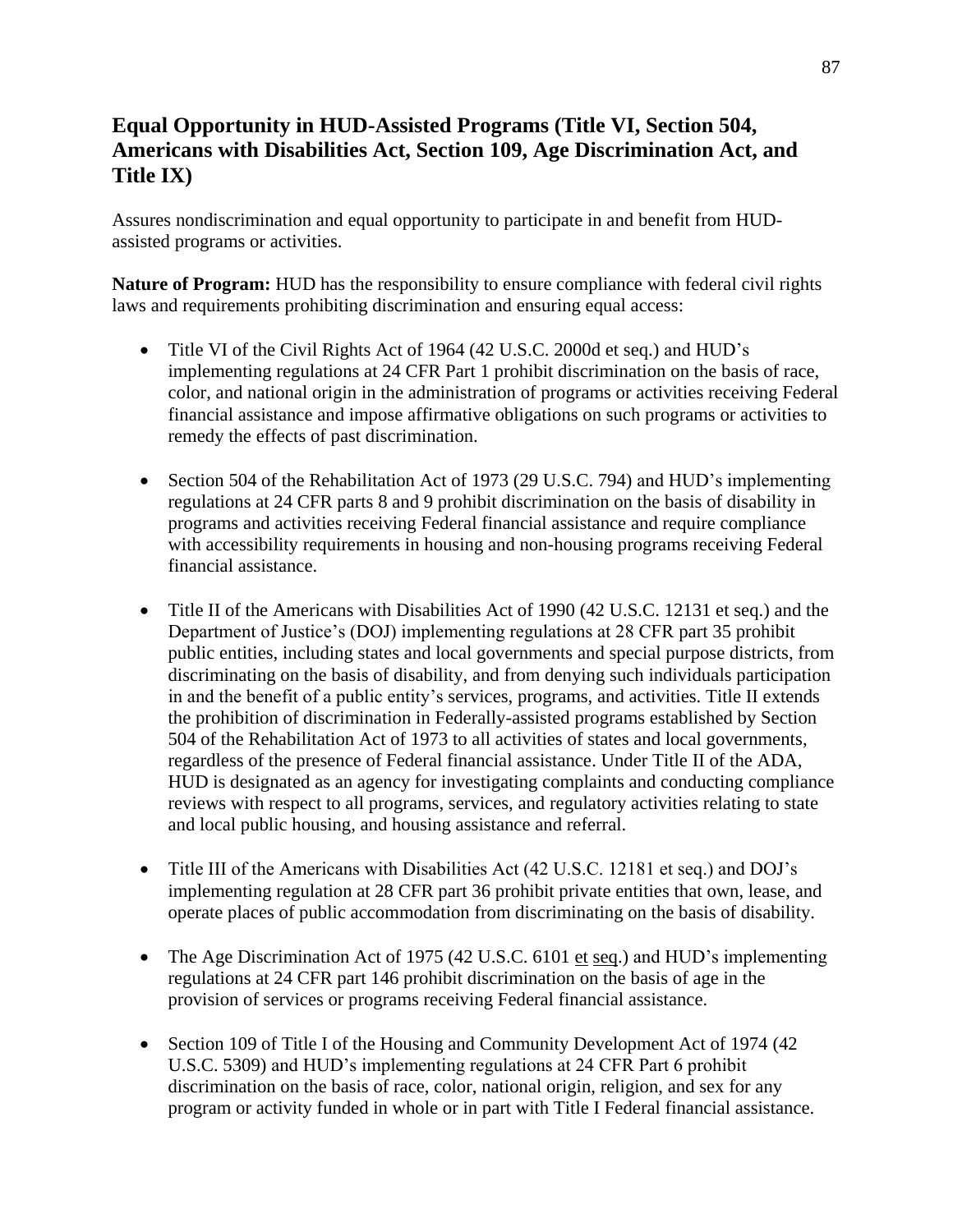- Title IX of the Education Amendments Act of 1972 (20 U.S.C. 1681 et seq.) and HUD's implementing regulations at 24 CFR Part 3 prohibit discrimination on the basis of sex in education programs or activities that receive Federal financial assistance.
- The Architectural Barriers Act of 1968 (42 U.S.C. 4151 et seq.) and HUD's implementing regulations at 24 CFR parts 40 and 41 prescribe standards for the design, construction, and alteration of residential structures designed, built, altered, or leased with federal funds to ensure such structures are accessible to and usable by persons with physical disabilities.

Technical assistance is available to state and local agencies with civil rights questions in HUDassisted programs and activities. Recipients that are in noncompliance are given the opportunity to achieve voluntary compliance. If this fails, Federal assistance for the program may be refused, terminated, or suspended, or HUD may pursue any other means authorized by law to effect compliance, includingreferral to the Department of Justice for enforcement.

**Applicant Eligibility:** Any HUD-assisted program or activity, except contracts of insurance or guaranty, is subject to Title VI, Section 504, and the Age Discrimination Act. CDBG recipients are also subject to Section 109; HUD-assisted educational programs are also subject to Title IX. Any person or group suspecting discrimination in any HUD-assisted program may file a complaint.

**Information Sources:** Assistant Secretary for Fair Housing and Equal Opportunity; Office of Enforcement and Programs, Compliance and Disability Rights Division. On the Web: [https://portal.hud.gov/hudportal/HUD?src=/program\\_offices/fair\\_housing\\_equal\\_opp](https://portal.hud.gov/hudportal/HUD?src=/program_offices/fair_housing_equal_opp)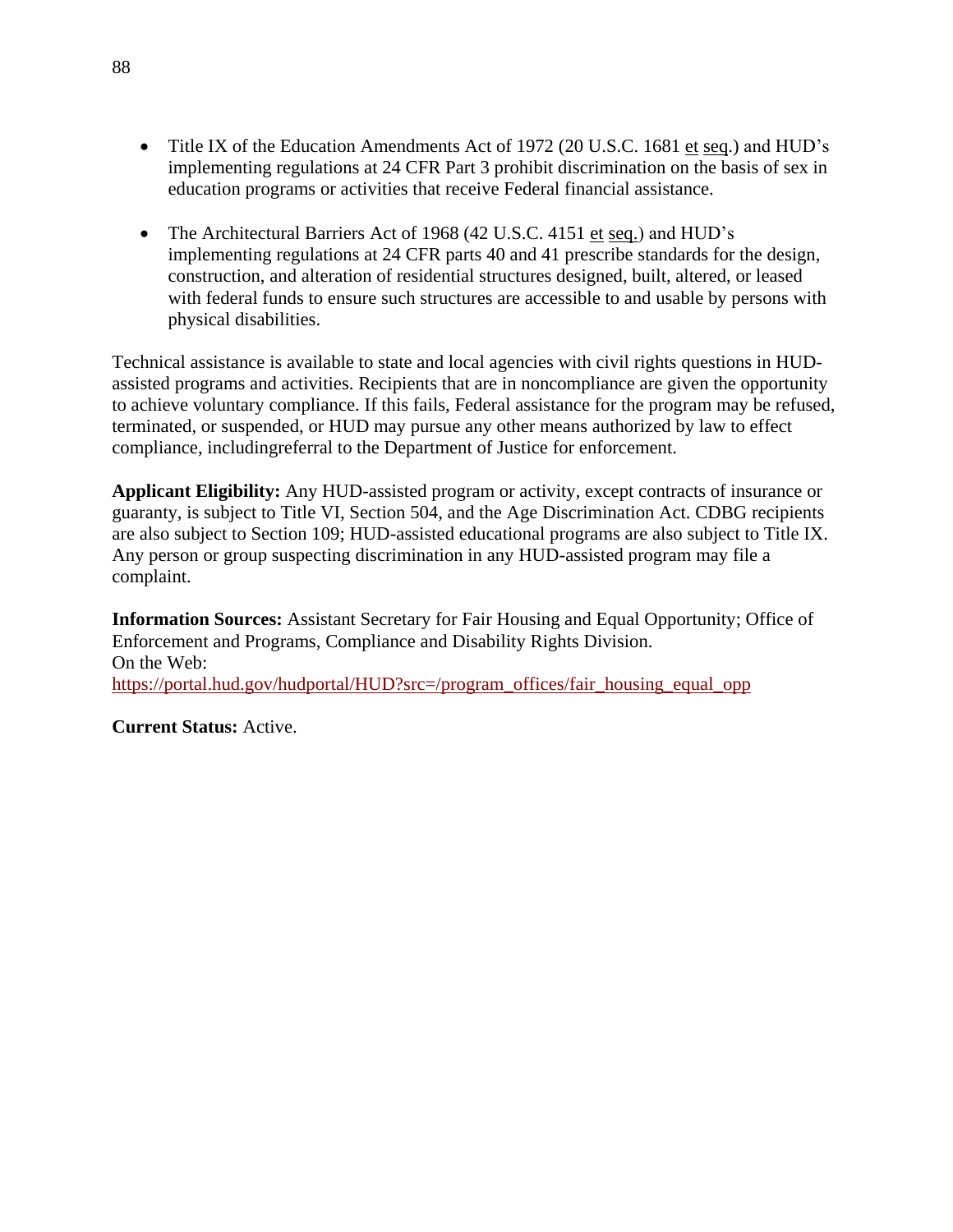## **Fair Housing Act (Title VIII)**

Prohibits discrimination in housing and residential real estate transactions.

**Nature of Program:** HUD has responsibility for enforcing the Fair Housing Act, which applies to almost all housing in the country. The Fair Housing Act prohibits discrimination in housing based on race, color, religion, sex, national origin, disability, or familial status (including individuals or families with children under 18 years of age and pregnant women, though certain housing for older persons does not have familial status protections).

The Fair Housing Act also prohibits discrimination in residential real estate-related transactions and makes it illegal to coerce, intimidate, threaten, or interfere with people exercising their rights under the Act or assisting others in exercising their rights. The Fair Housing Act also prohibits the adoption and enforcement of discriminatory zoning and land use ordinances. Furthermore, since 1991, most multifamily dwellings of four or more units have been required to be designed and built so that the units are accessible to persons with disabilities.

The Fair Housing Act, in conjunction with other statutes, also provides that HUD must administer all of its programs and activities in a manner that affirmatively furthers fair housing, which includes ensuring that recipients of HUD funding take action to affirmatively further fair housing. Many recipients of HUD funding are required to comply with HUD's Affirmatively Furthering Fair Housing Rule. The process under the rule includes conducting an assessment of fair housing, setting goals to overcome contributing factors and related fair housing issues, and ultimately taking meaningful actions to affirmatively further fair housing.

Anyone who believes that he or she has been discriminated against can file a complaint with any HUD office in person, by mail, online, or by telephone within one year after the alleged discrimination has occurred. HUD or an equivalent state or local agency will investigate and attempt to conciliate the complaint. If it is not conciliated and it appears that discrimination has occurred, then HUD will issue a charge. A HUD administrative law judge (ALJ) will hold a hearing unless either party chooses to take a case to federal district court.

**Applicant Eligibility:** Any individual experiencing housing discrimination may file a complaint with any HUD office, in person, by mail, online, or by telephone, not later than one year after the alleged discriminatory act has occurred or terminated. An aggrieved person may also file suit in a federal court not later than two years after the alleged discriminatory act has occurred or terminated, whether or not a complaint has been filed with HUD.

HUD has established a national toll-free housing discrimination hotline at: (800) 669-9777 (voice) or (800) 927-9275 (TTY).

**Legal Authority:** Title VIII of the Civil Rights Act of 1968(42 U.S.C. 3601-3619). Regulations are at 24 CFR parts 100, 103, and 180

**Information Sources:** Assistant Secretary for Fair Housing and Equal Opportunity; Office of Enforcement, Enforcement Support Division.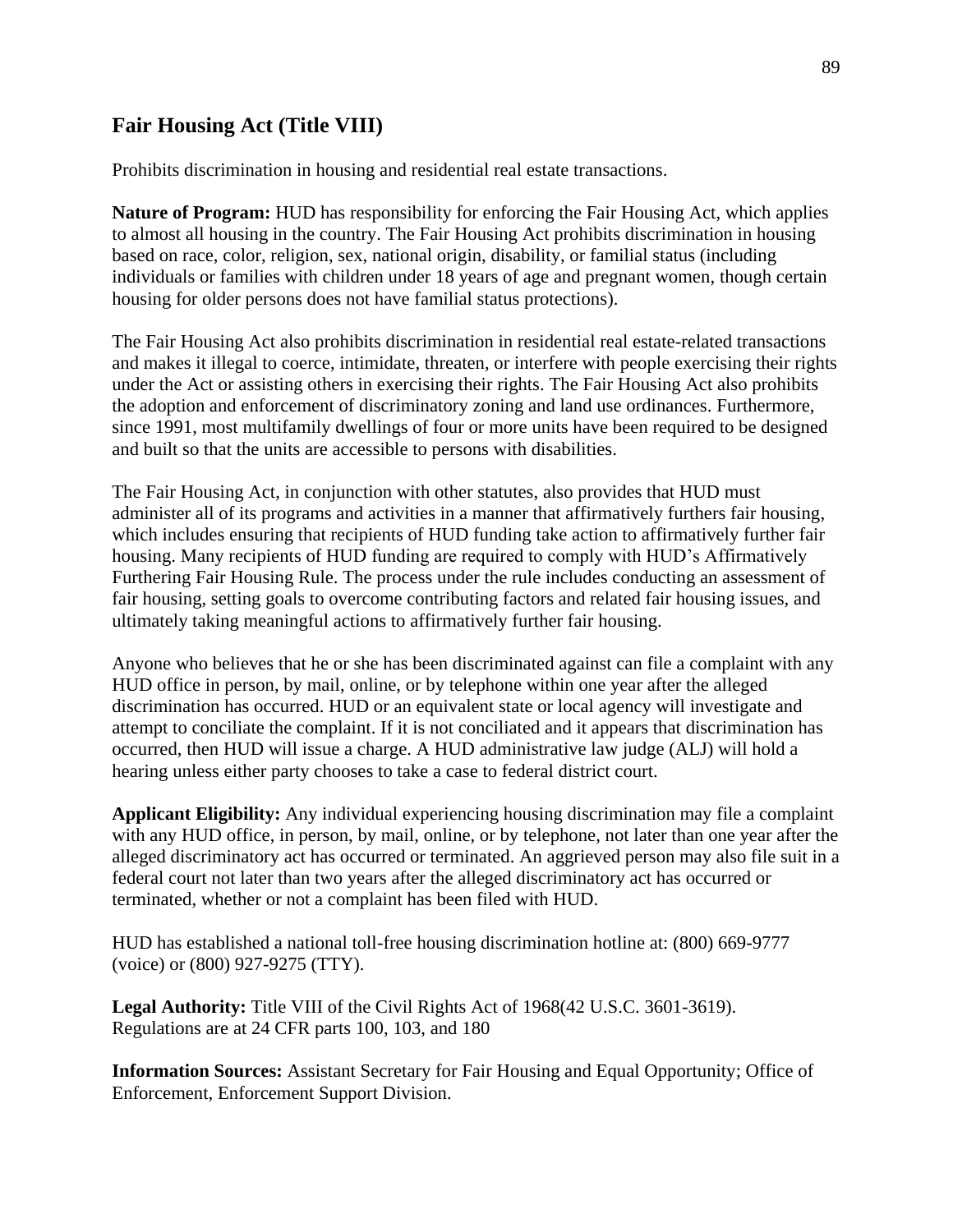On the Web:

[http://portal.hud.gov/hudportal/HUD?src=/program\\_offices/fair\\_housing\\_equal\\_opp/progdesc/tit](http://portal.hud.gov/hudportal/HUD?src=/program_offices/fair_housing_equal_opp/progdesc/title8)  $le8$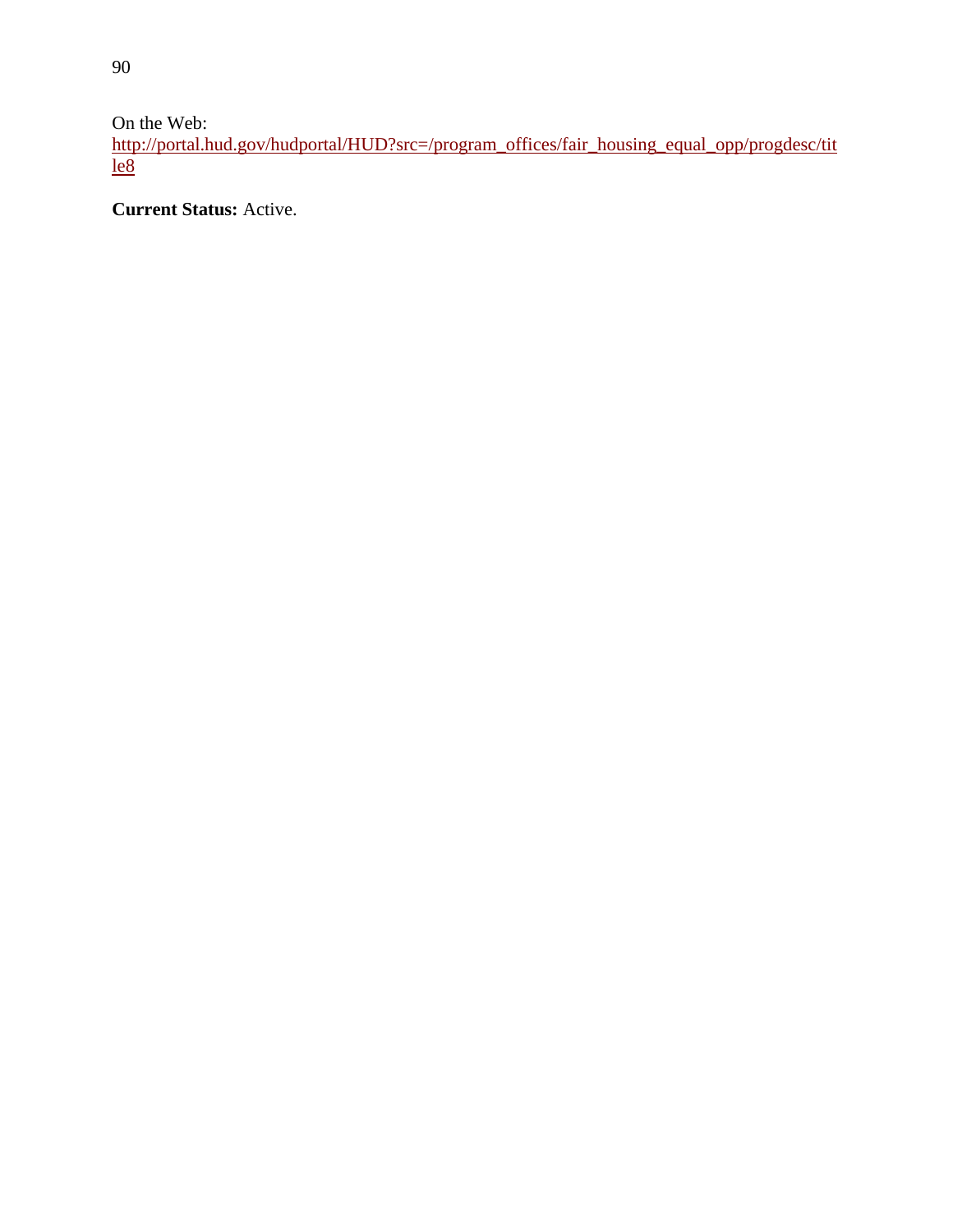## **Fair Housing Assistance Program (FHAP)**

Funding to provide assistance and reimbursements to state and local fair housing enforcement agencies that enforce fair housing laws that are substantially equivalent to the Fair Housing Act.

**Nature of Program:** HUD provides FHAP funding annually on a noncompetitive basis to state and local agencies that enforce fair housing laws that HUD has determined to be substantially equivalent to the federal Fair Housing Act. These agencies investigate and enforce complaints of housing discrimination that arise within their jurisdiction. This assistance includes support for complaint processing, training, technical assistance, data and information systems, and other fair housing projects. The program is designed to build coordinated intergovernmental enforcement of fair housing laws and provide incentives for states and localities to assume a greater share of the responsibility for the administration and enforcement of fair housing laws.

For a state or local law to be certified as "substantially equivalent," the Assistant Secretary for Fair Housing and Equal Opportunity must determine that the state or local law provides substantive rights, procedures, remedies, and the availability of judicial review comparable to the Federal law. In addition, the agency's performance must meet specific criteria established under the Fair Housing Act and the regulations set forth at 24 CFR part 115.

**Applicant Eligibility:** Only governmental entities are eligible to participate in the FHAP. Participating agencies must (1) administer a state or local law certified by HUD as "substantially equivalent" and (2) execute a written "Interim Agreement" or "Memorandum of Understanding" with HUD, outlining the working relationship between the agency and the appropriate HUD Regional Office of Fair Housing and Equal Opportunity.

**Legal Authority:** Section 817 of the Civil Rights Act of 1968 (42 U.S.C. 3601-3619 ). Regulations are at 24 CFR part 115.

**Information Sources:** Assistant Secretary for Fair Housing and Equal Opportunity; Office of Enforcement, FHAP Division. On the Web: https://www.hud.gov/program\_offices/fair\_housing\_equal\_opp/partners/FHAP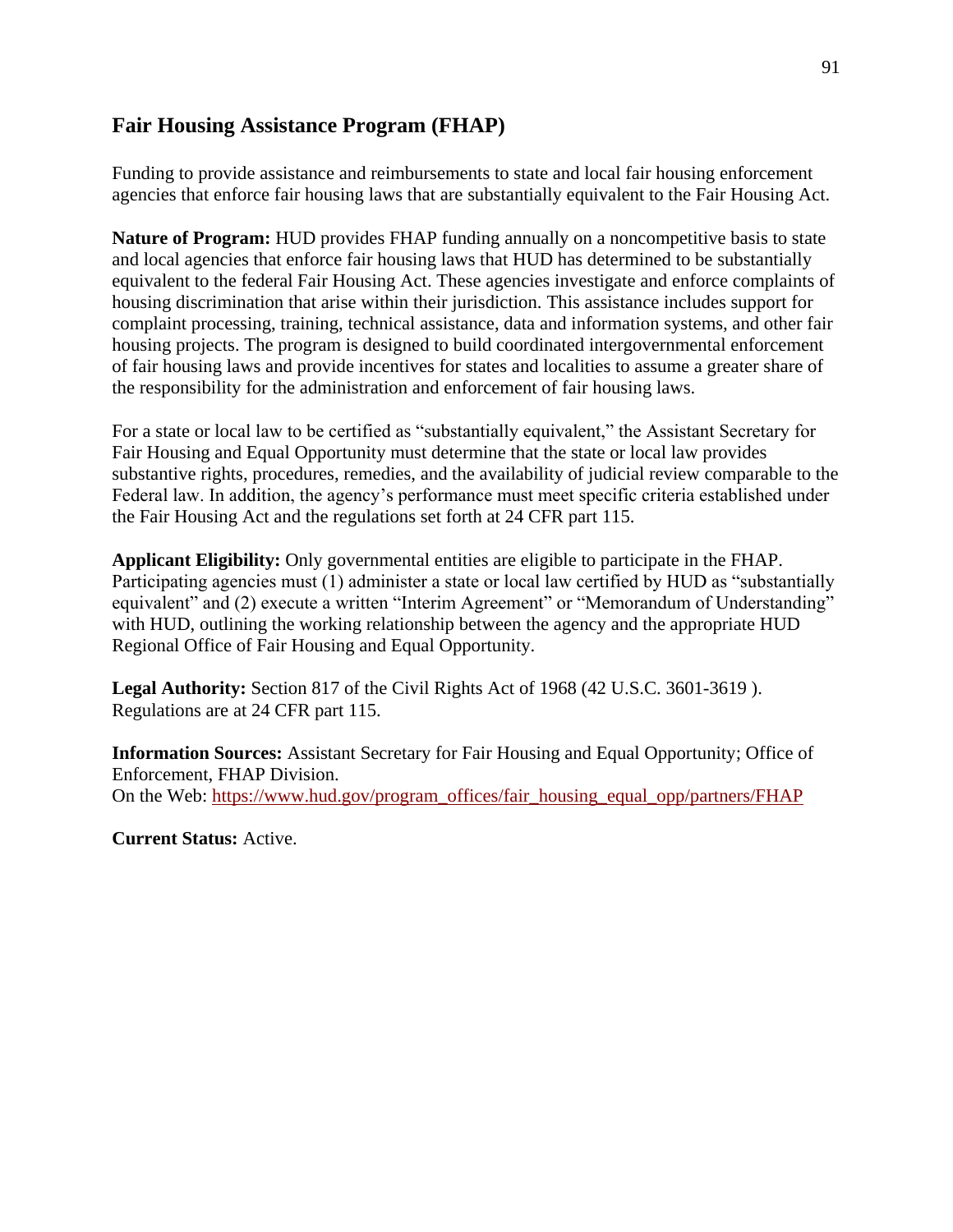## **Fair Housing Initiatives Program (FHIP)**

Grants to public and private entities formulating or carrying out programs to prevent or eliminate discriminatory housing practices.

**Nature of Program:** FHIP establishes and supports a network of State and local governments, public or private non-profit organizations, and other public or private entities throughout the nation to foster compliance with the Fair Housing Act (FHAct) and substantially equivalent state and local fair housing laws. This is the only grant program within the federal government whose primary purpose is to support private efforts to prevent and address housing discrimination.

FHIP organizations partner with HUD to promote awareness to the public, housing providers, and others about their rights and responsibilities under the FHAct. They also conduct preliminary investigation of claims, including sending "testers" to properties suspected of practicing housing discrimination. Testers include various protected classes under the FHAct with the same financial qualifications who evaluate whether housing providers treat equally-qualified people differently. In addition to funding organizations that provide direct assistance to individuals who feel they have been discriminated against while engaging in housing-related services, such as attempting to purchase or rent housing, FHIP provides grants to organizations to conduct these education and outreach and enforcement activities, under a competitive grant process:

**The Fair Housing Organizations Initiative (FHOI):** Provides funding that builds capacity and effectiveness of nonprofit fair housing organizations by providing funds to handle fair housing enforcement and education initiatives more effectively. It also encourages the creation and growth of organizations that focus on the rights and needs of underserved groups, or in underserved areas, particularly persons with disabilities. Grants may be used flexibly to support the basic operation and activities of new or existing nonprofit fair housing organizations.

**The Private Enforcement Initiative (PEI):** Offers a range of assistance to the nationwide network for fair housing groups. It funds nonprofit fair housing organizations to carry out testing and enforcement-related activities to prevent or eliminate discriminatory housing practices. Grants may be used for activities such as complaintbased and targeted testing and other investigations of housing discrimination and establishing effective means of meeting legal expenses in support of fair housing litigation.

**The Education and Outreach Initiative (EOI):** Offers a comprehensive range of support for fair housing activities, provides funding to state and local government agencies and nonprofit organizations for initiatives that explain to and educate the general public and housing providers what equal opportunity in housing means and what housing providers must do to comply with the FHAct. Activities eligible for funding include developing education materials, analyzing local impediments to housing choice, providing housing counseling and classes, convening meetings that bring together the housing industry with fair housing groups, developing technical materials on accessibility, and mounting public information campaigns. National projects that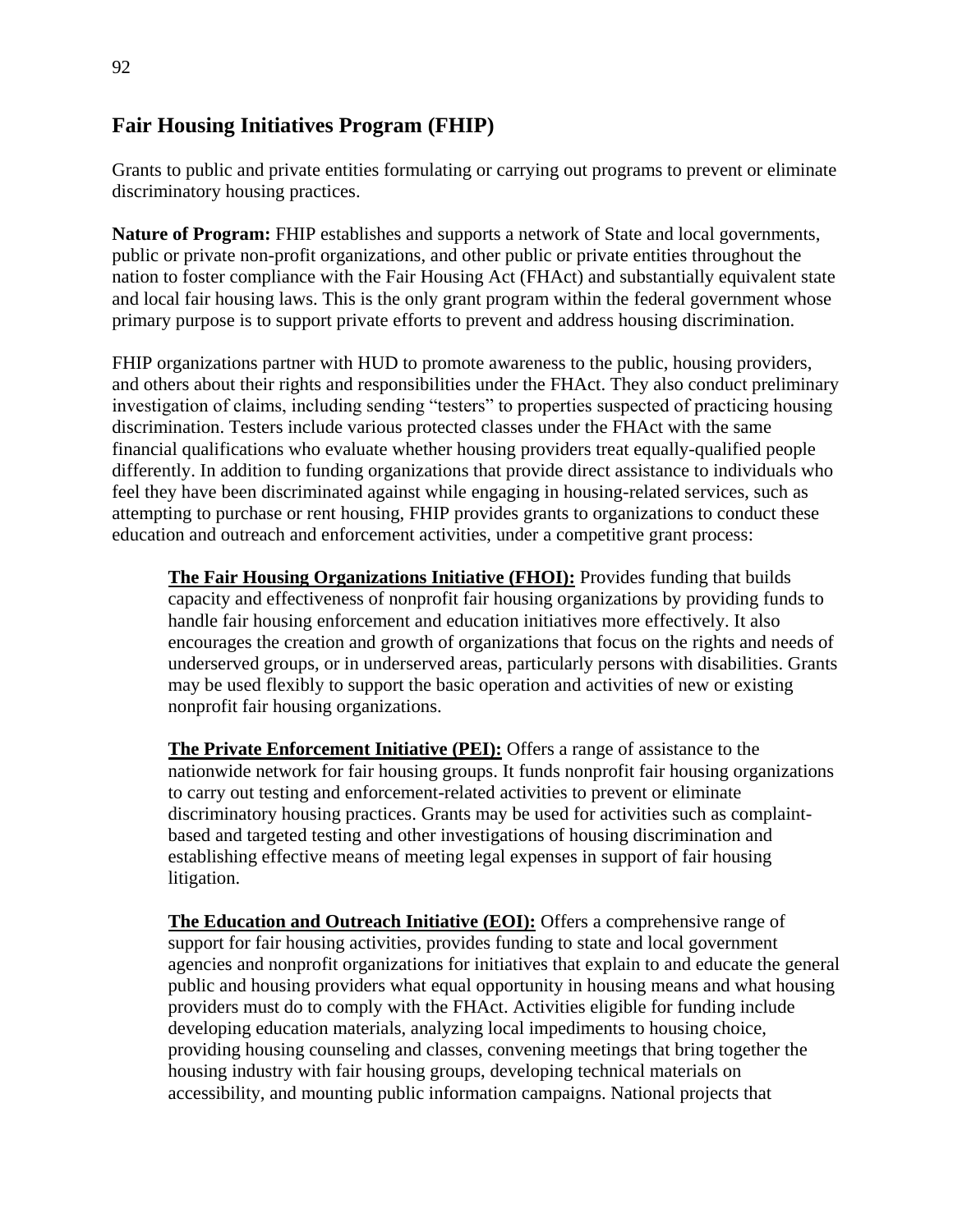demonstrate cooperation with the real estate industry or focus on resolving community tensions that arise as people expand their housing choices may be eligible to receive preference points.

## **Applicant Eligibility:**

- FHIP-FHOI: Applicants must be fair housing enforcement organizations (FHOs) or qualified fair housing enforcement organizations (QFHOs), or other private non-profit fair housing enforcement organizations and non-profit groups building their capacity to provide fair housing enforcement.
- FHIP-PEI: Applicants must be FHOs or QFHOs that meet certain requirements related to years and length of time for experience in complaint intake, complaint investigation, testing for fair housing violations, and meritorious claims in the two years prior to the filing of their application.
- FHIP-EOI: State or local governments, FHOs, QFHOs, other fair housing organizations, and other public or private nonprofit organizations representing groups of persons protected by the Fair Housing Act may apply for FHIP-EOI funding.

**Legal Authority:** Section 561 of the Housing and Community Development Act of 1987 (42 U.S.C. 3616a). Regulations are at 24 CFR part 125.

**Information Sources:** Assistant Secretary for Fair Housing and Equal Opportunity; Office of Programs, FHIP Division. On the Web: https://www.hud.gov/program\_offices/fair\_housing\_equal\_opp/partners/FHIP/fhip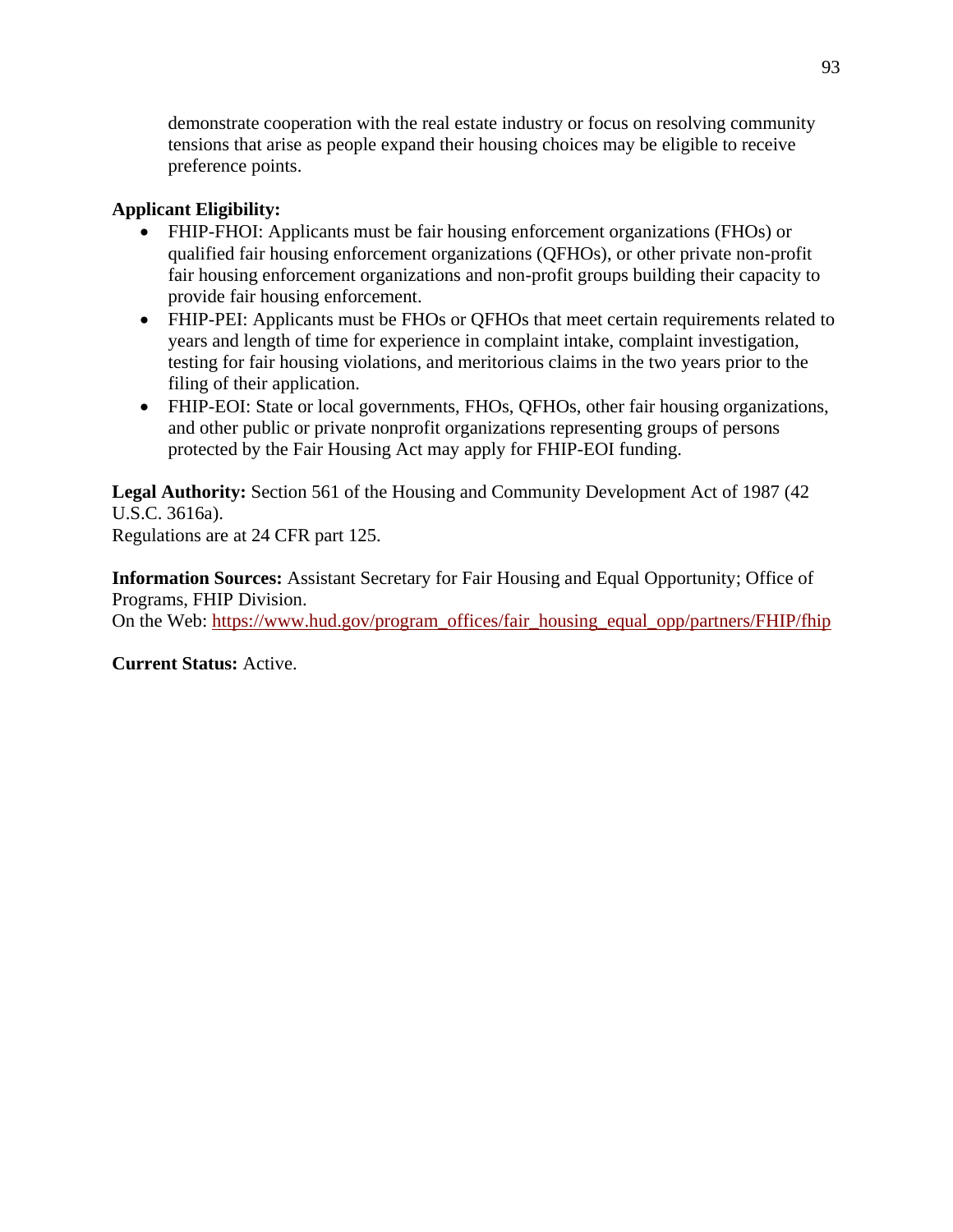# **Policy Development and Research**

## **Policy Development and Research Initiatives**

Advises on policy issues and supports the Department's efforts to help create cohesive, economically healthy communities.

**Nature of Program:** The purpose of the Office of Policy Development and Research (PD&R) is to support the mission of the Department and the policy agenda of the Secretary. PD&R is responsible for maintaining current information on housing needs, market conditions, and existing programs, as well as conducting research on priority housing and community developmental issues. The office performs policy analysis, research, surveys, studies, and evaluations, both short- and long-term, to assist the Secretary and other HUD principal staff to make informed decisions on HUD policies, programs, and budget and legislative proposals. This work is undertaken by in-house staff and through contracts with outside organizations. PD&R plays a key role in the development of HUD's Strategic Plan, and in helping the Department meet its responsibilities under the Government Performance and Results Act. Through an active program of publications and information clearinghouses, PD&R's work products are distributed widely to the housing research community and to the interested public. The Office of University Partnerships within PD&R administers grant programs to colleges and universities engaged in community building activities. PD&R's research and studies support the international exchange of information and data on housing and development topics. In addition to Headquarters staff, PD&R has field economists who provide intelligence on local economic and housing conditions and technical and analytical support to HUD clients and management in Headquarters and the field.

### **Applicant Eligibility:** Not applicable.

**Legal Authority:** Title V of the Housing and Urban Development Act of 1970 (12 U.S.C. 1701z-1, et seq.).

**Information Source:** Assistant Secretary for Policy Development and Research. On the Web:<https://www.huduser.gov/portal/about/pdrabout.html>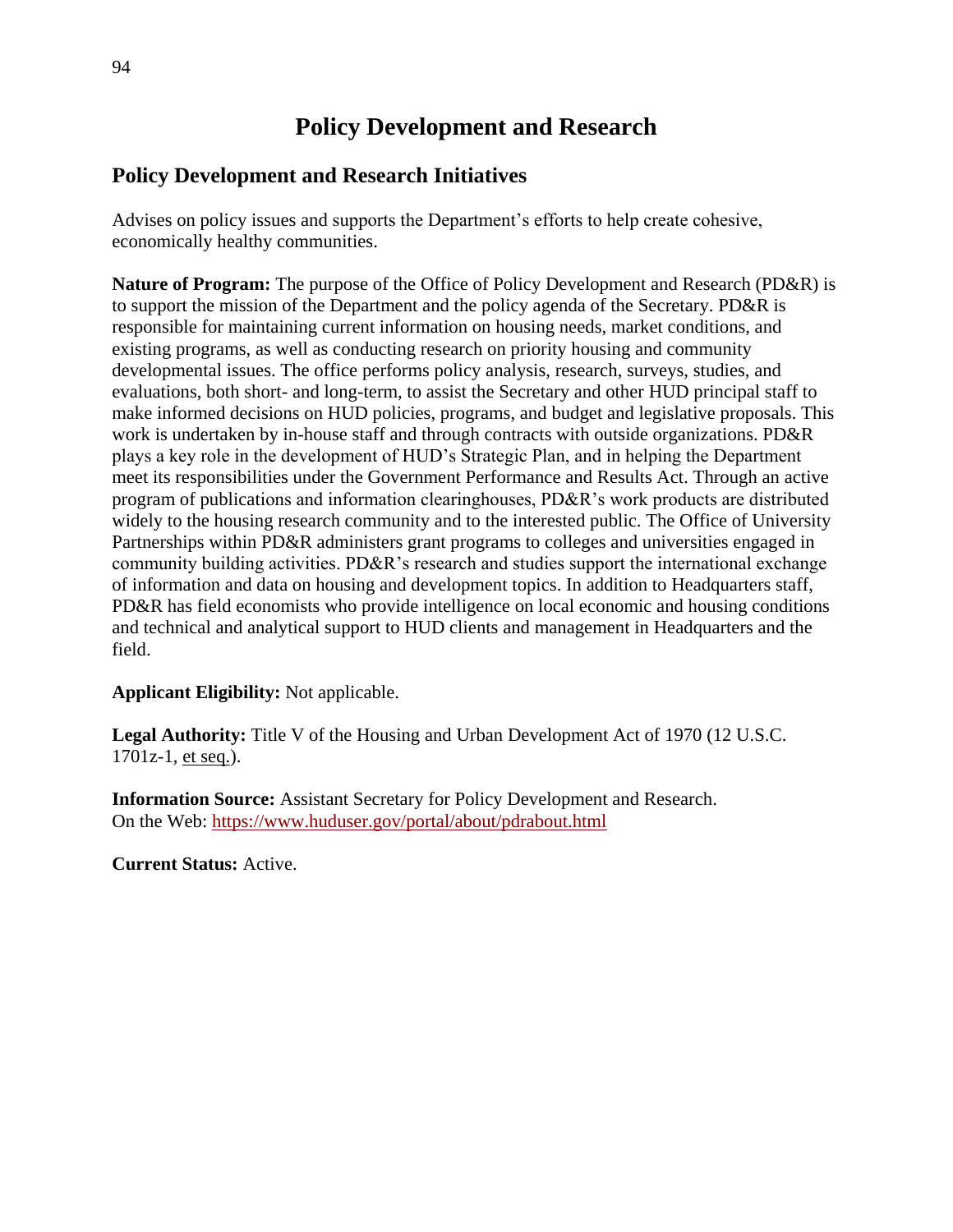# **Government National Mortgage Association (Ginnie Mae)**

## **Ginnie Mae Single-Class Mortgage-Backed Securities**

Guarantees securities backed by government-insured mortgages.

**Nature of Program:** Ginnie Mae guarantees investors (security holders) the timely payment of principal and interest on securities issued by private lenders that are backed by pools of Federal Housing Administration (FHA), Veterans Affairs (VA), Rural Housing Service (RHS), and Public and Indian Housing (PIH) mortgage loans. The full faith and credit guarantee of the U.S. Government that Ginnie Mae places on mortgage-backed securities (MBS) lowers the cost of, and maintains the supply of, mortgage financing for government-backed loans.

Ginnie Mae I: Ginnie Mae I MBS are modified pass-through mortgage-backed securities on which registered holders receive separate principal and interest payments on each of their certificates. The underlying mortgages generally have the same or similar maturities and the same interest rate on the mortgages. Single-family Ginnie Mae I pools have a 50 basis point (0.5 percent) guaranty and servicing fee. The Ginnie Mae I MBS also permits the securitization of multifamily mortgages.

Ginnie Mae II: Ginnie Mae II MBS are modified pass-through mortgage-backed securities for which registered holders receive an aggregate principal and interest payment from a central paying agent. The Ginnie Mae II MBS allows small issuers who do not meet the dollar requirements of the Ginnie Mae I MBS program to participate in the secondary mortgage market. In addition, the Ginnie Mae II MBS permits the securitization of adjustable rate mortgages (ARMs). The Ginnie Mae II MBS have a central paying and transfer agent that collects payments from all issuers and makes one consolidated payment to each security holder.

### **Applicant Eligibility:** Issuers must:

- Be approved FHA mortgagees in good standing.
- Possess demonstrated experience and management capability in the underwriting, origination, and servicing of mortgage loans. Issuers may utilize a Ginnie Mae-approved sub-servicer; but must have a staff member to oversee sub-servicer performance.
- Have fidelity bond and a mortgagee errors and omissions policy in effect.
- Have a quality control plan in place for underwriting, originating, and servicing mortgage loans as well as for secondary marketing.
- Meet and maintain financial requirements as specified in the MBS Guide.

**Legal Authority:** Section 306(g) of the National Housing Act (12 U.S.C. 1721(g)) Regulations are at 24 CFR Part 320.

**Information Sources:** Government National Mortgage Association (Ginnie Mae); Office of Issuer & Portfolio Management.

On the Web: [https://www.ginniemae.gov/about\\_us/what\\_we\\_do/Pages/programs\\_products.aspx](https://www.ginniemae.gov/about_us/what_we_do/Pages/programs_products.aspx)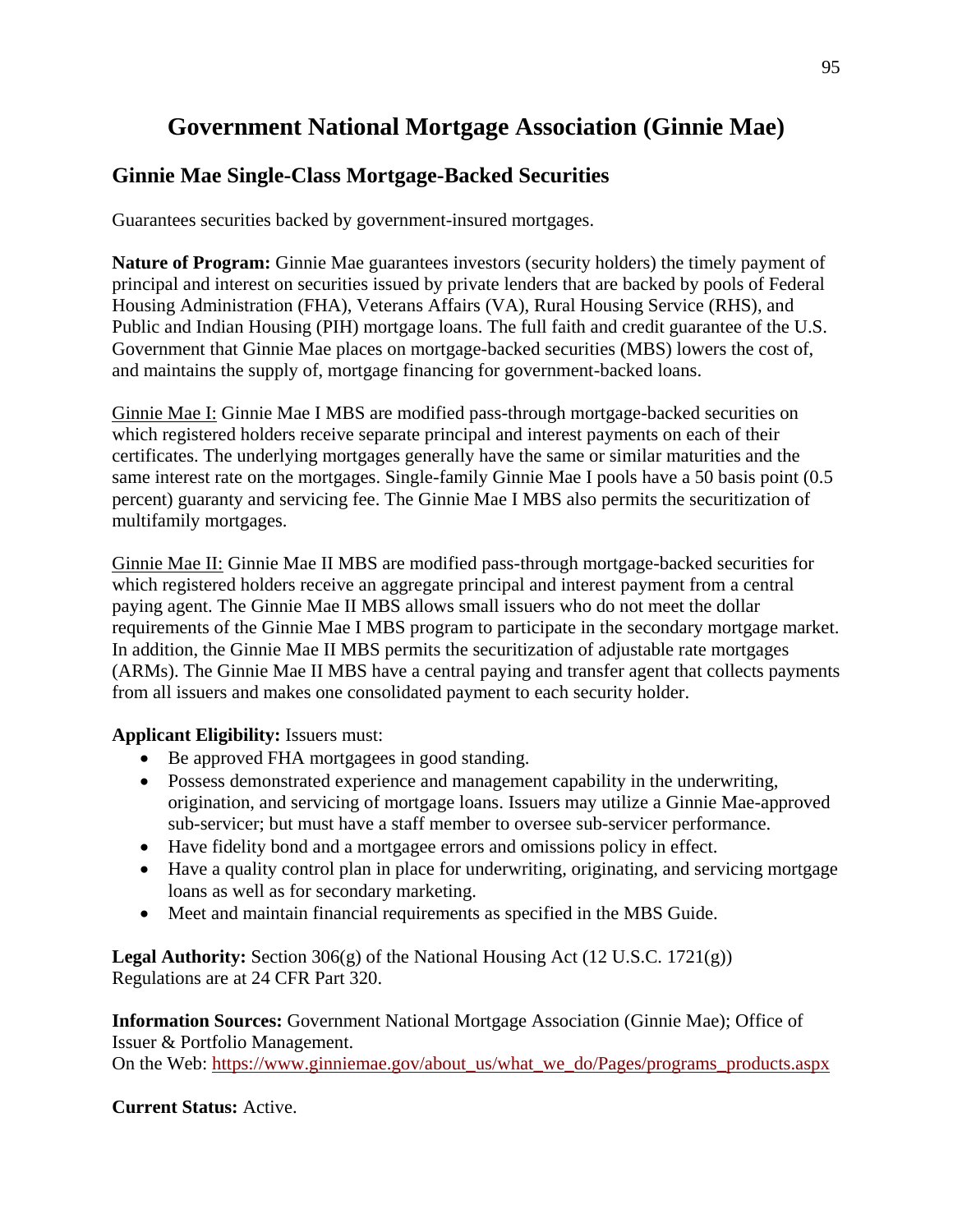## **Ginnie Mae Multiclass Securities**

Guarantees the timely payment of principal and interest as provided by the terms of the multiclass security.

**Nature of Program:** The Ginnie Mae Multiclass Securities program increases the liquidity of Ginnie Mae MBS and attracts new sources of capital for federally-insured or guaranteed loans.

REMIC Securities: Real Estate Mortgage Investment Conduits (REMICs) direct principal and interest payments from underlying mortgage-backed securities to classes with different principal balances, interest rates, average lives, prepayment characteristics and final maturities. They allow investors with different investment horizons, risk-reward preferences and asset-liability management requirements to purchase MBS tailored to their needs.

Unlike traditional pass-throughs, the principal and interest payments in REMICs are not passed through to investors pro rata; instead, they are divided into varying payment streams to create classes with different expected maturities, different prices and interest rate sensitivities. The assets underlying REMIC securities can be either other MBS or whole mortgage loans.

Platinum Securities: A Ginnie Mae Platinum security is formed by combining Ginnie Mae MBS pools that have uniform coupons and original terms to maturity into a single certificate. Investors owning smaller pools of Ginnie Mae MBS can combine new or existing MBS into larger Ginnie Mae Platinum pools. A Ginnie Mae Platinum security may be used in structured financings, repurchase transactions, and general trading.

Ginnie Mae Platinum pool processing costs for investors, for monthly principal and interest payments, are lower due to the fact that multiple MBS pools are combined into one larger pool. Ginnie Mae requires that the pool of Ginnie Mae MBS underlying a Ginnie Mae Platinum pool consists entirely of Ginnie Mae I MBS or entirely of fixed-rate Ginnie Mae II MBS. In both cases, the securities must have the same pool type, coupon rate and delivery eligibility. Both 30 year and 15-year Ginnie Mae MBS Certificates are eligible for Ginnie Mae Platinum pools. Ginnie Mae Platinum pools can be created from seasoned or current MBS production; depositors can contribute entire or partial pools of Ginnie Mae MBS certificates.

Ginnie Mae guarantees the timely payment of principal and interest on each Ginnie Mae Platinum pool. This guaranty is backed by the full faith and credit of the United States government. In exchange for Ginnie Mae's guaranty of the Ginnie Mae Platinum pool, a guaranty fee is charged.

SMBS Securities: "Stripped" Mortgage-Backed Securities (SMBS) are created by stripping apart the principal and interest payments from the underlying mortgage-related collateral into two or more classes of securities. SMBS allow sophisticated investors to reduce or increase prepayment risks by isolating and combining various interest only and principal only cash flow components. Each Trust will be comprised primarily of: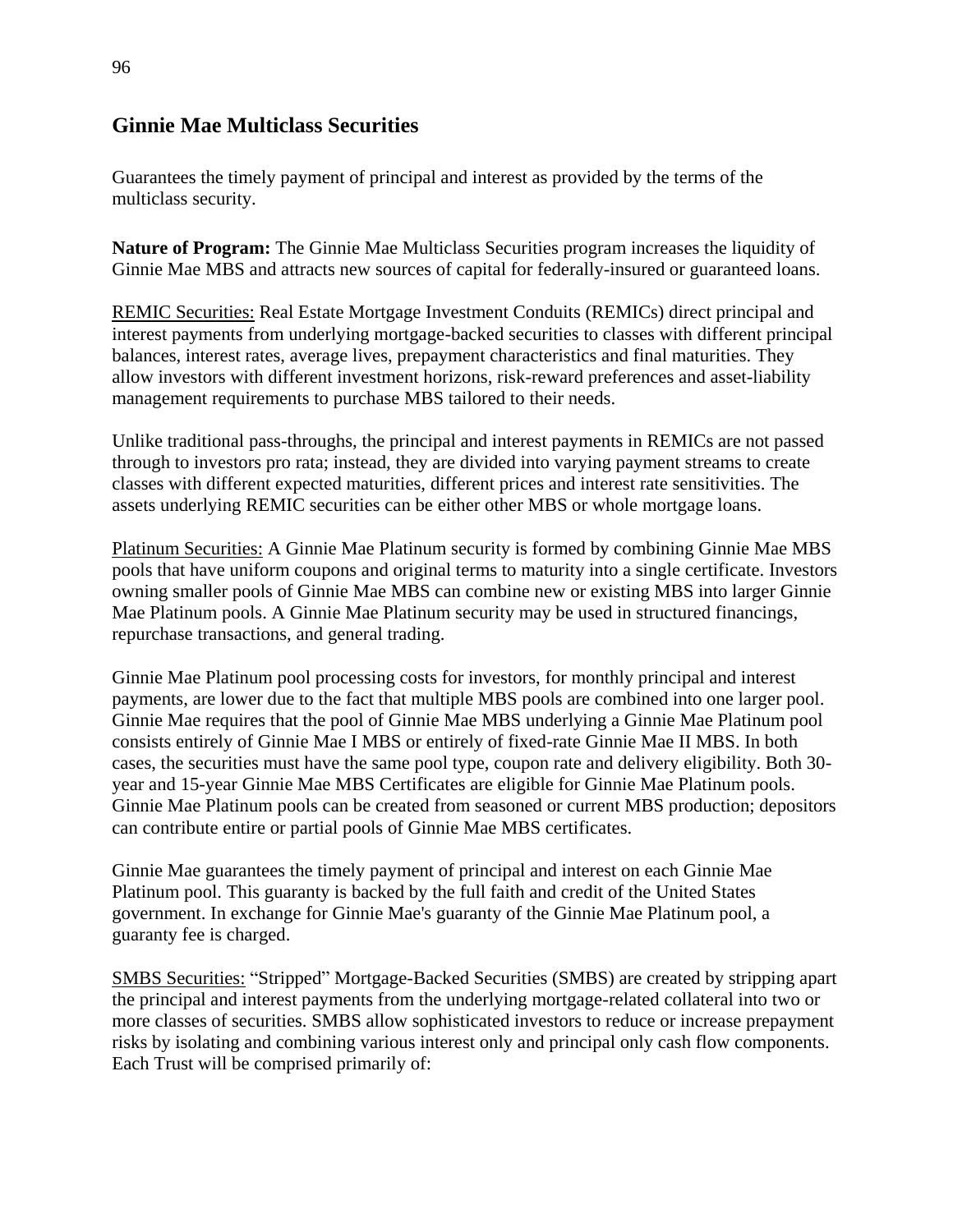- Fully modified pass-through mortgage-backed certificates as to which Ginnie Mae has guaranteed the timely payment of principal and interest pursuant to the Ginnie Mae I Program or the Ginnie Mae II Program,
- Certificates backed by Ginnie Mae MBS certificates as to which Ginnie Mae has guaranteed the timely payment of principal and interest pursuant to the Ginnie Mae Platinum Program,
- REMIC or comparable mortgage certificates, or
- Previously issued Ginnie Mae guaranteed SMBS, in each case, evidencing interests in Trusts consisting primarily of direct or indirect interests in Ginnie Mae Certificates, as further described in the related Offering Circular Supplement.

Each series will be issued in two or more classes. Each class of securities of a series will evidence an interest in future principal payments and/or an interest in future interest payments on the Trust assets included in the related Trust. The Trust created for each issue of SMBS will be classified as a Grantor Trust.

Callable Trusts: Callable Securities are subject to redemption by the Holder of the Call Class Securities at the time or times specified in the related Callable Trust Agreement. Each Callable Series of Securities will consist of one or more paired Classes: a "Call Class" and a "Callable Class." The Securities will evidence interests in separate trusts (each, a "Callable Trust").

**Legal Authority:** Section 306(g) of the National Housing Act (12 U.S.C. 1721(g)) Regulations are at 24 CFR Part 330.

**Information Sources:** Government National Mortgage Association (Ginnie Mae); Office of Capital Markets.

On the Web: [https://www.ginniemae.gov/investors/multiclass\\_resources/Pages/multiclass](https://www.ginniemae.gov/investors/multiclass_resources/Pages/multiclass-securities-guide.aspx)[securities-guide.aspx](https://www.ginniemae.gov/investors/multiclass_resources/Pages/multiclass-securities-guide.aspx)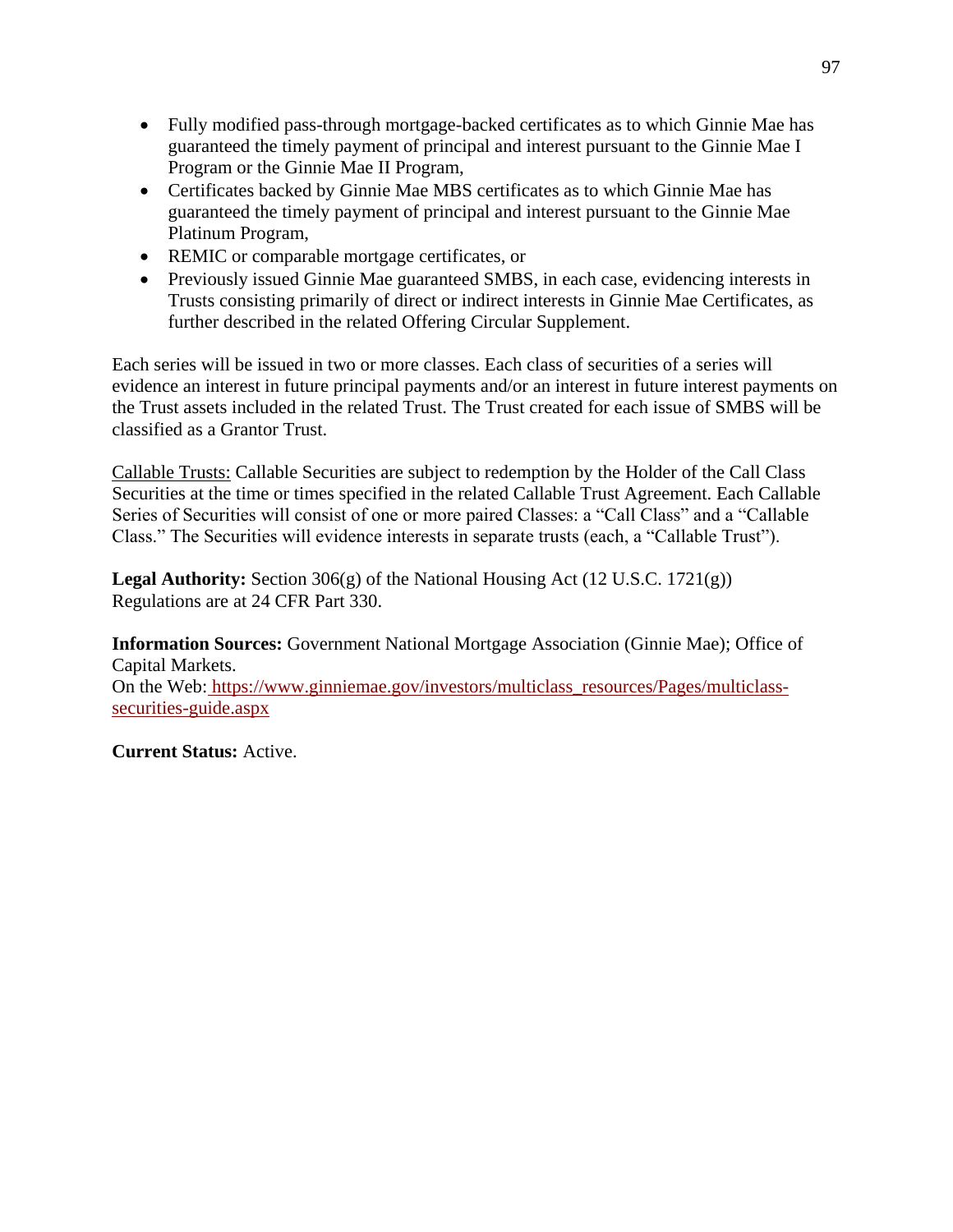# **Lead Hazard Control and Healthy Homes**

Capacity building and technical assistance; grants for the development of local programs to address housing-related health hazards; demonstration projects and research, outreach, and education authority related to lead hazard control and healthy homes issues; enforcement of the Lead Safe Housing Rule and the Lead Disclosure Rule.

**Nature of Program:** This program addresses childhood lead-based paint poisoning and other diseases associated with poor housing conditions, such as exposure to moisture, mold, poor air quality, residential application of pesticides, the presence of allergens, vermin, dust, and other substances that contribute to asthma, and hazardous conditions that increase the risk of injury. It promotes preventive measures to correct multiple health and safety hazards in the home environment through several components:

- Authority to perform research and technical studies through grants, contracts, and cooperation with other federal agencies, to establish standards for such matters as performance of detection, mitigation and cleanup for lead-based paint and other residential health and safety hazards; to evaluate the effectiveness of methods and strategies for hazard evaluation and reduction; to gain knowledge to improve the costeffectiveness and efficacy of evaluation and control; and to help communities use this knowledge to reduce these hazards in their housing.
- Grants to state and local governments to evaluate and reduce lead-based paint hazards in privately-owned low-income housing; grant funding to state, tribal and local governments to develop methods to assess and reduce additional housing-related hazards with particular focus on low-income housing.
- Establishment of procedures to evaluate and reduce lead-based paint hazards in federallyowned housing and housing receiving federal assistance, including public housing.
- Oversight of the Lead Safe Housing Rule (24 CFR Part 35, subparts B-R) for housing built before 1978 under all HUD programs, and enforcement of the Rule for Multifamily Housing programs, the Single-Family Asset Management program, and PIH programs.
- Enforcement of lead-based paint and lead-based paint hazard disclosure requirements (24) CFR Part 35, subpart A) upon rental or sale of housing built before 1978.

**Applicant Eligibility:** For lead hazard control grant programs, state, tribal, and local governments are eligible; for other programs, these government and nonprofit entities, for-profit entities that waive their fees, and universities are eligible.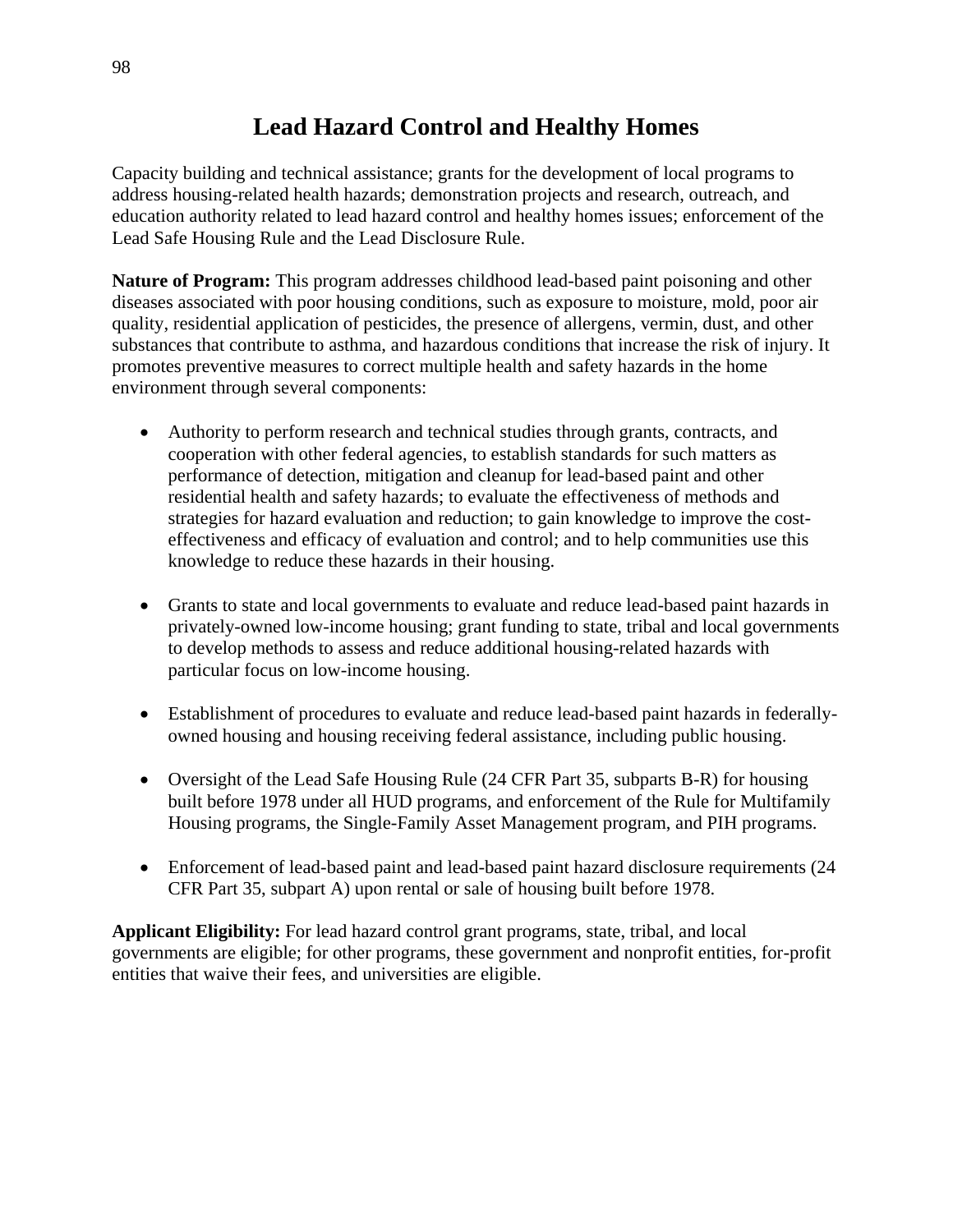### **Legal Authority:**

- Lead-Based Paint Poisoning Prevention Act (42 U.S.C. 4821 et seq.);
- Residential Lead-Based Paint Hazard Reduction Act of 1992 (Title X of the Housing and Community Development Act of 1992; 42 U.S.C. 4851 et seq.);
- Sections 501 and 502 of the Housing and Urban Development Act of 1970 (12 U.S.C. 1701z-1 and 1701z-2).

Regulations are at 24 CFR part 35.

**Information Sources:** Director of the Office of Lead Hazard Control and Healthy Homes. On the Web: https://www.hud.gov/program\_offices/healthy\_homes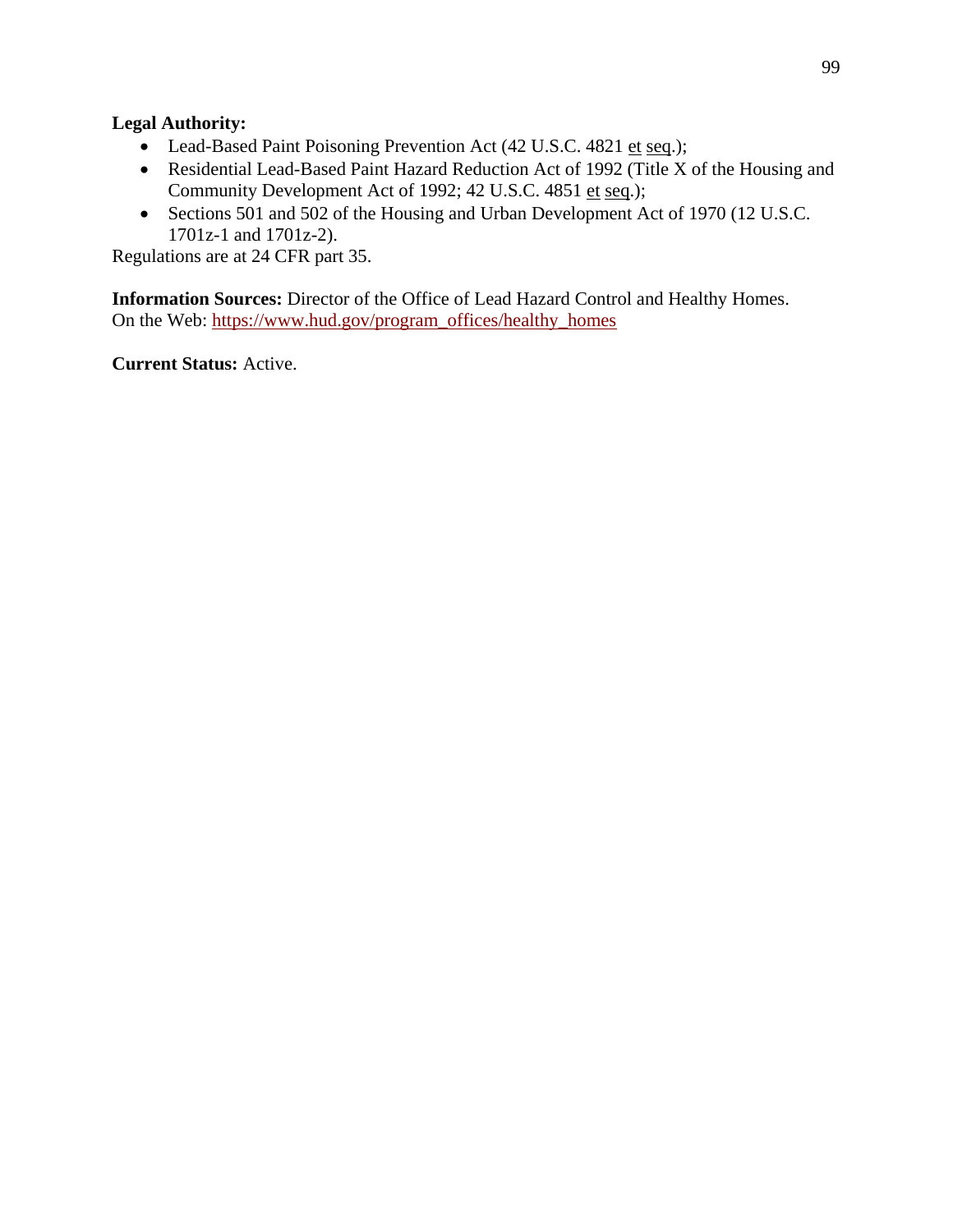## **Temporary Programs**

## **Housing and Economic Recovery Act of 2008 (HERA)**

(Public Law 110-289, approved July 30, 2008)

#### **Low Income Housing Tax Credit Pilot (Tax Credit Pilot)**

HERA established a pilot program to streamline FHA mortgage insurance applications for projects with equity from the Low Income Housing Tax Credit (LIHTC) program. The Tax Credit Pilot creates a distinct application platform and a separate processing track under the Section 223(f) program. The mission of the program is to design, test, and refine streamlined FHA application requirements and processing. The Tax Credit Pilot program and transaction requirements were announced by Mortgagee Letter 2012-1 on February 3, 2012. HUD's Office of Housing clarified and revised program policies in February 2014 in order to make the pilot more flexible and available to a wider array of projects. The initial announcement limited the pilot to Chicago, and Boston. On September 12, 2012, the pilot was expanded to include Atlanta, Denver, Fort Worth, and San Francisco.

**Information Sources:** Assistant Secretary for Housing-Federal Housing Commissioner. On the Web: [https://www.hud.gov/program\\_offices/housing/mfh/map/maphome/taxcredit](https://www.hud.gov/program_offices/housing/mfh/map/maphome/taxcredit)

### **Consolidated and Further Continuing Appropriations Act, 2012**

(Public Law 112-55, approved November 18, 2011)

### **Rental Assistance Demonstration Program (RAD)**

The Consolidated and Further Continuing Appropriations Act, 2012 authorized the creation of a demonstration designed to preserve and improve public housing and certain other multifamily housing through the voluntary conversion of properties assisted under section 9 of the United States Housing Act of 1937 (public housing), the moderate rehabilitation program (Mod Rehab), the Rent Supplement Program (Rent Supp), the Rental Assistance Program (RAP), or the Section 202 Project Rental Assistance Contract (202 PRAC) program, to assistance under a project-based subsidy contract under section 8 of the 1937 Act. The program has a competitive component and a non-competitive component, but no new funding is appropriated for these conversions.

The competitive component initially allowed conversion of up to 60,000 units from the section 9 account (for public housing conversions) or from the Project-Based Rental Assistance (PBRA) account (amounts appropriated for mod rehab) for Mod Rehab conversion to long-term section 8 rental assistance contracts or project-based voucher contracts. The Consolidated and Further Continuing Appropriations Act, 2015 (Public Law 113-235, approved December 16, 2014) increased the initial 60,000 cap to 185,000. This cap was increased again to 225,000 units through the Consolidated Appropriations Act, 2017 (Public Law 115-31, approved May 5, 2017) and once more to 455,000 units by the Consolidated Appropriations Act, 2018 (Public Law 115- 141, approved March 23, 2018). The conversions are administered by public housing agencies and other qualified entities.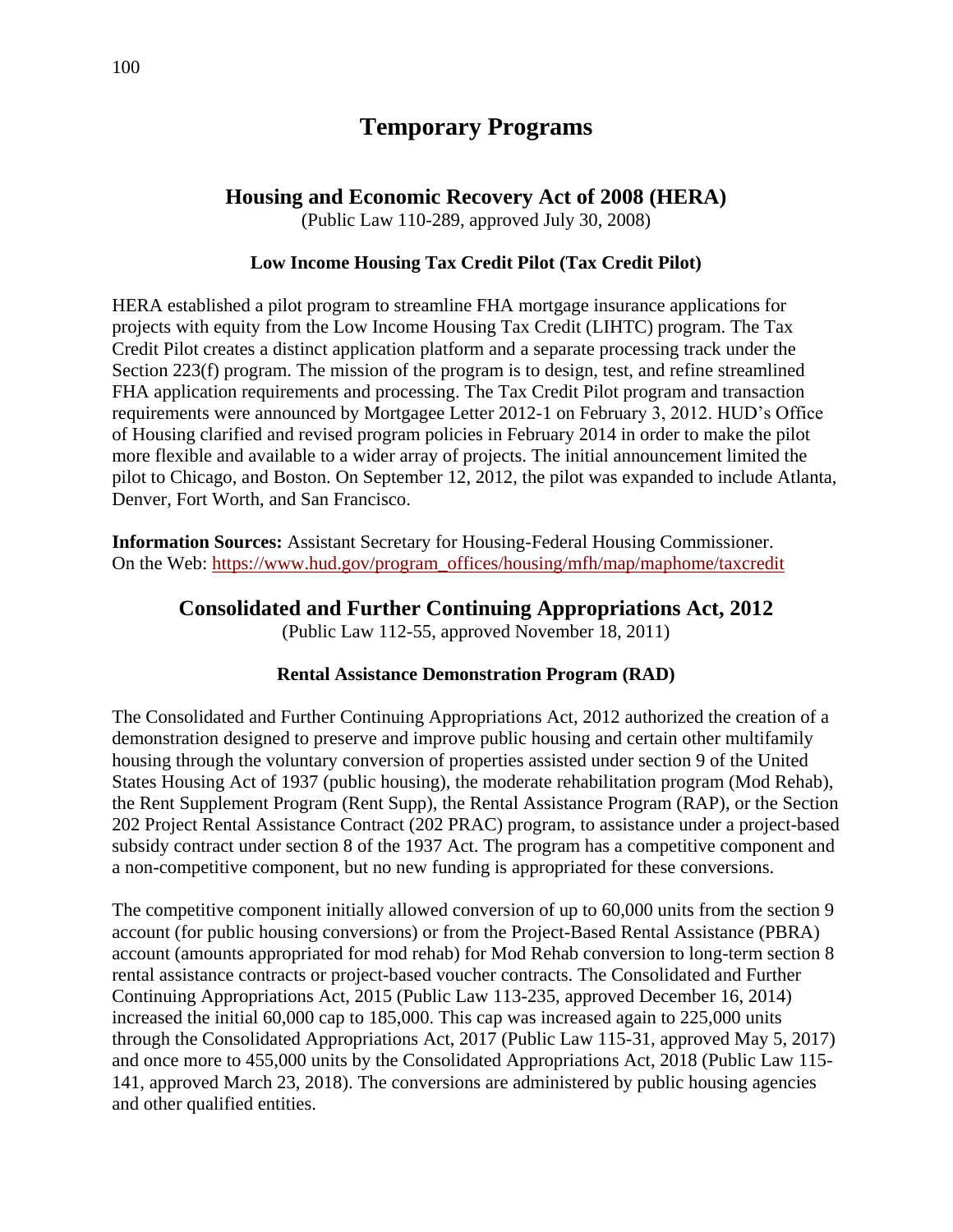The non-competitive component allows Rent Supp, RAP, Mod Rehab, and 202 PRAC property owners to convert assistance to long-term Section 8 rental assistance contracts or project-based voucher contracts. The Consolidated Appropriations Act, 2016 (Public Law 114-113, approved December 18, 2015) made the authority for the non-competitive component permanent.

**Information Sources:** Assistant Secretary for Housing-Federal Housing Commissioner; Assistant Secretary for Public and Indian Housing. On the Web: <https://www.hudexchange.info/programs/rad/>

#### **Project Rental Assistance Demonstration (PRA Demo)**

The Consolidated and Further Continuing Appropriations Act, 2012 authorized the use of funds for a Project Rental Assistance Demonstration Program, (PRA Demo) for state housing finance agencies and other appropriate entities as authorized under section 811(b)(3) of the Cranston-Gonzalez National Affordable Housing Act (42 U.S.C. 8013(b)(3)). Under this program, state housing agencies that have entered into partnerships with state health and human services and Medicaid agencies can apply for Section 811 Project Rental Assistance for new or existing affordable housing developments funded by Low-Income Housing Tax Credits (LIHTC), HOME, or other sources of funds. Under the state health care/housing agency partnership, the health care agency must develop a policy for referrals, tenant selection, and service delivery to ensure that this housing is targeted to a population most in need of deeply affordable supportive housing. This Section 811 assistance comes in the form of project rental assistance alone. No funds are available for construction or rehabilitation.

**Information Sources:** Assistant Secretary for Housing-Federal Housing Commissioner. On the Web:<https://www.hudexchange.info/programs/811-pra/>

## **Consolidated and Further Continuing Appropriations Act, 2015**

(Public Law 113-235, approved December 16, 2014)

### **Tribal HUD-VASH**

The Tribal HUD-Veterans Affairs Supportive Housing program (Tribal HUD-VASH) provides rental assistance and supportive services to Native American veterans who are homeless or at risk of homelessness living on or near a reservation or other Indian areas. Housing assistance is either tenant-based or project-based, and is made available by grants to tribes and tribally designated housing entities (TDHEs) that are eligible to receive Indian Housing Block Grant funding under the Native American Housing Assistance and Self Determination Act of 1996.

Eligible homeless veterans receive case management services through the Department of Veterans Affairs (VA). A tribe/TDHE should work with the local VA medical center (VAMC) to determine how case management will be delivered to participating veterans. VA may provide these services directly through the local VAMC, or through a Community-Based Outpatient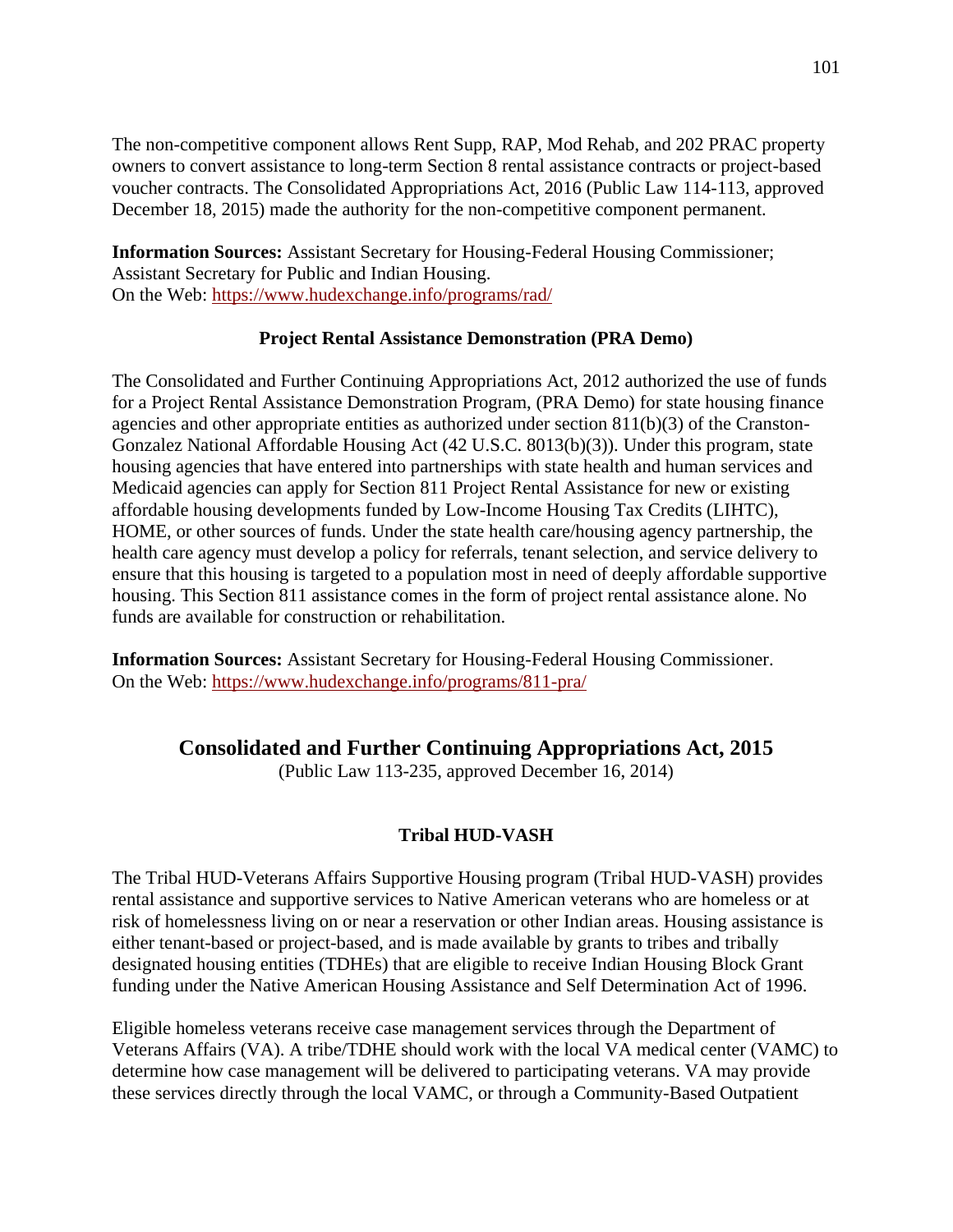Clinic (CBOC). Alternatively, the VA may engage in a contractual relationship with a tribal healthcare provider or the Indian Health Service (IHS) for service delivery. A tribe/TDHE may partner with VA to provide office space within the tribal area for the VA caseworker to operate. Additionally, VA, in coordination with the tribe/TDHE may partner with IHS to provide space for VA case management activities at an IHS facility. Native American veterans participating in this program will be housed based on a Housing First approach, where homeless veterans are provided housing assistance and then offered the supportive services that may be needed to foster long-term stability and prevent a return to homelessness.

The program was funded again in both the Consolidated Appropriations Act, 2017 (Public Law 115-31, approved May 5, 2017) and the Consolidated Appropriations Act, 2018 (Public Law 115-141, approved March 23, 2018).

**Information Sources:** Assistant Secretary for Public and Indian Housing. On the Web: [https://www.hud.gov/program\\_offices/public\\_indian\\_housing/ih/tribalhudvash](https://www.hud.gov/program_offices/public_indian_housing/ih/tribalhudvash)

## **Carl Levin and Howard P. "Buck" McKeon National Defense Authorization Act for Fiscal Year 2015**

(Public Law 113-291, approved December 19, 2014)

## **Disabled and Low-Income Veterans Housing Rehabilitation and Modification Pilot Program**

Section 1079 of the FY2015 National Defense Authorization Act (38 U.S.C. 2101 note) directs the Secretary to award grants to qualified nonprofit organizations to rehabilitate and modify the primary residence of eligible veterans. This demonstration is conducted with the Secretary of Veterans Affairs to ensure that it meets the needs of veterans. Grant funds can be used to retrofit the home for a veteran with a disability, make repairs, or install energy efficient features or equipment. Organizations receiving funds must match at least 50 percent of the grant funds.

## **Fixing America's Surface Transportation Act**

(Public Law 114-94, approved December 4, 2015)

## **Energy and Water Conservation Demonstration Program**

This demonstration program authorizes the Secretary to enter into budget-neutral performancebased agreements in fiscal years 2016 through 2019 to reduce energy or water costs in multifamily buildings assisted by HUD. Participating entities are to carry out improvement projects at the properties, and then should savings be realized, the entity will receive payments of a portion of the savings achieved.

**Information Sources:** Assistant Secretary for Housing—Federal Housing Commissioner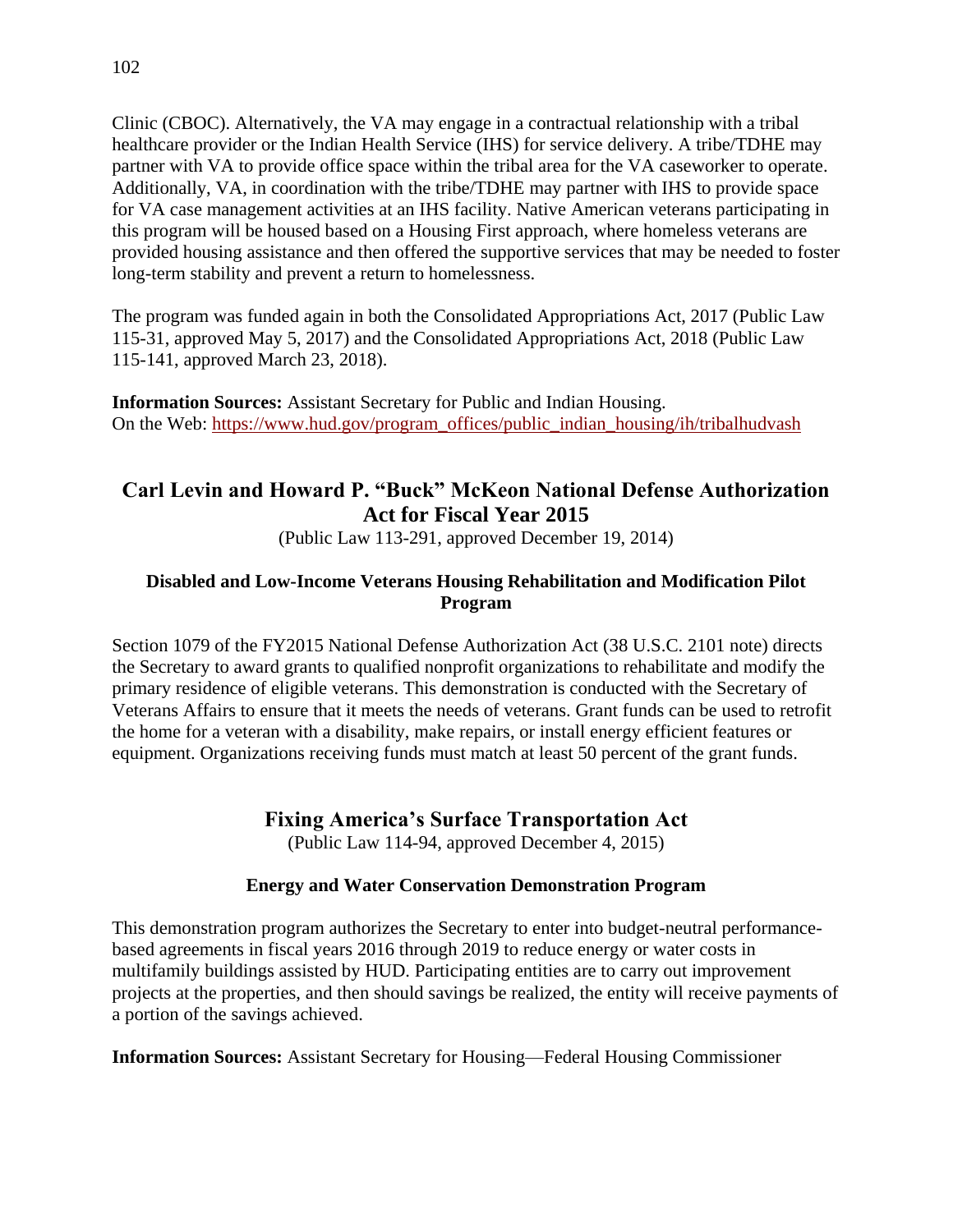## **Consolidated Appropriations Act, 2016**

(Public Law 114-113, approved December 18, 2015)

#### **Youth Homelessness Demonstration**

The Youth Homelessness Demonstration Program (YHDP) aims to demonstrate how a comprehensive approach to serving homeless youth can reduce the number of youth experiencing homelessness and to try new strategies for serving homeless youth. This is done by providing grants to states, counties, cities, or townships, and nonprofits within 10 Continuums of Care (CoCs) that were competitively selected by HUD. Recipients are to serve unaccompanied youth experiencing homelessness, including pregnant or parenting youth, where no member of the household is older than 24 by developing and implementing a community plan to prevent and end youth homelessness.

The Consolidated Appropriations Act, 2018 (Public Law 115-141, approved March 23, 2018) extended and revised the program, permitting HUD to select up to 25 communities within which grants will be awarded.

**Information Sources:** Assistant Secretary for Community Planning and Development. On the Web:<https://www.hudexchange.info/programs/yhdp>

### **Resident Opportunity and Self-Sufficiency (ROSS) for Education Program**

The ROSS for Education Program, also known as Project SOAR (Students + Opportunities + Achievements = Results) is a demonstration program reflecting HUD's commitment to expand educational services to youth living in HUD-assisted housing.

Project SOAR provides grant funding to public housing authorities to deploy education navigators to provide individualized assistance to public housing youth between the ages of 15- 20 and their families in FAFSA completion, financial literacy and college readiness, postsecondary program applications and post-acceptance assistance. HUD awarded approximately \$2 million to nine PHAs in 2016 to hire education navigators.

**Information Sources:** Assistant Secretary for Public and Indian Housing. On the Web: **[https://www.hud.gov/program\\_offices/public\\_indian\\_housing/projectsoar](https://www.hud.gov/program_offices/public_indian_housing/projectsoar)**

# **Related Agencies<sup>1</sup>**

 $\overline{a}$ 

## **NeighborWorks America**

Provides financial support, technical assistance, and training for community-based revitalization efforts.

<sup>&</sup>lt;sup>1</sup> The agencies included under this section are paired with HUD as "related agencies" in appropriations bills.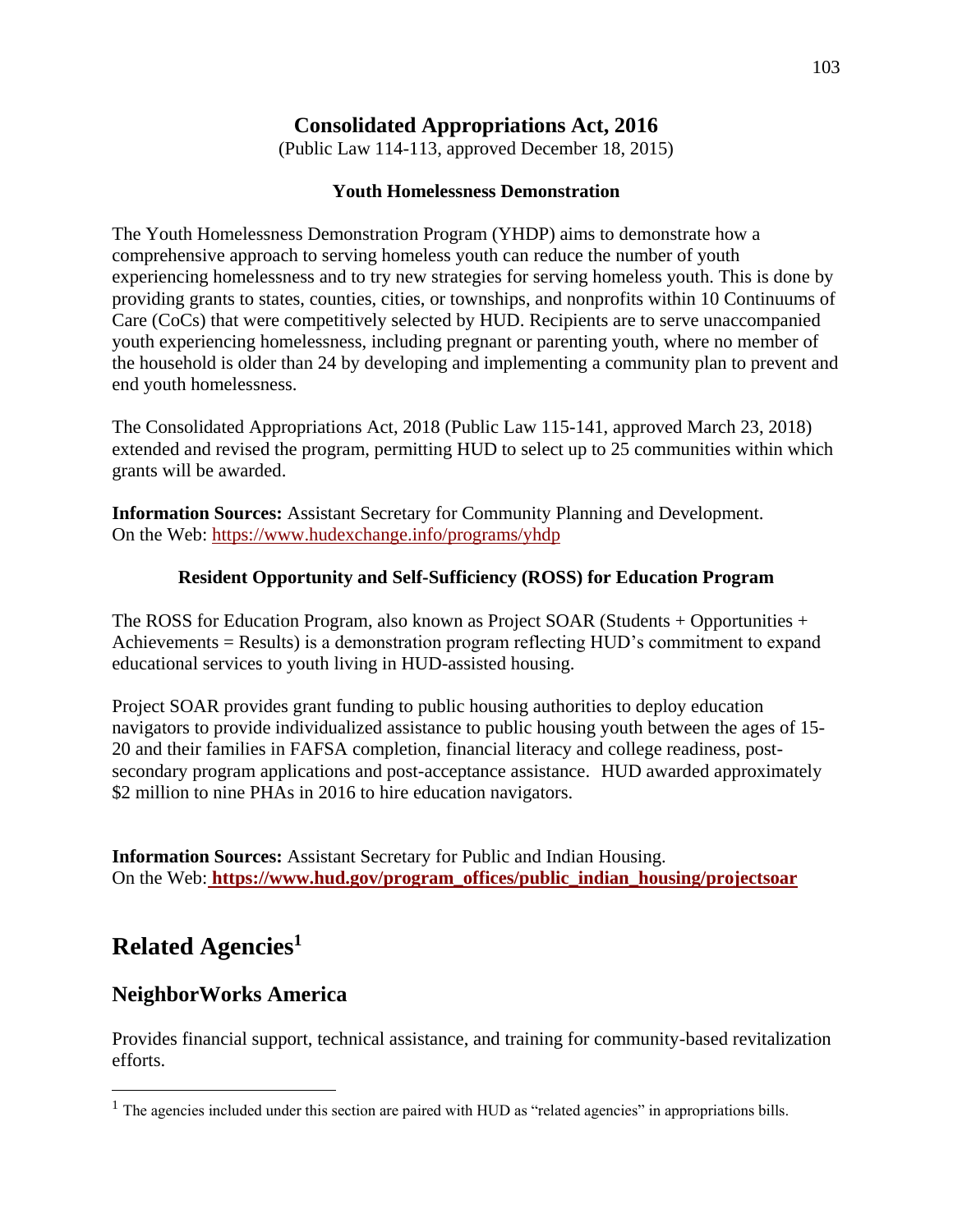**Nature of Program:** NeighborWorks works to create opportunities for lower-income people to live in affordable homes in safe, sustainable neighborhoods that are healthy places for families to grow. NeighborWorks seeks to promote reinvestment in urban, suburban and rural communities by local financial institutions working cooperatively with residents and local government. It funds over 240 organizations, monitors their progress, and provides grants and consulting services.

The NeighborWorks Center for Homeownership Education and Counseling works with HUD to develop and provide training for housing counselors. NeighborWorks' board of directors is determined by statute and consists of the head of the financial regulatory agencies and HUD, who are presidential appointees subject to Senate confirmation, or their statutorily designated representatives. The Secretary for HUD (or the Secretary's designee) is a member of the NeighborWorks Board of Directors.

**Legal Authority:** Title VI of the Housing and Community Development Amendments of 1978 Act (42 U.S.C. 8101 et seq.).

**Information Sources:** Neighborhood Reinvestment Corporation, doing business as NeighborWorks America, 999 North Capitol St., NE, Suite 900, Washington, DC 20002-4684. On the Web: [http://www.neighborworks.org](http://www.neighborworks.org/)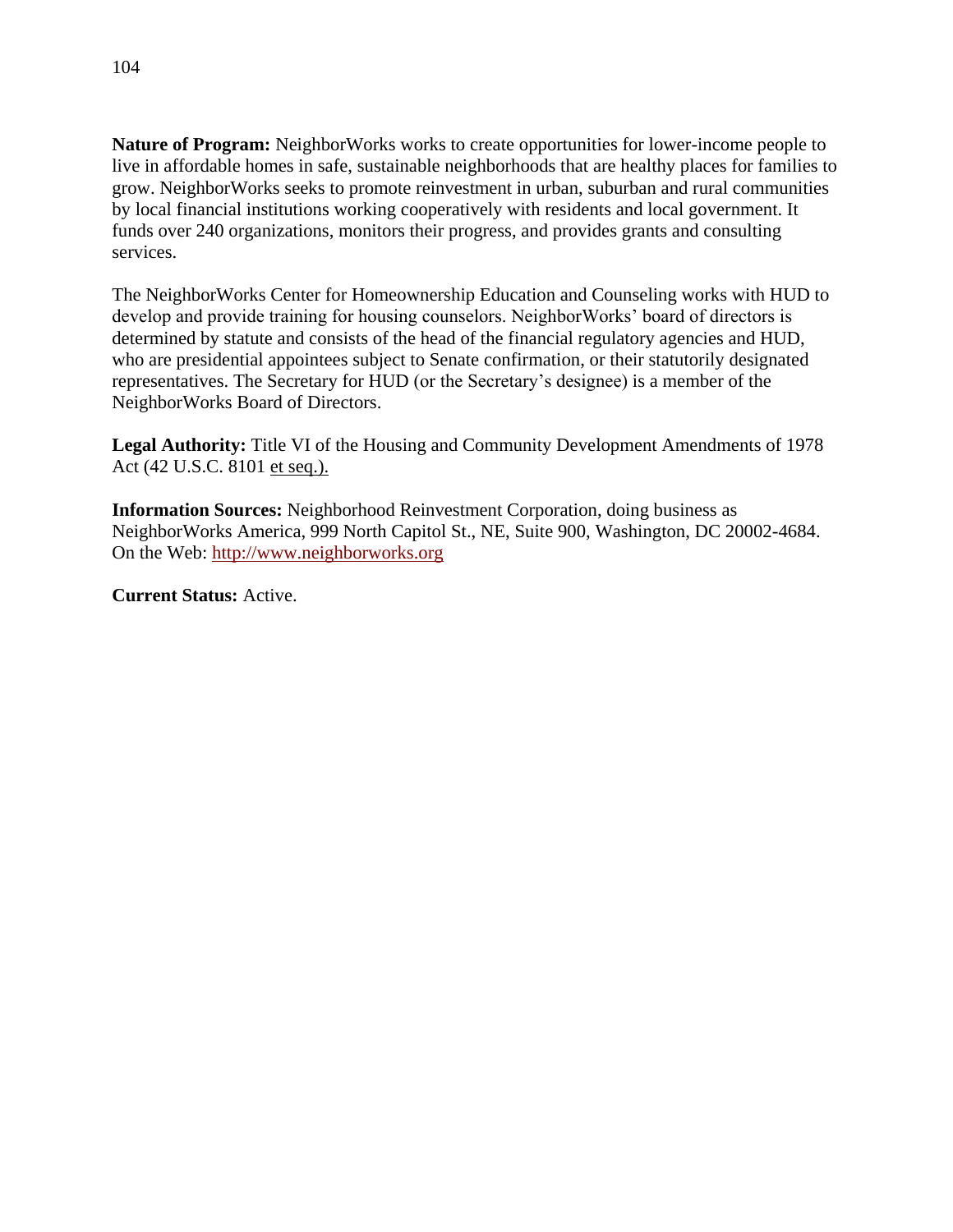## **U.S. Interagency Council on Homelessness**

Promotes and coordinates Executive Branch activities to assist homeless persons.

**Nature of Program:** The U.S. Interagency Council on Homelessness is an independent establishment in the Executive Branch, consisting of 19 federal Cabinet secretaries and agency heads. The positions of chairperson and vice chairperson rotate among the agencies on an annual basis.

The Council works with its partners to: establish and maintain effective, coordinated and supportive relationships with every agency; organize and support states and communities to effectively implement local plans to end homelessness; develop an effective portal to federal programs and initiatives; monitor, evaluate, and recommend improvements in serving those experiencing homelessness and disseminate best practices; and provide professional and technical assistance to states, local governments, and other public and private nonprofit organizations.

**Legal Authority:** Title II of the McKinney-Vento Homeless Assistance Act (42 U.S.C. 11311 et seq.)

**Location:** U.S. Interagency Council on Homelessness, 1275 First Street, NE, Suite 227, Washington, DC 20552. Telephone: (202) 708-4663.

**Information Sources:** Office of U.S. Interagency Council on Homelessness. On the Web:<https://www.usich.gov/>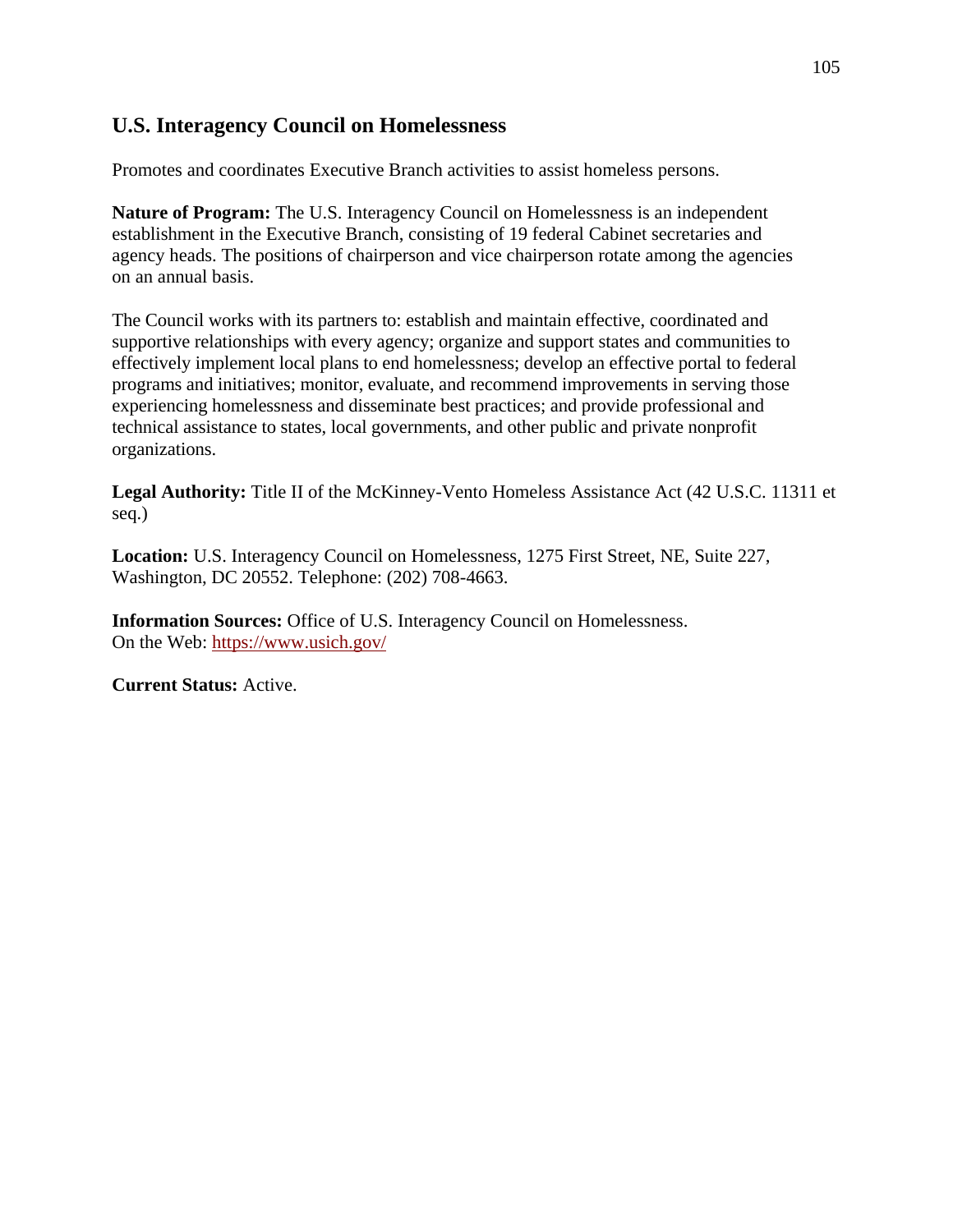# **Tables**

## **Inactive Programs**

Inactive programs are defined as those programs that received funding since 2009, but as of FY 2018, are receiving no new funds or funds only for renewal of existing grants or commitments.

### **Community Planning and Development**

**Brownfields Economic Development Initiative (BEDI)**. Competitive grant program was designed to assist cities with the redevelopment of abandoned and underused industrial and commercial facilities, where expansion and redevelopment is burdened by real or potential environmental contamination. The last appropriations were in FY 2010, and the expenditure deadline for those funds was September 30, 2016.

**Capacity Building for Sustainable Communities**. Grants through a cross-agency collaboration between HUD, the U.S. Department of Transportation (DOT), and the U.S. Environmental Protection Agency (EPA) to improve regional and local planning efforts that integrate housing and transportation decisions, and increase the capacity to improve land use and zoning to support market investments that support sustainable communities. No new money has been appropriated since FY 2010.

**Community Challenge Grants.** Grants administered in partnership with the U.S. Department of Transportation (DOT) and the U.S. Environmental Protection Agency (EPA) to enable the development of affordable, economically vital, and sustainable communities, including through the development and adoption of inclusionary zoning ordinances and other activities to support plan implementation. No new money has been appropriated since FY 2010.

**Community Development Block Grants (Section 107).** Grants for community development programs and related activities. Provides grants for community development and related programs as described below. Section 107 included several programs, including the Hispanic-Serving Institutions Assisting Communities (HSIAC), Historically Black Colleges and Universities (HBCUs), Alaska Native/Native Hawaiian Institutions Assisting Communities (AN/NHIAC), and Tribal Colleges and Universities (TCUs) programs. No new funds have been appropriated since FY 2010.

**Economic Development Initiative ("Competitive EDI") Grants**. Grants to directly enhance the security of Section 108 guaranteed loans or to improve the viability of the same Section 108 assisted project.

**Empowerment Zones**. Tax incentives for renewal of economically disadvantaged areas. Authority for the tax credits expired on December 31, 2011.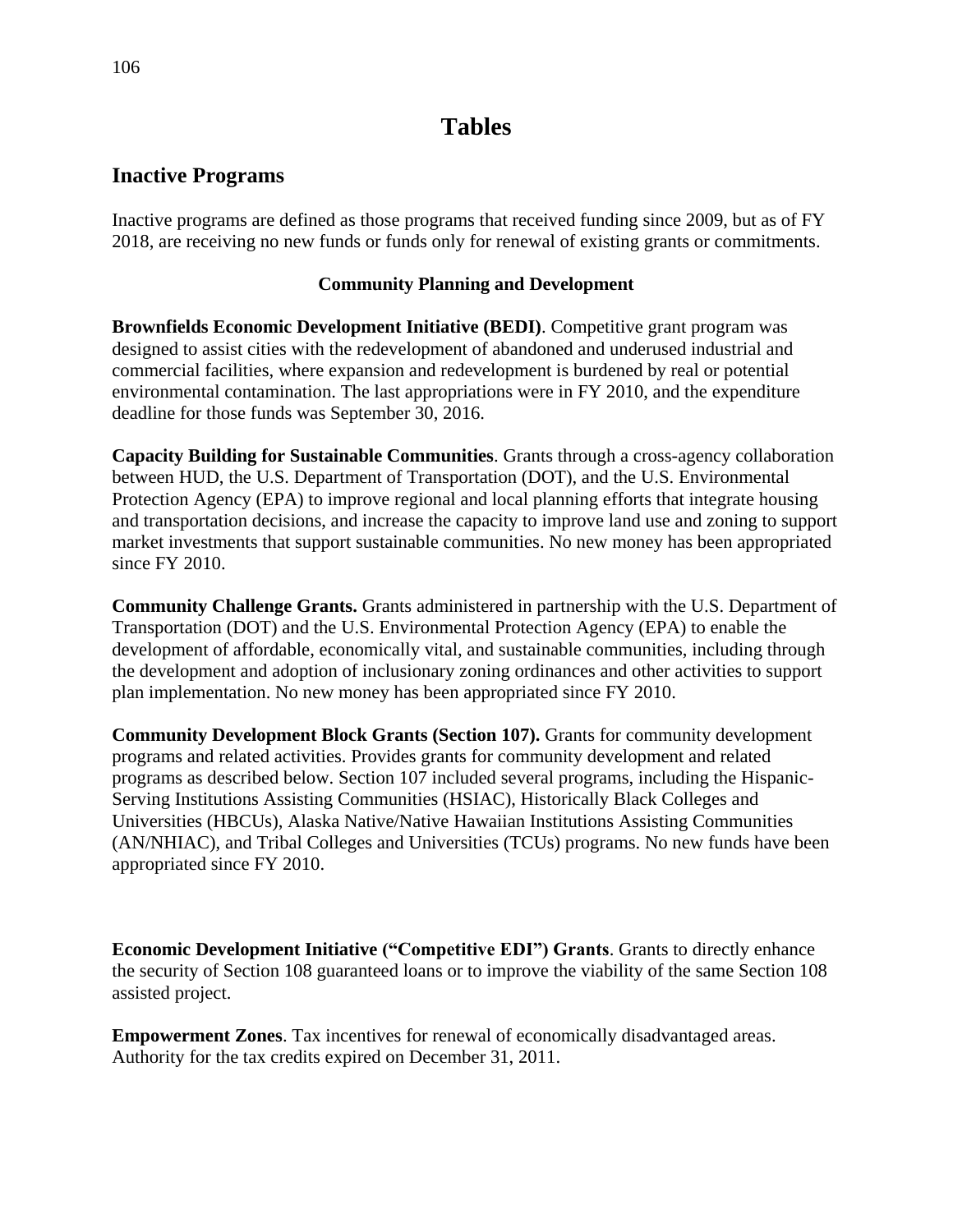**Homelessness Prevention and Rapid Re-Housing Program (HPRP).** The Recovery Act funded the Homelessness Prevention and Rapid Re-Housing Program (HPRP). The program provided formula grants to states, U.S. territories, metropolitan cities, and urban counties to provide temporary rental assistance and housing relocation and stabilization services to homeless families and individuals and low-income families and individuals at risk of homelessness. The three-year expenditure period for grantees ended in 2012.

**HOPE for Homeowners.** HERA established the HOPE for Homeowners program, under a new section 257 of the National Housing Act. HOPE for Homeowners was a voluntary program to help borrowers having difficulty paying their mortgages to refinance into FHA-insured mortgages they could afford. The HOPE for Homeowners program ended on September 30, 2011.

**Neighborhood Stabilization Program (NSP1)**. NSP1 grants were awarded on a formula basis to state, local, and territorial governments and could be used to: establish financing mechanisms for purchase and redevelopment of foreclosed homes and residential properties; purchase and rehabilitate abandoned or foreclosed homes and residential properties; establish land banks for foreclosed homes; demolish blighted structures; and redevelop demolished or vacant properties. No new funds have been provided for NSP1.

**Neighborhood Stabilization Program (NSP2).** The Recovery Act included an additional \$2 billion appropriation for NSP2 for the redevelopment of abandoned and foreclosed homes and residential properties. The Recovery Act also authorized the establishment of the NSP Technical Assistance (NSP-TA) program to improve the capacities of NSP grantees and the implementation of their programs.

**Neighborhood Stabilization Program (NSP3).** The Dodd-Frank Act authorized \$1 billion for NSP3 for formula grant awards to states and units of general local government to undertake eligible activities as provided under HERA, and HUD may make available up to 2 percent of the funds for technical assistance grants.

**Rural Innovation Fund.** Grants to build state and local capacity for rural housing and economic development. No new funds have been appropriated since FY 2010.

**Sustainable Communities Regional Planning Grants.** Issued in coordination with the U.S. Department of Transportation (DOT) and the U.S. Environmental Protection Agency (EPA), grants provide support to metropolitan and multijurisdictional planning efforts to consider challenges of economics, energy use, public health, and the environment. No new money has been appropriated since FY 2010.

**Tax Credit Assistance Program (TCAP).** The Recovery Act appropriated funds for the Tax Credit Assistance Program (TCAP), a grant program that provided funds for capital investments in stalled Low-Income Housing Tax Credit (LIHTC) projects, via a formula-based allocation to 52 state housing credit agencies (the 50 states plus the District of Columbia and the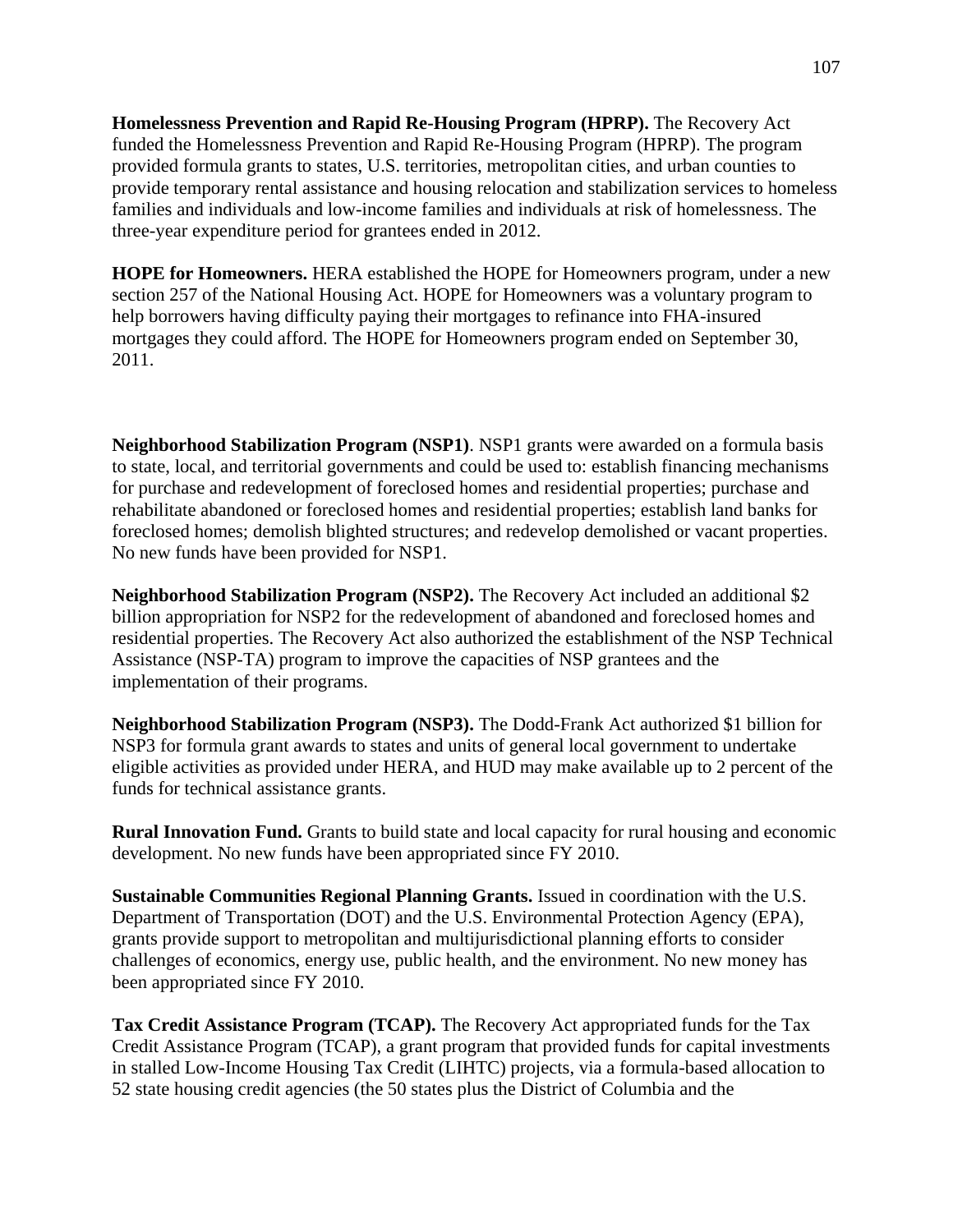Commonwealth of Puerto Rico). The housing credit agencies in each state distributed these funds competitively and according to their qualified allocation plan. No new funds have since been provided for TCAP.

# **Housing/Federal Housing Administration**

# Single Family Housing Programs

**Emergency Homeowners Loan Program**. The Dodd-Frank Act reauthorized the emergency homeowners assistance program provided by the Emergency Housing Act of 1975 (12 U.S.C. 2701 et seq.). The program provided FHA the authority for 24-months to insure or make loans to, or emergency mortgage payments on behalf of, homeowners to defray mortgage expenses so as to prevent widespread mortgage foreclosures and distress sales of homes due to a substantial reduction of income resulting from a number of qualifying events.

**FHA-Home Affordable Modification Program (FHA-HAMP).** FHA-HAMP was an enhanced loss mitigation option that combined a loan modification with a partial claim, allowing homeowners to reduce monthly mortgage payment options and avoid foreclosure. Please note that FHA also uses this term to describe one of its current loss mitigation waterfall options.

**Mortgage Insurance for Older, Declining Areas (Section 223(e)).** Mortgage insurance to purchase or rehabilitate housing in older, declining urban areas. The insurance is still available, but there has been little activity in recent years.

**Mortgage Insurance for Condominium Units (Section 234(c)).** This provides mortgage insurance for the purchase only of individual condominium units constructed under a blanket mortgage under section 234(d). Almost all FHA mortgage insurance for individual condominiums is now provided under section 203(b).

**Housing in Military Impacted Areas (Section 238).** Federal mortgage insurance for housing in areas affected by military installations. A final rule published on February 16, 2012 at 77 FR 9177, suspended the section 238(c) Single-Family Mortgage Insurance program. Borrowers that would have been served under the program are served equally well under the section 203(b) of the National Housing Act (12 U.S.C. 1709(b)).

#### Multifamily Housing Programs

**Congregate Housing Services Program (CHSP).** Federal grants to eligible housing projects for the elderly and disabled. HUD has neither solicited nor funded application for new grants under CHSP since 1995, but Congress has provided funds to extend expiring grants on an annual basis.

**Energy Innovation Fund.** The FY 2010 appropriations act included an appropriation of \$25 million for the Multifamily Energy Pilot Program, directed at the multifamily housing market. The goal of the program was to support innovations in financing and conducting applied research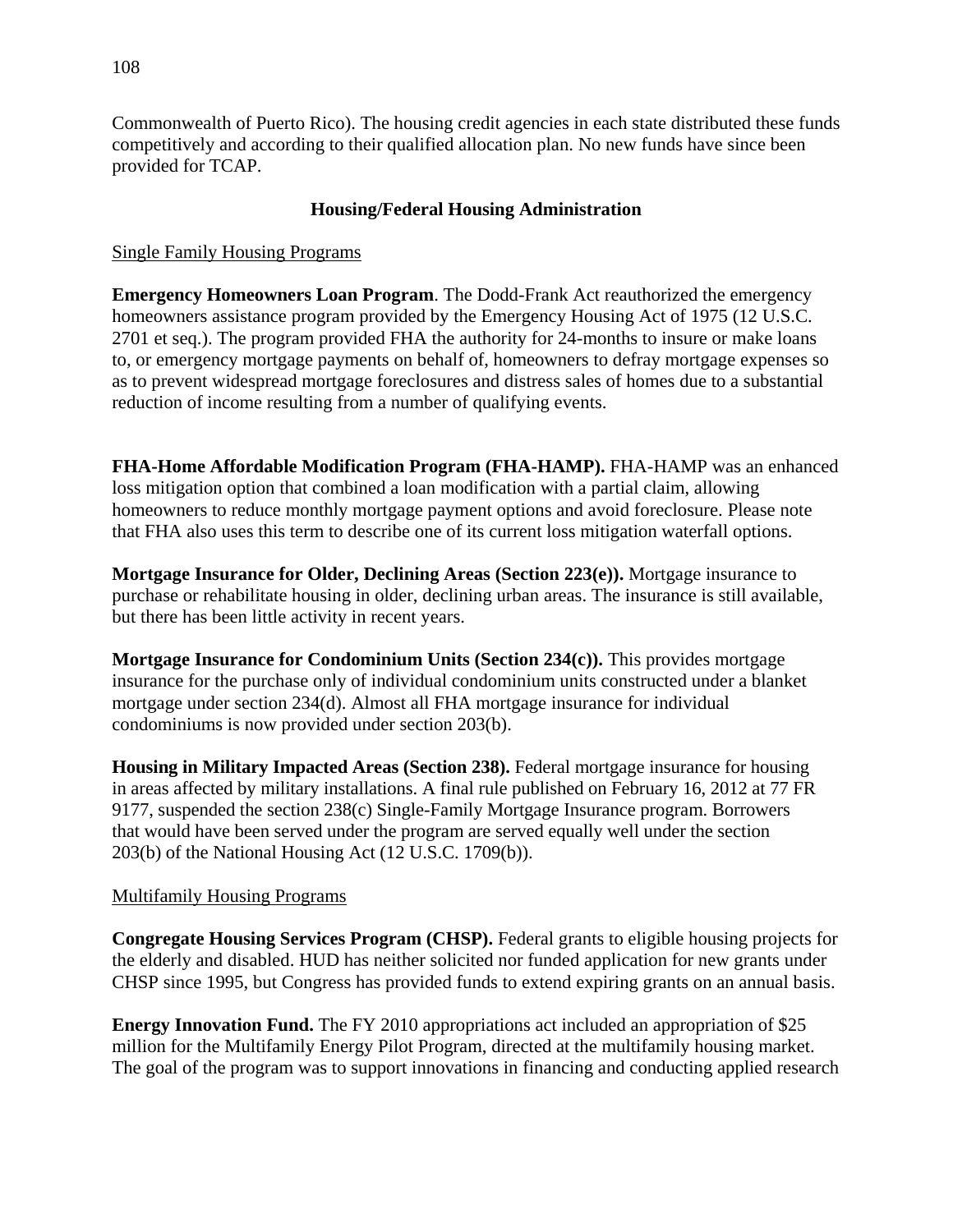to address primary barriers to the retrofitting of certain multifamily residential properties to be more energy efficient on a cost-effective basis.

**Flexible Subsidy Fund (Section 201).** Federal aid for troubled multifamily housing projects, as well as capital improvement funds for both troubled and stable subsidized projects. No new commitments are being made.

**Emergency Capital Repairs Program.** Grants for substantial capital repairs to eligible multifamily projects that are owned by private nonprofit entities. No new funding since FY 2010.

**Green Retrofit Program for Multifamily Housing.** The Recovery Act included a \$250 million appropriation for the Assisted Housing Energy & Green Retrofit Program. Grants and loans were made available to eligible property owners to make energy and green retrofit investments in property and to maintain energy efficient technologies.

**Multifamily Rental Housing (Section 207).** Federal mortgage insurance to finance construction or rehabilitation of a broad cross section of rental housing. In fiscal year 2011, FHA did not insure any mortgages under this section. Privately owned new construction and substantial rehabilitation of multifamily rental projects are generally insured under Section 221(d)(4), because it is more advantageous to the developer.

**Mortgage Insurance for Single Room Occupancy Projects (Section 221(d)).** Mortgage insurance for the new construction or substantial rehabilitation of single room occupancy (SRO) facilities. The SRO program without subsidies has not been used in recent years because funding is no longer available for new commitments beyond renewing expiring contracts. The more active program is Section 8 Moderate Rehabilitation Single Room Occupancy.

#### **Public and Indian Housing**

**HOPE VI.** The program allows HUD to provide competitive grants to PHAs to carry out HOPE VI-eligible activities, encouraging public housing agencies (PHAs) to seek new partnerships with private entities to create mixed-finance and mixed-income affordable housing. PHAs provide matching contributions in amounts at least equal to five percent of the grant amount. The activities permitted under HOPE VI include, but are not limited to: the capital costs of demolition, major reconstruction, rehabilitation, and other physical improvements; the provision of replacement housing; management improvements; planning and technical assistance; and the provision of supportive services (including the funding, beginning in FY 2000, of an endowment trust for supportive services). No new funding has been appropriated since FY 2010. HUD is currently administering existing grants.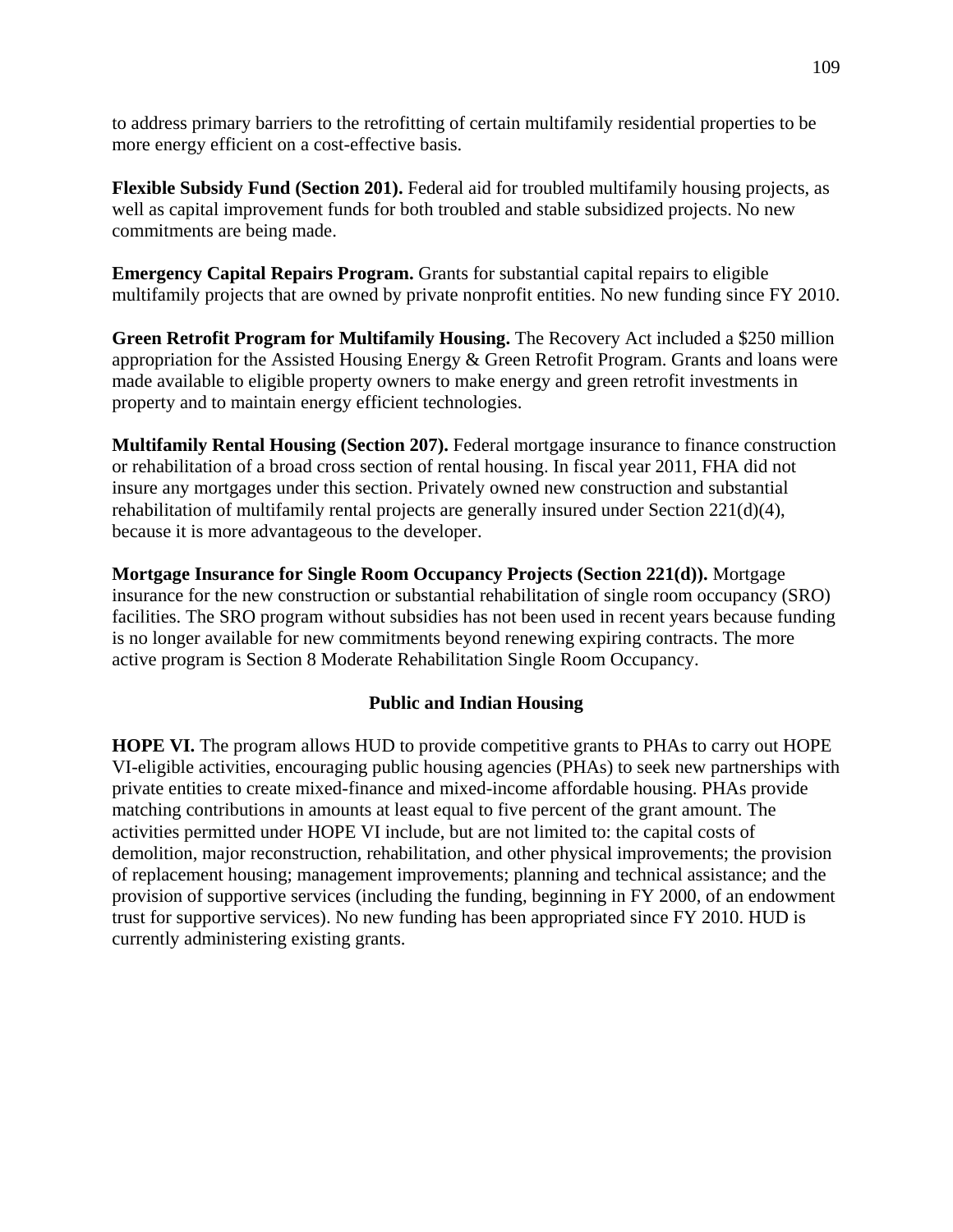**Section 8 Moderate Rehabilitation Program.** The Moderate Rehabilitation (Mod Rehab) program provides project-based rental assistance to low-income families. No new rehabilitation commitments are authorized for this program.

**Public Housing Capital Fund (Formula and Competitive).** The Recovery Act included funds for the Public Housing Capital Fund, to be used for capital and management activities for public housing agencies (PHAs), as authorized under Section 9 of the United States Housing Act of 1937. The Recovery Act requires that funds be distributed by both formula grants and competition. The use of funds varies based on each PHA's specific needs and its assessment of priorities. Funds could be used to rehabilitate, develop, and retrofit public housing units and provide employment for construction workers and skilled laborers. Both formula and competitive funds have all been obligated as of September 30, 2009.

# **Office of Lead Hazard Control and Healthy Homes**

**Healthy Homes Demonstration Grant Program Studies Grants (Recovery Act).** The Recovery Act appropriated funds for the Healthy Homes Demonstration Grant Program and the Healthy Homes Technical Studies Grants. The demonstration program provided funding for developing, demonstrating, and evaluating cost-effective, preventative measures to correct multiple residential safety and health hazards that produce diseases and injuries in children and other sensitive subgroups, such as the elderly. The technical studies grant provided funds for research to gain knowledge on improving the efficacy and cost-effectiveness of methods for evaluation and control of residential lead-based paint hazards. The Recovery Act funds were obligated as of September 30, 2009; grants awarded under those funds have all been completed and closed.

**Lead-Based Paint Hazard Control Grant Program and Lead Hazard Reduction Demonstration Grant Program (Recovery Act)**. The Recovery Act appropriated funds for the Lead-Based Paint Hazard Control Grant Program and the Lead Hazard Reduction Demonstration Grant Program. The programs funded inspections, risk assessments, temporary relocations, workforce training, abatement, and interim control of lead-based paint hazards in eligible privately owned, single family housing units, and multifamily buildings that are occupied by low-income families. The Lead Hazard Demonstration Grant Program assisted areas with the highest lead paint abatement needs. The Recovery Act funds were obligated as of September 30, 2009; grants awarded under those funds have all been completed and closed.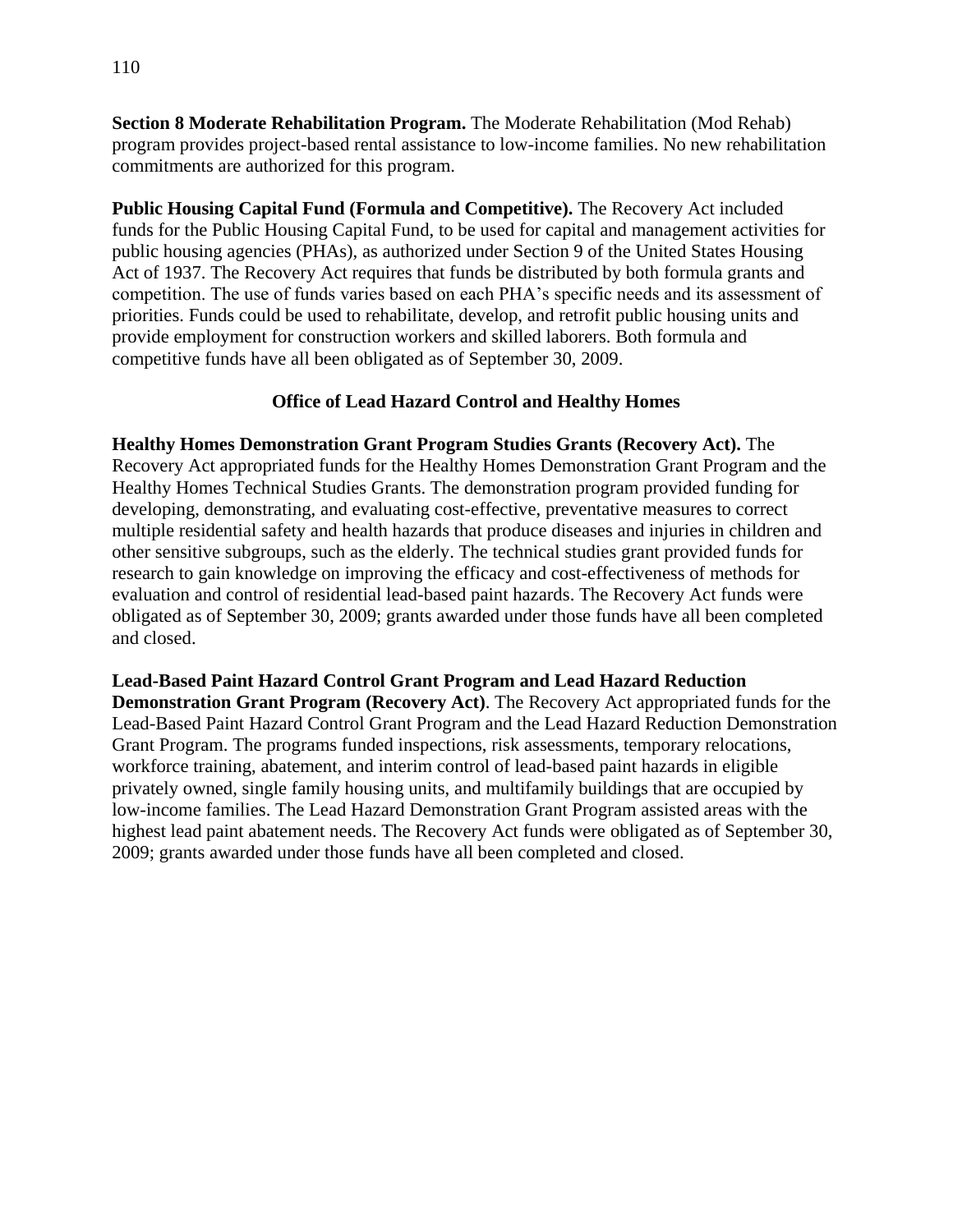| <b>Title</b> | <b>Program Name</b>                       | <b>Statute</b>                           |
|--------------|-------------------------------------------|------------------------------------------|
|              | <b>Community Development Block Grants</b> | Housing and Community                    |
|              |                                           | Development Act of 1974                  |
| T            | Property Improvements Loans and           | <b>National Housing Act</b>              |
|              | <b>Manufactured Home Loans</b>            |                                          |
| VI           | Equal Opportunity in HUD-Assisted         | Civil Rights Act of 1964                 |
|              | Programs                                  |                                          |
| VI           | Title VI Loan Guarantee Program           | <b>Native American Housing</b>           |
|              |                                           | <b>Assistance and Self-Determination</b> |
|              |                                           | Act of 1996                              |
| <b>VIII</b>  | <b>Fair Housing</b>                       | Civil Rights Act of 1964                 |
| X            | <b>Lead Hazard Control</b>                | Housing and Community                    |
|              |                                           | Development Act of 1992                  |
| XI           | <b>Group Practice Medical Facilities</b>  | Title XI of the National Housing Act     |

# **Programs Frequently Identified by Statutory Title or Section Number**

| <b>Section</b> | <b>Program Name</b>                              | <b>Statute</b>              |
|----------------|--------------------------------------------------|-----------------------------|
| 3              | Economic Opportunities for Low- and Very         | Housing and Urban           |
|                | <b>Low-Income Persons</b>                        | Development Act of 1968     |
| 8              | Low-Income Rental Assistance                     | U.S. Housing Act of 1937    |
| 107            | Section 107 Grants                               | Housing and Community       |
|                |                                                  | Development Act of 1974     |
| 108            | <b>Section 108 Loan Guarantees</b>               | Housing and Community       |
|                |                                                  | Development Act of 1974     |
| 184            | <b>Indian Housing Loan Guarantees</b>            | Housing and Community       |
|                |                                                  | Development Act of 1992     |
| 202            | Supportive Housing for the Elderly               | Housing Act of 1959         |
| 203(b)         | One- to Four-Family Home Mortgage Insurance      | <b>National Housing Act</b> |
| 203(k)         | <b>Rehabilitation Mortgage Insurance</b>         | <b>National Housing Act</b> |
| 207            | <b>Multifamily Rental Housing</b>                | National Housing Act        |
| 213            | <b>Cooperative Housing</b>                       | National Housing Act        |
| 221(d)(2)      | Homeownership Assistance for Low- and            | <b>National Housing Act</b> |
|                | <b>Moderate-Income Families</b>                  |                             |
| 221(d)(3)      | Multifamily Rental Housing for Moderate-         | <b>National Housing Act</b> |
|                | <b>Income Families</b>                           |                             |
| 223(f)         | <b>Existing Multifamily Rental Housing</b>       | National Housing Act        |
| 231            | Mortgage Insurance for Housing for the Elderly   | National Housing Act        |
| 232            | Nursing Homes, Intermediate Care Facilities,     | National Housing Act        |
|                | and Board and Care Homes                         |                             |
| 234            | Condominium Housing                              | National Housing Act        |
| 242            | Hospitals                                        | <b>National Housing Act</b> |
| 255            | Home Equity Conversion Mortgage (HECM)           | National Housing Act        |
| 811            | Supportive Housing for Persons with Disabilities | Housing Act of 1959         |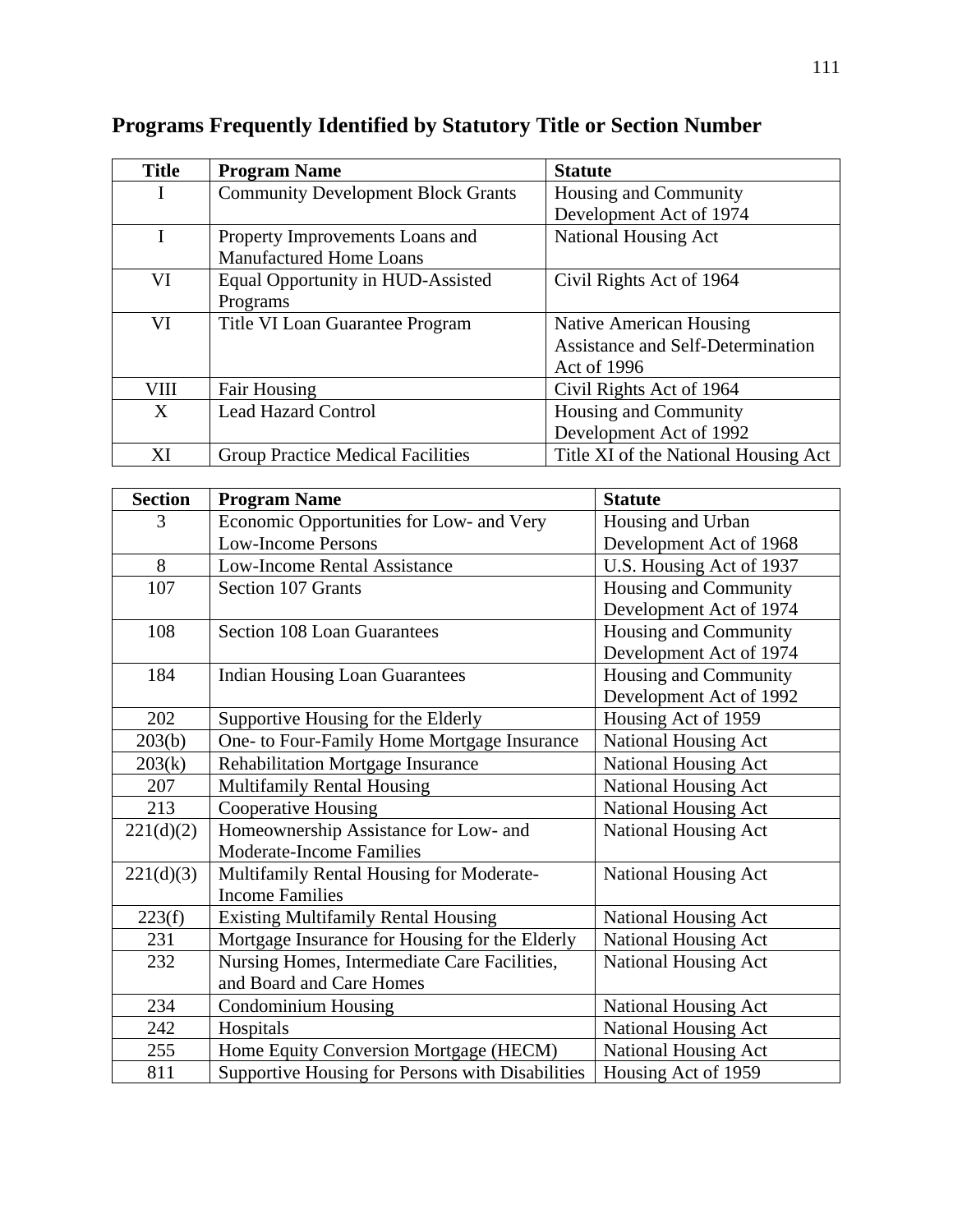# **Index of Common Program Names**

| Appropriations, 2015                      |
|-------------------------------------------|
| Tribal HUD-VASH  101                      |
| Appropriations, 2016                      |
| Youth Homelessness Demo 103               |
| Assisted-Living Conversion Program 45     |
| Book-Rich Environments Initiative  64     |
| <b>Brownfields Economic Development</b>   |
|                                           |
| Capacity Building for Community           |
| Development and Affordable Housing 6      |
| <b>Capacity Building for Sustainable</b>  |
|                                           |
|                                           |
|                                           |
| Community Challenge Grants 106            |
| <b>Community Development Block Grants</b> |
| (CDBG)                                    |
| Disaster Recovery Assistance  7           |
|                                           |
|                                           |
|                                           |
| Non-Entitlement for States and Small      |
|                                           |
|                                           |
| Section 108 Loan Guarantee  13            |
|                                           |
|                                           |
| Continuum of Care Program 16              |
|                                           |
| Davis-Bacon and Labor Standards 15        |
| Defense Authorization, 2015               |
| Veteran Home Repair Demo  102             |
| Dodd-Frank                                |
|                                           |
| Emergency Homeowners Loan Program 108     |
| Emergency Solutions Grants (ESG)  17      |
| Empowerment Zones  106                    |
| Energy Efficient Mortgage Program 29      |
| Energy Innovation Fund  108               |
| EnVision Center Demonstration 5           |
|                                           |
|                                           |

| Fair Housing Assistance (FHAP) 91         |
|-------------------------------------------|
| Fair Housing Initiatives (FHIP)  92       |
|                                           |
| <b>FAST Act</b>                           |
| <b>Energy and Water Conservation Demo</b> |
|                                           |
| Ginnie Mae                                |
| Mortgage-Backed Securities I  95          |
|                                           |
|                                           |
| Healthy Homes and Lead Hazard Control 98  |
|                                           |
|                                           |
| Hope for Homeowners  107                  |
|                                           |
|                                           |
|                                           |
| HOME Investment Partnerships  21          |
|                                           |
| Housing Choice Voucher Program  68        |
|                                           |
| Housing Opportunities for Persons With    |
|                                           |
|                                           |
|                                           |
| Interagency Council on Homelessness  105  |
|                                           |
| Juvenile Reentry Assistance Program 72    |
|                                           |
|                                           |
| Manufactured Home Construction and        |
| .44                                       |
| Mark-to-Market Program 46                 |
| Moderate Rehabilitation Program 110       |
|                                           |
| Multifamily Housing Service Coordinators  |
| 53<br>                                    |
| Native Hawaiian Housing Block Grants 84   |
|                                           |
| Neighborhood Reinvestment Corporation     |
|                                           |
| Policy Development and Research  94       |
|                                           |
|                                           |